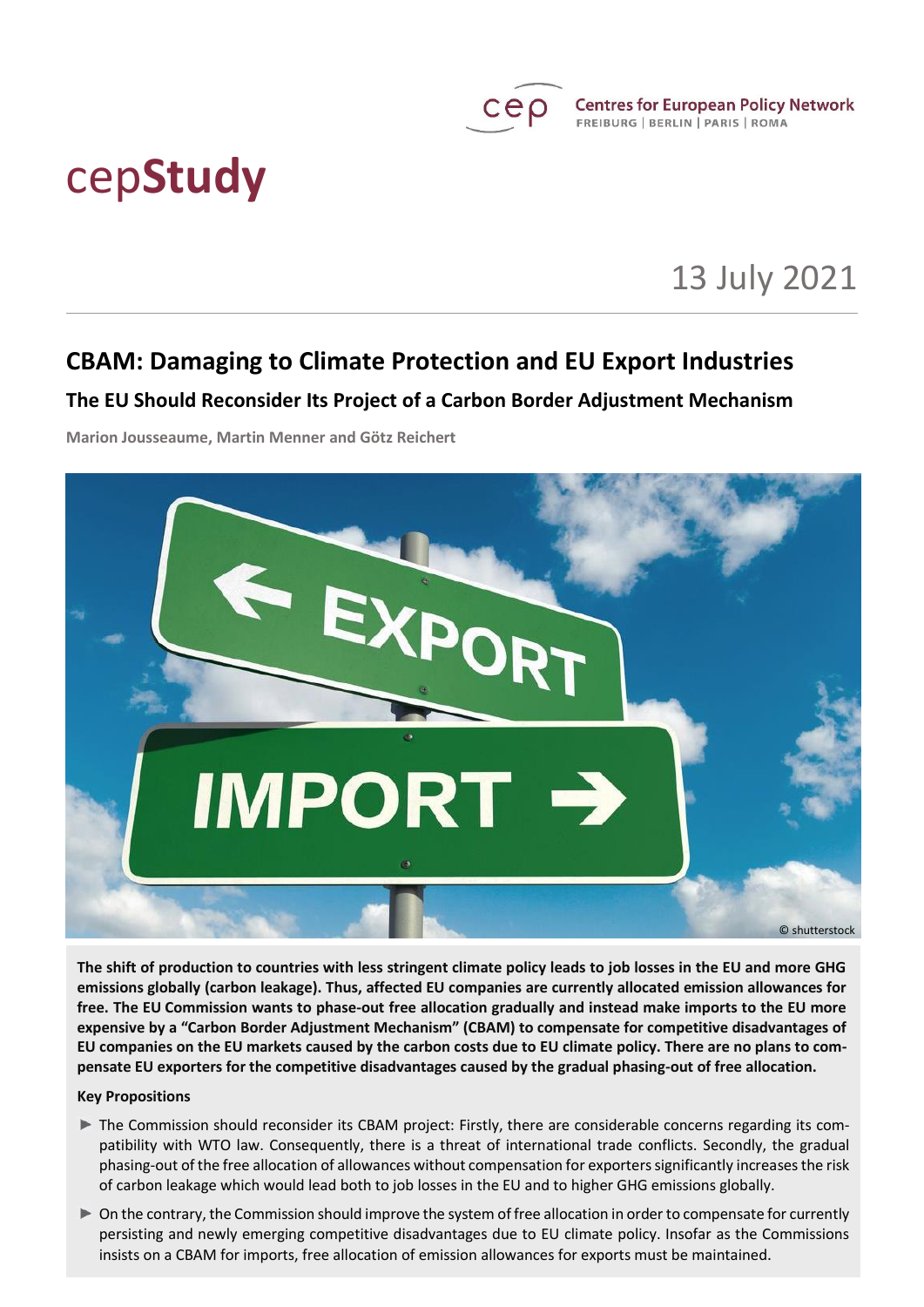## **Content**

| $\mathbf{1}$ |     |       |         |                                                             |    |  |  |
|--------------|-----|-------|---------|-------------------------------------------------------------|----|--|--|
| $\mathbf{2}$ |     |       |         |                                                             |    |  |  |
|              | 2.1 |       |         |                                                             |    |  |  |
|              | 2.2 |       |         |                                                             |    |  |  |
| 3            |     |       |         |                                                             |    |  |  |
|              | 3.1 |       |         |                                                             |    |  |  |
|              |     | 3.1.1 |         |                                                             |    |  |  |
|              |     |       | 3.1.1.1 |                                                             |    |  |  |
|              |     |       | 3.1.1.2 |                                                             |    |  |  |
|              |     | 3.1.2 |         |                                                             |    |  |  |
|              |     | 3.1.3 |         |                                                             |    |  |  |
|              |     | 3.1.4 |         |                                                             |    |  |  |
|              |     | 3.1.5 |         |                                                             |    |  |  |
|              | 3.2 |       |         |                                                             |    |  |  |
|              |     | 3.2.1 |         |                                                             |    |  |  |
|              |     |       | 3.2.1.1 |                                                             |    |  |  |
|              |     |       | 3.2.1.2 |                                                             |    |  |  |
|              |     |       | 3.2.1.3 |                                                             |    |  |  |
|              |     |       | 3.2.1.4 |                                                             |    |  |  |
|              |     | 3.2.2 |         |                                                             |    |  |  |
|              |     |       | 3.2.2.1 | Reimbursement or Annual Refunds of Allowance Costs  15      |    |  |  |
|              |     |       | 3.2.2.2 | Export Rebates Linked with the Environmental Performance 15 |    |  |  |
|              |     |       | 3.2.2.3 |                                                             |    |  |  |
|              | 3.3 |       |         |                                                             | 15 |  |  |
|              |     | 3.3.1 |         |                                                             |    |  |  |
|              |     |       | 3.3.1.1 |                                                             |    |  |  |
|              |     |       | 3.3.1.2 |                                                             |    |  |  |
|              |     | 3.3.2 |         | No Export CBAM and Gradual Phase-out of Free Allocation  17 |    |  |  |
| 4            |     |       |         |                                                             |    |  |  |
|              | 4.1 |       |         |                                                             |    |  |  |
|              |     | 4.1.1 |         |                                                             |    |  |  |
|              |     |       | 4.1.1.1 |                                                             |    |  |  |
|              |     |       | 4.1.1.2 |                                                             |    |  |  |
|              |     |       | 4.1.1.3 |                                                             |    |  |  |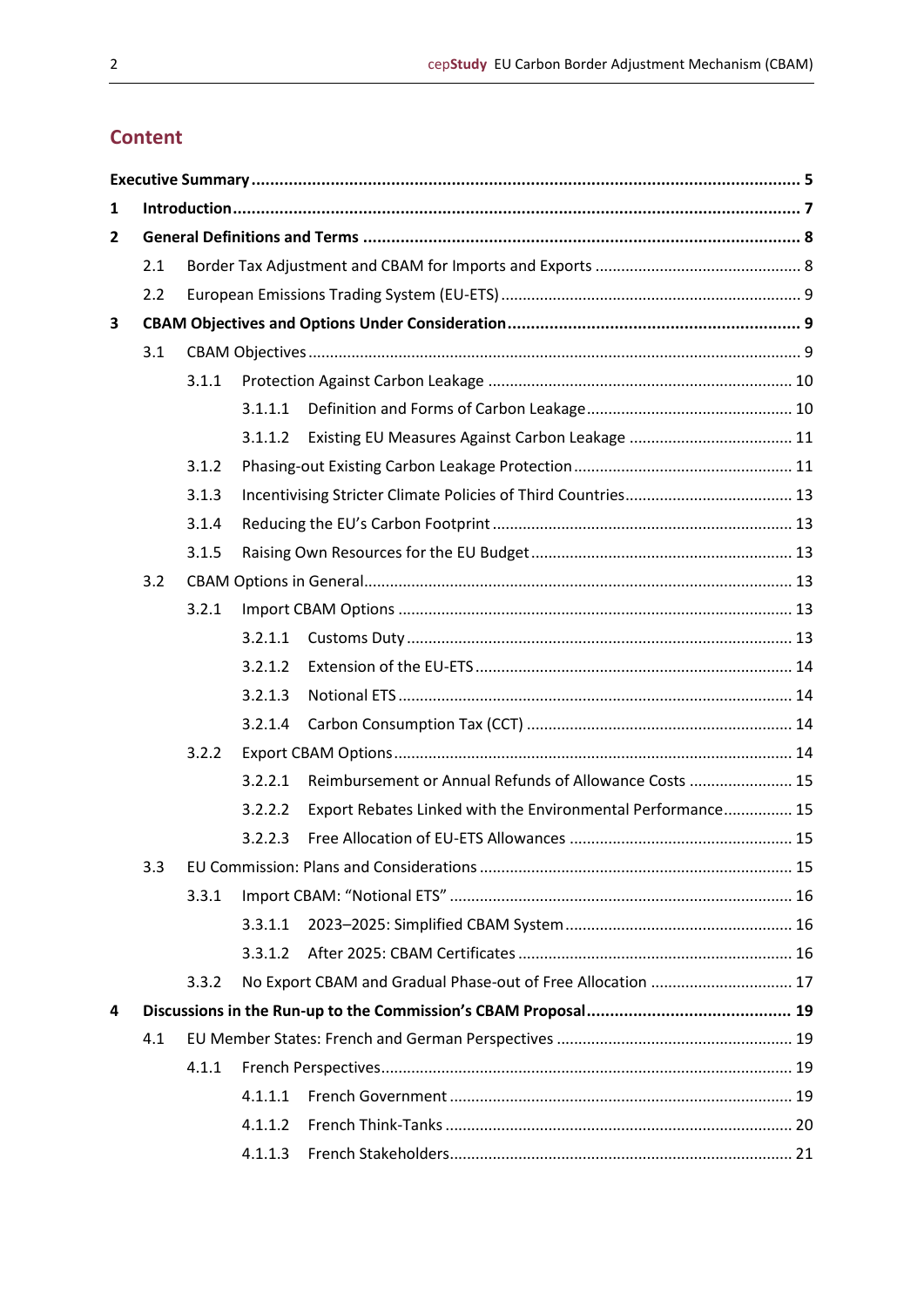|   |     | 4.1.2                                                                          |         |                                                                               |  |  |  |
|---|-----|--------------------------------------------------------------------------------|---------|-------------------------------------------------------------------------------|--|--|--|
|   |     |                                                                                | 4.1.2.1 |                                                                               |  |  |  |
|   |     |                                                                                | 4.1.2.2 |                                                                               |  |  |  |
|   |     |                                                                                | 4.1.2.3 |                                                                               |  |  |  |
|   | 4.2 |                                                                                |         |                                                                               |  |  |  |
|   | 4.3 |                                                                                |         |                                                                               |  |  |  |
| 5 |     |                                                                                |         |                                                                               |  |  |  |
|   | 5.1 |                                                                                |         |                                                                               |  |  |  |
|   | 5.2 |                                                                                |         |                                                                               |  |  |  |
|   |     | 5.2.1                                                                          |         | Non-Discrimination: National-Treatment-Principle, Art. III GATT 26            |  |  |  |
|   |     |                                                                                | 5.2.1.1 |                                                                               |  |  |  |
|   |     |                                                                                | 5.2.1.2 |                                                                               |  |  |  |
|   |     |                                                                                | 5.2.1.3 |                                                                               |  |  |  |
|   |     | 5.2.2                                                                          |         | Non-Discrimination: Most-Favoured-Nation-Principle, Art. I GATT 32            |  |  |  |
|   | 5.3 |                                                                                |         |                                                                               |  |  |  |
|   |     | 5.3.1                                                                          |         |                                                                               |  |  |  |
|   |     | 5.3.2                                                                          |         |                                                                               |  |  |  |
|   | 5.4 |                                                                                |         |                                                                               |  |  |  |
|   |     | Necessary for the Protection of Human/Animal/Plant Life or Health? 35<br>5.4.1 |         |                                                                               |  |  |  |
|   |     | 5.4.2                                                                          |         | Relating to the Conservation of Exhaustible Natural Resources? 36             |  |  |  |
|   |     | 5.4.3                                                                          |         | Arbitrary or Unjustifiable Discrimination or Disguised Trade Restriction?  37 |  |  |  |
|   | 5.5 |                                                                                |         |                                                                               |  |  |  |
| 6 |     |                                                                                |         |                                                                               |  |  |  |
|   | 6.1 |                                                                                |         |                                                                               |  |  |  |
|   |     |                                                                                |         |                                                                               |  |  |  |
|   |     | 6.2.1                                                                          |         |                                                                               |  |  |  |
|   |     | 6.2.2                                                                          |         |                                                                               |  |  |  |
|   |     | 6.2.3                                                                          |         |                                                                               |  |  |  |
|   |     | 6.2.4                                                                          |         | Consistency with Climate Obligations and Policy Instruments of the EU  42     |  |  |  |
|   |     | 6.2.5                                                                          |         |                                                                               |  |  |  |
|   |     | 6.2.6                                                                          |         |                                                                               |  |  |  |
|   |     | 6.2.7                                                                          |         |                                                                               |  |  |  |
|   | 6.3 |                                                                                |         |                                                                               |  |  |  |
|   |     | 6.3.1                                                                          |         |                                                                               |  |  |  |
|   |     | 6.3.2                                                                          |         |                                                                               |  |  |  |
|   |     | 6.3.3                                                                          |         |                                                                               |  |  |  |
|   |     | 6.3.4                                                                          |         | Consistency with Climate Obligations and Policy Instruments of the EU  46     |  |  |  |
|   |     | 6.3.5                                                                          |         |                                                                               |  |  |  |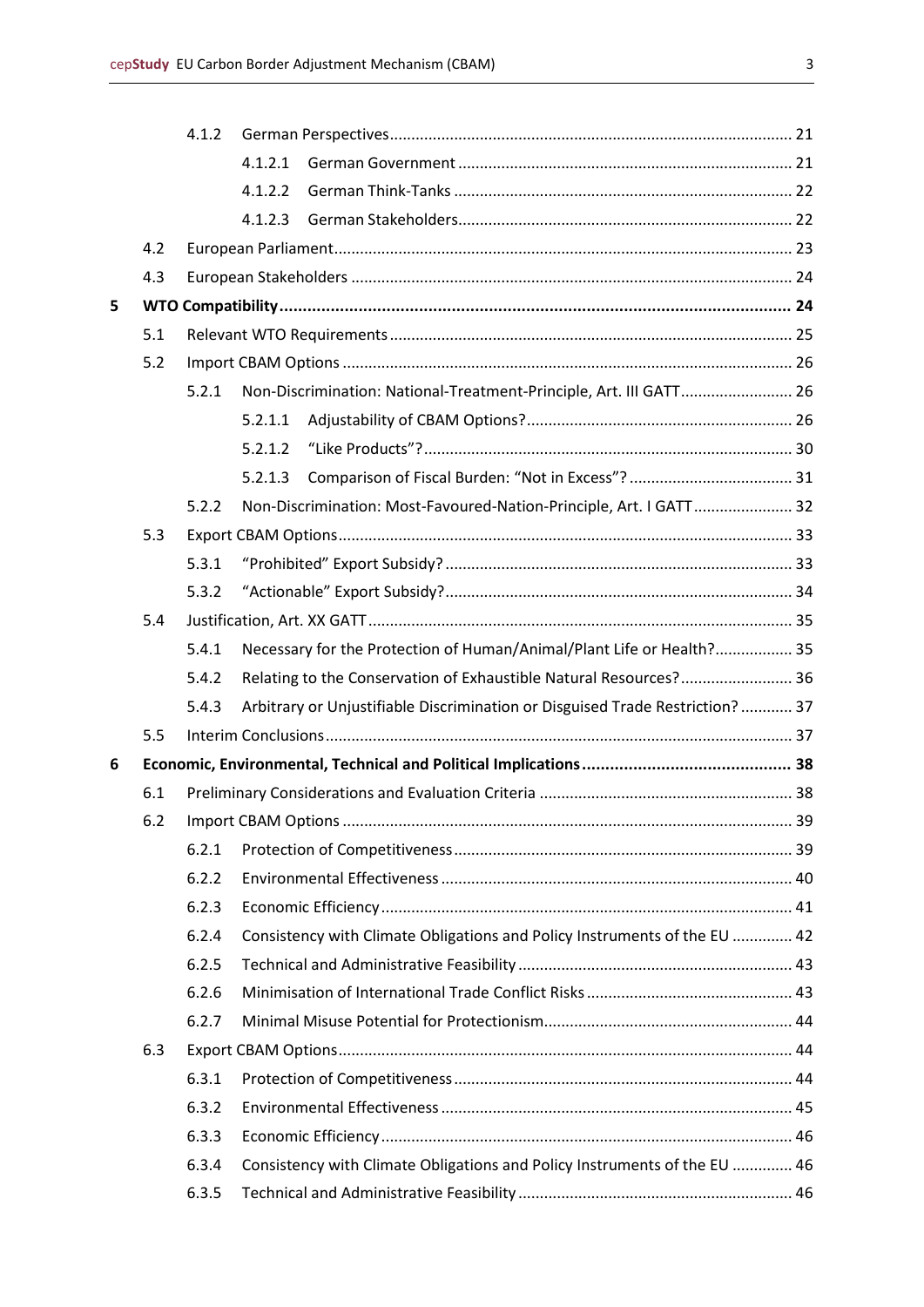|       |     | 6.3.6 |                                                                                 |  |  |
|-------|-----|-------|---------------------------------------------------------------------------------|--|--|
|       |     | 6.3.7 |                                                                                 |  |  |
|       |     | 6.3.8 |                                                                                 |  |  |
|       | 6.4 |       |                                                                                 |  |  |
|       |     | 6.4.1 |                                                                                 |  |  |
|       |     | 6.4.2 |                                                                                 |  |  |
|       |     | 6.4.3 | Implications for a CBAM Combined of Import and Export CBAM Instruments  50      |  |  |
| 7     |     |       |                                                                                 |  |  |
|       | 7.1 |       | Background: Carbon Leakage and Existing Carbon-Leakage-Protection  51           |  |  |
|       | 7.2 |       |                                                                                 |  |  |
|       |     | 7.2.1 |                                                                                 |  |  |
|       |     | 7.2.2 |                                                                                 |  |  |
|       | 7.3 |       |                                                                                 |  |  |
|       |     | 7.3.1 |                                                                                 |  |  |
|       |     |       | 7.3.1.1                                                                         |  |  |
|       |     |       | 7.3.1.2                                                                         |  |  |
|       |     |       | 7.3.1.3                                                                         |  |  |
|       |     |       | 7.3.1.4                                                                         |  |  |
| 7.3.2 |     |       | Conclusions on Economic, Environmental, Technical and Political Implications 54 |  |  |
|       |     |       | 7.3.2.1                                                                         |  |  |
|       |     |       | 7.3.2.2                                                                         |  |  |
|       | 7.4 |       |                                                                                 |  |  |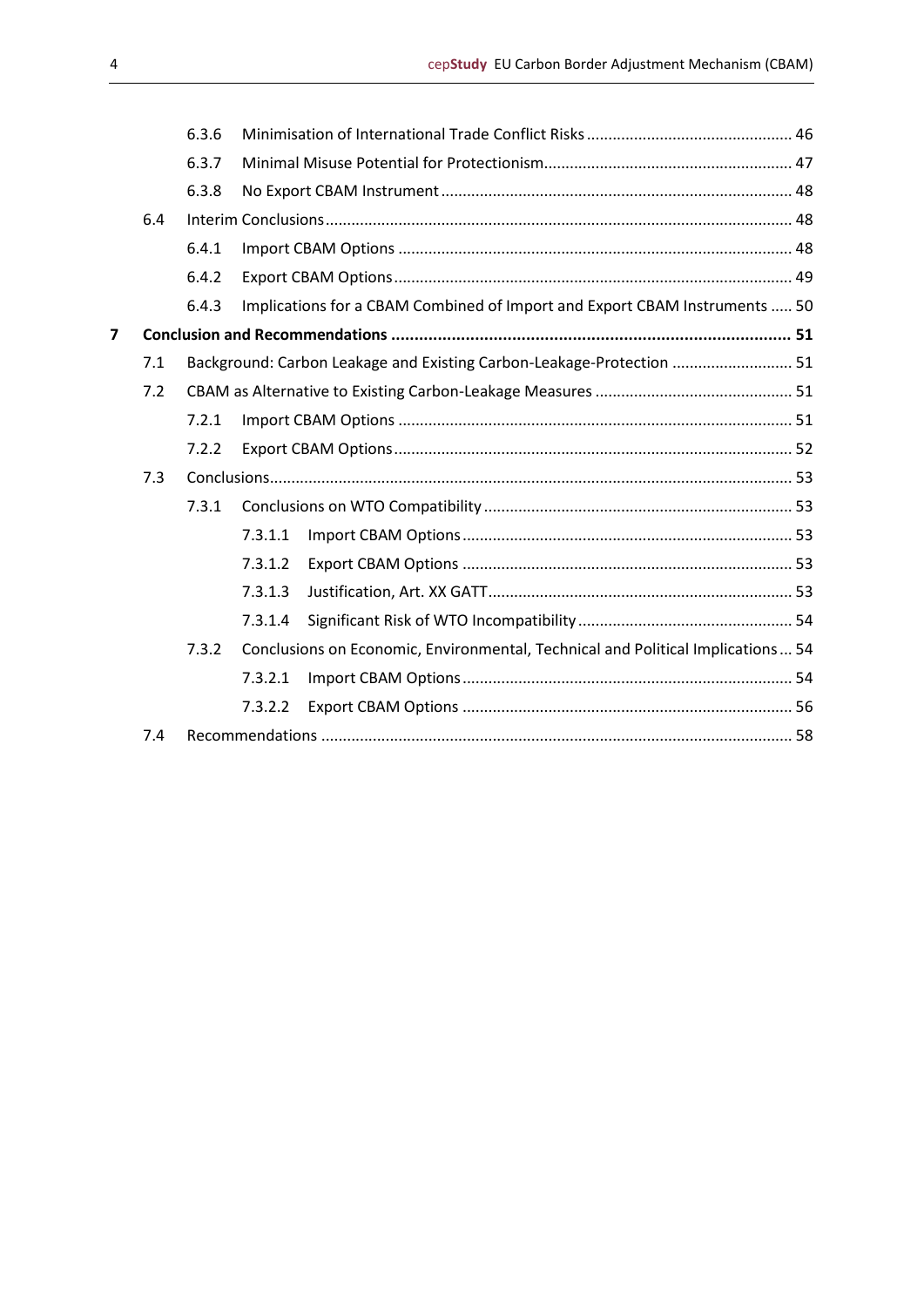## <span id="page-4-0"></span>**Executive Summary**

#### **The Carbon-Leakage-Problem of EU Climate Policy**

- $\blacktriangleright$  The EU's strict climate provisions particularly the increasing costs for allowances pursuant to the EU Emissions Trading System (EU-ETS) – lead to significant disadvantages for EU producers in international competition. This applies to import competitors on EU markets and to exporters on non-EU markets.
- ▶ These competitive disadvantages threaten to lead to a shift of production to countries with less stringent climate policies. The consequence would be both a loss of value creation and jobs in the EU as well as higher emissions globally, as production outside the EU is mostly subject to less stringent requirements ("carbon leakage").
- ▶ To mitigate both consequences, EU producers in sectors at risk of carbon leakage are currently allocated a lump amount of allowances free of charge – based, *inter alia*, on the extent of the carbon leakage risk of the respective industry and the carbon intensity of the respective product –, with the least carbonintensive production processes as a benchmark.

#### **The CBAM Plans of the European Commission**

- The European Commission wants to gradually phase-out the free allocation of EU-ETS allowances completely. With regard to the final phase-out, different timelines are under consideration.
- At the same time, the Commission wants to introduce a Carbon Border Adjustment Mechanism (CBAM) for certain imported products. This is intended to counterbalance the higher production costs in the EU due to its climate policy by making imports more expensive, thus compensating the phasing-out of free allocation.
- ▶ The Commission plans a CBAM in the form of a "notional ETS": Importers will be obliged to purchase "CBAM certificates", the price of which will mirror the price for EU-ETS allowances.
- According to the Commission, the "notional ETS" should also have the effect that carbon costs are passed on to consumers via higher prices ("pass through"), so that they adjust their behaviour and demand less carbon-intensive products. The Commission claims that this is currently not the case due to free allocation.
- ▶ The Commission mentions as an option, but does not support, a CBAM in the form of a "carbon consumption tax" (CCT), that both importers of products and EU producers would charge to end consumers. The tax rate of a CCT would mirror the price for EU-ETS allowances.
- So far, the Commission seems not to plan a CBAM for products of EU exporters. Consequently, they would not receive any compensation for the phasing-out of free allocation. As a result, they would suffer considerable competitive disadvantages compared to their competitors from third countries.

#### **Requirements for a CBAM**

- CBAMs must, if not solve the carbon leakage problem, at least reduce its risk compared to the current solution of free allocation of EU-ETS allowances.
- CBAMs must be compatible with the rules of the World Trade Organization (WTO), since the EU and its member states are WTO members. In this respect, the principle of non-discrimination between countries requires that products imported from third countries must not be burdened "in excess" compared to the costs products from EU producers have to bear due to EU climate policy.
- Furthermore, CBAMs should also avoid new trade conflicts with third countries as much as possible.

#### **Assessment of the Commission's CBAM Plans**

The amount of GHG emissions caused by the production of specific imported goods cannot be determined exactly. Therefore, generalised rough estimates are necessary. Thus, CBAMs such as the "notional ETS" do not lead to a systematic reduction of carbon leakage risks with respect to imports compared to the current system of free allocations.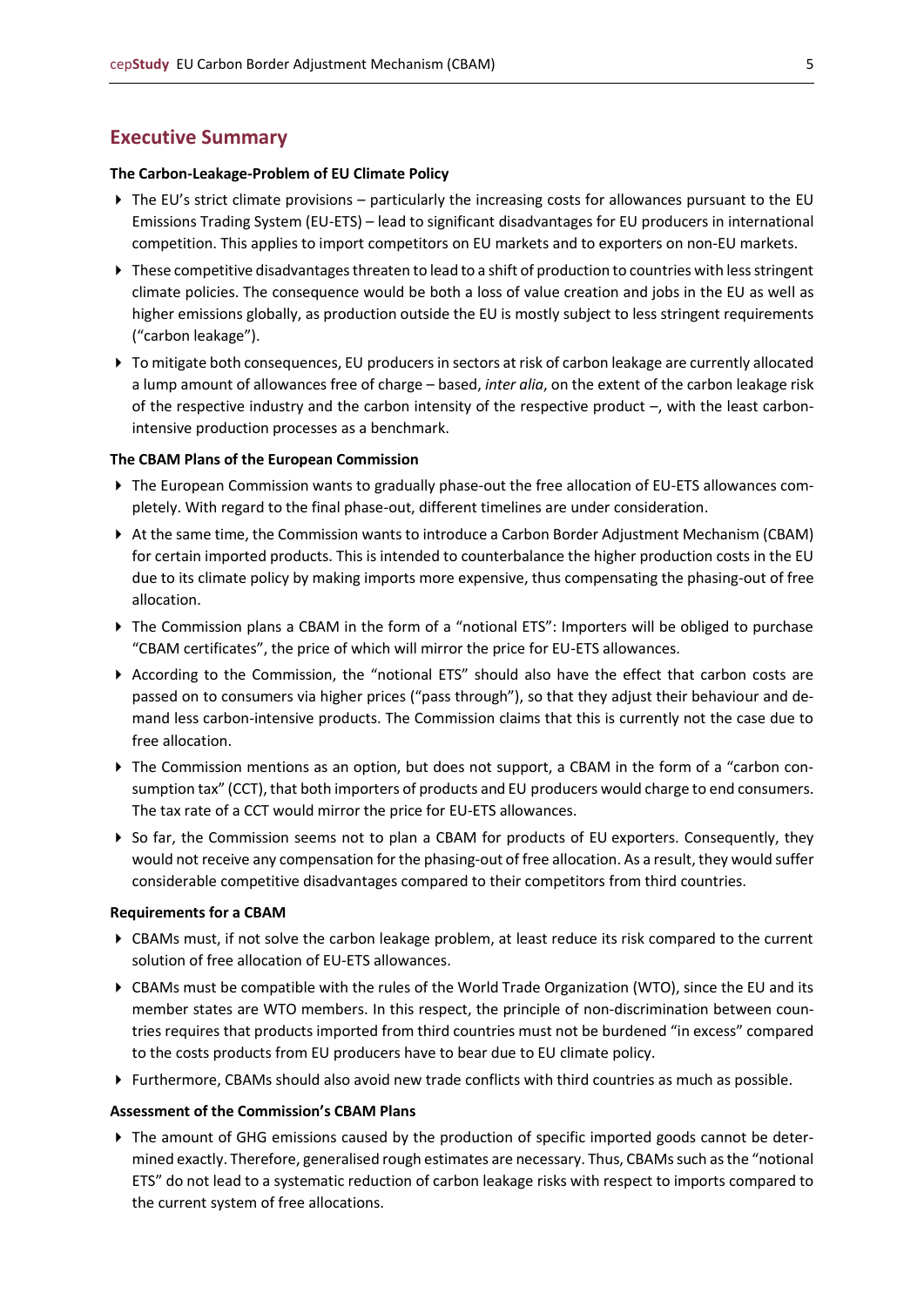- A CBAM in the form of a "notional ETS" could in principle be designed in a WTO-compliant manner, in that products imported from third countries would not be burdened "in excess" compared to the carbon costs products of EU producers have to bear due to EU climate policy. However, even if the EU were to succeed in this, it is already becoming apparent that the unilateral introduction of a CBAM for imported products by the EU threatens to give rise to new trade conflicts.
- A combination of the gradual phase-out of free allocation and the restriction of a CBAM to imports threatens to lead to a significant increase of carbon leakage risks for the affected export sectors in the EU. The consequence would be a shift of production from the EU and thus a loss of value creation and jobs in the EU as well as an overall increase in global GHG emissions.
- It is not the free allocation that prevents carbon costs from being passed on to consumers ("pass through"), but competition from non-European companies. The free allocation merely compensates for the competitive disadvantages of EU producers caused by the carbon costs of EU climate policy.
- A "notional ETS" does allow costs to be passed on to consumers ("pass through"), as it then burdens imported products with carbon costs to a similar extent as the products of EU producers. However, this does not reduce GHG emissions in the EU, as these are set by the EU-ETS.
- As imported goods become more expensive, demand for carbon-intensive products from third countries falls. However, this cannot compensate for the environmental and also the economic disadvantages caused by the phasing-out of the free allocation for export sectors of the EU.
- In sum, there is consequently no apparent reason to replace the current system of free allocation of EU-ETS allowances with an CBAM for imports in the form of a "notional ETS".

#### **Recommendations**

- In view of the numerous risks, the Commission should reconsider its plan to gradually replace the current system of free allocation of allowances with a CBAM for imports in the form of a "notional ETS".
- Instead, as long as an emissions trading system cannot be implemented at the global level, the EU should cooperate closely with relevant developed and developing countries in order to establish such a global system. Only under this condition the free allocation could be phased-out, as any remaining competitive disadvantages for EU producers is manageable.
- If this also fails, the free allocation system currently in place must be maintained. Its compatibility with WTO rules has not been challenged by third countries so far, and it has not triggered any trade conflicts.
- If the Commission goes through with its plan to introduce a CBAM in the form of a "notional ETS", the free allocation of allowances for exports from the EU must be maintained. The free allocation for import competing products can be phased-out. This could be made WTO-compliant by ensuring that the CBAM for imports and the free allocation for exports do not overcompensate for the carbon costs of EU producers.
- Alternatively, a CBAM in the form of a "carbon consumption tax" (CCT) which is not supported by the Commission – could be considered. Since it burdens importers and their EU import competitors equally, but only the latter have to bear the carbon costs of the EU, the free allocation must also be maintained for EU import competitors. The risk of trade conflicts is lower than with the "notional ETS". However, the fact that a new tax would be introduced speaks against a CCT.
- Against this background, both a "notional ETS" and a "carbon consumption tax" are to be rejected. As long as it is not possible to establish an ETS at the global level covering as many countries as possible, the EU should not phase-out the existing system of free allocations but, on the contrary, improve it in order to compensate for currently persisting and newly arising competitive disadvantages due to the carbon costs of EU climate policy.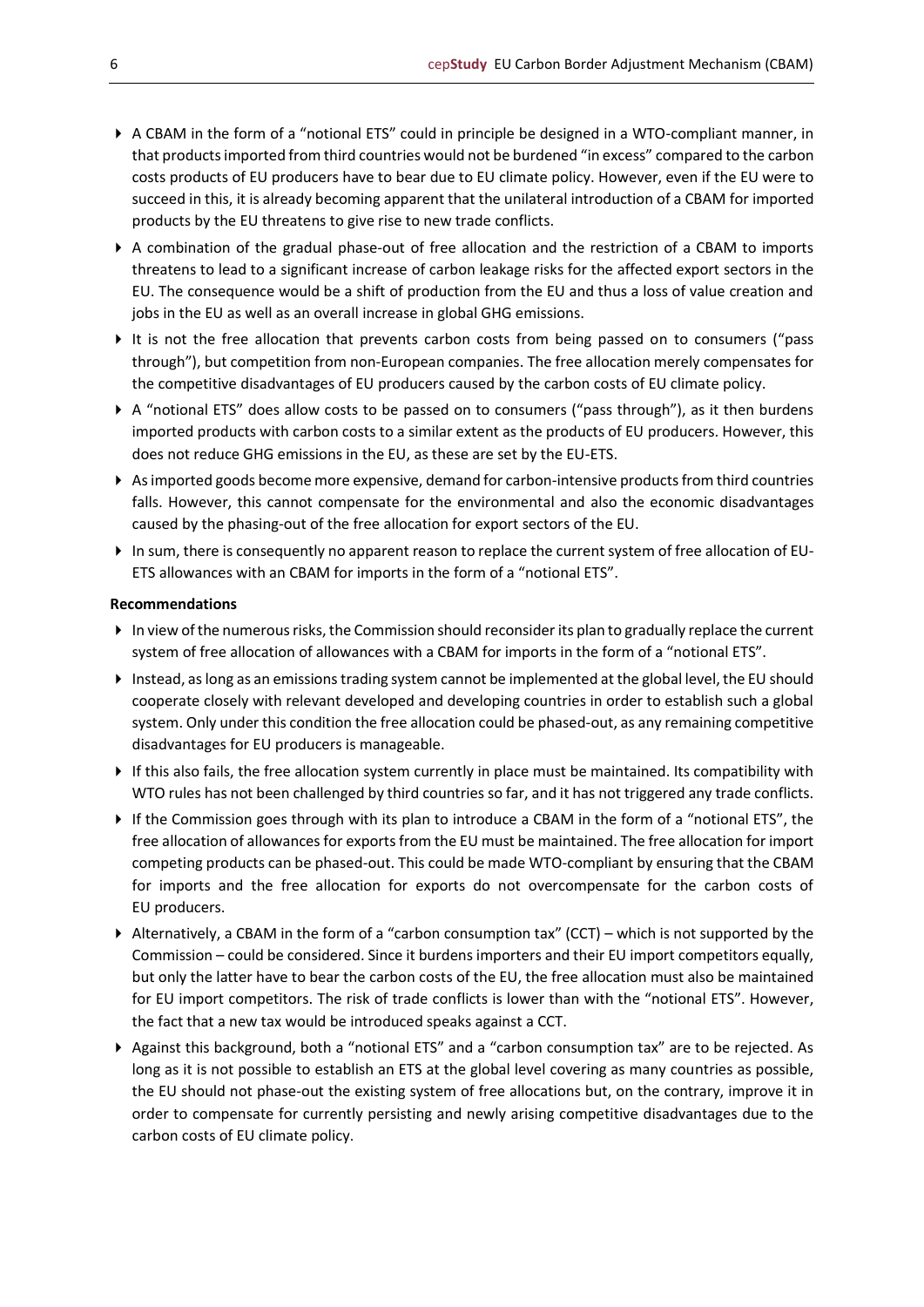## <span id="page-6-0"></span>**1 Introduction**

In view of its international obligations under the UN Paris Climate Agreement,<sup>1</sup> the EU wants to increase its efforts to reduce the emissions of greenhouse gases (GHG) like carbon dioxide (CO<sub>2</sub>).<sup>2</sup> Given the prospect of significantly rising costs for GHG emissions induced by EU climate policy, the European Commission deems the introduction of a "carbon border adjustment mechanism" (CBAM) necessary to ensure "that the price of imports reflects more accurately their carbon content"<sup>3</sup>, i.e. the GHG emissions associated with their production. In essence, the envisaged CBAM is intended to create a level playing field by diminishing – or "adjusting" – the price difference between European products and comparable goods from third countries with less stringent and costly climate policies. Its main aim is to prevent the shift of carbon-intensive production from the EU to third countries due to the competitive disadvantage of the EU economy caused by higher carbon prices, which overall would increase global GHG emissions ("carbon leakage"). The Commission plans to publish its proposal for a CBAM in July 2021 and strives for its implementation by January 2023.<sup>4</sup> According to a preliminary draft proposal for the CBAM regulation which was leaked in June 2021,<sup>5</sup> the Commission favours the establishment of a CBAM mirroring the carbon price of the EU Emissions Trading Systems (EU-ETS) on goods of certain sectors imported to the EU from third countries.

The planned introduction of a CBAM poses various significant challenges and incites contentious discussions regarding its objectives, design, compatibility with international trade law pursuant to the World Trade Organization (WTO), economic and environmental implications, technical feasibility, and potential for international conflicts. Given this complexity, the positions on the general concept of a CBAM and its specific design vary considerably between stakeholders.<sup>6</sup> In March 2021, the European Parliament adopted a resolution calling for the adoption of a CBAM.<sup>7</sup> Although EU Members States have "invited" the Commission "to consider" a CBAM in principle,<sup>8</sup> they show different approaches in this respect.<sup>9</sup> For example, while France has been a strong proponent of a CBAM since 2006, Germany has not endorsed an official position yet and stresses the need for "an open-ended examination of all options", also including "possible alternatives"  $^{10}$  to a "classic border adjustment" $^{11}$ .

UNFCCC[, Update of the Nationally Determined Contribution of the European Union and its Member States of 17](https://www4.unfccc.int/sites/ndcstaging/PublishedDocuments/European%20Union%20First/EU_NDC_Submission_December%202020.pdf) December [2020](https://www4.unfccc.int/sites/ndcstaging/PublishedDocuments/European%20Union%20First/EU_NDC_Submission_December%202020.pdf) [this and all further links accessed on 9 July 2021].

<sup>&</sup>lt;sup>2</sup> EU Commission (2019), Communication COM(2019) 640 of 11 December 2019, The European Green Deal; on this Reichert, G. (2019), A European Green Deal, cep**[Adhoc](https://www.cep.eu/en/eu-topics/details/cep/arbeitsauftraege-von-der-leyens-an-die-neue-eu-kommission-teil-2-ein-europaeischer-gruener-deal.html)** of 26 November 2019; European Council (2019)[, Conclusions of](https://www.consilium.europa.eu/media/41768/12-euco-final-conclusions-en.pdf)  12 [December 2019;](https://www.consilium.europa.eu/media/41768/12-euco-final-conclusions-en.pdf) Council (2021)[, Press Statement of 5](https://www.consilium.europa.eu/en/press/press-releases/2021/05/05/european-climate-law-council-and-parliament-reach-provisional-agreement/?utm_source=dsms-auto&utm_medium=email&utm_campaign=European+climate+law:+Council+and+Parliament+reach+provisional+agreement) May 2021, European climate law: Council and Parliament reach provisional agreement.

<sup>3</sup> EU Commission (2019), Communication COM(2019) 640 of 11 December 2019, The European Green Deal, p. 5.

<sup>4</sup> European Council (2020)[, Conclusions of the Meeting on 17](https://www.consilium.europa.eu/media/45109/210720-euco-final-conclusions-en.pdf)–21 July 2020, pt. 147.

<sup>5</sup> EU Commission, Proposal for a Regulation of the European Parliament and the Council on the establishment of a Carbon Border Adjustment Mechanism [in the following: "CBAM-Draft-Regulation (Leak of 3 June 2021)"]; available at Euractiv of 3 June 2021, [LEAK: EU's carbon border tariff to target steel, cement, power](https://www.euractiv.com/section/energy-environment/news/eus-carbon-border-tariff-to-target-steel-cement-power/).

<sup>&</sup>lt;sup>6</sup> EU Commission (2020)[, Public Consultation on CBAM \(22](https://ec.europa.eu/info/law/better-regulation/have-your-say/initiatives/12228-Carbon-Border-Adjustment-Mechanism/public-consultation_en) July – 28 October 2020); ERCST (2020), Summary of stakeholder [responses to the public consultation for a border carbon adjustment in the EU.](https://ercst.org/summary-of-stakeholder-responses-to-the-public-consultation-for-a-border-carbon-adjustment/)

<sup>&</sup>lt;sup>7</sup> EU Parliament (2021), [Resolution \(2020/2043\(INI\)\) of 10](https://www.europarl.europa.eu/doceo/document/TA-9-2021-0071_EN.html) March 2021, A WTO-compatible EU carbon border adjustment mechanism.

European Council (2020)[, Conclusions of the Meeting on 10](https://www.consilium.europa.eu/media/47296/1011-12-20-euco-conclusions-en.pdf)-11 December 2020, pt. 17.

<sup>9</sup> ECFR – European Council on Foreign Relations (2021), Europe's Green Moment, p. 9 et seq.

<sup>&</sup>lt;sup>10</sup> Council of the EU (2020), [Conclusions of the Meeting on 25](https://data.consilium.europa.eu/doc/document/ST-9133-2020-INIT/en/pdf) June 2020, Annex: Joint Statement by Germany, Belgium, Hungary and the Czech Republic.

<sup>&</sup>lt;sup>11</sup> German Position on the Fit for 55 package of 27 May 2021, leaked on 7 June 2021 [in the following: German-CBAM-Position (Leak of 7 June 2021)], available at Euractiv of 7 June 2021, LEAK: Germany backs carbon pricing extension in EU [climate policy overhaul.](https://www.euractiv.com/section/climate-environment/news/germany-backs-carbon-pricing-extension-in-eu-climate-policy-overhaul/)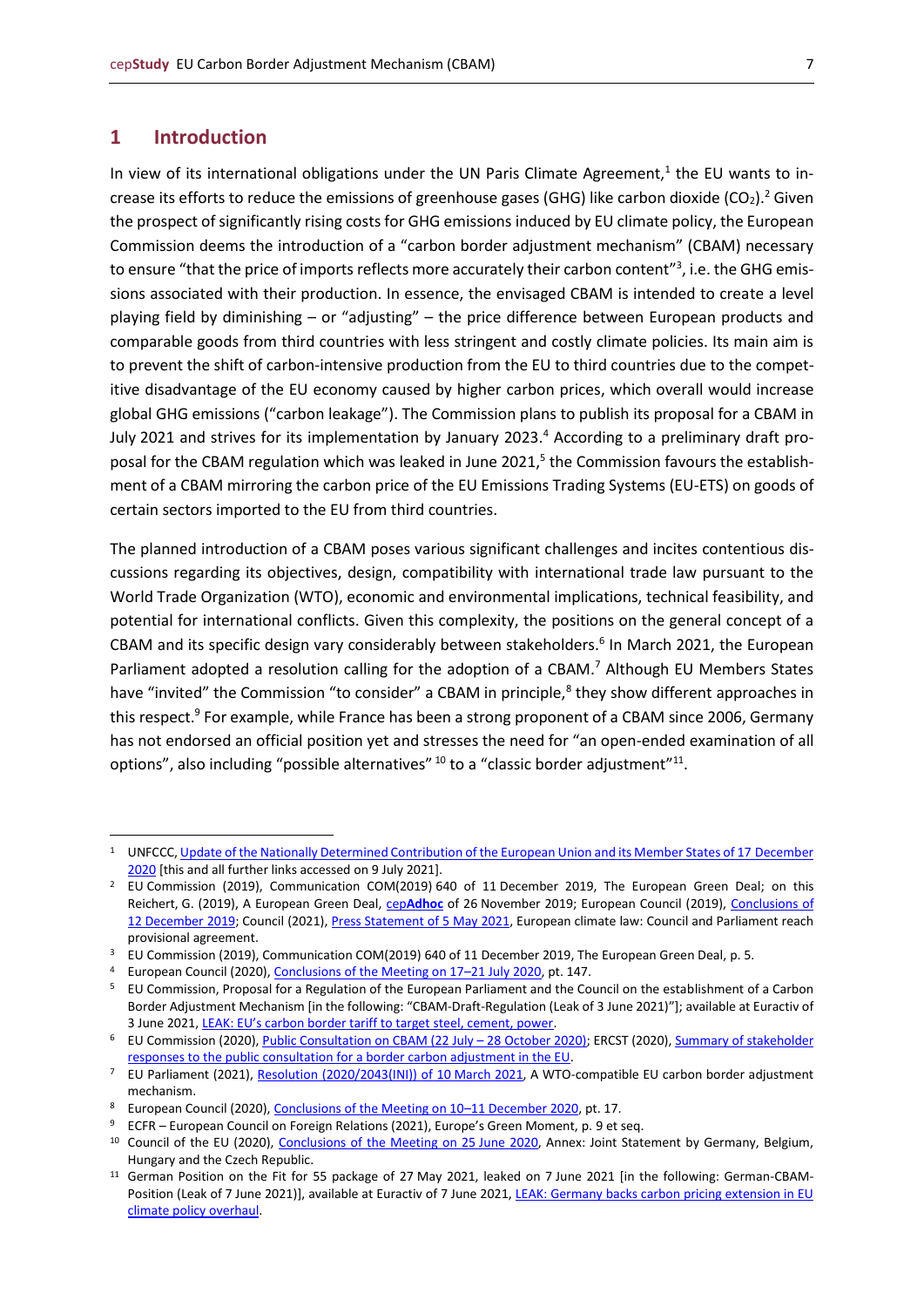This cep**Study** contributes to the ongoing discussion by focusing on key questions the introduction of a CBAM raises. After defining essential elements of a CBAM and relevant terms in general (section 2), the potential features of a CBAM specifically considered by the Commission<sup>12</sup> regarding its objectives and instrument options will be outlined (section 3). Following an overview of current discussions of the Commission's upcoming CBAM proposal (section 4), significant challenges for these options with respect to their compatibility with WTO law (section 5) and their economic, environmental, technical and political implications (section 6) will be assessed. Based on our conclusion regarding the WTO compatibility as well as the economic, environmental, technical and political implications of import and export CBAM instruments, we finally recommend steps for the further approach of the EU (section 7).

## <span id="page-7-0"></span>**2 General Definitions and Terms**

In the following, the essential elements and terms regarding "Border Tax Adjustment" as defined by the WTO, a Carbon Border Adjustment Mechanism (CBAM) as envisaged by the Commission and the relevant aspects of the EU-ETS will be briefly outlined.

## <span id="page-7-1"></span>**2.1 Border Tax Adjustment and CBAM for Imports and Exports**

In general, the CBAM envisaged by the Commission qualifies as a "border tax adjustment" (BTA) as defined by the WTO. In principle, it is an essential characteristic of national sovereignty that states are free to operate their fiscal regimes according to national preferences and constraints.<sup>13</sup> As members of the WTO, however, they are subject to WTO rules governing the application of domestic taxes and charges to goods traded internationally. Accordingly, BTAs are "any fiscal measures which put into effect, in whole or in part, the destination principle", pursuant to which taxes on products are levied in the country where they are consumed.<sup>14</sup> In essence, a BTA aims at ensuring the "competitive equality between domestic and imported products" by creating a level playing field for competing products traded internationally ("trade neutrality").<sup>15</sup> A BTA can be achieved either "by imposing domestic taxes and charges on imports" into the EU domestic market ("import BTA"), or by "exempting or reimbursing them on exports" entering the world market ("export BTA").<sup>16</sup> An entire "BTA mechanism" may theoretically consist only of "import BTAs", only of "export BTAs" or of a combination of both measures.

Given that not only "taxes" in the strict technical sense, but "any fiscal measures" charging a product could qualify as BTAs, we will use the term "border adjustment" to avoid confusion. Furthermore, the adjustment does not necessarily have to take place at the border itself but could also be conducted after a product has crossed it. However, the adjustment is to be made "because" the product crossed a border, whether to be imported or exported.<sup>17</sup>

<sup>12</sup> EU Commission (2020)[, Inception Impact Assessment of 4](https://ec.europa.eu/info/law/better-regulation/have-your-say/initiatives/12228-EU-Green-Deal-carbon-border-adjustment-mechanism-_en) March 2020.

<sup>13</sup> GATT Working Party (1997)[, Note WT/CTE/W/47,](https://docs.wto.org/dol2fe/Pages/SS/directdoc.aspx?filename=Q:/WT/CTE/W47.pdf&Open=True) §§ 24–26.

<sup>&</sup>lt;sup>14</sup> GATT Working Party on Border Tax Adjustments (1970), Report L/3464 [in the following: GATT Working Party (1970)[, Re](https://docs.wto.org/gattdocs/q/GG/L3799/3464.PDF)[port L/3464\]](https://docs.wto.org/gattdocs/q/GG/L3799/3464.PDF), § 4. The destination principle "is to be distinguished from the origin principle whereby the products are taxed in the country of production"; GATT Committee on Trade and Environment (1997), Note WT/CTE/W/47 by the Secretariat on Taxes and Charges for Environmental Purposes – Border Tax Adjustment [in the following: GATT Note by Secretariat (1997), [Note WT/CTE/W/47\]](https://docs.wto.org/dol2fe/Pages/SS/directdoc.aspx?filename=Q:/WT/CTE/W47.pdf&Open=True), § 28. Pursuant to the origin principle, "products destined for export are to pay the tax charged in the domestic market and imported products are exempted from paying any taxes as they would have been paid at their point of origin"; GATT Group on Environmental Measures and International Trade (1994), Note TRE/W/20 by the Secretariat on Border Tax Adjustment, § 2.

<sup>15</sup> GATT Working Party (1970)[, Report L/3464,](https://docs.wto.org/gattdocs/q/GG/L3799/3464.PDF) § 9; GATT Note by Secretariat (1997)[, Note WT/CTE/W/47,](https://docs.wto.org/dol2fe/Pages/SS/directdoc.aspx?filename=Q:/WT/CTE/W47.pdf&Open=True) § 24.

<sup>&</sup>lt;sup>16</sup> GATT Working Party (1970)[, Report L/3464,](https://docs.wto.org/gattdocs/q/GG/L3799/3464.PDF) § 4; GATT Note by Secretariat (1997)[, Note WT/CTE/W/47,](https://docs.wto.org/dol2fe/Pages/SS/directdoc.aspx?filename=Q:/WT/CTE/W47.pdf&Open=True) § 24.

<sup>17</sup> GATT Working Party (1970)[, Report L/3464,](https://docs.wto.org/gattdocs/q/GG/L3799/3464.PDF) § 5; GATT Note by Secretariat (1997)[, Note WT/CTE/W/47,](https://docs.wto.org/dol2fe/Pages/SS/directdoc.aspx?filename=Q:/WT/CTE/W47.pdf&Open=True) § 25.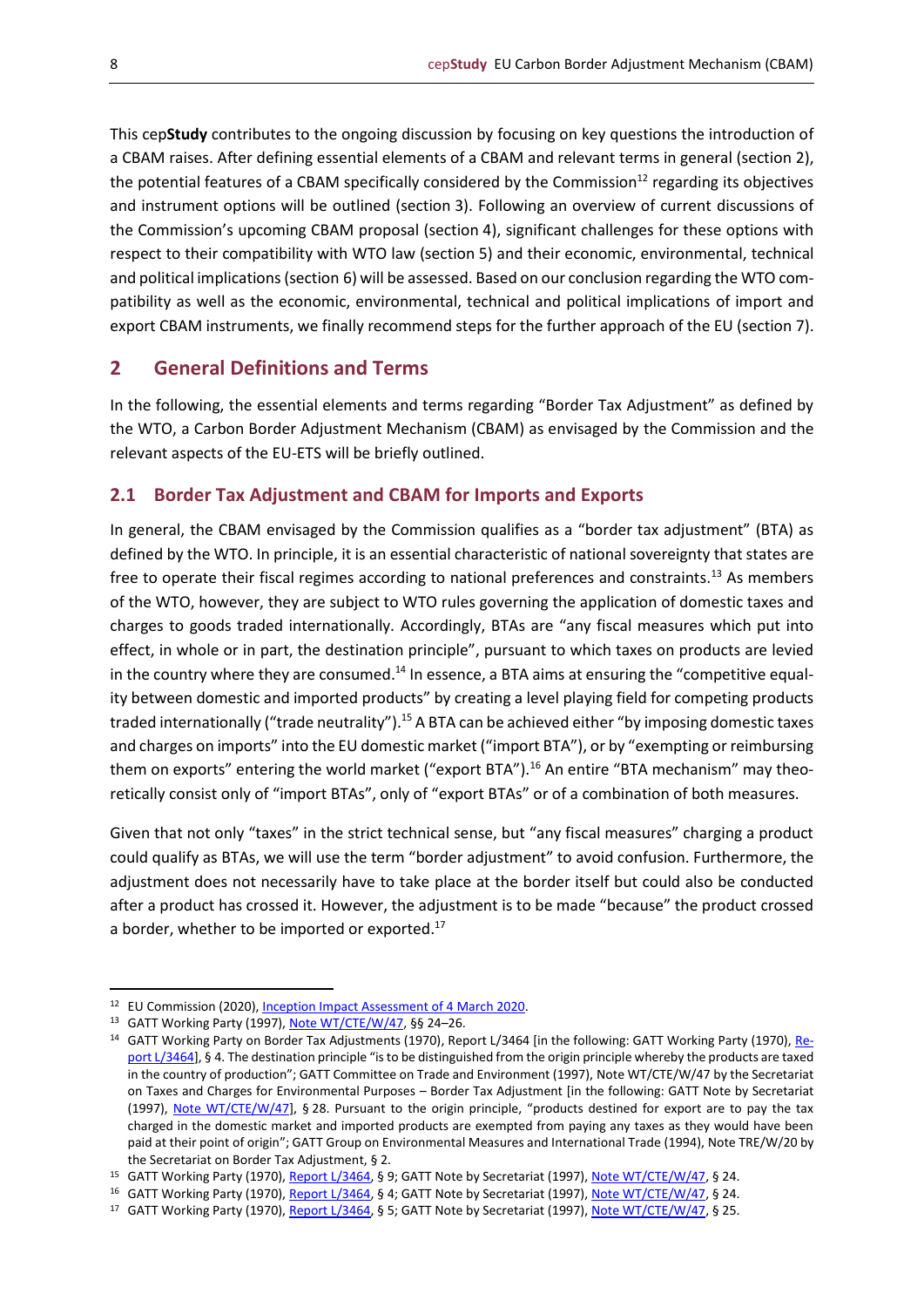In the following, a border adjustment which is specifically based on the GHG emissions associated with products will be referred to as a – import or export – "carbon border adjustment". Accordingly, an "import CBAM instrument" aims at creating a level playing field in the EU market by requiring importers to pay carbon costs equivalent to those EU producers have to bear. Similarly, an "export CBAM instrument" aims at putting EU producers on equal footing with producers from third countries in the world market by stripping exports off the carbon costs EU producers have to bear due to EU climate policy. The introduction of a CBAM by the EU, may in principle consist (1) only of an "import CBAM instrument", (2) only of an "export CBAM instrument" or (3) of a combination of import and export border adjustment instruments.

## <span id="page-8-0"></span>**2.2 European Emissions Trading System (EU-ETS)**

The CBAM envisaged by the Commission is especially concerned with the rising carbon price<sup>18</sup> induced by the EU-ETS.<sup>19</sup> Accordingly, every operator of an installation belonging to a sector which is covered by the EU-ETS must hold emission rights ("allowances") for its planned GHG emissions. One allowance gives the owner a right to emit GHGs. The EU-ETS aims to reduce the domestic GHG directly emitted from the territory of the EU ("territorial emissions") through a "cap & trade" system. Accordingly, the amount of allowances – and consequently the absolute amount of territorial GHG emissions permissible within the EU – is limited ("cap") and constantly reduced in order to reach the EU climate targets. Operators of the installations covered by the EU-ETS must surrender the number of allowances corresponding to the emissions of their production. Allowances are tradeable ("trade"). The EU-ETS is environmentally effective because the cap guarantees that the intended emissions reduction and hence the climate targets are actually reached. The EU-ETS is also economically efficient because it is left to the companies themselves to decide whether they want to buy allowances or, if this is cheaper, to reduce their GHG emissions, e.g. by investing in more efficient and less carbon-intensive technologies. Thus, GHG emissions are abated or reduced where this can be achieved at the lowest cost.<sup>20</sup>

## <span id="page-8-1"></span>**3 CBAM Objectives and Options Under Consideration**

In the following, the main objectives of the CBAM in general and the specific options for import and export CBAM instruments currently considered to varying degrees by the Commission according to its Inception Impact Assessment of 4 March 2020<sup>21</sup> and its preliminary CBAM-Draft-Regulation leaked on 3 June 2021 <sup>22</sup> will be presented.

## <span id="page-8-2"></span>**3.1 CBAM Objectives**

Current discussions on the introduction of a CBAM by the EU highlight various potential objectives of this instrument, addressing different, partly interlinked problems related to the rising costs caused by EU climate policy in the context of international trade with carbon-intensive products.<sup>23</sup> There is wide

<sup>18</sup> Ember[, Daily EU ETS carbon market price.](https://ember-climate.org/data/carbon-price-viewer/)

<sup>&</sup>lt;sup>19</sup> Directive 2003/87/EC of the European Parliament and of the Council to enhance cost-effective emission reductions and low-carbon investments [hereinafter: EU-ETS Directive 2003/87/EC]; see generally Bonn, M. / Reichert, G. (2018), Climate Protection By Way of the EU-ETS, cep**Input** [03/2018.](https://www.cep.eu/en/eu-topics/details/cep/climate-protection-by-way-of-the-eu-ets.html)

<sup>&</sup>lt;sup>20</sup> Bonn, M. / Reichert, G. (2018), Climate Protection By Way of the EU-ETS, cepInput [03/2018,](https://www.cep.eu/en/eu-topics/details/cep/climate-protection-by-way-of-the-eu-ets.html) p. 13.

<sup>&</sup>lt;sup>21</sup> EU Commission (2020), *Inception Impact Assessment Ares*(2020)1350037 of 4 March 2020; see also Englisch, J. (2020), A [Carbon Border Adjustment Mechanism for the EU ETS,](http://kluwertaxblog.com/2020/10/30/a-carbon-border-adjustment-mechanism-for-the-eu-ets/) Kluwer International Tax Blog.

<sup>&</sup>lt;sup>22</sup> Available at Euractiv of 3 June 2021, [LEAK: EU's carbon border tariff to target steel, cement, power](https://www.euractiv.com/section/energy-environment/news/eus-carbon-border-tariff-to-target-steel-cement-power/).

<sup>&</sup>lt;sup>23</sup> ERCST – Roundtable on Climate Change and Sustainable Transition (2020), Border Carbon Adjustments in the EU – Issues and Options [in the following: ERCST (2020), Border Carbon Adjustments in the EU], p. 16.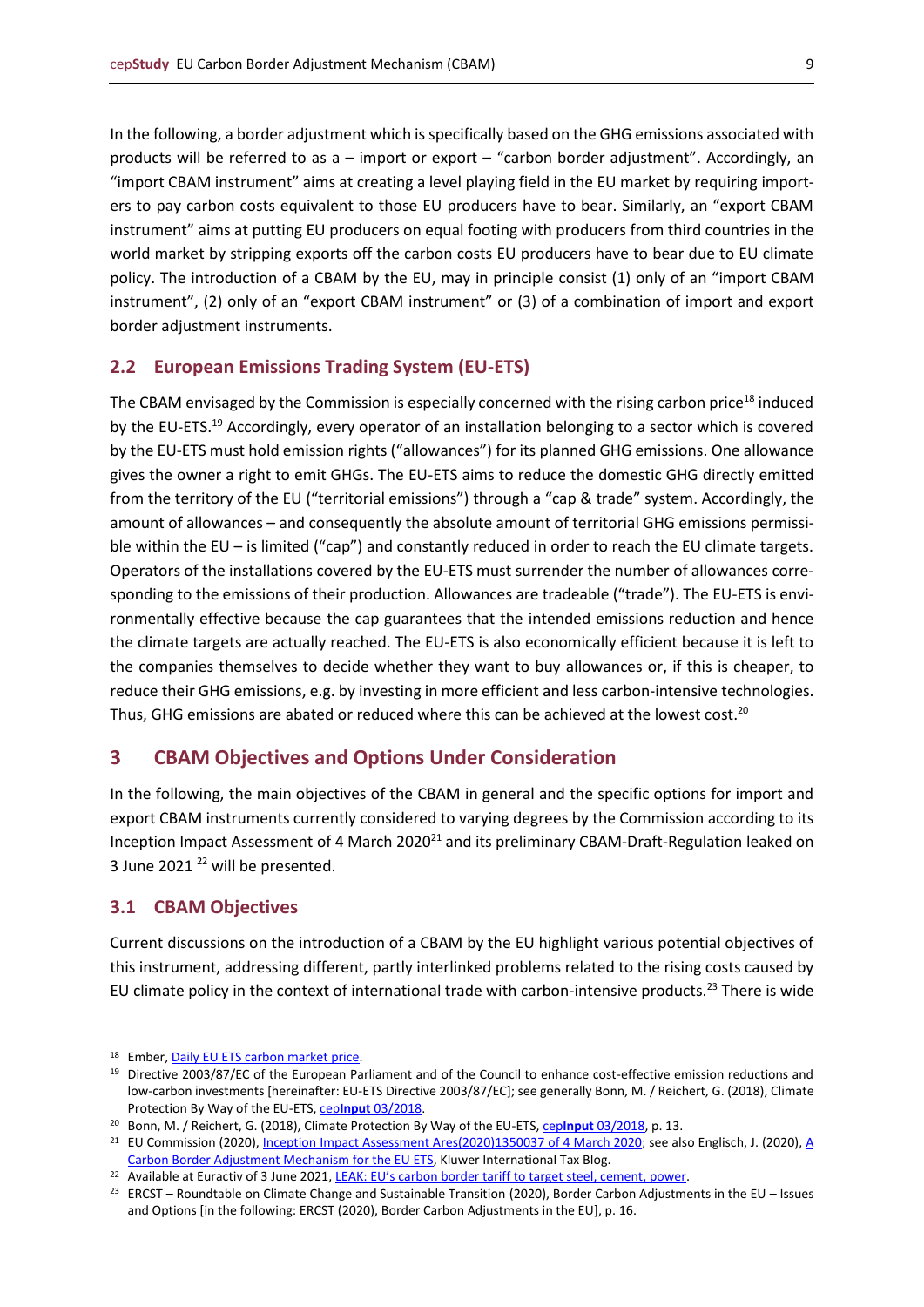consensus that the main objective of a CBAM is the prevention of "carbon leakage", motivated by two interlinked concerns: the increase of overall global GHG emissions (environmental concern) due to the weakening of the international competitiveness of the EU economy (competitiveness concern).<sup>24</sup> In its Inception Impact Assessment of March 2020<sup>25</sup> and its CBAM-Draft-Leak of 3 June 2021<sup>26</sup>, the Commission highlights that a CBAM should effectively address the risk of carbon leakage particularly caused by the allowance price of the European Emissions Trading System (EU-ETS). To this end, a CBAM should ensure that the price of imports reflects more accurately their carbon content, be complementary to the EU-ETS and transmit an appreciable carbon price signal to consumers. In addition to carbon leakage protection, further objectives of a CBAM discussed are the phasing-out of existing measures against carbon leakage, the provision of incentives for third countries to adopt "similarly ambitious" climate policies in order to reduce both overall global GHG emissions and the "carbon footprint" of the EU, and finally the generation of "own resources" to finance the EU budget.

## <span id="page-9-0"></span>**3.1.1 Protection Against Carbon Leakage**

Putting a price on GHG emissions ("carbon pricing"), e.g. by the obligation to purchase allowances for GHG emissions within the EU-ETS, intends to give companies an incentive to reduce their GHG emissions. For EU companies competing internationally, however, rising costs due to EU climate policy represent a competitive disadvantage insofar as their competitors in third countries do not have to bear comparable costs. The resulting distortion of competition and weakening of the international competitiveness of EU industries can induce "carbon leakage". In the following, the different forms of carbon leakage and existing measures against it especially within the framework of the EU-ETS are outlined.

#### <span id="page-9-1"></span>**3.1.1.1 Definition and Forms of Carbon Leakage**

In general, carbon leakage refers to the shift of carbon-intensive production – e.g. of steel – together with the associated GHG emissions from the EU to third countries with less cost-intensive climate protection requirements, thereby leading to an overall increase in global GHG emissions.<sup>27</sup> In essence, the CBAM envisaged by the Commission aims to address the two interlinked concerns associated with carbon leakage: firstly, the overall increase in global GHG emissions ("environmental concern") and secondly, the weakening of the EU's international competitiveness ("competitiveness concern").

There are different forms in which carbon leakage can occur. One can distinguish between "direct" and "indirect" carbon leakage:

• "Direct carbon leakage": Most obvious in this respect is the relocation of carbon-intensive production along with the associated GHG emissions occurring when companies close their plants in the EU and relocate them to third countries ("relocation"). However, it is more likely that companies will reduce investments in their plants within the EU due to costs for climate protection and instead make investments in third countries ("investment leakage"). Direct carbon leakage also occurs when European companies gradually lose market share to their foreign competitors – either in the EU domestic market through higher imports into the EU ("import competition") or in the world

<sup>24</sup> ERCST (2020), Border Carbon Adjustments in the EU, p. 15 et seq.

<sup>&</sup>lt;sup>25</sup> EU Commission (2020), *Inception Impact Assessment Ares*(2020)1350037 of 4 March 2020; see also Englisch, J. (2020), A [Carbon Border Adjustment Mechanism for the EU ETS,](http://kluwertaxblog.com/2020/10/30/a-carbon-border-adjustment-mechanism-for-the-eu-ets/) Kluwer International Tax Blog.

<sup>26</sup> CBAM-Draft-Regulation (Leak of 3 June 2021), Art. 1(1).

<sup>&</sup>lt;sup>27</sup> See generally EU Commission (2012), Impact Assessment SWD(2012) 130 of 22 May 2012, pp. 8 et seq.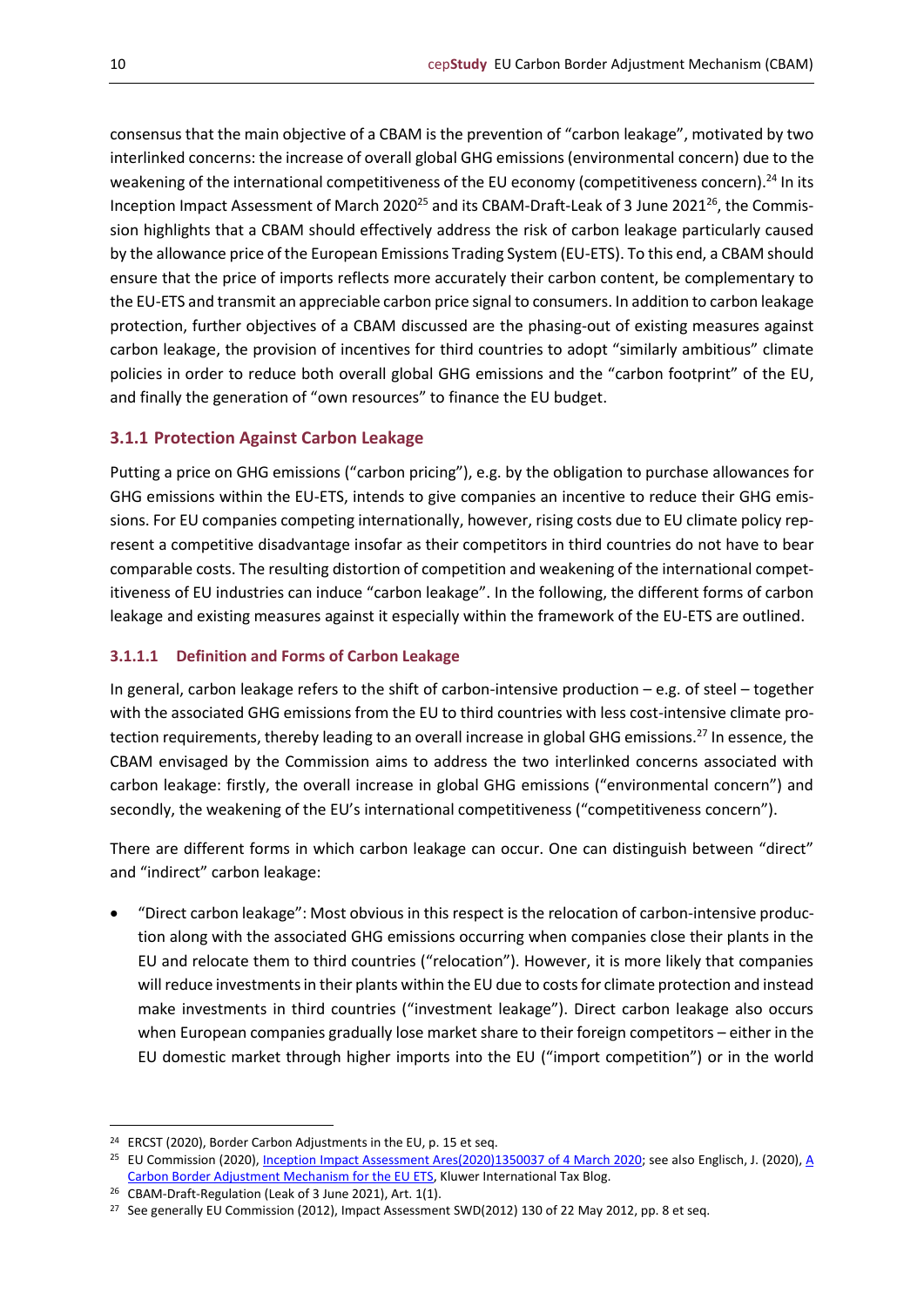market through less exports from the EU ("export competition") – thereby replacing EU production by non-EU production ("production leakage").

• "Indirect carbon leakage": If carbon pricing of fossil fuels in the EU reduces demand, as intended, their price on the world market could fall. In turn, demand in third countries with less costly climate policies could rise – which would also induce, at least in part, a shift of the associated GHG emissions from the EU to third countries.<sup>28</sup>

#### <span id="page-10-0"></span>**3.1.1.2 Existing EU Measures Against Carbon Leakage**

Currently, EU climate legislation provides two measures for reducing the risk of direct carbon leakage within the framework of the EU-ETS:

- Companies with installations belonging to sectors covered by the EU-ETS and which are deemed to be at risk of carbon leakage due to their trade intensity with third countries and the GHG emissions intensity of their products can receive "free allowances".<sup>29</sup> In principle, 43% of the allowances are allocated for free. The number of free allowances a company can receive is proportional, *inter alia*, to its historic production levels, a "carbon leakage factor" depending on a sector's carbon leakage risk, and a product specific "benchmark" (based on the 10% most efficient installations).
- Since the price of EU-ETS allowances is incorporated in electricity prices and passed on to consumers, it could indirectly pose a carbon leakage risk for some energy-intensive sectors. Therefore, Member States have the possibility to pay some electricity-intensive industries a – partial and gradually decreasing – compensation for the increase in electricity prices resulting from the EU-ETS ("electricity price compensation"), provided they comply with EU State aid rules.<sup>30</sup>

The carbon price of EU-ETS allowances has increased considerably since 2018<sup>31</sup> and is expected to rise even more following the decision of the EU to raise its climate targets and reduce its GHG emissions considerably.<sup>32</sup> Against this background, the view is widespread that the introduction of a CBAM – as a supplement or an alternative to the existing carbon leakage measures – is necessary to compensate the competitive disadvantages of EU producers caused by the additional cost of the EU-ETS in order to prevent the shift of carbon-intensive production from the EU to third countries, which overall would increase global GHG emissions.

#### <span id="page-10-1"></span>**3.1.2 Phasing-out Existing Carbon Leakage Protection**

The Commission expressly views the envisaged CBAM as an "alternative" to the existing measures against carbon leakage<sup>33</sup> which would gradually be phased-out. The underlying assumption seems to

<sup>&</sup>lt;sup>28</sup> Wissenschaftlicher Beirat beim BMWi (2021), Ein CO<sub>2</sub>-Grenzausgleich als Baustein eines Klimaclubs, [Gutachten vom](https://www.bmwi.de/Redaktion/DE/Publikationen/Ministerium/Veroeffentlichung-Wissenschaftlicher-Beirat/gutachten-co2-grenzausgleich.html) 22. [März 2021](https://www.bmwi.de/Redaktion/DE/Publikationen/Ministerium/Veroeffentlichung-Wissenschaftlicher-Beirat/gutachten-co2-grenzausgleich.html) [hereinafter: Wissenschaftlicher Beirat (2021), Gutachten].

<sup>&</sup>lt;sup>29</sup> EU-ETS Directive 2003/87/EC, Art. 10(1) and 10a; see Bonn, M. / Reichert, G. (2018), Climate Protection By Way of the EU-ETS, cep**Input** [03/2018,](https://www.cep.eu/en/eu-topics/details/cep/climate-protection-by-way-of-the-eu-ets.html) section 2.5.

<sup>30</sup> EU-ETS Directive 2003/87/EC, Art. 10a (6); see Bonn, M. / Reichert, G. (2018), Climate Protection By Way of the EU-ETS, cep**Input** [03/2018,](https://www.cep.eu/en/eu-topics/details/cep/climate-protection-by-way-of-the-eu-ets.html) section 2.5.5; Bonn, M. / Reichert, G. / Voßwinkel, J. (2019), Reform der Strompreiskompensation, cep**[Studie](https://www.cep.eu/eu-themen/details/cep/reform-der-strompreiskompensation.html)**.

<sup>31</sup> Ember[, Daily EU ETS carbon market price.](https://ember-climate.org/data/carbon-price-viewer/)

<sup>&</sup>lt;sup>32</sup> Council (2021), [Press Statement of 5](https://www.consilium.europa.eu/en/press/press-releases/2021/05/05/european-climate-law-council-and-parliament-reach-provisional-agreement/?utm_source=dsms-auto&utm_medium=email&utm_campaign=European+climate+law:+Council+and+Parliament+reach+provisional+agreement) May 2021, European climate law: Council and Parliament reach provisional agreement.

<sup>33</sup> EU Commission (2020), [Inception Impact Assessment Ares\(2020\)1350037 of 4](https://ec.europa.eu/info/law/better-regulation/have-your-say/initiatives/12228-Carbon-Border-Adjustment-Mechanism) March 2020, p. 1; CBAM-Draft-Regulation (Leak of 3 June 2021), Art. 1(3).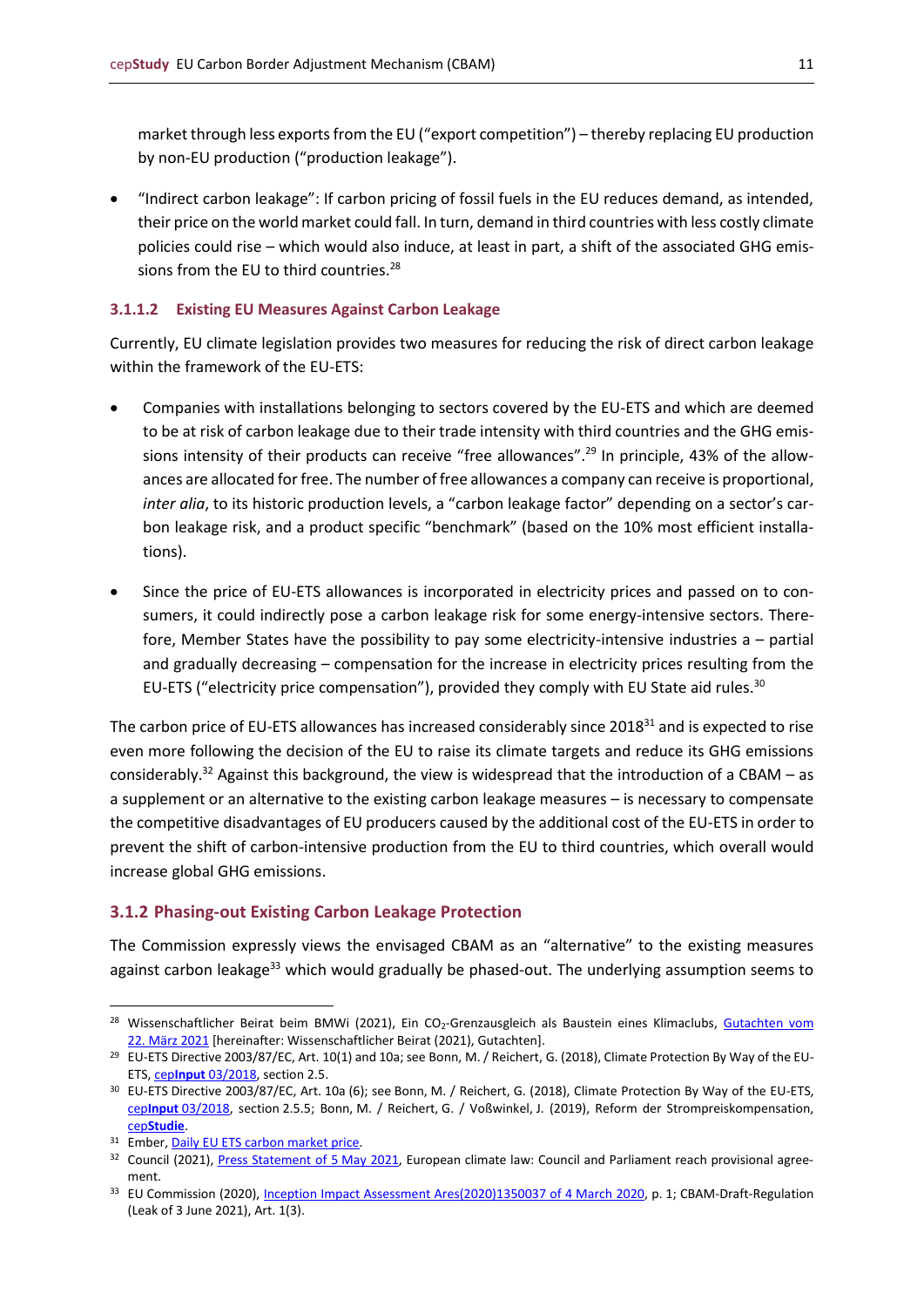be that the introduction of a CBAM would for itself put EU producers on equal footing with their foreign competitors importing into the EU. Consequently, no further protection against carbon leakage would be necessary or justified. Accordingly, the Commission seems not to consider the introduction of substitute measures against carbon leakage for the protection of EU exporters on world markets. Hence, the Commission clearly seems to focus on "import competition". The full extent of the impact of the phase-out of existing carbon leakage protection on "export competition" seems not to be taken into account appropriately. Against this background, the European Parliament<sup>34</sup> and some stakeholders<sup>35</sup> expressly call for keeping or even extending the free allocation of allowances within the EU-ETS.

These varying, and sometimes even opposing views regarding the future of free allowances arise partly from characteristics attributed – rightly or wrongly – to them:

- Opponents to free allowances attribute to them the fact that not all EU producers pass on carbon costs to the product price ultimately paid by the final consumer ("pass-through") so that the overall price signal of the EU-ETS is weakened.<sup>36</sup> This argument is based on a misperception. With a uniform price for a good on the world market, e.g. for steel, it is competition on world markets that forces companies as "price takers" to sell their products at this world market price and inhibits them to charge or "pass through" the allowance costs to their customers. Otherwise they would not be able to compete and lose market share, resulting in carbon leakage. Free allowances reduce allowance costs that would render the business of price taking companies unprofitable which would also cause carbon leakage.
- A second argument of opponents to free allowances is that they would take away the economic incentive for companies to reduce their GHG emissions.<sup>37</sup> However, abatement costs in the sectors at risk of carbon leakage are much higher than current EU-ETS prices. Consequently, these companies prefer to surrender allowances instead of investing in the abatement of GHG emissions. This holds true irrespective of whether allowances are freely allocated or auctioned. Should the allowance price rise above abatement costs, even freely allocated allowances will provide incentives to abate GHG emissions since companies can sell the allowances that they do not need anymore for GHG emissions and use the revenues to cover their abatement costs.
- A third argument of opponents to free allowances is that a CBAM is a "better instrument" to avoid carbon leakage than the free allocation of allowances.<sup>38</sup> However, studies cited to confirm this proposition show only that a CBAM could reduce "by one-third to one-half carbon leakage rates"<sup>39</sup> but not totally eliminate the risk of carbon leakage.<sup>40</sup> Furthermore, these studies do not compare a CBAM with free allowances that have performed rather well until now to prevent carbon leakage, especially in view of the fact that there is no full allocation of free allowances.

<sup>&</sup>lt;sup>34</sup> The European Parliament voted in plenary to maintain the free allocation of allowances; see EU Parliament (2021), [Reso](https://www.europarl.europa.eu/doceo/document/TA-9-2021-0071_EN.html)[lution \(2020/2043\(INI\)\) of 10](https://www.europarl.europa.eu/doceo/document/TA-9-2021-0071_EN.html) March 2021, A WTO-compatible EU carbon border adjustment mechanism, pt. 12.

<sup>35</sup> For example: DIHK (2020), Leitlinien zu CO<sub>2</sub>[-Grenzausgleichsmechanismen;](https://www.dihk.de/resource/blob/22524/e2c41a819a97e0ee2a4ae27f0613446b/dihk-leitlinien-co2-grenzausgleich-de-en-data.pdf) BDI(2021), Grenzausgleichsmaßnahmen sind [kein Wundermittel.](https://bdi.eu/artikel/news/grenzausgleichsmanahmen-sind-kein-wundermittel/)

<sup>&</sup>lt;sup>36</sup> L'Heudé, W. et al. (2021), A Carbon Border Adjustment Mechanism for the European Union, [Trésor-Economics 280,](https://www.tresor.economie.gouv.fr/Articles/2021/03/23/a-carbon-border-adjustment-mechanism-for-the-european-union) p. 7.

<sup>37</sup> Id.

<sup>38</sup> Id.

<sup>&</sup>lt;sup>39</sup> Droege, S. / Fischer, C. (2020), [Pricing Carbon at the Border: Key Questions for the EU,](https://www.ifo.de/DocDL/ifo-dice-2020-1-spring.pdf) ifo DICE Report I / 2020 Spring Volume 18, p. 31.

<sup>40</sup> Branger, F. / Quirion, P. (2014), Would border carbon adjustments prevent carbon leakage and heavy industry competitiveness losses? Insights from a meta-analysis of recent economic studies, Ecological Economics, pp. 99, 29-39.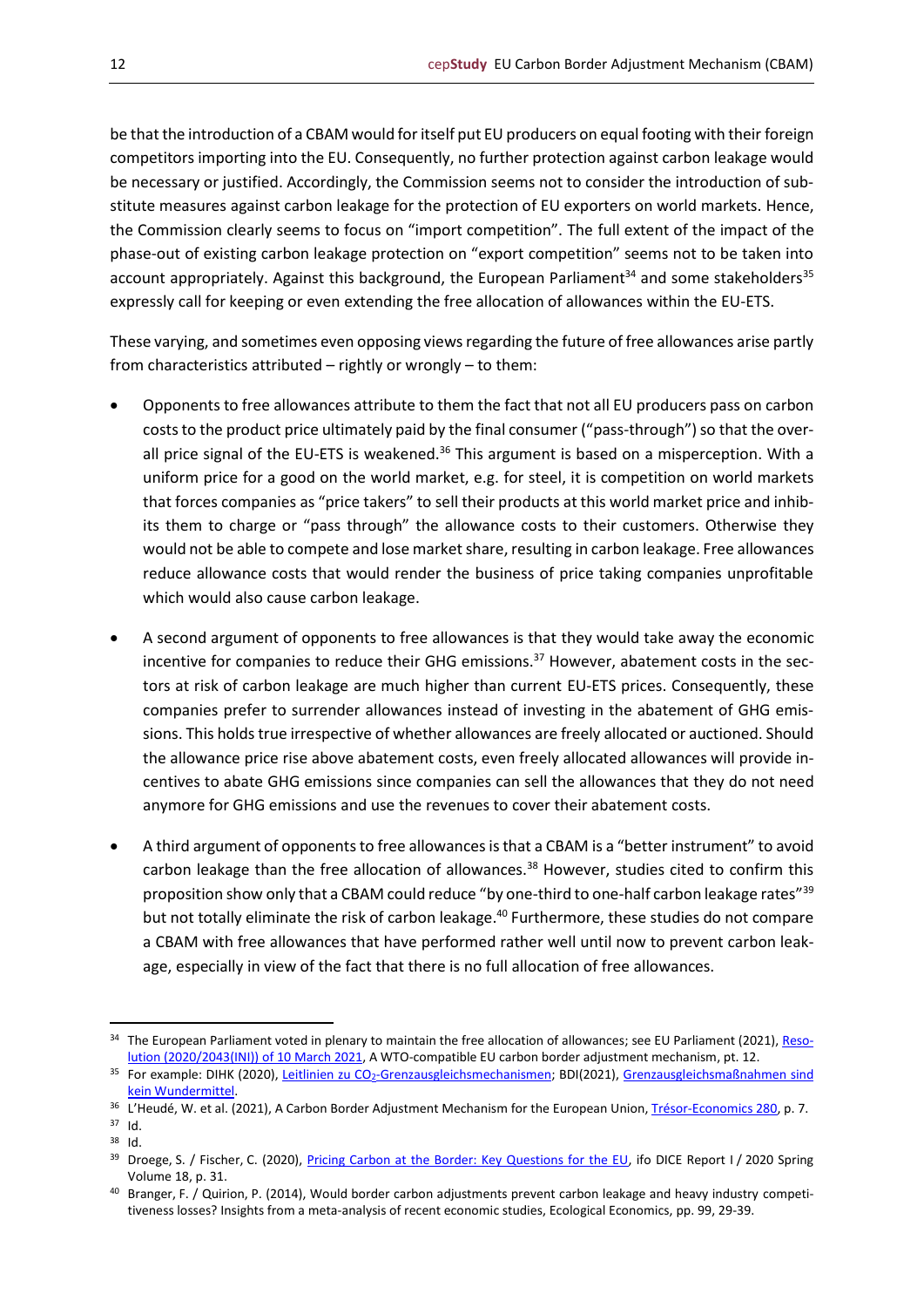#### <span id="page-12-0"></span>**3.1.3 Incentivising Stricter Climate Policies of Third Countries**

With a view to reducing the overall global GHG emissions, the Commission also considers a CBAM as a tool to incentivise third countries to adopt climate policies which are "similarly ambitious" to those of the EU.<sup>41</sup> If this would be successful, the price difference between European products and comparable goods from third countries due to different carbon costs would disappear and a CBAM would finally become obsolete.

#### <span id="page-12-1"></span>**3.1.4 Reducing the EU's Carbon Footprint**

Also with a view to reducing the overall global GHG emissions, the European Parliament has highlighted that a CBAM should also reduce the "carbon footprint" of the EU.<sup>42</sup> According to this concept, not only domestic GHG directly emitted within the EU, but also the GHG emission associated with the production and transportation of imported goods ("embedded" or "imported" GHG emissions) indirectly contribute to the overall GHG emissions caused by the EU. Given rising imports from third countries with less stringent climate policies, it is argued that such "imported GHG emissions" would undermine the efforts of the EU to reduce its overall contribution to climate change.

#### <span id="page-12-2"></span>**3.1.5 Raising Own Resources for the EU Budget**

The EU plans to use revenues raised by a CBAM as a new "own resource" of the EU general budget. $43$ 

## <span id="page-12-3"></span>**3.2 CBAM Options in General**

Since the objectives and hence the suitable instruments for adjusting carbon costs are different for imports and for exports, the various CBAM instrument options which at are at least in general under consideration will be presented separately in the following.

#### <span id="page-12-4"></span>**3.2.1 Import CBAM Options**

In its Inception Impact Assessment of March 2020<sup>44</sup>, the Commission considers in principle four types of instruments as options for the introduction of a CBAM – all of them in the form of an "import CBAM instrument" – which aim at creating a level playing field for "import competition": (1) a tax or customs duty ("tariff") on imports, (2) the extension of the EU-ETS to imports, (3) a "notional EU-ETS" mirroring the price of EU-ETS allowances and (4) a carbon tax at consumption level (carbon consumption tax, CCT).<sup>45</sup> The first three options apply at the border, the last is charged to EU consumers.

#### <span id="page-12-5"></span>**3.2.1.1 Customs Duty**

A CBAM for imports could be designed in the form of a "border tax or customs duty on selective carbon intensive products" at the EU border (option **IM1**). <sup>46</sup> It could be a fixed amount or a price mark-up compensating the differences in carbon pricing between the EU and its trade partners.<sup>47</sup>

<sup>41</sup> EU Commission (2020)[, Inception Impact Assessment Ares\(2020\)1350037 of 4](https://ec.europa.eu/info/law/better-regulation/have-your-say/initiatives/12228-Carbon-Border-Adjustment-Mechanism) March 2020, p. 3.

<sup>42</sup> EU Parliament (2021), [Resolution \(2020/2043\(INI\)\) of 10](https://www.europarl.europa.eu/doceo/document/TA-9-2021-0071_EN.html) March 2021, A WTO-compatible EU carbon border adjustment mechanism, recitals E., H. and M. as well as pt. 6.

<sup>43</sup> European Council (2020), [Conclusions of the Meeting on 17](https://www.consilium.europa.eu/media/45109/210720-euco-final-conclusions-en.pdf)-21 July 2020, pt. 147; Council Decision (EU, Euratom) 2020/2053 of 14 December 2020 on the system of own resources of the European Union, recital 8; CBAM-Draft-Regulation (Leak of 3 June 2021), Art. 2.

<sup>44</sup> EU Commission (2020)[, Inception Impact Assessment Ares\(2020\)1350037 of 4](https://ec.europa.eu/info/law/better-regulation/have-your-say/initiatives/12228-Carbon-Border-Adjustment-Mechanism) March 2020.

<sup>45</sup> Id., p. 2; EU Commission, [Public Consultation on the CBAM](https://ec.europa.eu/info/law/better-regulation/have-your-say/initiatives/12228-Carbon-Border-Adjustment-Mechanism/public-consultation_de) – Summary Report of 5 January 2021, p. 4.

<sup>46</sup> EU Commission[, Public Consultation on the CBAM](https://ec.europa.eu/info/law/better-regulation/have-your-say/initiatives/12228-Carbon-Border-Adjustment-Mechanism/public-consultation_de) – Summary Report of 5 January 2021, p. 4.

<sup>47</sup> EU Parliament (2020)[, Possible carbon adjustment policies: An Overview,](https://www.europarl.europa.eu/RegData/etudes/BRIE/2020/603500/EXPO_BRI(2020)603500_EN.pdf) Briefing for the INTA Committee, p. 7 et seq.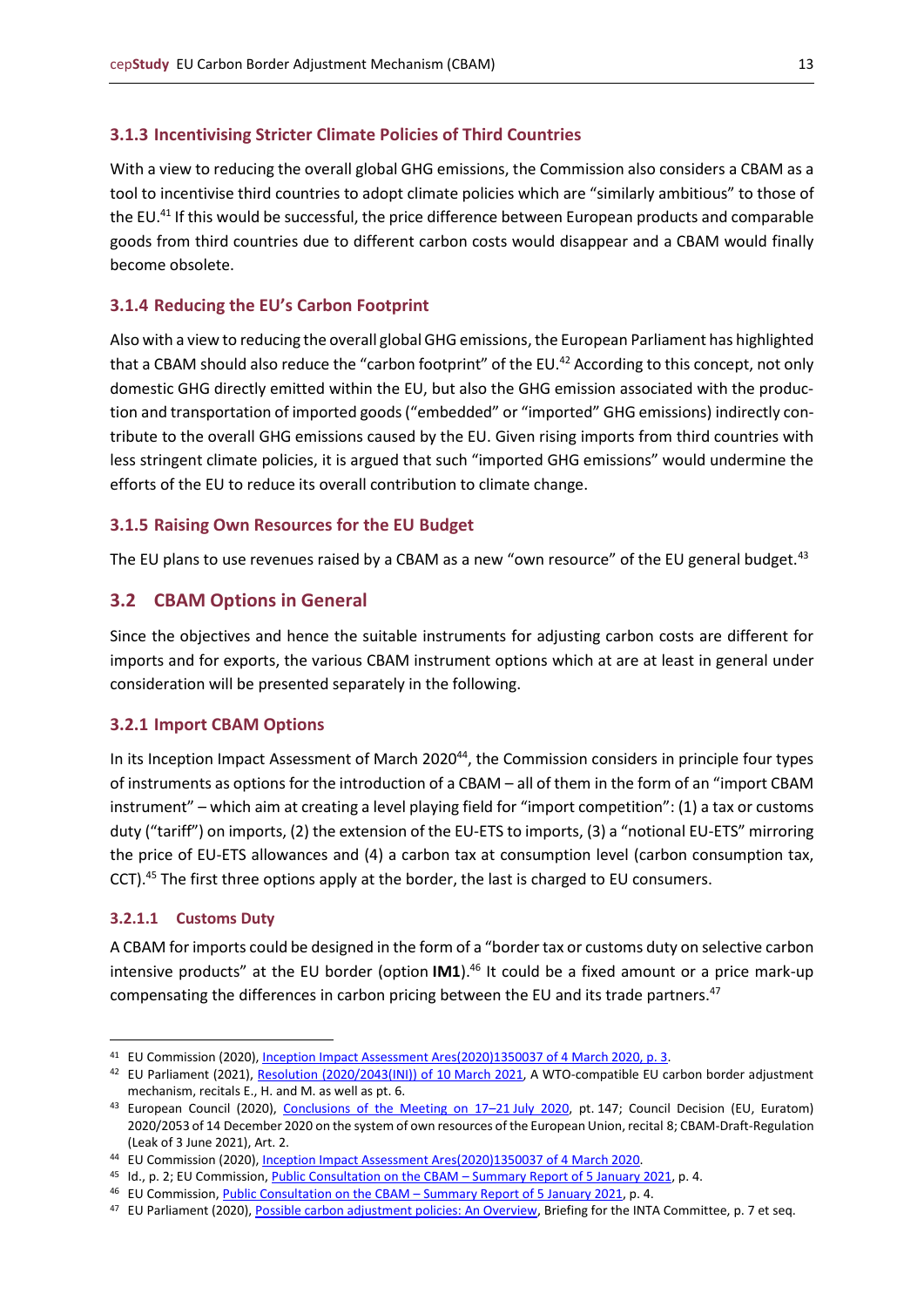## <span id="page-13-0"></span>**3.2.1.2 Extension of the EU-ETS**

A CBAM through the "extension of the EU-ETS to imports" (option **IM2**) would require importers or foreign producers to purchase emission allowances of the EU-ETS.<sup>48</sup> This means that for sectors covered by the EU-ETS, imports would be subject to the same obligations and the same carbon price as production within the EU. The extension of the EU-ETS to imports would require a change in the emissions cap and in the allocation of allowances.

## <span id="page-13-1"></span>**3.2.1.3 Notional ETS**

A CBAM in the form of "allowances for imports mirroring the EU-ETS" ("notional EU-ETS"; option **IM3**) refers to the obligation of importers of products crossing the EU border to purchase special allowances ("CBAM certificates") separate from the pool of allowances limited and reduced by the cap of the EU-ETS.<sup>49</sup> This means that for sectors covered by the EU-ETS, production outside the EU would be subject to a carbon price that "mirrors" the price of EU-ETS allowances, without affecting the EU-ETS pool of allowances. According to the preliminary draft for a CBAM-Regulation leaked on 3 June 2021, the Commission intends to propose this import CBAM option.<sup>50</sup>

## <span id="page-13-2"></span>**3.2.1.4 Carbon Consumption Tax (CCT)**

Finally, a CBAM for imports could be introduced in the form of a "carbon consumption tax" (CCT; option **IM4**). This means that the price of carbon intensive goods in the EU – both domestic and imported – would include a tax based on the GHG emissions associated with their production ("carbon content"). A CCT could be designed as an indirect tax like excise duties or a value added tax (VAT).<sup>51</sup> The tax rate could be mirroring the EU-ETS allowance price, similar to a notional ETS. A CCT could be implemented either as an alternative (option **IM4a**) or as a supplement to the EU-ETS (option **IM4b**).

## **(1) CCT as Alternative to the EU-ETS**

Although the Commission does not specify the way a CCT could be designed, its plan to phase-out free EU-ETS allowances strongly suggeststhat in this case those sectors in which a CCT would be introduced could not at simultaneously be also covered by the EU-ETS. Otherwise, companies would face a double carbon price by a CCT and by an EU-ETS without free allowances. The resulting competitive disadvantage for EU producers compared to importers to the EU would be contrary to the main objective of a CBAM to provide a level playing field.

## **(2) CCT With Free EU-ETS Allowances for Companies Competing with Imports**

Another option would be to introduce a CCT in parallel to the EU-ETS but keeping free EU-ETS allowances for EU producers subject to the CCT. In this case, the EU-ETS would still limit the territorial GHG emissions by its cap but would not cause significant carbon costs for EU producers. The pass-through of the EU-ETS allowance and hence the price signal to consumers would be established by the CCT.

## <span id="page-13-3"></span>**3.2.2 Export CBAM Options**

At the moment, EU legislation foresees the creation of a level-playing field for EU exporters on world markets ("export competition") by reducing their carbon costs through the free allocation of EU-ETS

<sup>49</sup> Id.

<sup>51</sup> Id.

<sup>48</sup> EU Commission (2021)[, Public Consultation on the CBAM](https://ec.europa.eu/info/law/better-regulation/have-your-say/initiatives/12228-Carbon-Border-Adjustment-Mechanism/public-consultation_de) – Summary Report of 5 January 2021, p. 4.

<sup>50</sup> EU Commission, CBAM-Draft-Regulation (Leak of 3 June 2021), especially Art. 10, Art. 22–26 and Art. 38–43.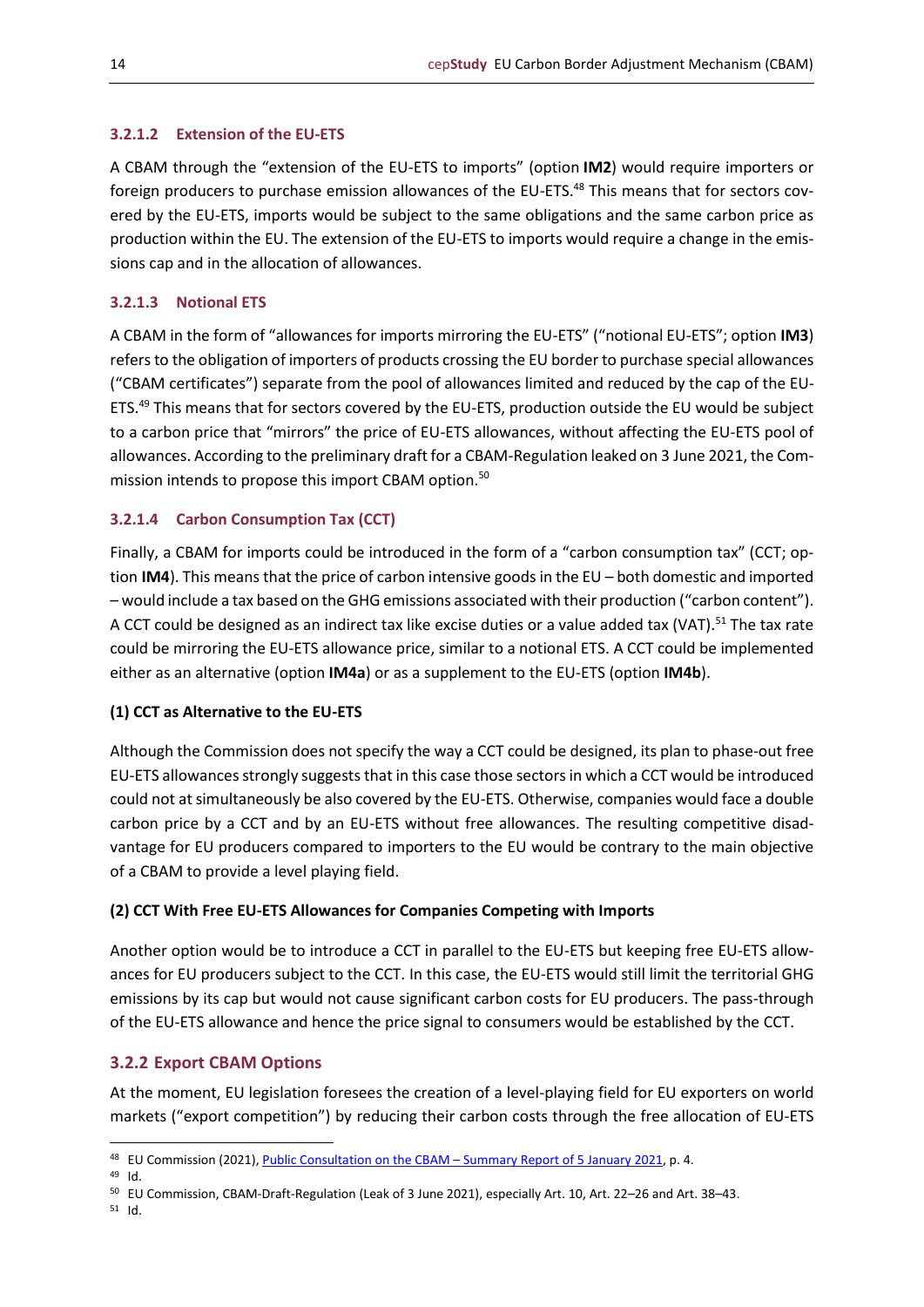allowances and the electricity price compensation. The Commission, however, seems to pursue a phase-out of these existing measures against carbon leakage – without expressly considering its impact on EU exporters, except for the statement that the effects of the CBAM on "third country markets have to be analysed".<sup>52</sup> Therefore, the question arises whether export CBAM instruments are necessary to ensure a level playing field for EU exporters in export competition in order to prevent carbon leakage and, if yes, which options are available.

Instead of the current measure for the prevention of carbon leakage within the EU-ERTS in the form of the free allocation of allowances, possible export CBAMs could be in the form of a reimbursement of EU-ETS allowance costs for EU exporters in form of "partial offsets" (**EX1**), "annual refunds" for exports (**EX2**), or "export rebates" linked to the most efficient installation (benchmarks) (**EX3**). Alternatively, the EU could keep the current system of free allocation of EU-ETS allowances at least for exporters (**EX4**).<sup>53</sup>

## <span id="page-14-0"></span>**3.2.2.1 Reimbursement or Annual Refunds of Allowance Costs**

An option for an export CBAM instrument could be to auction all EU-ETS allowances and reimburse the allowance cost to EU exporters subsequently (option **EX1**). Alternatively, as proposed by the French Government<sup>54</sup>, partial offsets to the allowance costs could be paid as annual refunds to exporters proportional to their export share in total production (option **EX2**).

#### <span id="page-14-1"></span>**3.2.2.2 Export Rebates Linked with the Environmental Performance**

The EU Parliament considers to grant export rebates only for the "most efficient installations" (option **EX3**). 55

## <span id="page-14-2"></span>**3.2.2.3 Free Allocation of EU-ETS Allowances**

EU could keep the current system of free allocation of EU-ETS allowances at least for exporters (option **EX4**). <sup>56</sup> While keeping free EU-ETS allowances for exporters alone as an export CBAM instrument could pose delimitation difficulties, fully free allocation of allowances up to a benchmark to the entire industries at risk of carbon leakage – being exporters or not – could be comparatively easily implemented, especially in combination with a CCT.

## <span id="page-14-3"></span>**3.3 EU Commission: Plans and Considerations**

According to its preliminary CBAM-Draft-Regulation leaked on 3 June 2021,<sup>57</sup> the Commission plans to propose in July 2021 "with the purpose of preventing the risk of carbon leakage" the establishment of a CBAM for "regulating greenhouse gas emissions embedded in certain goods".<sup>58</sup> The planned CBAM

<sup>&</sup>lt;sup>52</sup> EU Commission (2021), [Public Consultation on the CBAM](https://ec.europa.eu/info/law/better-regulation/have-your-say/initiatives/12228-Carbon-Border-Adjustment-Mechanism/public-consultation_de) – Summary Report of 5 January 2021, p. 1; EU Commission (2020)[, Inception Impact Assessment ARES\(2020\)](https://eur-lex.europa.eu/legal-content/EN/ALL/?uri=PI_COM%3AAres%282020%291350037) 1350037 of 4 March 2020, p. 2.

<sup>53</sup> Wissenschaftlicher Beirat (2021), [Gutachten,](https://www.bmwi.de/Redaktion/DE/Publikationen/Ministerium/Veroeffentlichung-Wissenschaftlicher-Beirat/gutachten-co2-grenzausgleich.html) p. 15.

<sup>54</sup> See below subsection 4.1.1.1: Autorités françaises, Feedback to EU Green Deal [\(carbon border adjustment mechanism\)](https://ec.europa.eu/info/law/better-regulation/have-your-say/initiatives/12228-Carbon-Border-Adjustment-Mechanism/), No. [F525248](https://ec.europa.eu/info/law/better-regulation/have-your-say/initiatives/12228-Carbon-Border-Adjustment-Mechanism/F525248) submitted on 20 April 2020; see also L'Heudé, W. et al. (2021), A Carbon Border Adjustment Mechanism for the European Union[, Trésor-Economics 280,](https://www.tresor.economie.gouv.fr/Articles/2021/03/23/a-carbon-border-adjustment-mechanism-for-the-european-union) p. 7 et seq.

<sup>&</sup>lt;sup>55</sup> EU Parliament (2021), [Resolution \(2020/2043\(INI\)\) of 10](https://www.europarl.europa.eu/doceo/document/TA-9-2021-0071_EN.html) March 2021</u>, A WTO-compatible EU carbon border adjustment mechanism, pt. 29.

<sup>56</sup> Wissenschaftlicher Beirat (2021), [Gutachten,](https://www.bmwi.de/Redaktion/DE/Publikationen/Ministerium/Veroeffentlichung-Wissenschaftlicher-Beirat/gutachten-co2-grenzausgleich.html) p. 15.

<sup>57</sup> Available at Euractiv of 3 June 2021, [LEAK: EU's carbon border tariff to target steel, cement, power](https://www.euractiv.com/section/energy-environment/news/eus-carbon-border-tariff-to-target-steel-cement-power/).

<sup>58</sup> EU Commission (2021), CBAM-Draft-Regulation (Leak of 3 June 2021), Art. 1(1). "Embedded emissions" means "direct emissions and indirect emissions released during the production of the relevant good and its upstream products"; Id., Art. 3(n).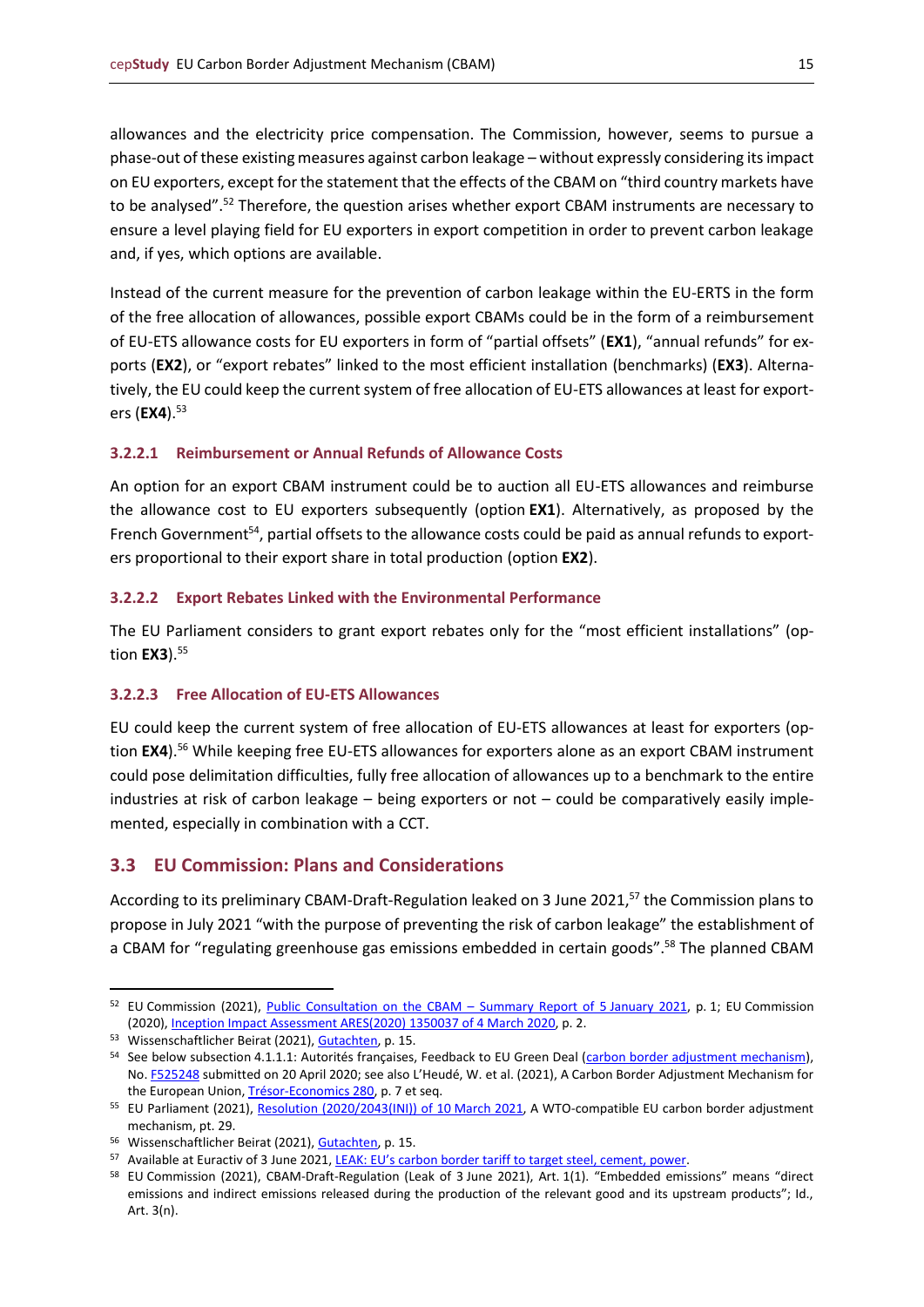shall, at least initially, only apply to goods of specific sectors – namely cement, electricity, fertilisers, iron and steel, aluminium<sup>59</sup> – when imported from third countries<sup>60</sup> to the EU.

## <span id="page-15-0"></span>**3.3.1 Import CBAM: "Notional ETS"**

In essence, the Commission's CBAM-Draft-Regulation – similar to the proposal of the French Government $^{61}$  – foresees the establishment of an import CBAM instrument in the form of a "notional ETS" mirroring the carbon price of EU-ETS allowances which shall be introduced in two phases:

#### <span id="page-15-1"></span>**3.3.1.1 2023–2025: Simplified CBAM System**

In the "initial transitional period" (2023–2025),<sup>62</sup> a "simplified CBAM system" shall be applied with the aim of "reducing the risk of disruptive impacts on trade flows" and "alleviating the initial administrative burden" for importers ("declarants"<sup>63</sup>) of goods to the EU while also ensuring the prevention of the risk of carbon leakage.<sup>64</sup>

In order to implement a simplified "notional ETS" as an import CBAM instrument, the customs authorities of the EU Member States shall ensure that importers of goods will pay a "CBAM price" before they are released on the EU internal market.<sup>65</sup> The Commission shall calculate the CBAM price expressed in Euro per megawatt hour of electricity and in Euro per metric tonne of each other good, using specific "default values" for each good.<sup>66</sup> The CBAM price shall be calculated as the average of the closing prices of all auctions of EU-ETS allowances conducted during each calendar week and shall be applied to sales concluded during the following week.<sup>67</sup> After having paid the CBAM price, an importer may apply to the Commission for a reimbursement of the CBAM price paid corresponding to a calculation of "actual" embedded emissions in the imported goods.<sup>68</sup> Furthermore, the importer may also apply to the Commission for a compensation corresponding to the carbon price paid in the country of origin for the embedded emissions in imported goods.<sup>69</sup>

#### <span id="page-15-2"></span>**3.3.1.2 After 2025: CBAM Certificates**

After 2025, the Commissions plans to link the carbon price on imports to new "CBAM certificates" in electronic format administered by a new "CBAM authority"<sup>70</sup>, each of which "corresponding to one tonne of  $CO<sub>2</sub>e$  emissions" embedded in imported goods.<sup>71</sup> These CBAM certificates are separate from

<sup>59</sup> Id., Art. 2(1) in conjunction with Annex I and -ETS Directive 2003/87/EC, Art. 10b.

<sup>60</sup> The CBAM shall not apply to goods imported from Iceland, Liechtenstein, Norway and Switzerland as well as from specific territories such as Helgoland; see CBAM-Draft-Regulation (Leak of 3 June 2021), Art. 2(1) in conjunction with Annex II.

 $61$  See below subsection 4.1.1.1: Autorités françaises, Feedback to EU Green Deal [\(carbon border adjustment mechanism\)](https://ec.europa.eu/info/law/better-regulation/have-your-say/initiatives/12228-Carbon-Border-Adjustment-Mechanism/), No. [F525248](https://ec.europa.eu/info/law/better-regulation/have-your-say/initiatives/12228-Carbon-Border-Adjustment-Mechanism/F525248) submitted on 20 April 2020; see also L'Heudé, W. et al. (2021), A Carbon Border Adjustment Mechanism for the European Union[, Trésor-Economics 280,](https://www.tresor.economie.gouv.fr/Articles/2021/03/23/a-carbon-border-adjustment-mechanism-for-the-european-union) p. 7 et seq.

<sup>62</sup> CBAM-Draft-Regulation (Leak of 3 June 2021), Art. 38–43.

<sup>63</sup> Id., Art. 3(h).

<sup>64</sup> Id., Art. 38(1).

<sup>65</sup> Id., Art. 39(1).

<sup>66</sup> Id., Art. 40(1) in conjunction with Art. 41 and Annex III. "Default value" means "a value representing embedded emissions in a good that is not based on the actual emissions resulting from the production of that good"; Id., Art. 3(q).

<sup>67</sup> Id., Art. 40(2).

<sup>68</sup> Id., Art. 42(1). <sup>69</sup> Id., Art. 43(1).

<sup>70</sup> CBAM-Draft-Regulation (Leak of 3 June 2021), Art. 12–21 and Art. 22–26.

<sup>&</sup>lt;sup>71</sup> Id., Art. 3(p). One "tonne of CO<sub>2</sub>e" means "one metric tonne of carbon dioxide (CO<sub>2</sub>) or an amount of any other greenhouse gas with an equivalent global warming potential."; Id., Art. 3(v) in conjunction with ETS Directive 2003/87/EC, Art. 3(j).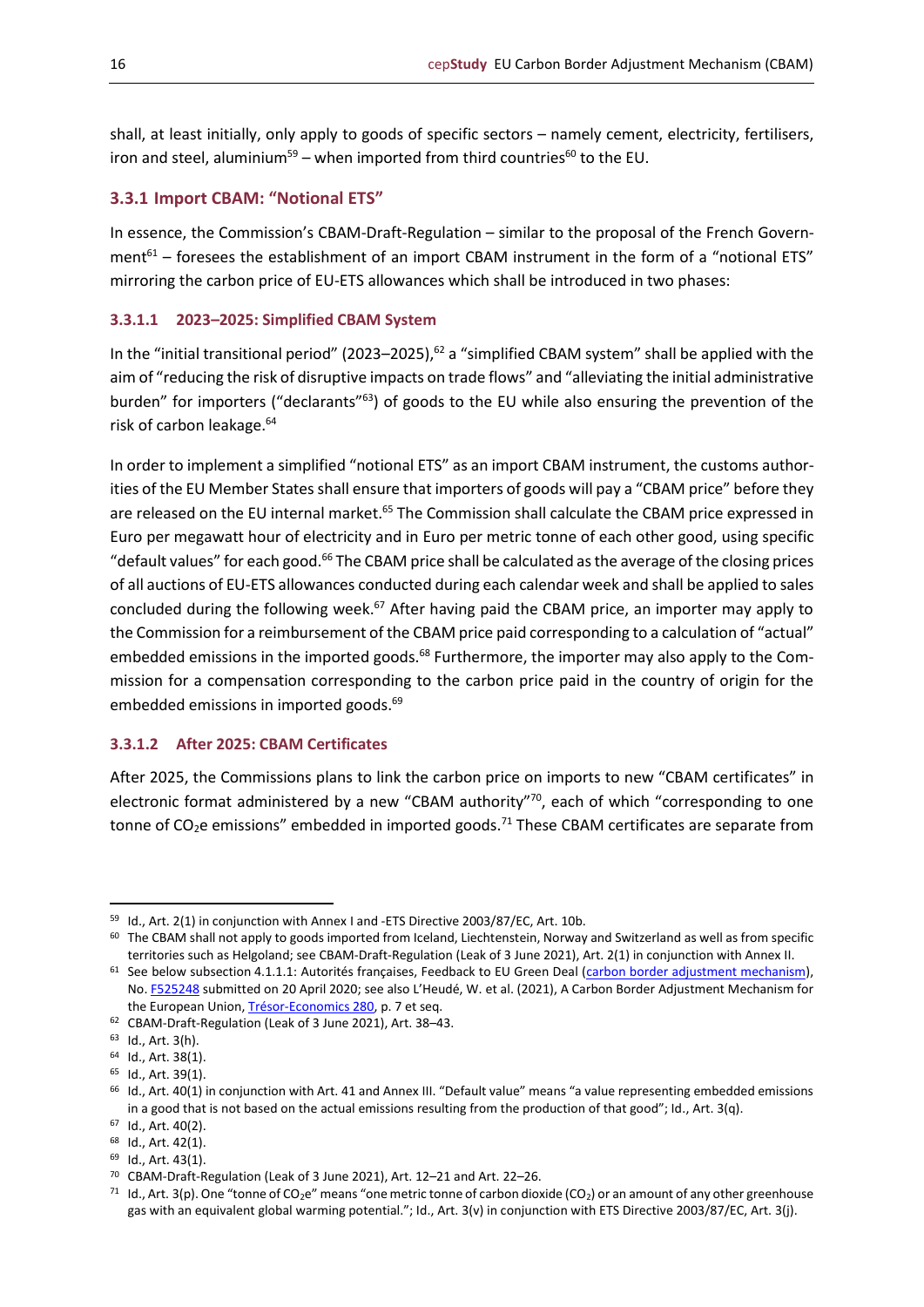and not exchangeable with EU-ETS allowances, and are consequently not limited and reduced by the cap set by the EU-ETS.<sup>72</sup>

The importation of the relevant goods is only allowed if made by a "declarant" that is authorised by the CBAM Authority ("authorised declarants"<sup>73</sup>).<sup>74</sup> Accordingly, authorised declarants have to observe a complex "import authorisation procedure" for their imported goods which involves, *inter alia*, the application for authorisation to import goods, a CBAM declaration the calculation of embedded emissions and CBAM certificates to be surrendered, and the verification of the embedded emissions.<sup>75</sup>

The CBAM Authority sells CBAM certificates to authorised declarants for their imported goods. <sup>76</sup> The price of a CBAM certificate is calculated by the CBAM Authority – similarly to the "simplified CBAM system" (2023–2025) – as the average of the closing prices of all auctions of EU-ETS allowances during each calendar week and shall be applied to sales concluded during the following calendar week.<sup>77</sup>

By 31 May each year, importers must submit a "CBAM declaration" to the CBAM authority with information on the emissions embedded in their imported goods during the previous year and the number of CBAM certificates corresponding to these embedded emissions.<sup>78</sup> By the same date, importers shall surrender the number of CBAM certificates to the CBAM authority that corresponds to the embedded emissions of their imported goods declared and verified for the previous years.<sup>79</sup> Similarly to the "simplified CBAM system" (2023–2025), importers may claim a reduction in the number of CBAM certificatesto be surrendered corresponding to the carbon price paid in the country of origin for the declared emissions.<sup>80</sup> Furthermore, it is essential to note that the CBAM certificates to be surrendered shall be reduced in number to reflect the extent to which allowances within the EU-ETS are allocated free of charge to EU producers in installations producing the same kind of goods within the EU.<sup>81</sup>

#### <span id="page-16-0"></span>**3.3.2 No Export CBAM and Gradual Phase-out of Free Allocation**

According to its preliminary CBAM-Draft-Regulation leaked on 3 June 2021, the planned import CBAM instrument in the form of a notional ETS is expressly intended to be an "alternative to the existing measures for the prevention of carbon leakage<sup>82</sup>, i.e. the free allocation of EU-ETS allowances and the electricity price compensation which aim at creating a level-playing field for EU companies in the EU market ("import competition") and for EU exporters on world markets ("export competition") by reducing their carbon costs. In this respect, it is important to note that the Commission's CBAM-Draft-Regulation, while aiming for the phase-out of existing carbon leakage protection, does not foresee any other export CBAM instrument such as the reimbursement or annual refunds of EU-ETS allowance costs or export rebates potentially linked to environmental performance or the free allocation of EU-ETS allowances only for exports.

<sup>77</sup> Id., Art. 23(1).

- <sup>79</sup> Id., Art. 10(1) and Art. 24.
- <sup>80</sup> Id., Art. 9(1) and Art. 10(1).

<sup>72</sup> See above subsection 2.2.

<sup>73</sup> CBAM-Draft-Regulation (Leak of 3 June 2021), Art. 3(i).

<sup>74</sup> Id., Art. 4(1) and Art. 17.

<sup>75</sup> Id., Art. 4–10.

<sup>76</sup> Id., Art. 22.

<sup>78</sup> Id., Art. 6–8.

<sup>81</sup> Id., Art. 37(1). It is unclear whether the Commission considers a similar provision for the "initial transitional period" (2023– 2025).

<sup>82</sup> Id., Art. 1(3).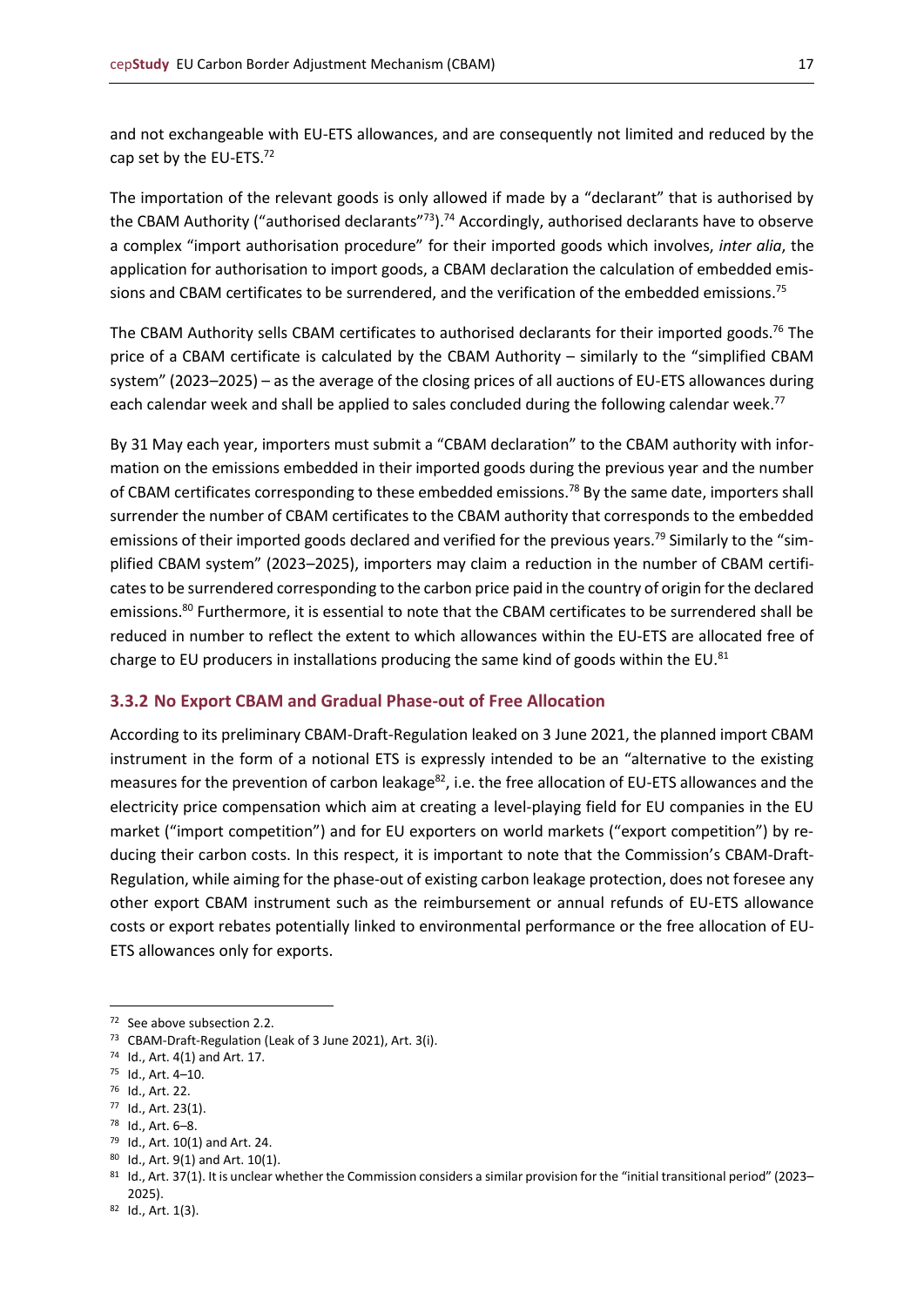It remains to be seen how the Commission intends to deal with the future of the free allocation of EU-ETS allowances and the electricity price compensation within its proposal for amending the EU-ETS-Directive, also to be published in July 2021. Within the Commission, different options for the timeline regarding the gradual phasing-out of free allocation are discussed:

In March 2021, Mette Koefoed Quinn, the Commission's head of unit of ETS Implementation and IT at DG Climate Action, said<sup>83</sup> that the "current system foresees the sufficient allocation of free allowances until 2029–2030: giving adequate carbon leakage protection. However, we are now looking at whether to introduce CBAM … the Commission says it's either CBAM or free allocation, you can't have both because that's a risk of double compensation ... but a transition period might be needed and that's one of the alternatives we're looking at." In Mette Koefoed Quinn's view, free allowances reduce the incentive for a swift decarbonization: "The pricing is not coming through as it should into the products and this is a problem." With respect to the CBAM objective of protection of EU companies, Vincente Hurtado Roa, deputy director at DG Taxation and Customs Union, stated in April 2021: "Competitiveness is not per se an objective, it is not an objective at all. It's not a trade measure at all – I have to say that. It's purely an environmental measure."<sup>84</sup>

The Commission wants to make a final decision on the length of the transition period during which the CBAM would be introduced and the free allocation of allowances would be gradually phased-out only within the college of commissioners shortly before presenting its final proposals on 14 July 2021.<sup>85</sup> According to media reports which refer to new leaks, different timelines are discussed within the Commission for the gradual phasing-out of free allocation:

- According to F.A.Z. of 6 July 2021,<sup>86</sup> a likely solution could be to extend the phasing-out of free allocation so that that "[i]industry can count on free allowances until at least 2035." Accordingly, the CBAM would be introduced gradually from 2025 over a period of ten years, initially reducing free allowances to 50% by 2030 and to zero by 2035 "at the earliest". F.A.Z also reports that a counter-proposal by Commissioner Paolo Gentiloni envisages a transition period from 2023 to 2030. However, this proposal is not given much chance of success within the Commission since the free allocation of allowances is fixed until 2025.
- According to UK Today News of 7 July 2021,<sup>87</sup> "the leaked text weighed up different timelines and concluded that one of the best options would be a seven-year tail where allowances were cut 50 per cent in 2023, eventually reaching zero only in 2030."

<sup>83</sup> EUROFE[R Web-Conference 17 March 2021,](https://www.eurofer.eu/news/watch-the-eurofer-engage-webinar-making-sense-of-eu-climate-policy/) documented i[n S&P Global of 17](https://www.spglobal.com/platts/en/market-insights/latest-news/metals/031721-carbon-border-adjustment-debate-divides-european-commission-steelmakers) March 2021.

<sup>84</sup> EURACTIV of 29 April 2021[, Carbon border levy should start with steel, cement and fertilisers, says Poland.](https://www.euractiv.com/section/energy-environment/news/carbon-levy-should-start-with-steel-cement-and-fertilisers-says-poland/)

<sup>85</sup> F.A.Z of 6 July 2021, Kostenlose CO<sub>2</sub>[-Rechte für Industrie bis 2035;](https://www.faz.net/aktuell/wirtschaft/klima-energie-und-umwelt/wie-lange-die-industrie-kostenlose-co2-rechte-bekommt-17424998.html) UK Today News of 7 July 2021, Europe's carbon border [tax is more evolution than revolution.](https://todayuknews.com/economy/europes-carbon-border-tax-is-more-evolution-than-revolution/)

<sup>86</sup> F.A.Z of 6 July 2021, Kostenlose CO<sub>2</sub>[-Rechte für Industrie bis 2035.](https://www.faz.net/aktuell/wirtschaft/klima-energie-und-umwelt/wie-lange-die-industrie-kostenlose-co2-rechte-bekommt-17424998.html)

<sup>87</sup> UK Today News of 7 July 2021, Europe's carbon bor[der tax is more evolution than revolution.](https://todayuknews.com/economy/europes-carbon-border-tax-is-more-evolution-than-revolution/)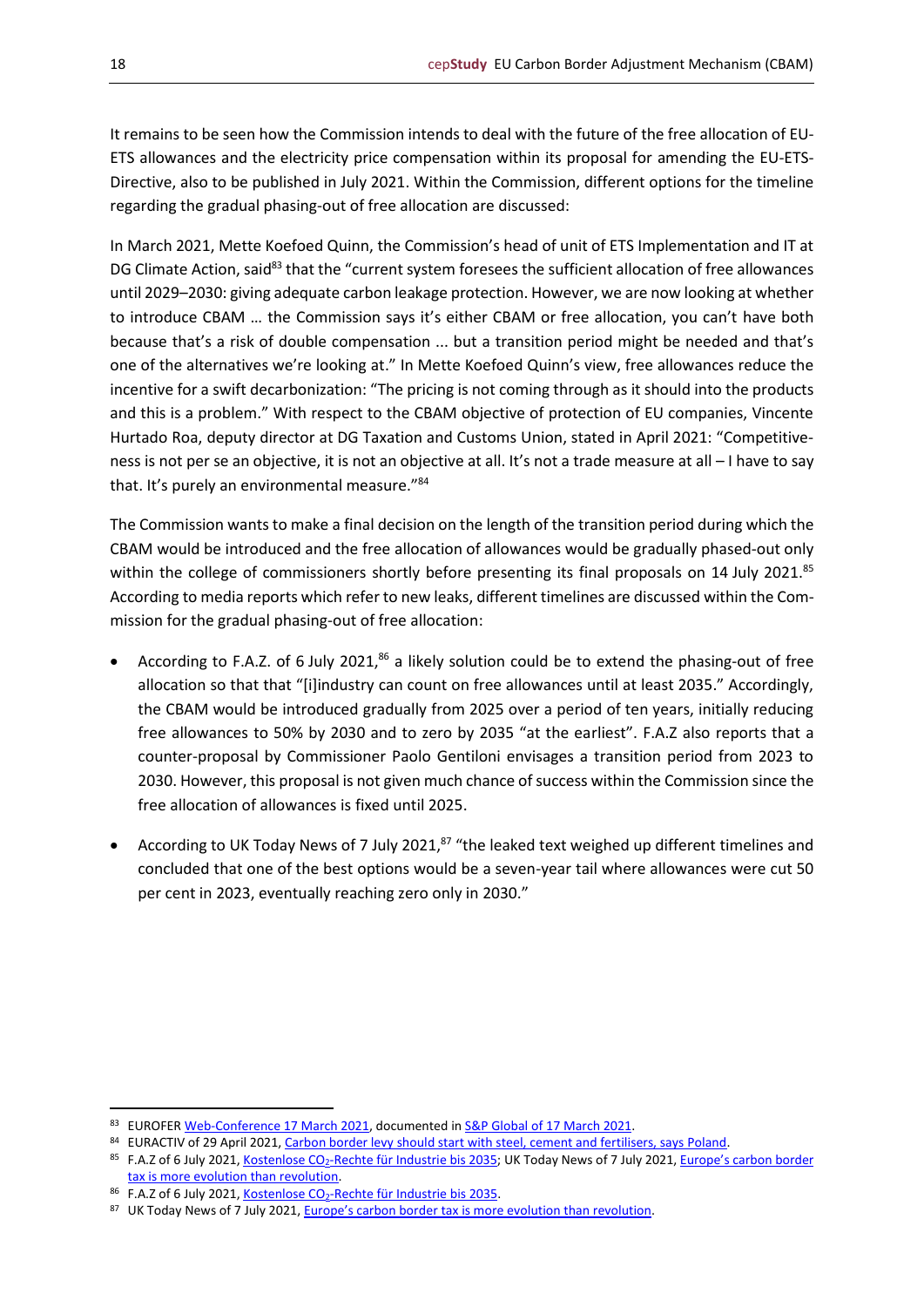## <span id="page-18-0"></span>**4 Discussions in the Run-up to the Commission's CBAM Proposal**

In the following, a brief overview of current discussions in the run-up to the Commission's CBAM proposal to be published in July 2021 will provided. Using the example of France and Germany, the different approaches of the French and German governments towards a CBAM and positions of think tanks and stakeholders will be outlined. Furthermore, the European Parliament as well as several think tanks and European stakeholder associations have already positioned themselves

#### <span id="page-18-1"></span>**4.1 EU Member States: French and German Perspectives**

Traditionally, France and Germany have shown different approaches towards a CBAM. While the French Government was first to propose a CBAM as early as 2006 and has been a strong proponent ever since,<sup>88</sup> the German Government has been distinctly hesitant in this respect. In 2019, in a joint statement of the French Conseil d'analyse économique (CAE, French Council of Economic Analysis) and the German Sachverständigenrat zur Begutachtung der gesamtwirtschaftlichen Entwicklung (Council of Economic Experts) – both independent advisory bodies of their respective governments – called for a detailed analysis of the various options for a CBAM, emphasising that it shall not be used as a protectionist measure.<sup>89</sup> In May 2020, both governments merely declared their general will to explore jointly "the ways to implement a WTO-compliant EU-border adjustment tax".<sup>90</sup>

#### <span id="page-18-2"></span>**4.1.1 French Perspectives**

#### <span id="page-18-3"></span>**4.1.1.1 French Government**

In 2017, President Emmanuel Macron advocated a CBAM as a tool to "ensure equity" between EU producers and their competitors, stressing that the EU must encourage investment in the ecological transition by "giving a fair price to carbon".<sup>91</sup> Subsequently, France promoted the implementation of a CBAM during negotiations on the EU's long-term climate strategy.<sup>92</sup>

French authorities took part in the public consultation conducted by the Commission on a CBAM.<sup>93</sup> According to the French Government, it is "essential" to introduce a WTO-compliant CBAM in order to fight carbon leakage and ensure that the EU reaches carbon neutrality by 2050 without increasing its carbon footprint. A CBAM would provide a "complete carbon price-signal" by also targeting GHG emissions of imported products. Several criteria of technical, legal, political, and economic nature should be met: a uniform carbon price regardless of the production place; compliance with WTO rules – by being non-discriminatory and exclusively pursuing environmental objectives – and with other international commitments; and consideration of the economic effects of phasing-out free allowances. The

<sup>88</sup> Le Monde of 14 November 2006[, M. de Villepin propose une taxe sur le CO](https://www.lemonde.fr/archives/article/2006/11/14/p-m-de-villepin-propose-une-taxe-sur-le-co2-des-produits-importes-p-p-les-nouvelles-mesures-p_4310581_1819218.html)<sub>2</sub> des produits importés; Reuters of 21 January 2007, [France's Chirac says wants EU carbon tax post-2012;](https://www.reuters.com/article/france-chirac-carbon-idUKL0492351920070104) Elysée (2017), "Sorbonne Speech" of President Emanuel Mac-ron of 26 September 2017[, New Initiative for Europe,](https://www.elysee.fr/front/pdf/elysee-module-795-en.pdf) p. 6; Euractive of 14 September 2020, EU carbon border tax: How a [French idea ended up in the limelight.](https://www.euractiv.com/section/energy/news/eu-carbon-border-tax-how-a-french-idea-ended-up-in-the-limelight/)

<sup>89</sup> CAE/GCEE (2019)[, A uniform carbon price for Europe,](https://cae-eco.fr/staticfiles/pdf/joint_statement_cae_gcee_carbon_pricing.pdf) p. 3.

<sup>90</sup> Government of the French Republic / German Federal Government (2020)[, Common Statement of 18](https://www.bmu.de/en/download/common-statement-on-the-european-green-deal-and-a-european-recovery-plan-1/) May 2020 on the [European Green Deal and a European Recovery Plan,](https://www.bmu.de/en/download/common-statement-on-the-european-green-deal-and-a-european-recovery-plan-1/) p. 3.

<sup>91</sup> Elysée (2017), "Sorbonne Speech" of President Emanuel Macron of 26 September 2017, [New Initiative for Europe,](https://www.elysee.fr/front/pdf/elysee-module-795-en.pdf) p. 6.

 $92$  Sénat (2019), Les enjeux de la filière sidérurgique dans la France du XXIe siècle, RI [No 649,](https://www.senat.fr/rap/r18-649-1/r18-649-11.pdf) pp. 134 and 137.

<sup>93</sup> The description of the official French position follows: Autorités françaises, Feedback to EU Green Deal (carbon border [adjustment mechanism\)](https://ec.europa.eu/info/law/better-regulation/have-your-say/initiatives/12228-Carbon-Border-Adjustment-Mechanism/), No. [F525248](https://ec.europa.eu/info/law/better-regulation/have-your-say/initiatives/12228-Carbon-Border-Adjustment-Mechanism/F525248) submitted on 20 April 2020; see also L'Heudé, W. et al. (2021), A Carbon Border Adjustment Mechanism for the European Union[, Trésor-Economics 280,](https://www.tresor.economie.gouv.fr/Articles/2021/03/23/a-carbon-border-adjustment-mechanism-for-the-european-union) p. 7 et seq.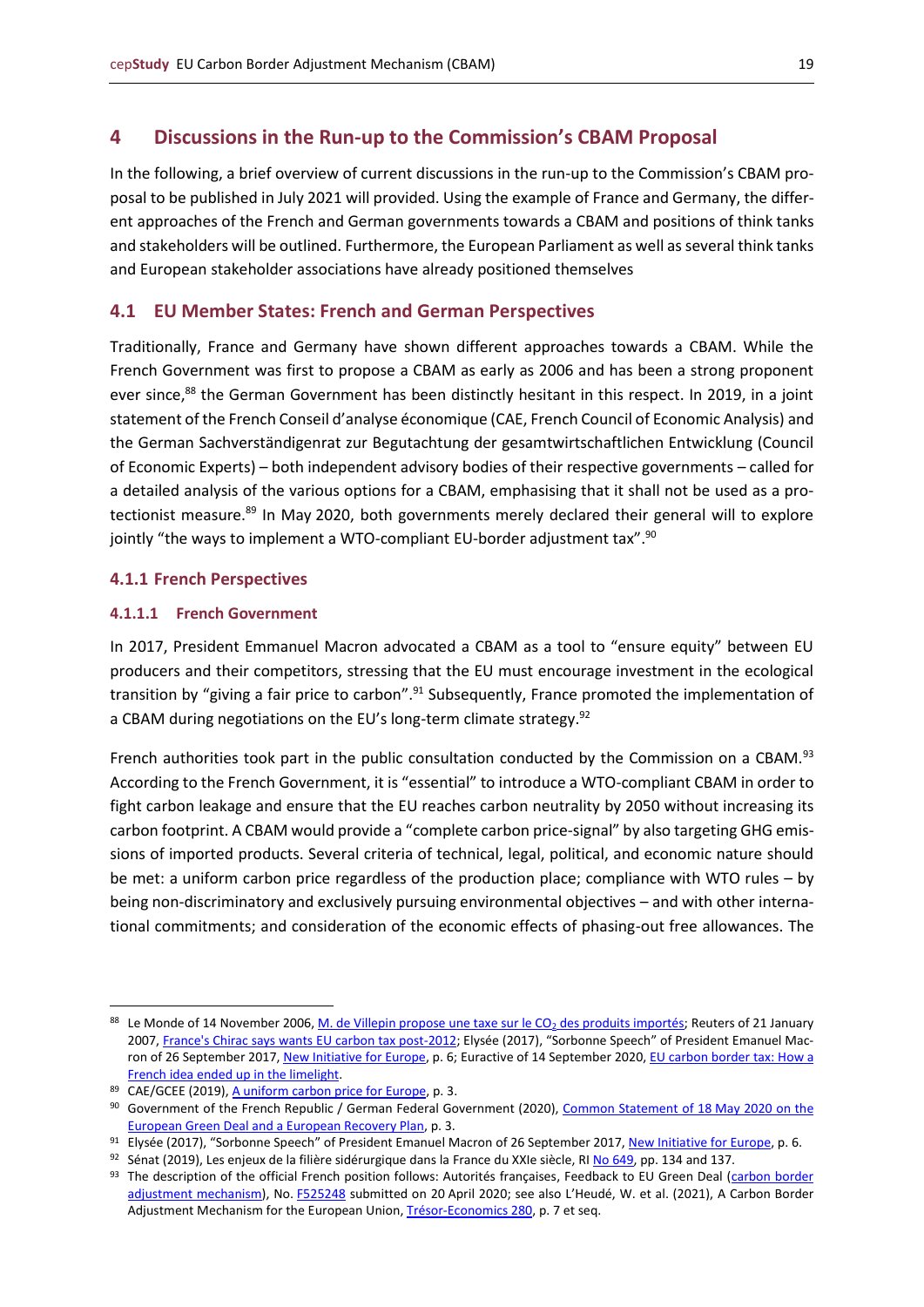French Government proposes to first focus on steel and cement sectors. Other sectors – such as refining, aluminium, some basic chemicals products and electricity – could be included at a later stage.

The preferred option of the French Government for a CBAM is an import CBAM instrument in the form of an obligation for importers to buy specific carbon allowances ("EU importers allowances") which price mirrors the allowance price of the existing EU-ETS ("notional EU-ETS"). Those allowances would not be ex- or interchangeable with the allowances of the EU-ETS, but they should have the same price. Importers would have to surrender EU importers allowances for their products passing through customs. To tackle the technical issue of introducing a CBAM in the short-term, the French Government proposes a product-based default value for the carbon intensity of imports to be set, for instance, at the EU average of the carbon-intensity of equivalent products. Importers could prove a lower carbon intensity of their products. In the long-term, other options could be considered. Furthermore, the EU should cooperate closely with its trade partners and take into account both the climate policy and the level of development of third countries.

Finally, the French Government pushes for a short-term phasing-out of free allowances but envisages some measures to compensate EU exporters – since the CBAM is considered as a tool to end the free allocation of allowances and thus enabling companies to fully internalise the price of carbon. After a transition period until 2030 with a gradually decreasing amount of free allowances between 2023 and 2025, the competitiveness of EU exporters shall be preserved through WTO-compliant export CBAM instrument that would still provide incentives for decarbonisation. The choice of the best measure should be based on detailed studies, but France envisages "partial offsets" taking the form of an "annual refund" that would be proportional to the "share of exports in domestic production" – without resulting in a selling price lower than its cost outside the EU-ETS.

## <span id="page-19-0"></span>**4.1.1.2 French Think-Tanks**

The Haut Conseil pour le Climat (HCC, High Counsel for Climate), an independent advisory body to the French Government, favours the adaption of Free Trade Agreements over the introduction of a CBAM for reducing imported emissions at EU level.<sup>94</sup> Accordingly, a CBAM could have only limited impact on reaching mitigation targets and on global GHG emissions, as it would require more reductions of GHG emissions from countries with higher abatement costs. In addition, a CBAM would not address another carbon leakage source: "indirect leakage". Furthermore, there is a risk of regressive effects affecting both developing countries as well as poorer households<sup>95</sup> within the EU.

According to the CAE, the first-best method to reduce GHG emissions would be effective carbon pricing. Nevertheless, "environmental protectionism" in the form of a CBAM could be temporarily used against countries inclined to free-riding.<sup>96</sup> However, the CAE favours international cooperation with other countries committed to reducing their GHG emissions ("climate club").<sup>97</sup> A CBAM is deemed to be "too complex and carrying real risks of trade retaliation".<sup>98</sup>

<sup>94</sup> Haut Conseil pour le Climat (2020), [Maîtriser l'empreinte carbone de la France](https://www.hautconseilclimat.fr/wp-content/uploads/2020/10/hcc_rapport_maitriser-lempreinte-carbone-de-la-france-1.pdf), p. 49.

<sup>95</sup> See also Convention Citoyenne pour le Climat (2020)[, Rapport final,](https://propositions.conventioncitoyennepourleclimat.fr/pdf/ccc-rapport-final.pdf) p. 134, Proposition PT9.1.

<sup>96</sup> CAE (2017), Trade and Climate: Towards Reconciliation, [Les notes du CAE n°37,](https://www.cae-eco.fr/en/Commerce-et-climat-pour-une-reconciliation) p. 2.

<sup>97</sup> See Nordhaus, W. (2015), Climate Clubs: [Overcoming Free-riding in International Climate Policy](https://pubs.aeaweb.org/doi/pdf/10.1257/aer.15000001). Accordingly, a "Climate club" is a group of countries committed to a binding and ambitious emissions target and imposing a duty on all products from third countries.

<sup>98</sup> CAE (2017), Trade and Climate: Towards Reconciliation, [Les notes du CAE n°37,](https://www.cae-eco.fr/en/Commerce-et-climat-pour-une-reconciliation) pp. 9 and 12.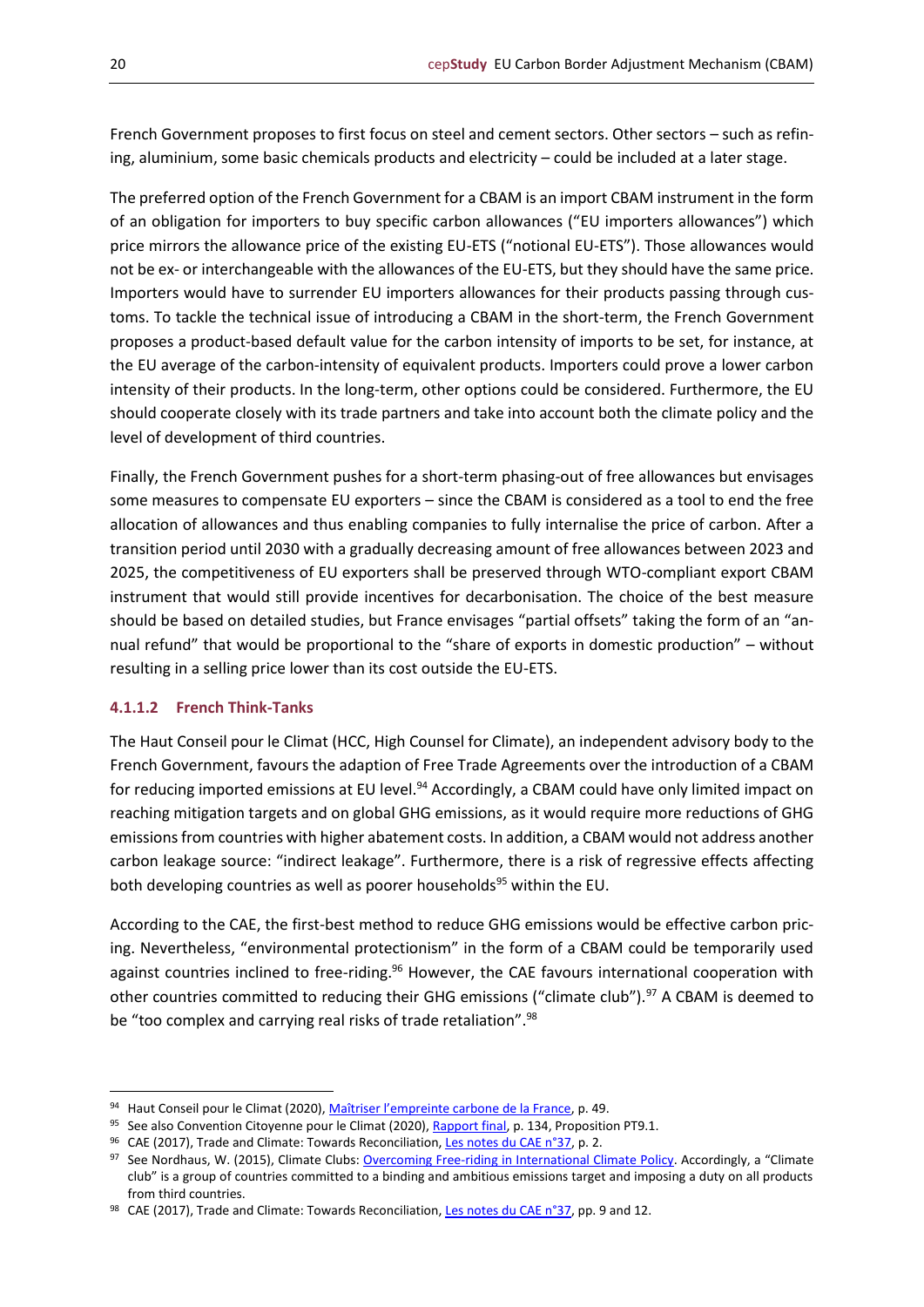#### <span id="page-20-0"></span>**4.1.1.3 French Stakeholders**

The Association française des entreprises privées (Afep, French Association of Large Companies) considers a CBAM as being resilient to retaliatory measures by EU trading partners, as well as the most effective standalone measure to tackle EU carbon leakage.<sup>99</sup> The Mouvement des entreprises de France (MEDEF, Movement of French Businesses) advocates a CBAM linked to the EU-ETS – maintaining free allowances – that applies on a voluntary basis to relevant sectors and also takes into account exports to third countries.<sup>100</sup> Entreprises pour l'Environnement (EpE, Businesses for the Environment)<sup>101</sup> focuses on the necessity to reform the EU-ETS by switching to a carbon footprint based approach – covering diffuse and imported emissions. The French International Chamber of Commerce (ICC France) highlights the risk for some sectors losing their free allowances without benefiting from the advantages of the CBAM and insists on the necessity to combine the various available tools, as global carbon pricing and "carbon clubs", and to set-up a WTO waiver establishing the rules for CBAM.<sup>102</sup>

#### <span id="page-20-1"></span>**4.1.2 German Perspectives**

#### <span id="page-20-2"></span>**4.1.2.1 German Government**

Although Chancellor Angela Merkel stated in June 2020 that "it is a joint position" of the French and the German Governments is "that we need such a tax", $103$  the German Government has not yet endorsed an official position on a CBAM. Internal deliberations, however, are characterised by scepticism, which is also reflected in a joint statement with other sceptical Member States which stresses the need for "an open-ended examination of all options", expressly including "possible alternatives" to a CBAM.<sup>104</sup> Economics Minister Peter Altmaier insists that a CBAM should "in contrast to the Commission's plans continue to be supplemented by existing measures against the relocation of industry due to  $CO<sub>2</sub>$  reduction costs".<sup>105</sup> An assessment "could only be made after the results of the Commission's comprehensive impact assessment have been presented". It is not foreseeable whether a CBAM "could replace the proven carbon leakage protection system in the long term".<sup>106</sup> Within the German Ministry for Economics, a carbon consumption tax (CCT) is discussed as a valid option.<sup>107</sup>

This scepticism is apparent in a preliminary draft of the German position on the "Fit for 55 package" of 27 May 2021 which was leaked on 7 June 2021.<sup>108</sup> Accordingly, the German Government highlights that "all opportunities and risks potentially associated with the carbon border adjustment mechanism or alternative approaches should be carefully identified and weighed against one another". With regard to import CBAM instruments, the German Government urges the Commission to present "thorough and comprehensive impact assessments for all options discussed. This means for both the classic

<sup>99</sup> AFEP (2021)[, Study on Trade & Climate change,](https://afep.com/wp-content/uploads/2021/01/Trade-and-Climate-Change-Quantitative-Assessment-of-the-Best-Policy-Tools.pdf) pp. 50-54.

<sup>100</sup> MEDEF (2019), [Mécanisme d'ajustement carbone aux frontières de l'Europe](https://medef-seineetmarne.fr/uploads/media/node/0001/22/d4904fe8ff8e46b057f7ede64b5584fbbeb4a625.pdf).

<sup>&</sup>lt;sup>101</sup> EpE (2020), Feedback to EU Green Deal (CBAM), No. [F510103](https://ec.europa.eu/info/law/better-regulation/have-your-say/initiatives/12228-EU-Green-Deal-carbon-border-adjustment-mechanism-/F510103) submitted on 31 March 2020.

<sup>&</sup>lt;sup>102</sup> ICC France (2020), Feedback to EU Green Deal (CBAM), No [F509887](https://ec.europa.eu/info/law/better-regulation/have-your-say/initiatives/12228-EU-Green-Deal-carbon-border-adjustment-mechanism-/F509887) submitted on 30 March 2020.

<sup>103</sup> FAZ of 30 June 2020[, Merkel und Macron: Die verflixte Sache mit der CO](https://www.faz.net/aktuell/wirtschaft/merkel-und-macron-die-verflixte-sache-mit-der-co2-grenzsteuer-16839416.html)<sub>2</sub>-Grenzsteuer; Clean Energy Wire of 30 June 2020, [Merkel and Macron urge introduction of EU carbon border tax.](https://www.cleanenergywire.org/news/merkel-and-macron-urge-introduction-eu-carbon-border-tax)

<sup>104</sup> Council (2020)[, Conclusions of the Meeting on 25](https://data.consilium.europa.eu/doc/document/ST-9133-2020-INIT/en/pdf) June 2020, Annex: Joint Statement by Germany, Belgium, Hungary and the Czech Republic.

<sup>105</sup> Montelnews of 16 July 2020[, Altmaier unterstützt Anhebung von EU-Klimaziel auf 55% 2030.](https://www.montelnews.com/de/story/altmaier-untersttzt-anhebung-von-eu-klimaziel-auf-55-2030/1131911)

<sup>106</sup> Deutscher Bundestag, Antwort der Bundesregierung vom 3. [November 2020 auf die Kleine Anfrage der Fraktion Bünd](https://dipbt.bundestag.de/dip21/btd/19/238/1923895.pdf)nis [90/Grüne.](https://dipbt.bundestag.de/dip21/btd/19/238/1923895.pdf)

 $107$  Wirtschaftswoche of 18 March 2021[, Bundesregierung wirbt in Brüssel für CO](https://www.wiwo.de/politik/deutschland/zweistellige-milliardeneinnahmen-erwartet-bundesregierung-wirbt-in-bruessel-fuer-co2-verbrauchsabgabe/27014282.html)<sub>2</sub>-Verbrauchsabgabe.

<sup>108</sup> German-CBAM-Position (Leak of 7 June 2021)], p. 2 et seq.; available at Euractiv of 7 June 2021, LEAK: Germany backs [carbon pricing extension in EU climate policy overhaul.](https://www.euractiv.com/section/climate-environment/news/germany-backs-carbon-pricing-extension-in-eu-climate-policy-overhaul/)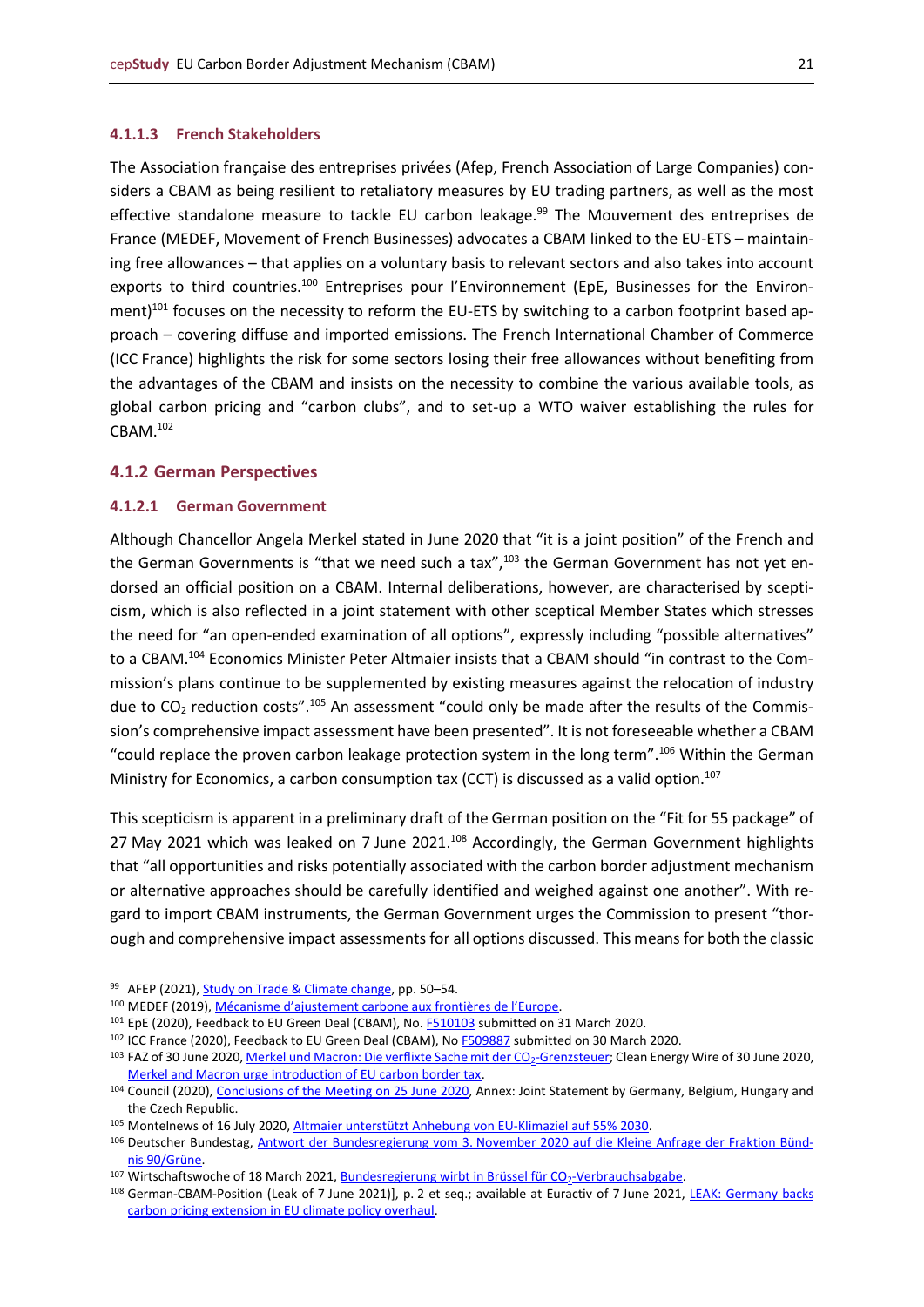carbon border adjustment and for an excise duty", i.e. a carbon consumption tax (CCT). With respect to export CBAM instruments, the German Government expressly claims that "existing instruments to protect against carbon leakage (free allocation and electricity cost compensation) have to be prolonged to an appropriate extent, taking into account international competitiveness".

## <span id="page-21-0"></span>**4.1.2.2 German Think-Tanks**

Already in 2016, the Deutsche Institut für Wirtschaftsforschung (German Institute of Economics Research) published a comprehensive proposal for a CCT in addition to the EU-ETS.<sup>109</sup> Accordingly, carbon-intensive basic materials produced in the EU should become subject to a carbon consumption tax at the time of their production. The amount of the tax obligation would result from the weight of the basic material multiplied by the emissions per tonne according to the corresponding product benchmark of the EU-ETS and by the average allowance price of the previous year. The producer would not have to pay the tax. Instead, it could be passed – if so wanted – on along the value chain in a so-called tax suspension procedure, e.g. from the steel producer to a car manufacturer. Then the tax would only be due when the product is sold to private households or a company that is not exempt from the tax because it will only serve the EU market.

Importers of emission-intensive raw materials and products with significant proportions thereof would also be subject to the tax, like their EU competitors. To avoid distortion of competition for EU exporters on the world market, the tax obligation would be waived for exports. Hence, EU producers along the value chain who are exposed to international competition would not incur any additional costs through the tax.

To protect their competitiveness, EU manufacturers, e.g. of steel, would continue to receive EU-ETS all needed allowances for free up to the benchmarks. If their emissions per product unit are higher than the benchmark value, they would have to buy additional allowances. If they reduce their emissions using new technologies, they could sell allowances. In addition, a free allocation of emission allowances up to the full benchmark value is proposed, since there are no environmental or fiscal policy interests to reduce this allocation. The revenue generated by the tax compensates lost revenues due to free allowances.

Recently, the independent Wissenschaftlicher Beirat beim BMWi (Scientific Council to the German Ministry for Economics) harshly criticised any unilateral introduction of a CBAM by the EU because of its minimal contribution to global emissions reduction and adverse effects on global climate policy. Instead, it urged the EU to use the narrow window of opportunity of US President Biden's first two years in office to forge a "climate club" with a minimum carbon price, no adjustments between club members and a CBAM against third countries.<sup>110</sup> The Institute of Economics also pointed to the need of a multilateral approach and highlighted the role of trade policy to forge "trade clubs for climate" that help incentivise global GHG emissions reduction – with the option to start on a sectoral level.<sup>111</sup>

#### <span id="page-21-1"></span>**4.1.2.3 German Stakeholders**

The Bund der Deutschen Industrie (BDI, German Industry Association)<sup>112</sup> fears considerable disadvantages for exporters and even trade conflicts if a CBAM were introduced. A CBAM should be WTO-

<sup>109</sup> See Neuhoff, K. et al. (2016).

<sup>110</sup> Wissenschaftlicher Beirat beim BMWi (2021)[, Gutachten.](https://www.bmwi.de/Redaktion/DE/Publikationen/Ministerium/Veroeffentlichung-Wissenschaftlicher-Beirat/gutachten-co2-grenzausgleich.html)

<sup>111</sup> Kolev, G. (2021)[, Trade Club for Climate,](https://www.iwkoeln.de/fileadmin/user_upload/IW-Policy-Paper_TCC_Stand26042021.pdf) IW-Policy Paper 8/21.

<sup>112</sup> BDI – Bund der Deutschen Industrie (2021)[, Grenzausgleichsmaßnahmen sind kein Wundermittel.](https://bdi.eu/artikel/news/grenzausgleichsmanahmen-sind-kein-wundermittel/)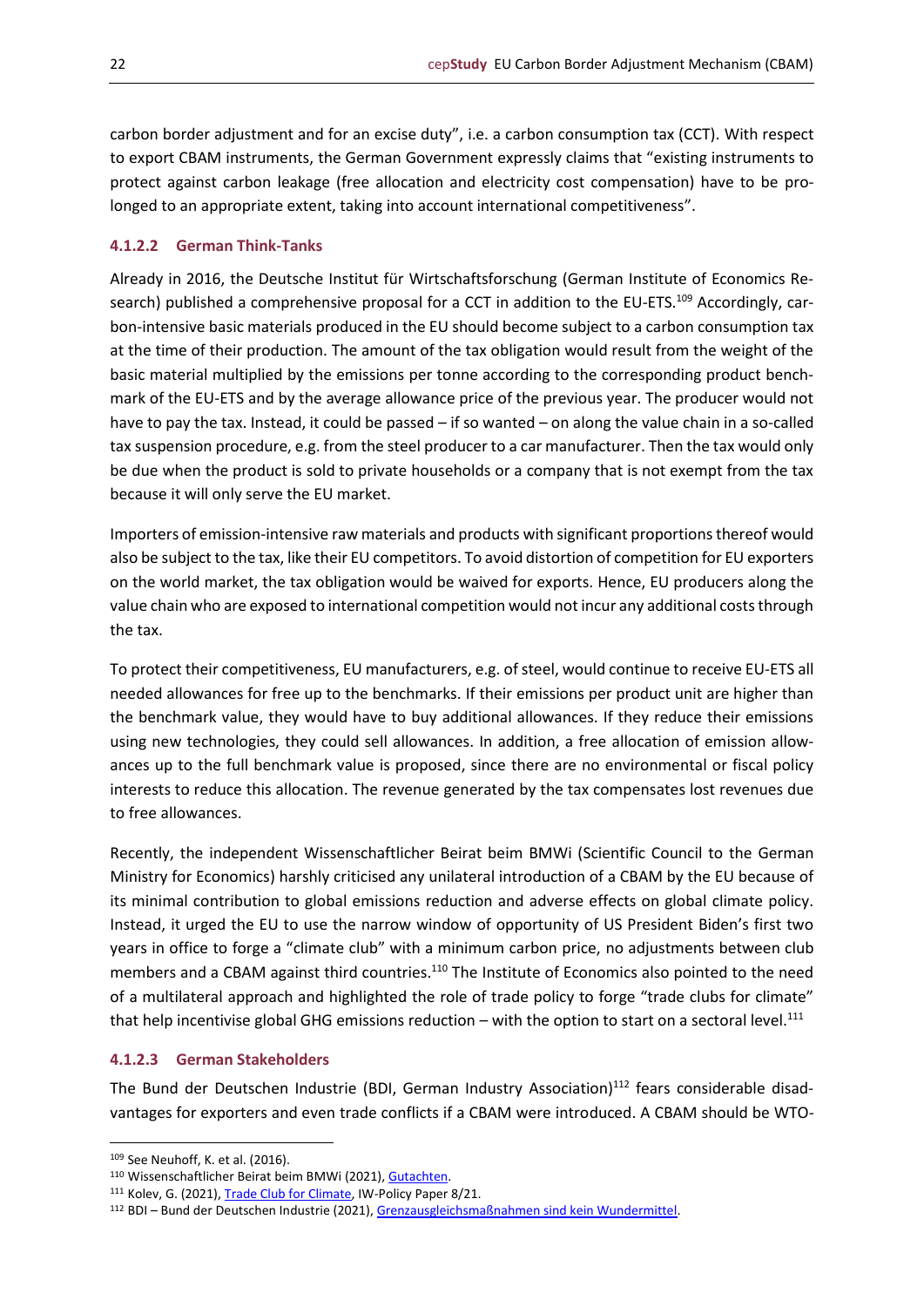compatible and internationally coordinated, otherwise there would be a danger of a "spiral of sanctions". Similarly, the Deutsche Industrie- und Handelskammer (DIHK, German Chamber of Industry and Commerce) sees a risk of retaliatory measures and trade conflicts being detrimental to Germany's export-oriented economy – as it would be if only imports to the EU market were put into focus.<sup>113</sup> Maintaining the competitiveness of the export economy should thus be given high priority when reforming carbon leakage protection mechanisms. Both organizations insist on maintaining and extending free allowances.

#### <span id="page-22-0"></span>**4.2 European Parliament**

In March 2021, the European Parliament adopted a resolution calling for the adoption of a WTOcompatible import CBAM instrument $114$  that should cover GHG emissions of all imports of products and commodities covered by the EU-ETS, including when embedded in intermediate or final products. Already by 2023, such a CBAM should cover the power sector and energy-intensive industrial sectors like cement, steel, aluminium, oil refinery, paper, glass, chemicals and fertilisers, which will "continue to receive substantial free allocations", and still represent 94% of EU industrial emissions<sup>115</sup>. The European Parliament insist that the primary aim of the CBAM is environmental and that environmental criteria should play an essential role in the instrument choice, "ensuring a predictable and sufficiently high carbon price that incentivises decarbonisation investments".<sup>116</sup> With respect to competitiveness, it emphasises that the CBAM should create a level playing field between EU domestic and foreign producers by applying an ETS-equivalent charge on the carbon emissions associated with imported products in those sectors, regardless of their origin, thereby ensuring full protection against carbon leakage for European industry and avoiding the transfers of GHG emission from the EU to third countries. Double protection for EU installations should be avoided, "while assessing the impact on exports and dependent sectors along the value chain".<sup>117</sup> In this respect, the Parliament urges the Commission also to consider the possible introduction of export rebates as an export CBAM instrument, but "only if it can fully demonstrate their positive impact on climate and their compatibility with WTO rules".<sup>118</sup> Nevertheless, in apparent contrast, it stresses that any mechanism must avoid carbon leakage.<sup>119</sup>

According to Pascal Canfin, Chair of the Parliament's environment committee, WTO compatibility requires that the scope of the CBAM must mirror the EU-ETS. This would call into question the free allocation of allowances for European manufacturers "because we cannot have both border protection and free quotas". For him, a possible solution would be to gradually phase-out the amount of free allowances within the EU-ETS at the same time as the import CBAM is being introduced. In this way, the two compensation systems would co-exist for a transition period, but would not cover the same ton of carbon. "The same ton of carbon emitted by a European installation cannot be covered both by the carbon border adjustment mechanism and by free allowances because this would be a double compensation that is not compatible with the WTO."<sup>120</sup>

<sup>113</sup> DIHK – Deutscher Industrie- und Handelskammer (2020), Leitlinien zu CO<sub>2</sub>[-Grenzausgleichsmechanismen.](https://www.dihk.de/resource/blob/22524/e2c41a819a97e0ee2a4ae27f0613446b/dihk-leitlinien-co2-grenzausgleich-de-en-data.pdf)

<sup>114</sup> EU Parliament (2021), [Resolution \(2020/2043\(INI\)\) of 10](https://www.europarl.europa.eu/doceo/document/TA-9-2021-0071_EN.html) March 2021, A WTO-compatible EU carbon border adjustment mechanism.

<sup>115</sup> Id., No. 12.

<sup>116</sup> Id., No. 14.

<sup>117</sup> Id., No. 28.

<sup>118</sup> Id., No. 29.

<sup>119</sup> Id., No. 30.

<sup>&</sup>lt;sup>120</sup> EURACTIV of 10 May 2021, EU Parliament votes to retain free  $CO<sub>2</sub>$  quotas for industry.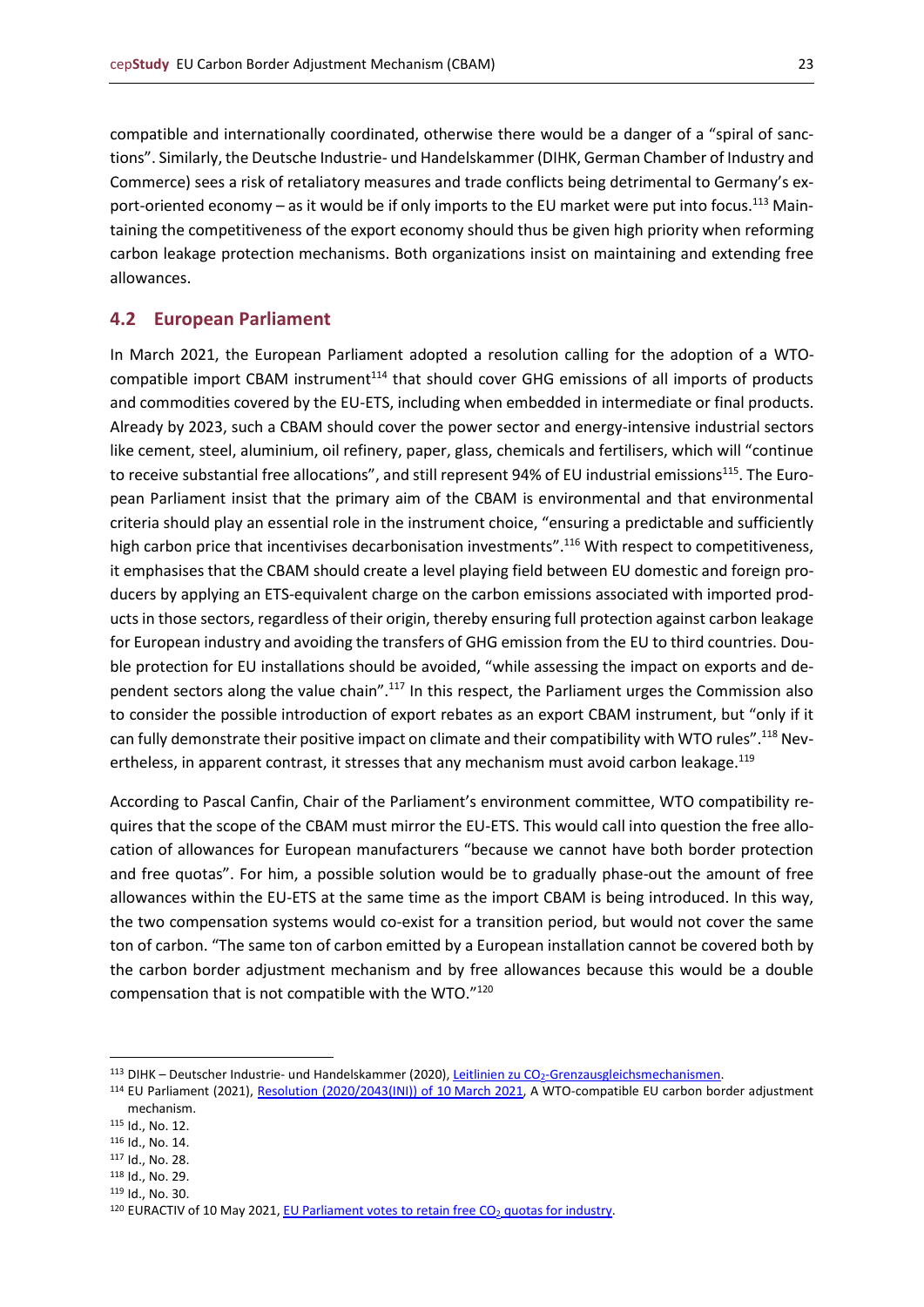## <span id="page-23-0"></span>**4.3 European Stakeholders**

The European Steel Producer Association EUROFER emphasizes that "higher climate ambition for 2030 and 2050 requires strengthened, not weakened, carbon leakage protection.<sup>121</sup> This could only be achieved if the CBAM is implemented as a complementary tool to existing carbon leakage measures. According to EUROFER, a CBAM reinforcing existing carbon leakage measures is not double protection "as such mechanisms are already only partial and digressive". Even with free allocation and compensation, EU producers were bearing carbon costs that are not applied to extra-EU competitors. This divergence would further increase in the future as the EU-ETS is adjusted to higher levels of climate ambition. EUROFER wants the EU-ETS to continue for a transition period of eight years after the CBAM is introduced, during which free allowances would continue to be made to EU steelmakers.<sup>122</sup>

The European Association of Metals EUROMETEAUX is concerned that the future CBAM will not be effective in preventing the non-ferrous metals industry's risk of carbon leakage; it should reflect the complexity of industrial value chains, not be open to easy circumvention, and allow export rebates.<sup>123</sup>

## <span id="page-23-1"></span>**5 WTO Compatibility**

The relationship between international trade law and environmental measures in general<sup>124</sup> and the compatibility of a CBAM with WTO requirements in particular are widely discussed.<sup>125</sup> While in principle WTO members have the right to take domestic measures protecting the environment and reducing GHG emission without any prior WTO authorisation, they must also adhere to WTO law. Therefore, a CBAM introduced by the EU would have to meet various WTO requirements especially pursuant to the General Agreement on Tariffs and Trade  $(GATT)^{126}$  and the Agreement on Subsidies and Countervailing Measures (ASCM)<sup>127</sup>. Neither the GATT, which dates back to the 1940s, nor the ASCM, which was updated in 1994, explicitly address climate change, and no decisions have been rendered by WTO dispute settlement bodies in this respect.<sup>128</sup> As a consequence, many essential questions regarding the legal status of a CBAM under WTO law remain unanswered.<sup>129</sup> Therefore, we will take a closer look at relevant WTO provisions potentially applicable and assess which legal requirements a CBAM would have to meet to be most likely to be regarded as WTO compliant. In many respects, however, the WTO compliance of CBAM options can neither be answered in a general way with a simple "yes" or "no", as this depends to a considerable degree on the specific design of the measure in question.<sup>130</sup>

<sup>121</sup> EUROFER (2021), European Parliament carbon border vote proves majority support for stronger carbon leakage protection [to match greater climate ambition.](https://www.eurofer.eu/press-releases/european-parliament-carbon-border-vote-proves-majority-support-for-stronger-carbon-leakage-protection-to-match-greater-climate-ambition/)

<sup>122</sup> EUROFER, [Web-Conference 17 March 2021,](https://www.eurofer.eu/news/watch-the-eurofer-engage-webinar-making-sense-of-eu-climate-policy/) documented in [S&P Global of](https://www.spglobal.com/platts/en/market-insights/latest-news/metals/031721-carbon-border-adjustment-debate-divides-european-commission-steelmakers) 17 March 2021.

<sup>123</sup> EUROMETEAUX, [EU Parliament Vote: Metals industry concerned on Carbon Border Adjustment Mechanism's effective](https://eurometaux.eu/media/3mgmt41e/eurometaux-press-release-cbam-10-03-2021-final.pdf)[ness,](https://eurometaux.eu/media/3mgmt41e/eurometaux-press-release-cbam-10-03-2021-final.pdf) Press Release of 10 March 2021.

<sup>124</sup> WTO, [The environment: a specific concern.](https://www.wto.org/english/thewto_e/whatis_e/tif_e/bey2_e.htm) 

<sup>125</sup> WTO/UNEP (2009)[, Report on Trade and Climate Change,](https://www.wto.org/english/news_e/pres09_e/pr559_e.htm) p. 103; Condon, M. / Ignaciuk, A. (2013)[, Border Carbon Adjust](https://www.oecd-ilibrary.org/trade/border-carbon-adjustment-and-international-trade_5k3xn25b386c-en)[ment and International Trade: A Literature Review,](https://www.oecd-ilibrary.org/trade/border-carbon-adjustment-and-international-trade_5k3xn25b386c-en) OECD Trade and Environment Working Papers No. 2013/06 [hereinaf-ter: OECD 2013/06], p. 17; Pauwelyn, J. / Kleimann, D. (2020)[, Trade Related Aspects of a Carbon Border Adjustment Mech](https://www.europarl.europa.eu/cmsdata/210514/EXPO_BRI(2020)603502_EN.pdf)anism – [A Legal Assessment,](https://www.europarl.europa.eu/cmsdata/210514/EXPO_BRI(2020)603502_EN.pdf) Briefing for the INTA Committee of the European Parliament [hereinafter: Pauwelyn, J. / Kleimann, D. (2020), [CBAM Legal Assessment\]](https://www.europarl.europa.eu/cmsdata/210514/EXPO_BRI(2020)603502_EN.pdf), p. 6 and footnote 2.

<sup>126</sup> WTO[, General Agreement on Tariffs and Trade \(GATT\).](https://www.wto.org/english/docs_e/legal_e/gatt47_01_e.htm)

<sup>127</sup> WTO[, Agreement on Subsidies and Countervailing Measures](https://www.wto.org/english/docs_e/legal_e/24-scm_01_e.htm) (ASCM).

<sup>128</sup> Pauwelyn, J. / Kleimann, D. (2020), [CBAM Legal Assessment,](https://www.europarl.europa.eu/cmsdata/210514/EXPO_BRI(2020)603502_EN.pdf) p. 5.

<sup>129</sup> Mehling, A. et al. (2019)[, Designing Border Carbon Adjustments for Enhanced Climate Action,](https://www.cambridge.org/core/journals/american-journal-of-international-law/article/designing-border-carbon-adjustments-for-enhanced-climate-action/BF4266550F09E5E4A7479E09C047B984) in: American Journal of International Law [hereinafter: Mehling, A. et al. (2019), Border Carbon Adjustments], pp. 433–481(457).

<sup>130</sup> Volmert, B. (2011)[, Border Tax Adjustments: Konfliktpotential zwischen Umweltschutz und Welthandelsrecht](https://www.uni-kassel.de/upress/online/frei/978-3-86219-120-8.volltext.frei.pdf) [hereinafter: Volmert, B. (2011), Border Tax Adjustments], p. 31.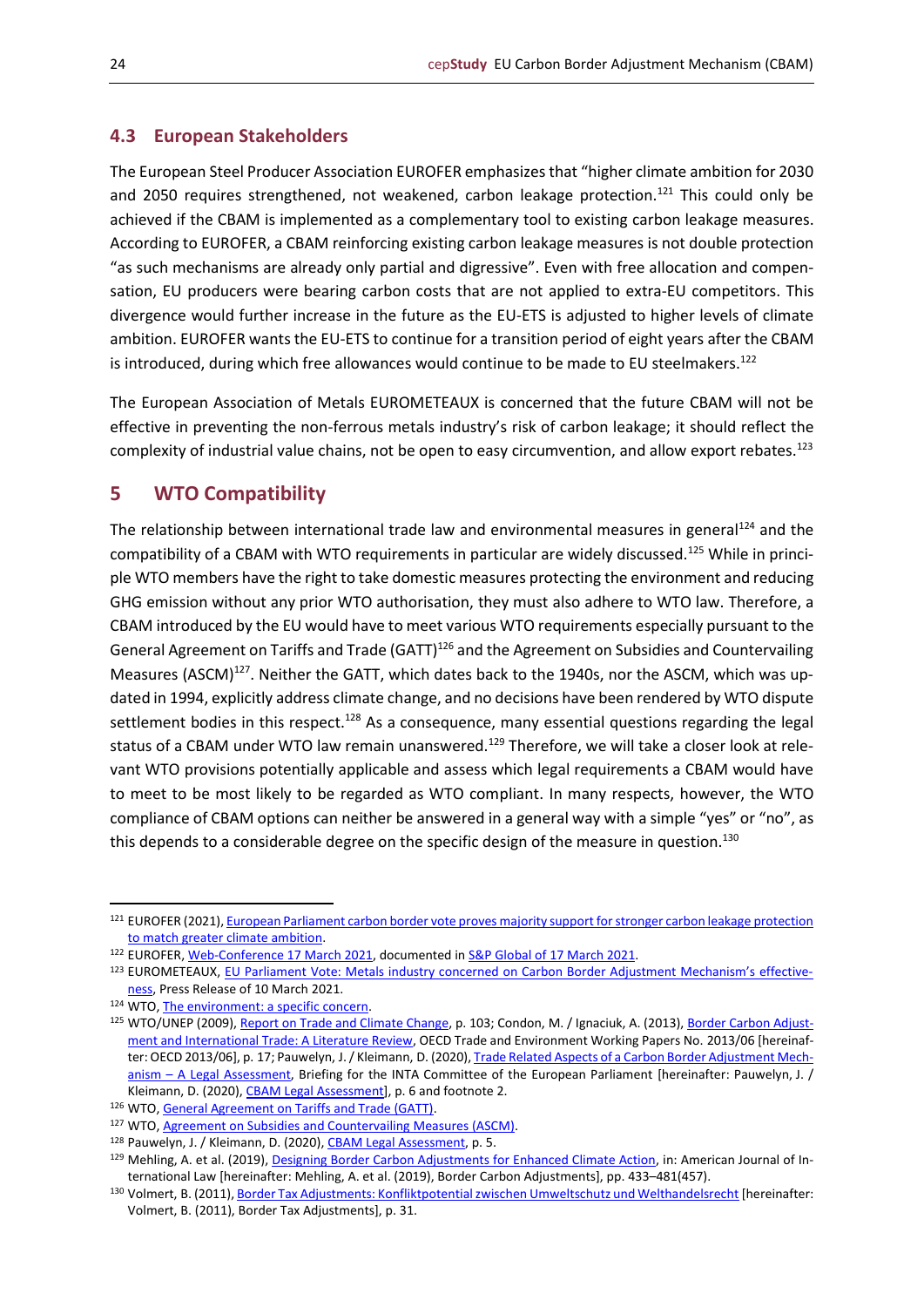## <span id="page-24-0"></span>**5.1 Relevant WTO Requirements**

At the core of WTO law is the commitment of WTO members to encourage international trade by gradually reducing trade barriers. Accordingly, WTO members are obliged to eliminate quantitative restrictions to imports, i.e. prohibitions or restrictions as quotas and import or export licences [Art. XI GATT], and also to cut and bind their tariffs on imports (i.e. customs duties) [Art. II GATT: "Schedules of Concessions"].<sup>131</sup> In this context, however, Art. II:2(a) GATT expressly states that WTO members are not prevented "from imposing at any time on the importation of any product … a charge equivalent to an internal tax … in respect of the like domestic product or in respect of an article from which the imported product has been manufactured or produced in whole or in part" if this internal tax is imposed consistently with the provisions of Art. III:2 GATT. Consequently, "border tax adjustments" (BTAs) on imported products are allowed subject to certain legal conditions.

In general, the WTO defines BTAs as "as any fiscal measures which put into effect, in whole or in part, the destination principle", both in the form of import BTAs "which enable imported products sold to consumers to be charged with some or all of the tax charged in the importing country in respect of similar domestic products" and also as export BTAs "which enable exported products to be relieved of some or all of the tax charged in the exporting country in respect of similar domestic products sold to consumers on the home market."<sup>132</sup> Due to the fact that the distinction between the mere alignment of taxes by an import BTA as opposed to tariff-equivalent charges as well as the distinction between export BTAs and competition-distorting export subsidies can be difficult, BTAs have been accused – e.g. in the 1960s by the USA regarding BTAs of European countries – of being a means of protectionism.<sup>133</sup> Against this background, the following essential WTO principles, which aim to ensure fair conditions of trade, are of special relevance with regard to BTAs in general and the envisaged introduction of a CBAM by the EU in particular:

- According to the non-discrimination principle of "national treatment on internal taxation and regulation" [Art. III GATT], imported goods must be treated equally compared to like domestic products both with regard to fiscal measures ("internal taxes and other internal charges") [Art. III:2 GATT] and regulatory measures ("laws, regulations and requirements") [Art. III:4 GATT] affecting, *inter alia*, the internal sale. In particular, fiscal and regulatory measures should not be applied to imported or domestic products in a protectionist manner "so as to provide protection to domestic production" [Art. III:1 GATT].
- Pursuant to the non-discrimination principle of "general most-favoured-nation treatment" (MFN) [Art. I GATT], each WTO member must treat other WTO members equally if the same conditions prevail, granting to all of them "immediately and unconditionally" the trade conditions applied to the like products originating from or destined to the best-treated partner.<sup>134</sup>
- Export CBAMs could qualify as prohibited or at least as actionable "export subsidies" pursuant to the Agreement on Subsidies and Countervailing Measures (ASCM).

<sup>131</sup> WTO[, Schedules of concessions;](https://www.wto.org/english/tratop_e/schedules_e/goods_schedules_e.htm) WTO[, Tariffs: more bindings and closer to zero.](https://www.wto.org/english/thewto_e/whatis_e/tif_e/agrm2_e.htm#con)

<sup>132</sup> GATT Working Party (1970), Border Tax Adjustments[, Report L/3464,](https://docs.wto.org/gattdocs/q/GG/L3799/3464.PDF) § 4.

<sup>133</sup> Ruddigkeit, D. (2009), [Border Tax Adjustments an der Schnittstelle von Welthandelsrecht und Klimaschutz vor dem Hin](https://telc.jura.uni-halle.de/sites/default/files/altbestand/Heft89.pdf)[tergrund des Europäischen Emissionszertifikatehandels](https://telc.jura.uni-halle.de/sites/default/files/altbestand/Heft89.pdf) [hereinafter: Ruddigkeit, D. (2009), Border Tax Adjustments], p. 6 et seq.

<sup>134</sup> WTO, [Principles of the trading system.](https://www.wto.org/english/thewto_e/whatis_e/tif_e/fact2_e.htm#seebox)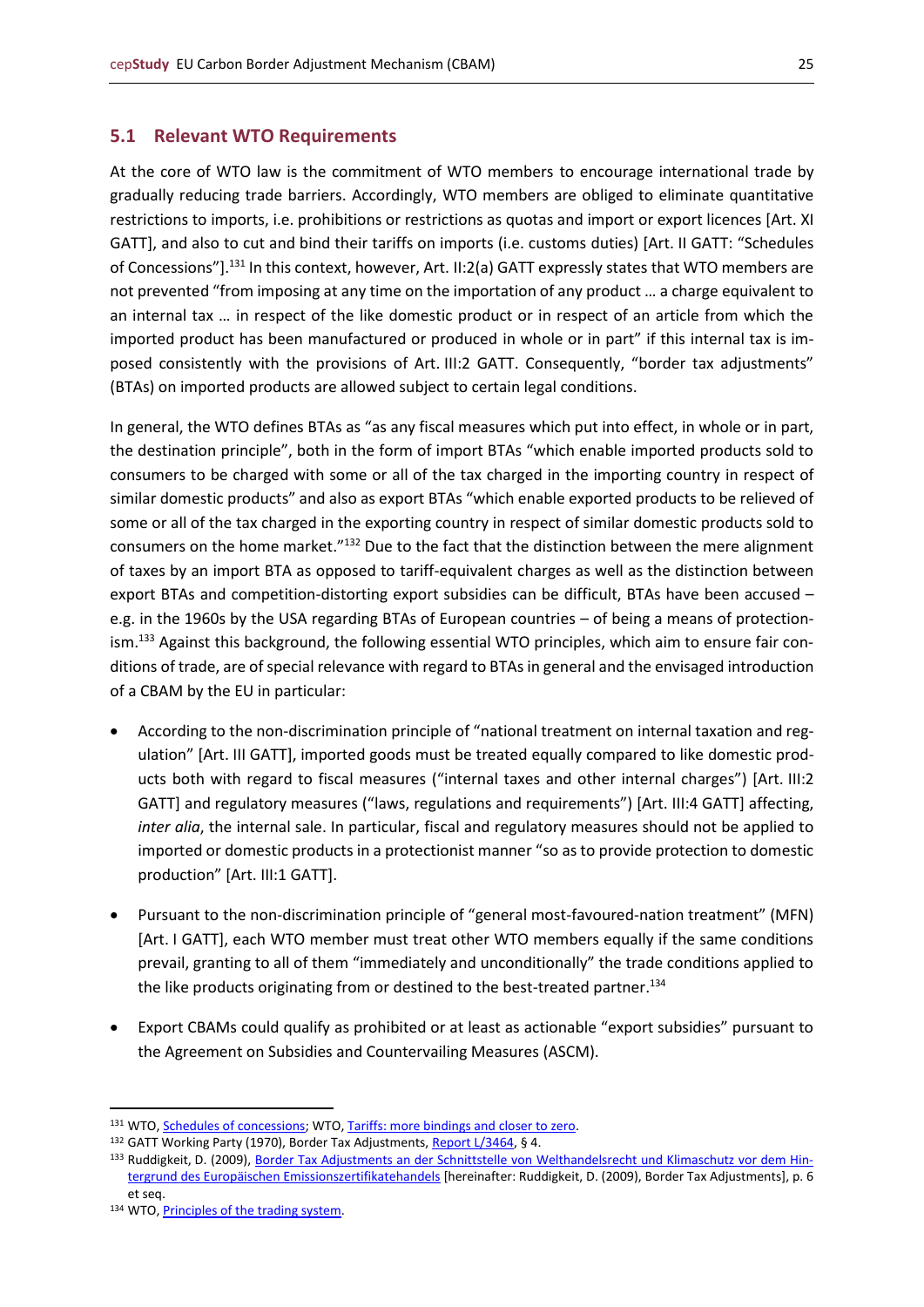• Even if the specific design of an import or export CBAM breaches WTO requirements, this may be justified as a general exception [Art. XX GATT] especially with a view of the environmental objective of a CBAM to reduce the risk of carbon leakage. This would be the case if the CBAM is "necessary to protect human, animal or plant life or health" [Art. XX(b) GATT] and/or if it is "relating to the conservation of exhaustible natural resources if such measures are made effective in conjunction with restrictions on domestic production or consumption" [Art. XX(g) GATT]. Even if one or both requirements are met, a CBAM must also not be "applied in a manner which would constitute a means of arbitrary or unjustifiable discrimination between countries where the same conditions prevail, or a disguised restriction on international trade" [Chapeau of Art. XX GATT].

## <span id="page-25-0"></span>**5.2 Import CBAM Options**

In the following, the requirements of the non-discrimination principles of "national treatment on internal taxation and regulation" [Art. III GATT] and of the "general most-favoured-nation treatment" (MFN) [Art. I GATT] relevant especially for the introduction of an import CBAM will be outlined.

## <span id="page-25-1"></span>**5.2.1 Non-Discrimination: National-Treatment-Principle, Art. III GATT**

According to the basic rule of Art. I:1 GATT, fiscal measures ("internal taxes and other internal charges") as well as regulatory measures ("laws, regulations and requirements") affecting "the internal sale, offering for sale, purchase, transportation, distribution or use of products", must not be applied to imported or domestic products in a protectionist way "so as to afford protection to domestic production". Pursuant to the interpretative Note Ad Art. III GATT [Annex I GATT], any fiscal or regulatory measure "which applies to an imported product and to the like domestic product and is collected or enforced in the case of the imported product at the time or point of importation", is nevertheless to be regarded as an "internal" fiscal or regulatory measure, and is therefore subject to the provisions of Art. III GATT.

The essential requirements of the national-treatment-principle relevant for the introduction of a CBAM applied to products imported into the EU are laid down in Art. III:2 GATT. Accordingly, imported products "shall not be subject, directly or indirectly, to internal taxes or other internal charges of any kind in excess of those applied, directly or indirectly, to like domestic products" [Art. III:2, second sentence GATT]. Furthermore, such internal fiscal measures must not be applied to imported or domestic products in a protectionist manner [Art. III:2, second sentence, and Art. III:1 GATT].

Given these requirements of the national-treatment-principle according to Art. III:2 GATT, in the following the various options for import CBAM instruments under consideration will be assessed using a three-step test: (1) Does a specific option for an import CBAM in principal qualify as an adjustable BTA measure? (2) What are the legal implications for a CBAM of the requirement that imported and domestic products must be regarded a "like" products? (3) What are the legal consequences for a CBAM of the requirement that fiscal burdens charged to imported products must not be "in excess" compared to those applied to the like domestic products? The question whether an internal fiscal measure is applied to imported or domestic products in a protectionist manner cannot be answered theoretically but must be assessed on a case-by-case basis depending on all specific circumstances.

## <span id="page-25-2"></span>**5.2.1.1 Adjustability of CBAM Options?**

In the following, the question whether a specific option for an import CBAM under consideration would principally qualify as an adjustable BTA measure will be assessed.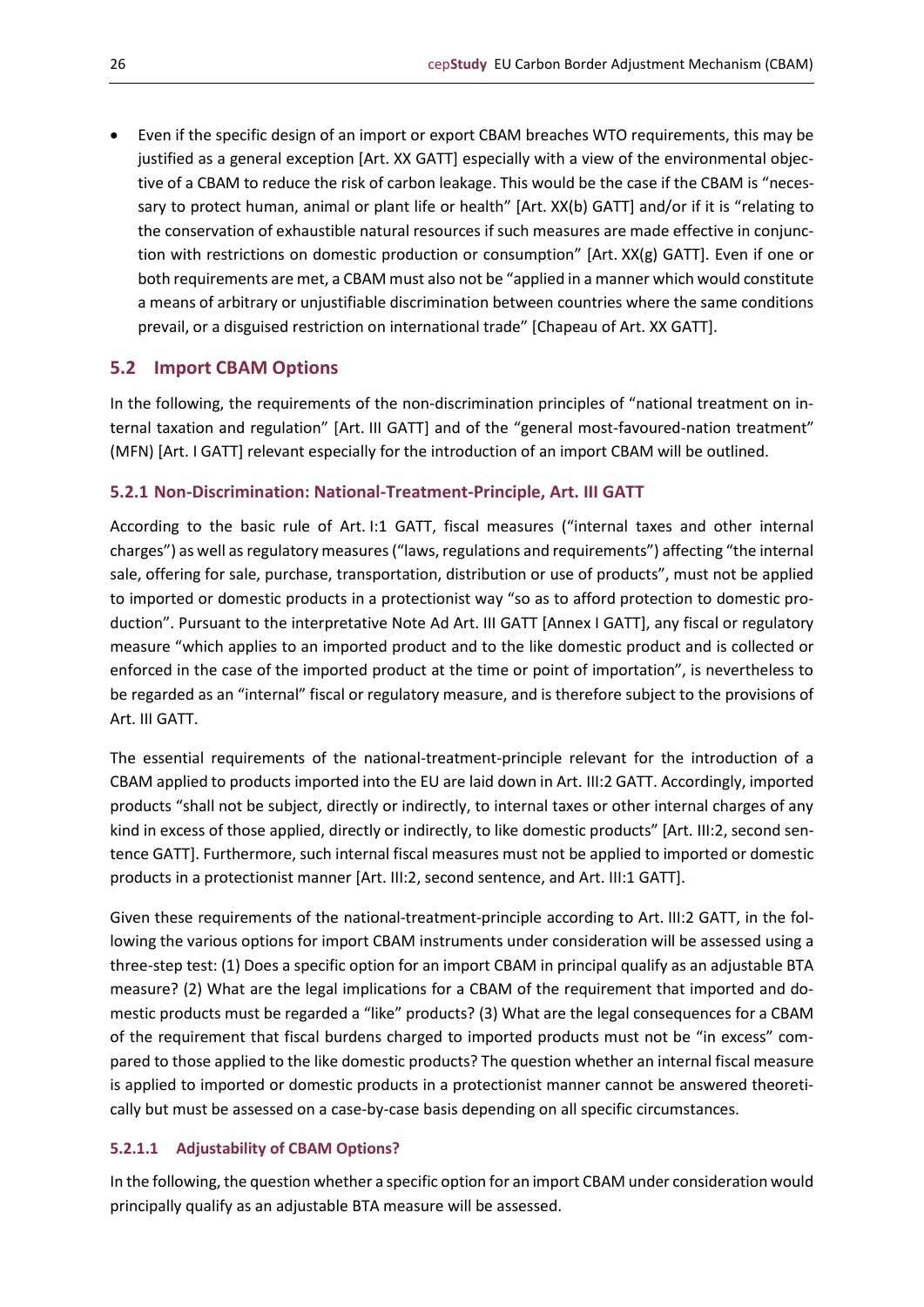#### **5.2.1.1.1 Customs Duty**

One option for an import CBAM considered by the Commission is a "border tax or customs duty on selective carbon intensive products" at the EU border.<sup>135</sup> The terms "border tax or customs duty" imply by definition that they are levied because a product crosses a border and that they are not specifically linked to an internal fiscal measure. In contrast, a BTA is defined by such an interrelationship as it has to be "equivalent" to an internal fiscal measure [Art. II:2(a) GATT]. Furthermore, in contrast to a "border tax or customs duty", an BTA does not necessarily have to take place at the border.<sup>136</sup> Therefore, a "border tax or customs duty" would not qualify as an adjustable CBAM option. Most importantly, it would be in breach of the requirement to cut and bind tariffs on imports pursuant to the GATT Schedule of Concessions [Art. II:1(a) GATT].<sup>137</sup>

## **5.2.1.1.2 Extension of EU-ETS**

An "extension of the EU-ETS to imports" as considered by the Commission<sup>138</sup> would mean that foreign producers or importers of their products would be subject to all the EU-ETS obligations as domestic EU production in same sectors covered by EU-ETS. Apart from the requirement to purchase EU-ETS emission allowances, this would also encompass additional administrative costs typically associated with the participation in an emissions trading system.

Even if the cap of the EU-ETS, which limits and reduces the total number of emissions allowances, would initially be expanded to include imports in the extended EU-ETS, one could argue that the cap itself would actually impose a prohibited "quantitative restriction" on importation [Art. XI:1 GATT]<sup>139</sup> which would considerably hinder access of imports to the EU market and in effect constitute a barrier to trade.

Furthermore, the extension of the EU-ETS to imports could be regarded as a regulatory measure which must not be "less favourable than that accorded to" like domestic products manufactured in the EU [Art. III:4 GATT]. However, even if imported and domestic products are treated equally within the EU-ETS in general and especially with regard to the allowance price, additional administrative costs associated with a regulatory measure such as the EU-ETS are not adjustable.<sup>140</sup> Therefore, the extension of the entire EU-ETS to imports would not qualify as an BTA.

#### **5.2.1.1.3 Carbon Consumption Tax**

Another option considered by the Commission as an import CBAM is a "carbon consumption tax" (CCT). Accordingly, the price of carbon intensive goods in the EU – both domestic and imported – would include a tax based on the GHG emissions associated with their production ("carbon content"). A CCT could be designed as an indirect tax like excise duties or a value added tax (VAT) and the tax rate could be mirroring the EU-ETS allowance price.

<sup>135</sup> EU Commission[, Public Consultation on the CBAM](https://ec.europa.eu/info/law/better-regulation/have-your-say/initiatives/12228-Carbon-Border-Adjustment-Mechanism/public-consultation_en) – Summary Report of 5 January 2021, p. 4.

<sup>136</sup> WTO (1997), Border Tax Adjustment[, WT/CTE/W/47,](https://docs.wto.org/dol2fe/Pages/SS/directdoc.aspx?filename=Q:/WT/CTE/W47.pdf&Open=True) § 24.

<sup>137</sup> For the distinction between "customs duties" and "BTAs" see Ruddigkeit, D. (2009), Border Tax Adjustments, p. 7; Volmert, B. (2011), Border Tax Adjustments, p. 40.

<sup>138</sup> EU Commission (2021)[, Public Consultation on the CBAM](https://ec.europa.eu/info/law/better-regulation/have-your-say/initiatives/12228-Carbon-Border-Adjustment-Mechanism/public-consultation_en) - Summary Report of 5 January 2021, p. 4.

<sup>139</sup> For the distinction between "quantitative restrictions" and "BTAs" in general see Volmert, B. (2011), Border Tax Adjustments, p. 41 et seq.

<sup>140</sup> Ruddigkeit, D. (2009), Border Tax Adjustments, p. 18 et seq. and footnote 79; Volmert, B. (2011), Border Tax Adjustments, p. 71.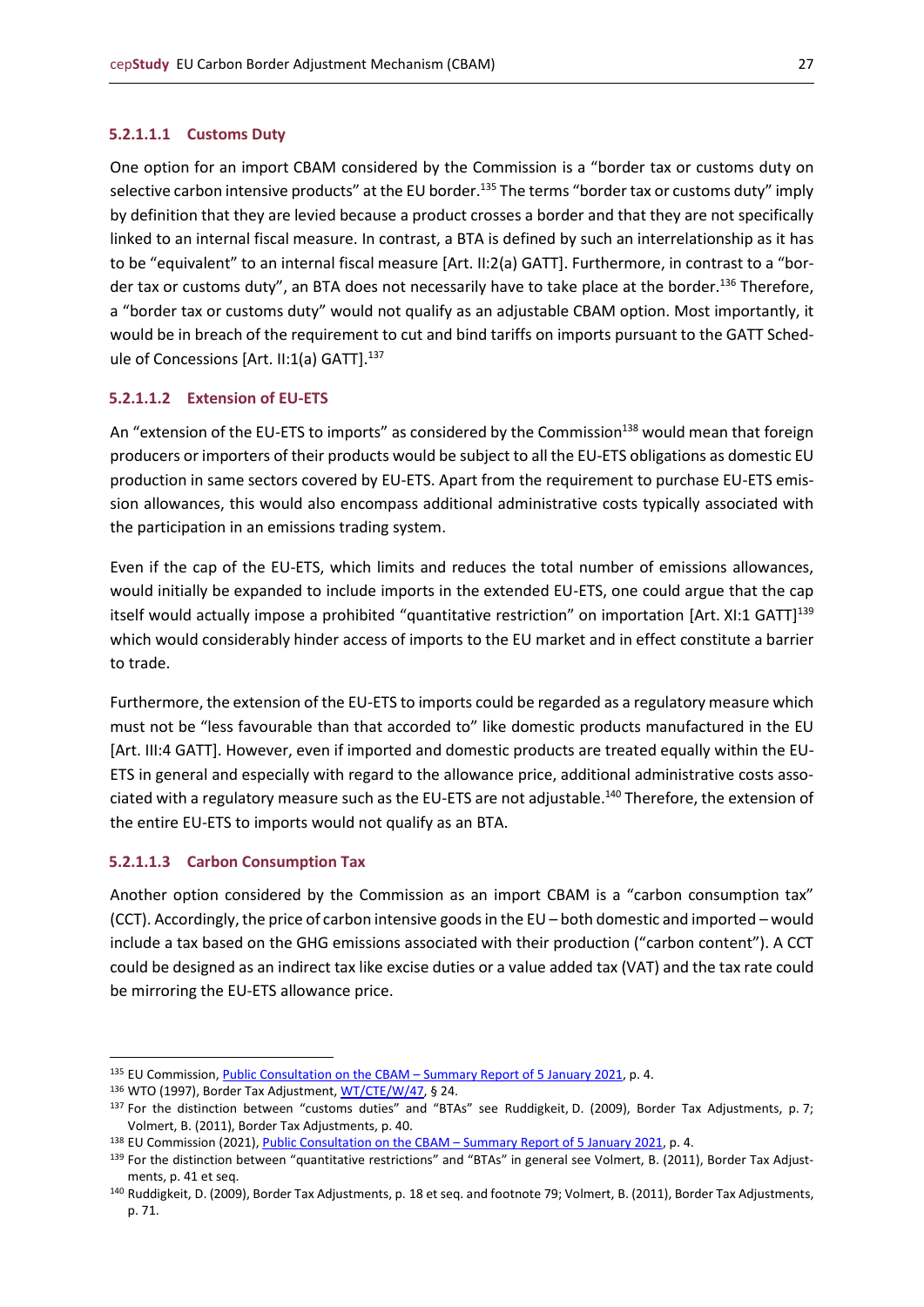The adjustability of an CCT is subject to the requirement that imported products must "not be subject, directly or indirectly, to internal taxes or other internal charges of any kind in excess of those applied, directly or indirectly, to like domestic products" [Art. III:2, first sentence GATT]. A CCT would clearly qualify as a "internal tax" pursuant to the widely accepted classification of the OECD.<sup>141</sup> Accordingly, the term "tax" is "is confined to compulsory, unrequited payments to general government. Taxes are unrequited in the sense that benefits provided by government to taxpayers are not normally in proportion to their payments." However, since only the indirect taxes are adjustable, they must be differentiated from direct taxes.<sup>142</sup>

In general, "indirect taxes" – e.g., excise duties, value added taxes – are imposed on products, while "direct taxes" – e.g. taxes on income and on the ownership of real property – are considered to be imposed on the producer.<sup>143</sup> The preference granted to indirect taxes<sup>144</sup> relies on the assumption that indirect taxes are eventually reflected in the final price of the product and, thus, are paid by the consumer. In contrast, direct taxes are finally borne by the manufacturer of the product and are not reflected in the final price of the product. WTO provisions on BTAs follow the destination principle for indirect taxes, and the origin principle for direct taxes. Consequently, an adjustment is not possible for direct taxes, whether levied on imported or on exported products.

While a CTT could be designed as an indirect tax, the crucial question arises whether indirect taxes on inputs to the final product which were exhausted in the production process ("taxes occultes") are adjustable.<sup>145</sup> In particular, it needs to be clarified whether a CCT based on use of fossil fuels and the associated GHG emissions in the production process, which are not physically present in the final product, would be WTO compatible. "Taxes occultes" are defined as "consumption taxes on … auxiliary materials … used in the … production of other taxable goods", including consumption taxes on energy.<sup>146</sup> The question of the adjustability of such "taxes occultes" has been very controversially discussed within the WTO.<sup>147</sup>

An argument for the adjustability of "taxes occultes" in general and energy consumption taxes such as the CCT in particular is that BTAs are defined as any fiscal measures "applied directly or *indirectly* to like domestic products" [Art. III:2, first sentence GATT; emphasis added].<sup>148</sup> In addition, a BTA can be introduced as a "charge equivalent to an internal tax … in respect of *an article from which the imported product has been manufactured or produced* in whole or in part" [Art. II:2(a) GATT; emphasis added].<sup>149</sup>

Furthermore, a comparison with the WTO provisions applicable to export BTAs also strengthens the case for the adjustability of a CCT applied to imports.<sup>150</sup> Accordingly, the "exemption of an exported product from duties or taxes *borne by* the like product when destined for domestic consumption, or

<sup>141</sup> OECD (1996)[, Note on the Definition of Taxes by the Chairman, 19](https://www.oecd.org/daf/mai/pdf/eg2/eg2963e.pdf) April 1996, § I.1.

<sup>142</sup> GATT Working Party (1970), Border Tax Adjustments, [Report L/3464,](https://docs.wto.org/gattdocs/q/GG/L3799/3464.PDF) § 14; WTO (1997), Border Tax Adjustment, [WT/CTE/W/47,](https://docs.wto.org/dol2fe/Pages/SS/directdoc.aspx?filename=Q:/WT/CTE/W47.pdf&Open=True) §§ 31–37.

<sup>143</sup> WTO (1997), Border Tax Adjustment[, WT/CTE/W/47,](https://docs.wto.org/dol2fe/Pages/SS/directdoc.aspx?filename=Q:/WT/CTE/W47.pdf&Open=True) § 31.

<sup>144</sup> Id., § 36.

<sup>145</sup> Id., § 66.

<sup>146</sup> GATT Working Party (1970), Border Tax Adjustments, [Report L/3464,](https://docs.wto.org/gattdocs/q/GG/L3799/3464.PDF) § 15; WTO (1997), Border Tax Adjustment, [WT/CTE/W/47,](https://docs.wto.org/dol2fe/Pages/SS/directdoc.aspx?filename=Q:/WT/CTE/W47.pdf&Open=True) § 67.

<sup>147</sup> GATT Working Party (1970), Border Tax Adjustments, [Report L/3464,](https://docs.wto.org/gattdocs/q/GG/L3799/3464.PDF) § 15; WTO (1997), Border Tax Adjustment, [WT/CTE/W/47,](https://docs.wto.org/dol2fe/Pages/SS/directdoc.aspx?filename=Q:/WT/CTE/W47.pdf&Open=True) §§ 38, 75–76.

<sup>148</sup> WTO (1997), Border Tax Adjustment[, WT/CTE/W/47,](https://docs.wto.org/dol2fe/Pages/SS/directdoc.aspx?filename=Q:/WT/CTE/W47.pdf&Open=True) § 68.

<sup>149</sup> Id., § 69.

<sup>150</sup> Id., § 71.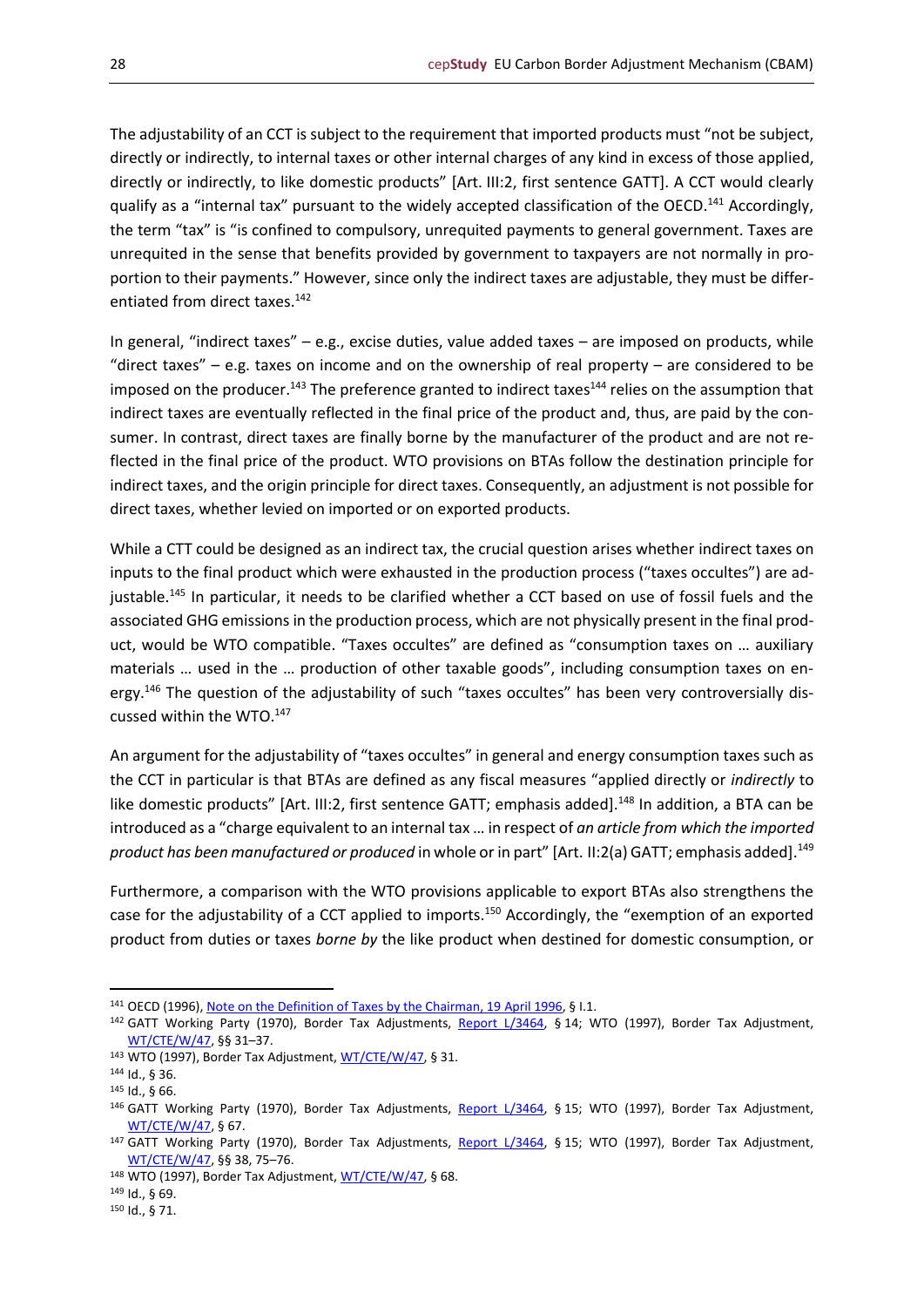the remission of such duties or taxes in accounts not in excess of those which have accrued, shall not be deemed to be" a prohibited export subsidy [Annex I GATT, Note Ad Art. XVI GATT; emphasis added]. Furthermore, "prior stage cumulative indirect taxes may be exempted …, if levied on *inputs that are*  consumed in the production" [Annex I(g) and (i) ASCM; emphasis added].<sup>151</sup> In addition, "*inputs consumed in the production process*" are regarded as "inputs physically incorporated, *energy, fuels and oil used in the production process* and catalysts which are *consumed in the course of their use to obtain the exported product*" [Annex II ASCM, footnote 61; emphasis added].<sup>152</sup> While early on the contracting parties of the GATT<sup>153</sup> observed that there are "... differences in the terms used ... in particular with respect to the provisions regarding importation and exportation" – e.g. the terms "borne by" and "levied on" – there was consensus that "these differences in wording" do not result in "any differences in interpretation of the provisions". Consequently, it "was agreed that GATT provisions on tax adjustment applied the principle of destination identically to imports and exports."

Apart from the internal consistency of WTO provisions, ultimately the *rationale* of a BTA, which very aim is to put the destination principle for taxation into effect, is decisive.<sup>154</sup> As demonstrated, indirect taxes are linked to specific products and passed on to consumers via the product price ("pass through") in the country of destination. Whether or not an input used in the production process is still physically present in the final product has no influence on the price that is passed through to consumers and, therefore, should be irrelevant. Consequently, an indirect tax in the form of a "taxe occulte" – such as a CCT levied on the consumption of fossil fuels and the associated GHG emissions – can be deemd adjustable even if the taxed inputs, such as energy, were exhausted in the production process and are therefore not physically present in the final product itself.<sup>155</sup>

## **5.2.1.1.4 Notional ETS**

A "notional ETS", which the Commission intends to propose according to its preliminary draft for a CBAM-Regulation leaked on 3 June 2021 $^{156}$ , would oblige importers of products crossing the EU border to purchase special allowances ("CBAM certificates") separate from the pool of allowances limited and reduced by the cap of the EU-ETS.<sup>157</sup> The price of the CBAM certificates would mirror the price of EU-ETS allowances. Such a "notional ETS" could only be regarded as adjustable, if it qualifies as a fiscal measure ("internal tax or other internal charge") [Art. III:2, first sentence GATT] as opposed to a nonadjustable regulatory measure ("laws, regulations and requirements") [Art. III:4 GATT].<sup>158</sup>

In this respect, the term "notional ETS" is actually misleading, since such a measure would lack the defining features of an emissions trading system which is defined by its "cap and trade" approach: It would not limit the absolute amount of CBAM certificates ("cap") and these would not be tradeable ("trade"). Consequently, the administrative costs typically associated with an ETS would not arise.<sup>159</sup> Therefore, one could argue that a "notional ETS" is basically limited to the requirement to purchase

<sup>151</sup> Id., § 72.

<sup>152</sup> Id.

<sup>153</sup> GATT Working Party (1970), Border Tax Adjustments[, Report L/3464,](https://docs.wto.org/gattdocs/q/GG/L3799/3464.PDF) § 10.

<sup>154</sup> For the following see Ruddigkeit, D. (2009), Border Tax Adjustments, p. 13 et seq. with further references.

<sup>155</sup> Id., p. 14; Volmert, B. (2011), Border Tax Adjustments, p. 65 et seq.

<sup>156</sup> EU Commission (2021), CBAM-Draft-Regulation (Leak of 3 June 2021), especially Art. 10, Art. 22–26 and Art. 38–43.

<sup>157</sup> Id.

<sup>158</sup> Mehling, A. et al. (2019), Border Carbon Adjustments, p. 459; Ruddigkeit, D. (2009), Border Tax Adjustments, p. 18 et seq.; Volmert, B. (2011), Border Tax Adjustments, p. 67.

<sup>159</sup> Ruddigkeit, D. (2009), Border Tax Adjustments, p. 18 and footnote 79; Volmert, B. (2011), Border Tax Adjustments, p. 71.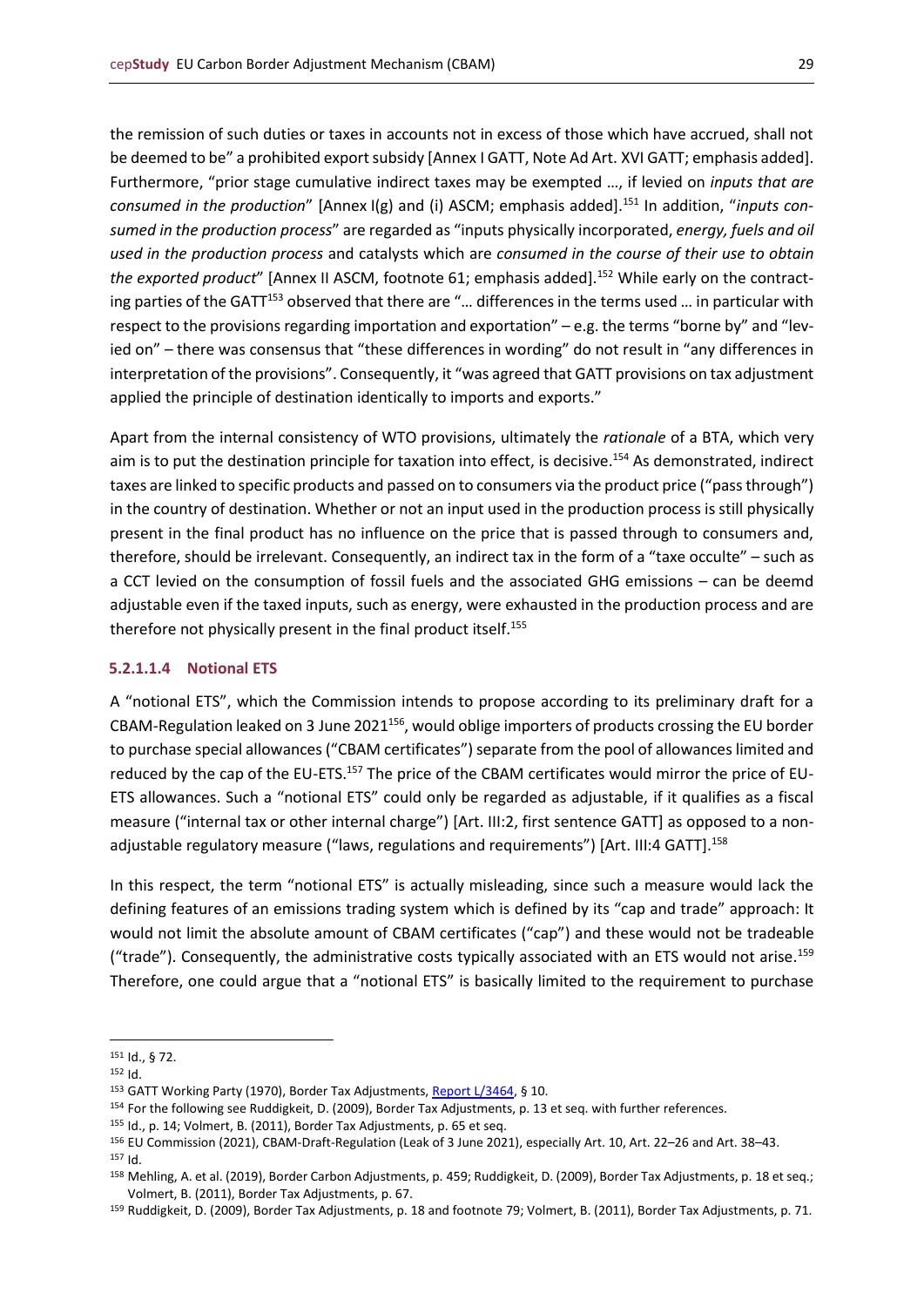special CBAM certificates for a price mirroring the price of EU-ETS allowances. However, if this is the case depends on the actual design of the notional ETS:

- On the one hand, a notional ETS could be regarded as a fiscal measure equivalent to an "internal tax or other internal charge". Given that the price of CBAM certificates would be directly linked to the price of EU-ETS allowances, which itself is based on the use of fossil fuels and the associated GHG emissions in the production process, one could argue that it would be in essence an equivalent to an energy or carbon consumption tax. Since such indirect "taxes occultes" are adjustable, an equivalent price for CBAM certificates mirroring the price of EU-ETS allowances could also be regarded as an adjustable CBAM.
- On the other hand, however, even a notional ETS could involve more costs than just the price for CBAM certificates mirroring the price of EU-ETS allowances. Such additional administrative costs could arise in connection with a "import authorisation procedure" for imported goods, the verification of their embedded emissions and the purchasing of CBAM certificates as foreseen in the CBAM-Regulation leaked on 3 June  $2021^{160}$ . Such additional administrative costs are more closely associated with non-adjustable regulatory measures or procedures ("laws, regulations and requirements") [Art. III:4 GATT]. Consequently, it is doubtful whether they could be qualified as an adjustable fiscal measure ("internal tax or other internal charge") [Art. III:2, first sentence GATT]. Depending on the actual design of a notional ETS, such additional administrative costs could pose a considerable concern regarding its compatibility with WTO law.<sup>161</sup>

## <span id="page-29-0"></span>**5.2.1.2 "Like Products"?**

The requirement for non-discrimination between imported and domestic goods pursuant to the national-treatment principle only applies to "like products" [Art. III:2, first sentence GATT]. Therefore, with regard to a CBAM the question arises if, e.g., one tonne of aluminium produced in countries outside the EU using electricity generated with fossil fuels is "like" one tonne of aluminium produced using electricity generated with renewable energies.<sup>162</sup> On the one hand, it could be argued that due to the different "process and production methods" (PPMs) and the overall different amount of GHG emissions caused by the production of one tonne of aluminium ("carbon footprint"), imported and domestic aluminium are not "like products".<sup>163</sup> Consequently, the national-treatment principle would not apply and not prohibit different treatment of imported and domestic aluminium. On the other hand, since the GHG emissions are themselves not physically present in the final products, one could argue that imported carbon-intensive aluminium and domestic less carbon-intensive aluminium share the same physical properties and are therefore "like products".

In the practice of WTO dispute settlement bodies, the "likeness" of products is examined on a caseby-case basis, $164$  applying essentially four criteria: $165$ 

<sup>165</sup> GATT Working Party (1970), Border Tax Adjustments[, Report L/3464,](https://docs.wto.org/gattdocs/q/GG/L3799/3464.PDF) § 18.

<sup>160</sup> See above subsection 3.3.1.2.

<sup>161</sup> See also Kopernikus-Projekte Ariadne – Potsdam Institut für Klimafolgenforschung (2021), Industriewende: Wettbewerbs-effekte und Carbon Leakage, [Ariadne-Kurzdossier](https://ariadneprojekt.de/publikation/kurzdossier-carbonleakage/) - Juli 2021, p. 13.

<sup>162</sup> Mehling, A. et al. (2019), Border Carbon Adjustments, p. 460.

<sup>163</sup> Pauwelyn, J. (2013), Carbon Leakage Measures and Border Tax Adjustments Under WTO Law, in: Van Calster, G. / Prévost, D. (eds.), Research Handbook on Environment, Health and the WTO, pp. 448–506(489).

<sup>164</sup> *European Communities – Measures Affecting Asbestos and Products Containing Asbestos* [hereinafter: *EC–Asbestos*], Report of the Appellate Body adopted on 5 April 2001[, WT/DS135/AB/R,](https://docs.wto.org/dol2fe/Pages/SS/directdoc.aspx?filename=Q:/WT/DS/135ABR.pdf&Open=True) § 101; *Japan-Taxes on Alcoholic Beverages*, Report of the Appellate Body adopted on 1 November 1996[, WT/DS8/AB/R, WT/DS10/AB/R, WT/DS11/AB/R,](https://docs.wto.org/dol2fe/Pages/SS/directdoc.aspx?filename=Q:/WT/DS/8ABR.pdf&Open=True) p. 20 et seq.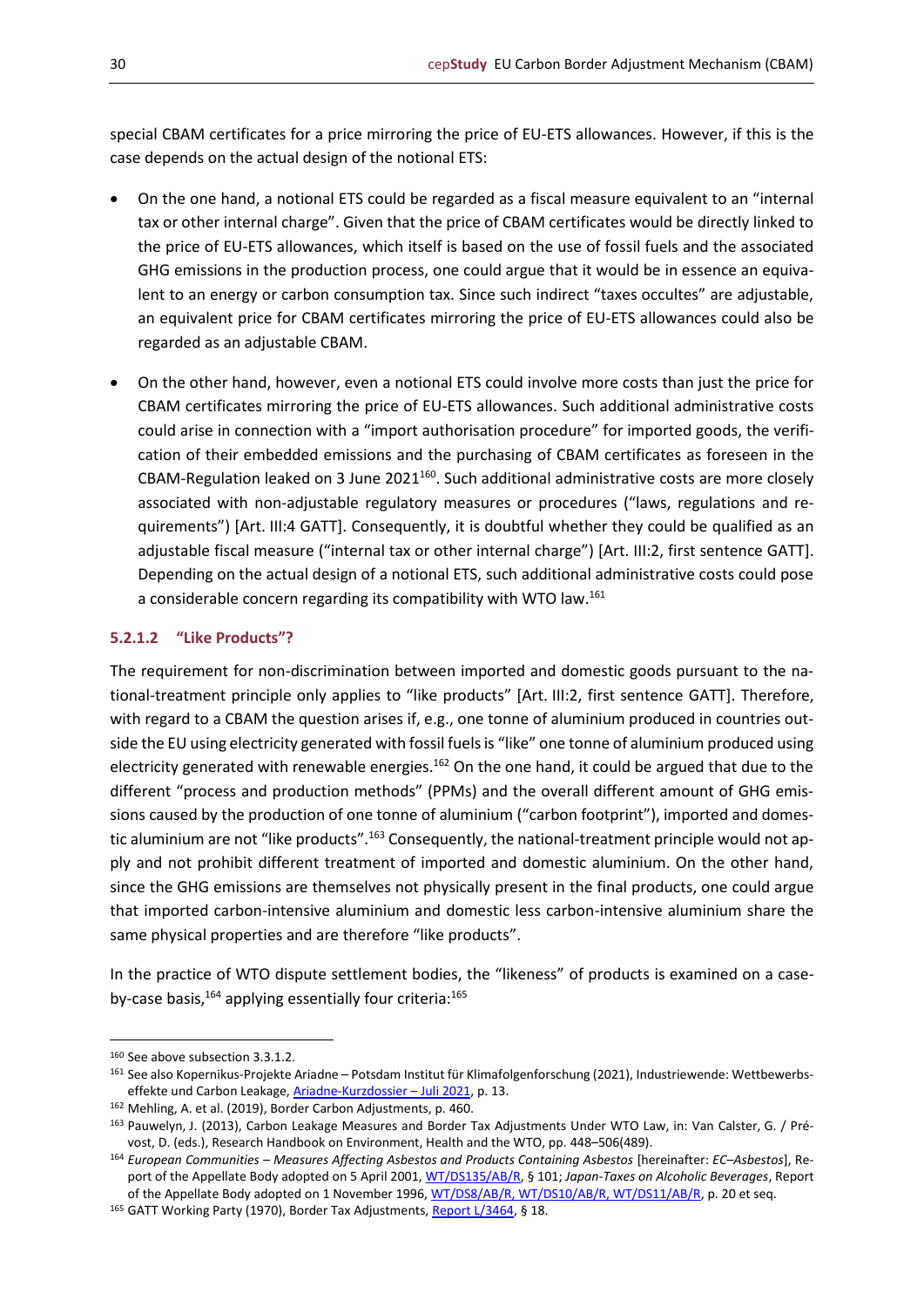- (1) the properties, nature and quality of the products;
- (2) their end-uses;
- (3) their tariff classification; $166$  and
- (4) consumers' tastes and habits in respect of the products.

These criteria, however, are non-exhaustive and "simply tools to assist in the task of sorting and examining the relevant evidence" in a specific case.<sup>167</sup> The products under consideration for the introduction of a CBAM – such as aluminium, steel or cement – share the same (1) physical properties, nature and quality, (2) end-uses and (3) tariff classification and are therefore "like products". Nevertheless, since it has been argued with regard to products physically containing asbestos fibres that the associated health risks may well influence "consumers' tastes and habits" (4),<sup>168</sup> one could claim that the multiple risks of climate change could similarly influence consumers' preferences and cause them to distinguish between "unlike" carbon-intensive and less-carbon intensive aluminium, steel or cement. While this may be the case in the future, at least at present there is no evidence that in practice this is actually the case in international markets for such products. Furthermore, WTO dispute settlement bodies have stressed that the concept of "likeness" of products regarding BTAs pursuant to Art. III:2, first sentence GATT should be narrowly interpreted.<sup>169</sup> Consequently, despite the different carbon-intensity due to different "process and production methods" (PPMs), imported carbon-intensive aluminium and domestic less carbon-intensive aluminium would most probably be regarded as "like products" pursuant to Art. III:2 GATT, requiring non-discriminatory treatment.<sup>170</sup>

#### <span id="page-30-0"></span>**5.2.1.3 Comparison of Fiscal Burden: "Not in Excess"?**

Given the probable "likeness" of the products under consideration for an CBAM for imported products despite their higher carbon intensity, the question remains whether it would be "in excess" compared to the equivalent internal fiscal measure applied to like domestic products according to Art. III:2, first sentence GATT. In this respect, "even the smallest amount of 'excess' is too much."<sup>171</sup> In particular, the prohibition of discriminatory treatment of imported and domestic like products does not allow any *de minimis* exceptions and is not conditional on an actual protectionist effect on international trade.<sup>172</sup>

An essential challenge for ensuring compliance with this requirement is the determination of the exact carbon costs borne by specific imported products and like domestic products.<sup>173</sup> A way to lower the risk that imported products have to bear a higher financial burden is the application of the lowest charges incurred by any domestic producer. To make this practically feasible, it has been suggested to estimate the lowest carbon costs necessary for manufacturing a products by using the lowest possible

<sup>&</sup>lt;sup>166</sup> The criterion "tariff classification" was not mentioned by the 1970 Working Party on Border Tax Adjustments, but was included, e.g., in *Japan Customs Duties, Taxes and Labelling Practices on Imported Wines and Alcoholic Beverages*, Panel Report adopted 10 November 1987[, L/6216,](https://www.wto.org/english/tratop_e/dispu_e/gt47ds_e.htm) § 5.6.

<sup>167</sup> *EC–Asbestos*, Report of the Appellate Body adopted on 5 April 2001[, WT/DS135/AB/R,](https://docs.wto.org/dol2fe/Pages/SS/directdoc.aspx?filename=Q:/WT/DS/135ABR.pdf&Open=True) § 102.

<sup>168</sup> Id., § 122.

<sup>169</sup> *Japan – Taxes on Alcoholic Beverages*, Report of the Appellate Body adopted on 1 November 1996, [WT/DS8/AB/R,](https://docs.wto.org/dol2fe/Pages/SS/directdoc.aspx?filename=Q:/WT/DS/8ABR.pdf&Open=True)  [WT/DS10/AB/R, WT/DS11/AB/R,](https://docs.wto.org/dol2fe/Pages/SS/directdoc.aspx?filename=Q:/WT/DS/8ABR.pdf&Open=True) p. 21.

<sup>170</sup> Prevailing opinion in legal literature. See, e.g., Volmert, B. (2011), Border Tax Adjustments, p. 55 with further references; Mehling, A. et al. (2019), Border Carbon Adjustments, p. 461.

<sup>171</sup> *Japan – Taxes on Alcoholic Beverages*, Report of the Appellate Body adopted on 1 November 1996, [WT/DS8/AB/R,](https://docs.wto.org/dol2fe/Pages/SS/directdoc.aspx?filename=Q:/WT/DS/8ABR.pdf&Open=True)  [WT/DS10/AB/R, WT/DS11/AB/R,](https://docs.wto.org/dol2fe/Pages/SS/directdoc.aspx?filename=Q:/WT/DS/8ABR.pdf&Open=True) p. 23.

<sup>172</sup> Id.

<sup>173</sup> Volmert, B. (2011), Border Tax Adjustments, p. 71 et seq.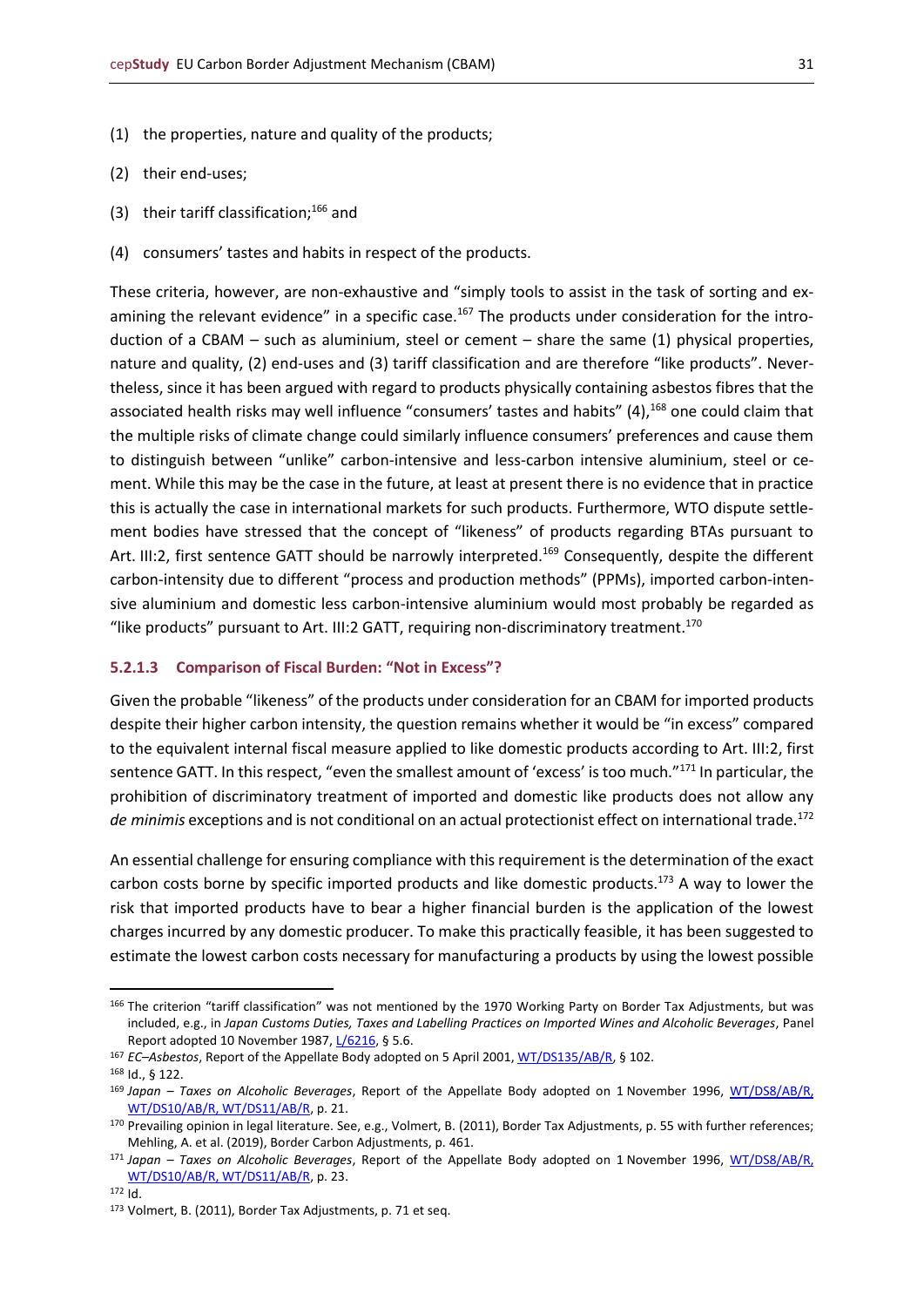level of the consumption of fossil fuels and hence of GHG emissions if manufactured with the "best available technology" ("benchmark").<sup>174</sup> Furthermore, the EU must take into account those carbon costs already incurred by an imported product in its country of origin. To meet these requirements, the Commission's CBAM-Draft-Regulation leaked on 3 June 2021 foresees that an importer may apply to the Commission for a reimbursement of the price paid for CBAM certificates corresponding to a calculation of the "actual" – potentially lower – embedded GHG emissions in the imported products.<sup>175</sup> In addition, according to the CBAM-Draft-Regulation the importer may also apply for a compensation corresponding to the carbon price paid in the country of origin for the embedded emissions in imported products.<sup>176</sup>

## <span id="page-31-0"></span>**5.2.2 Non-Discrimination: Most-Favoured-Nation-Principle, Art. I GATT**

In addition to the principle of national treatment between imported products and domestic products manufactured in the EU regarding carbon pricing, non-discrimination is also required between imported products originating in different third countries pursuant to the "general most-favoured-nation treatment" (MFN) [Art. I:1 GATT]: "With respect to customs duties and charges of any kind imposed on or in connection with importation/exportation … and with respect to all matters referred to" in Art. III:2 and Art. III:4 GATT, "any advantage, favour, privilege or immunity granted by any contracting party to any product originating in or destined for any other country shall be accorded immediately and unconditionally to the like product originating in or destined for the territories of all other contracting parties."

The relevance of the MFN-principle for the introduction of a CBAM is highlighted by the fact that it explicitly applicable to "all matters" referred to Art. III:2 GATT. In this respect, a legal dilemma arises: On the one hand, the MFN-principle would prohibit the EU to discriminate between like imported products originating from different WTO members. On the other hand, the national-treatment-principle would require the EU to take into account those carbon costs already incurred by an imported product in its country of origin – which could be regarded as a prohibited discrimination of products originating from countries which do not impose such carbon costs,<sup>177</sup> which is especially the case in developing countries.<sup>178</sup> Therefore, the additional question arises whether in this respect a differential and more favourable treatment of developing countries and least developed countries is allowed or even required ("enabling clause").<sup>179</sup> The CBAM-Regulation leaked on 3 June 2021<sup>180</sup>, however, does not include such an "enabling clause". Like other breaches of basic WTO requirements regarding import CBAMs, this legal dilemma can only be solved if WTO law allows for a justification in the form of a "general exception" according to Art. XX GATT.

<sup>174</sup> Hilbert, J. / Berg, H. (2009), Border Tax Adjustments for Additional Costs Engendered by Internal and EU Environmental [Protection Measures: Implementation Options and WTO Admissibility,](https://www.umweltbundesamt.de/sites/default/files/medien/publikation/long/3819.pdf) UBA (ed.), Climate Change 07/2009 [hereinafter: Hilbert, J. / Berg, H. (2009), Border Tax Adjustments], p. 8 with further references.

<sup>175</sup> EU Commission (2021), CBAM-Draft-Regulation (Leak of 3 June 2021), Art. 42(1).

<sup>176</sup> Id., Art. 43(1).

<sup>177</sup> Hilbert, J. / Berg, H. (2009), Border Tax Adjustments, p. 20; Volmert, B. (2011), Border Tax Adjustments, p. 83; Mehling, A. et al. (2019), Border Carbon Adjustments, p. 463.

<sup>178</sup> Ruddigkeit, D. (2009), Border Tax Adjustments, p. 24 et seq.; Volmert, B. (2011), Border Tax Adjustments, p. 82.

<sup>179</sup> GATT Secretariat, Differential and More Favourable Treatment, Reciprocity and Fuller Participation of Developing Countries, Decision of 28 November 1979, BISD 26S/191. See Mehling, A. et al. (2019), Border Carbon Adjustments, p. 463 et seq.

<sup>180</sup> See above subsection 3.3.1.2.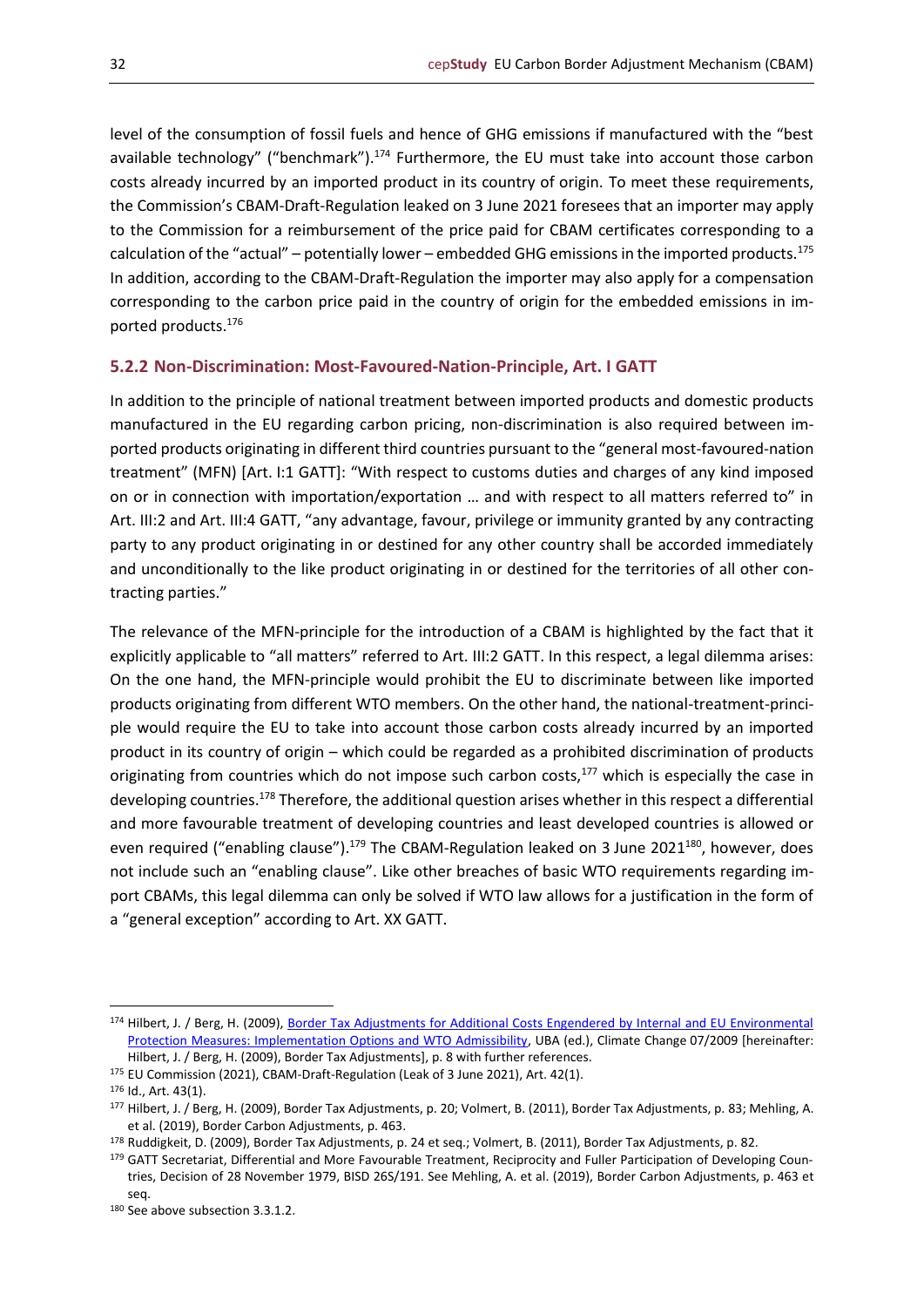#### <span id="page-32-0"></span>**5.3 Export CBAM Options**

WTO requirements on BTAs should apply "the principle of destination identically to imports and exports".<sup>181</sup> Consequently, "products destined for exports can be exempted from taxes borne by like products destined for domestic consumption, the idea being that the exported products will be taxed where they are consumed, i.e. in the country of destination."<sup>182</sup> However, it needs to be clarified if pursuant to the Agreement on Subsidies and Countervailing Measures (ASCM) export CBAMs qualify as prohibited "export subsidies" [Art. 1, 2 and 3:1(a) in conjunction with Annex I(g) ASCM] or at least as actionable "export subsidies" [Art. 5 and 6 ASCM].

## <span id="page-32-1"></span>**5.3.1 "Prohibited" Export Subsidy?**

In general, subsidies which are "contingent, in law or in fact, whether solely or as one of several other conditions, upon export performance" are prohibited [Art. 3:1(a) in conjunction with Annex I(g) ASCM ("Illustrative List of Export Subsidies")]. In this context, a "subsidy" is any "financial contribution by a government or any public body, i.e. where (i) a government practice involves a direct transfer of funds or (ii) government revenue that is otherwise due is foregone or not collected" [Art. 1:1(a) ASCM] and "a benefit is thereby conferred" [Art. 1:1(b) ASCM]. Furthermore, such a public financial contribution conferring a benefit must be "specific" to "certain enterprises" [Art. 2 ASCM]. Even if an export CBAM can be regarded as such an "export subsidy", however, the "exemption of an exported product from duties or taxes borne by the like product when destined for domestic consumption, or the remission of such duties or taxes in amounts not in excess of those which have accrued, shall" – in accordance with Note Ad Art. XVI GATT and Annex I–III ASCM – "not be deemed to be a" prohibited "export subsidy" [Art. 1:1(a)(1)(ii) footnote 1 ASCM]. Accordingly, if options for an export CBAM fulfil the basic definition of an "export subsidy", the "exemption of an exported product from duties or taxes borne by the like product when destined for domestic consumption, or the remission of such duties or taxes in amounts" must not be "in excess of those which have accrued" in order to be WTO compliant.

In principal, all options for an export CBAM under consideration – a reimbursement of EU-ETS allowance costs for EU exporters in form of "partial offsets" (EX1), "annual refunds" for exports (EX2), "export rebates" linked to the most efficient installation (EX3) or free allocation of EU-ETS allowances at least for exporters (EX4) – could fulfil the definition of an "export subsidy": They could be qualified as "financial contributions by a government or any public body" in the form of "government revenue otherwise due" that is "foregone or not collected" [Art. 1:1(a)(1)(ii) ASCM], thereby conferring a "benefit" [Art. 1:1(b) ASCM] to a limited group of "certain enterprises" ["specifity", Art. 2 ASCM].

Furthermore, in order for such "export subsidies" to be regarded as not prohibited, they must be not "in excess" of the "duties or taxes borne by the like product when destined for domestic consumption." In this respect, the design of all potential options for an export CBAM would have to take into account the combination with an import CBAM and the financial burden posed on imported products. While overcompensation for exports principally prohibited by WTO requirements could be ensured by the specific design of the first three CBAM (EX1-EX3), there is uncertainty, however, with regard to the legal assessment of a combination of the current practice of free allocations of allowances to installations in sectors considered to be exposed to a significant risk of carbon leakage with an import

<sup>181</sup> GATT Working Party (1970), Border Tax Adjustments[, Report L/3464,](https://docs.wto.org/gattdocs/q/GG/L3799/3464.PDF) § 10.

<sup>182</sup> WTO (1997), Border Tax Adjustment[, WT/CTE/W/47,](https://docs.wto.org/dol2fe/Pages/SS/directdoc.aspx?filename=Q:/WT/CTE/W47.pdf&Open=True) § 59.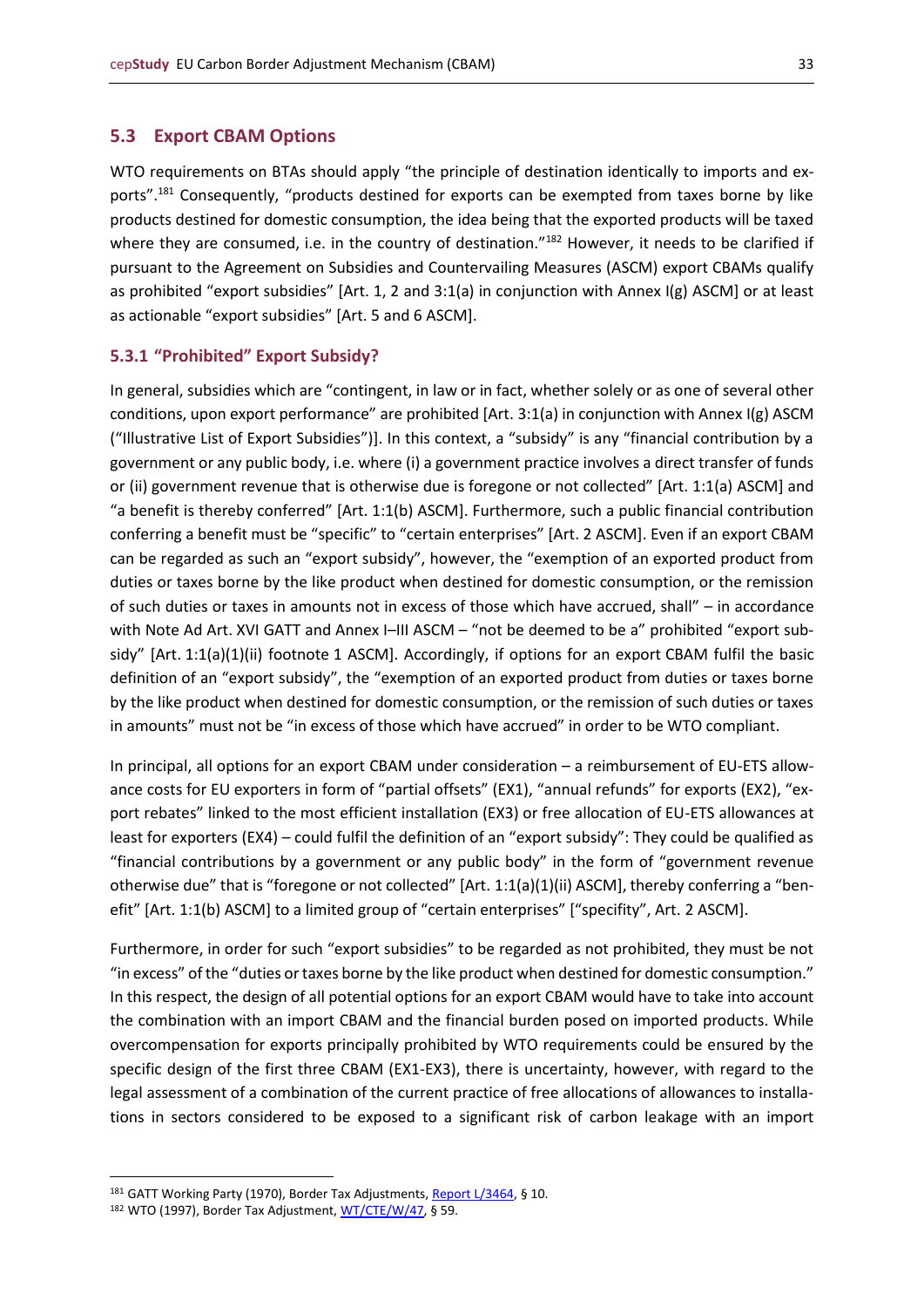CBAM.<sup>183</sup> In this respect, fluctuating allowance prices within the EU-ETS make overcompensation possible, since companies could make a profit with regard to allowances which originally have been allocated free of charge.<sup>184</sup> Nevertheless, if the EU could ensure that the amount of "allowances allocated for free to exporters does not exceed the amount they would otherwise have to purchase at auction if their goods were sold into the domestic market. As long as free allocation for GHG emissions associated with exported products" (EX4) is "based on the current benchmarking system and is combined with full auctioning for emissions associated with products sold into the domestic market, this condition is likely to be met."<sup>185</sup> However, in cases where "the eventual destination of the product is uncertain at the time of production", this could be "technically challenging".<sup>186</sup> Consequently, a redesign of the current EU-ETS system of free allocation would be necessary to ensure that exporters do not benefit from free allocation "in excess" of the carbon costs to be borne by products destined for the domestic EU market.

The Commission's CBAM-Draft-Regulation leaked on 3 June 2021 foresees a different approach. Accordingly, as of 2026 the CBAM certificates to be surrendered by importers must be reduced in number to reflect the extent to which allowances within the EU-ETS are allocated free of charge to EU producers in installations producing the same kind of goods within the EU.<sup>187</sup>

## <span id="page-33-0"></span>**5.3.2 "Actionable" Export Subsidy?**

Even if overcompensation for exports prohibited by WTO requirements could be avoided by the specific design of an export CBAM, all options could still be deemed as "actionable export subsidies" [Art. 5 and 6 ASCM].<sup>188</sup> Accordingly, no WTO member must cause through the use of an export subsidy "adverse effects" to "the interests" of other WTO members. What constitutes such "adverse effects on the interests" of other WTO member is defined in very broad terms. It could be an "injury to the domestic industry" or a "serious prejudice to the interests" of another country [Art. 5 GATT]. Out of the many potential cases constituting a "serious prejudice", the following are of special relevance with regard to an export CBAM: The effect of the subsidy is to displace or impede the imports of a like product of another WTO Member into the market of the subsidizing WTO Member [Art. 6:3(a) GATT]; or the effect of the subsidy is to displace or impede the exports of a like product of another Member from a third country market [Art. 6:3(b) GATT].

Whether an export CBAM fulfils these legal preconditions with respect to a specific WTO member and qualifies as an "actionable" export subsidy cannot be answered in advance with a blanket "yes" or "no", but is rather – as the classification as an "actionable" export subsidy already shows – to be assessed on a case-by-case basis, taking into account all relevant circumstances. As such, however, it is a potential basis for individual WTO members to take action against the EU, thereby posing an additional legal risk for non-compliance with WTO requirements.

<sup>183</sup> Evans, S. et al. (2020), [Border Carbon Adjustments and Industrial Competitiveness in a European Green Deal,](https://www.econ.cam.ac.uk/research-files/repec/cam/pdf/cwpe2036.pdf) Cambridge Working Papers in Economics 2036 [hereinafter: Evans, S. et al. (2020), Border Carbon Adjustments], p. 4 et seq. with further references.

<sup>184</sup> Jegou, I. / Rubini, L. (2011), [The Allocation of Emission Allowances Free of Charge: Legal and Economic Considerations,](https://papers.ssrn.com/sol3/papers.cfm?abstract_id=1914997) p. vii; Mehling, A. et al. (2019), Border Carbon Adjustments, p. 471 with further references.

<sup>185</sup> Evans, S. et al. (2020), Border Carbon Adjustments, p. 13.

<sup>186</sup> Mehling, A. et al. (2019), Border Carbon Adjustments, p. 471.

<sup>187</sup> CBAM-Draft-Regulation (Leak of 3 June 2021), Art. 37(1); see above subsection 3.3.1.2.

<sup>188</sup> Dröge, S (2021), Ein CO<sub>2</sub>[-Grenzausgleich für den Green Deal der EU](https://www.swp-berlin.org/publications/products/studien/2021S09_CO2-Grenzausgleich.pdf) – Funktionen, Fakten, Fallstricke, SWP-Studie 9, p. 16.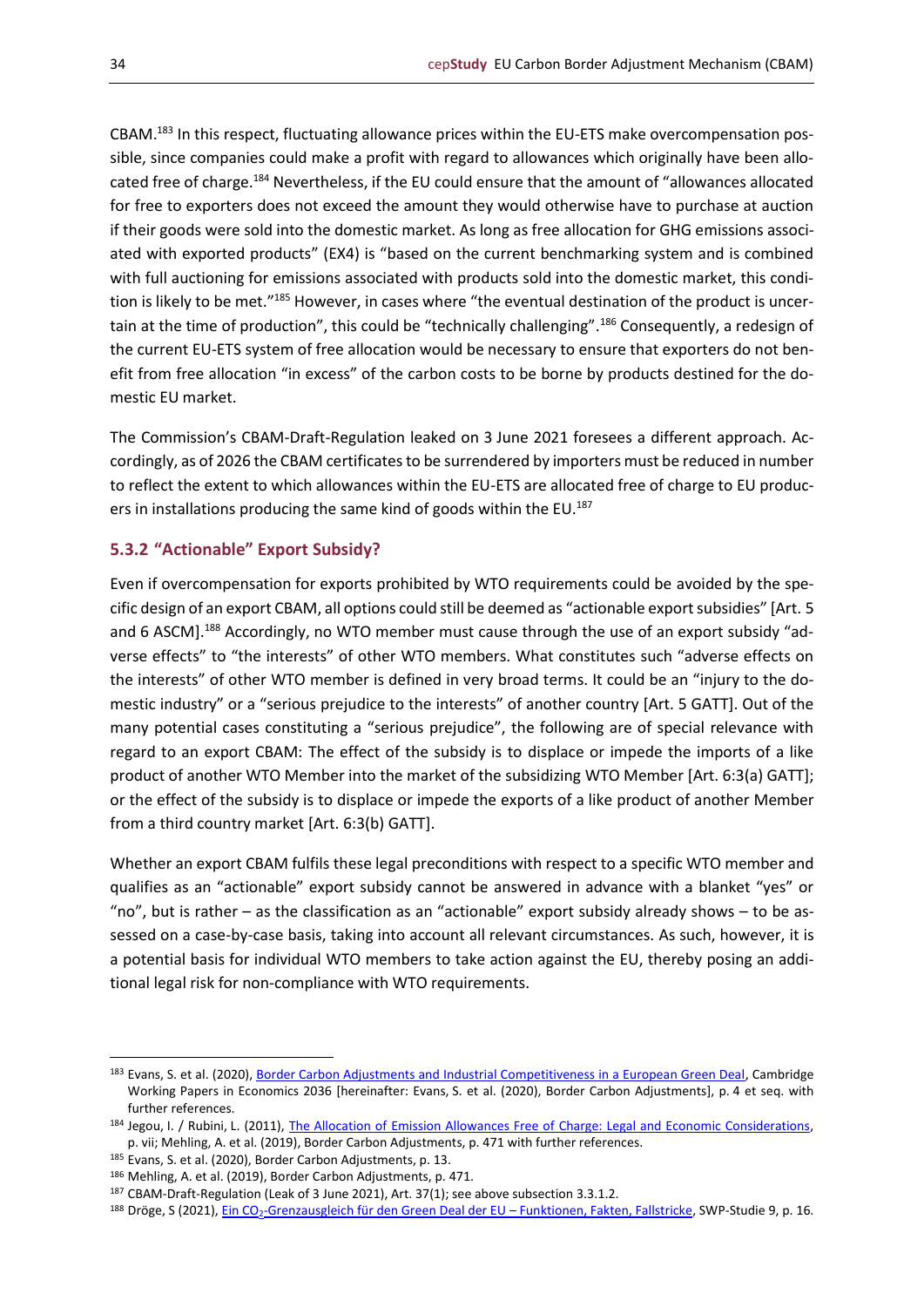## <span id="page-34-0"></span>**5.4 Justification, Art. XX GATT**

If the specific design of an import or export CBAM is not be entirely compliant with one of the aforementioned WTO requirements, such breaches may be justified if certain conditions pursuant to Art. XX GATT ("General Exceptions") are strictly met. While Art. XX GATT is clearly applicable with regard to breaches of GATT provisions – such as the MFN-principle [Art. I GATT] and the national-treatmentprinciple [Art. III GATT] – by the introduction of an import CBAM, it remains disputed whether its "general exceptions" can also be invoked for breaches of ASCM requirements caused by an export CBAM.<sup>189</sup>

With regard to import and export CBAMs and their ultimate objective to limit the risk of carbon leakage so as not to increase the overall global GHG emissions, the only justifications potentially invokable are the two "environmental exceptions" for breaches of WTO requirements pursuant to Art. XX(b) and Art.  $XX(g)$  GATT. The protection of the international competitiveness of the EU economy is – at least taken only for itself - not justifiable pursuant to Art. XX GATT.<sup>190</sup> In order to justify a breach of WTO requirements, a CBAM must be either "necessary to protect human, animal or plant life or health" [Art. XX(b) GATT] or "relating to the conservation of exhaustible natural resources if such measures are made effective in conjunction with restrictions on domestic production or consumption" [Art. XX(g) GATT]. Furthermore, even if one of these conditions is fulfilled, a CBAM must not "be applied in a manner which would constitute a means of arbitrary or unjustifiable discrimination between countries where the same conditions prevail, or a disguised restriction on international trade" [so-called "chapeau" of Art. XX GATT].

In the light of the negative impacts of climate change, the EU could argue that the prevention of carbon leakage through a CBAM serves to protect human, animal or plant life or health [Art. XX(b) GATT] or the conservation of exhaustible natural resources health [Art. XX(g) GATT]. Consequently, the EU would have to demonstrate that the introduction of an import or export CBAM is either necessary or at least relating to reducing the risk of carbon leakage in order to limit or reduce overall global GHG emissions.

## <span id="page-34-1"></span>**5.4.1 Necessary for the Protection of Human/Animal/Plant Life or Health?**

With regard to the "necessity" of an import or export CBAM to protect human, animal or plant life or health pursuant to Art. XX(b) GATT, the contribution of a CBAM to the achievement of the environmental objective must be "material", which requires "a genuine relationship of ends and means between the objective pursued and the measure at issue."<sup>191</sup> Such a "genuine relationship" exists if the EU could demonstrate that the CBAM is primarily aimed at reducing the risk of carbon leakage to protect the climate. While a CBAM must not be "indispensable" to achieve this environmental objective, the determination of its "necessity" must be "a process of weighing and balancing a series of factors" which should include, *inter alia*, its contribution to reducing the risk of carbon leakage, the importance of this objective, and its impact on international trade.<sup>192</sup> Consequently, the proportionality of the measure is decisive and its "contribution […] has to be weighed against its trade restrictiveness, taking

<sup>189</sup> Jegou, I. / Rubini, L. (2011), [The Allocation of Emission Allowances Free of Charge: Legal and Economic Considerations,](https://papers.ssrn.com/sol3/papers.cfm?abstract_id=1914997) p. x.

<sup>190</sup> Mehling, A. et al. (2019), Border Carbon Adjustments, p. 465 with further references.

<sup>191</sup> *Brazil – Measures Affecting Imports of Retreaded Tyres* [hereinafter: *Brazil –Retreaded Tyres*], Report of the Appellate Body of 3 December 2007[, WT/DS332/AB/R,](https://docs.wto.org/dol2fe/Pages/SS/directdoc.aspx?filename=Q:/WT/DS/332ABR.pdf&Open=True) § 210.

<sup>192</sup> *Korea – Measures Affecting Imports of Fresh, Chilled and Frozen Beef*, Report of the Appellate Body of 11 December 2000, [WT/DS161/AB/R, WT/DS169/AB/R,](https://docs.wto.org/dol2fe/Pages/SS/directdoc.aspx?filename=Q:/WT/DS/169ABR.pdf&Open=True) § 164.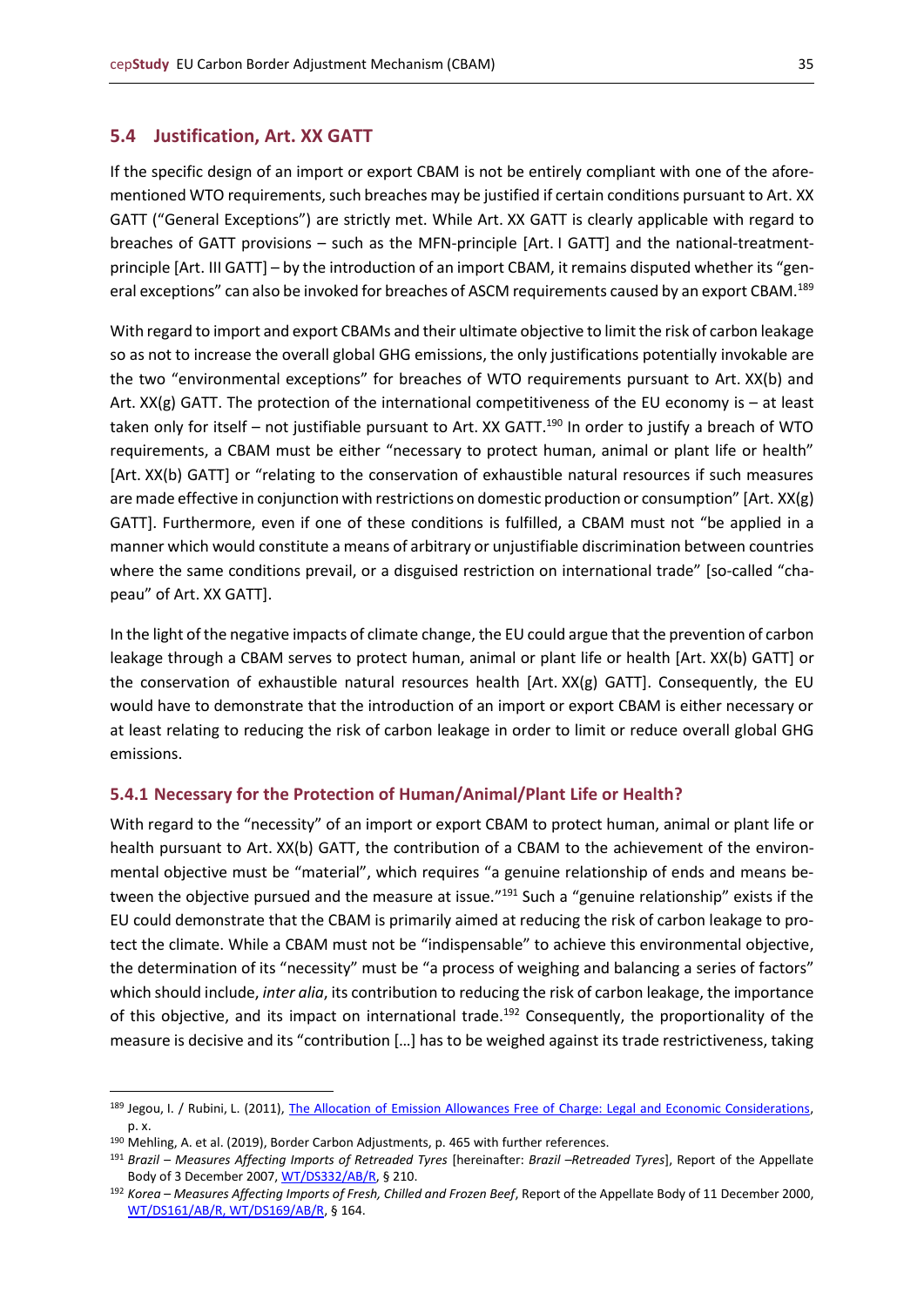into account the importance of the interests or the values underlying the objective pursued by it."<sup>193</sup> In this respect, a measure could be deemed "necessary" if no less trade-restrictive alternatives are "reasonably available".<sup>194</sup> Therefore, the question arises whether the introduction of a CBAM is really "necessary" to minimise the risk of carbon leakage or whether keeping the current system of free allocation of allowances instead would be a sufficient and less-trade restrictive approach. And indeed, there is a strong case that the current system of free allocation of allowances regarding goods produced within the EU is a "less trade restrictive measure" compared to levying a charge on imports.

## <span id="page-35-0"></span>**5.4.2 Relating to the Conservation of Exhaustible Natural Resources?**

Even if the "necessity" of a CBAM could not be established pursuant to Art. XX(b) GATT, however, the EU could still argue that a CBAM is at least "relating to the conservation of exhaustible natural resources". Accordingly, a CBAM would have to be "reasonably related"<sup>195</sup> to "exhaustible natural resources", which also include living resources<sup>196</sup> and clean air<sup>197</sup>. Against this background, it could be well argued that Art. XX(g) GATT applies to the climate both with respect to its function as a "carbon sink" with limited capacity to absorb GHG emissions without negative consequences as well as to the negative impacts of climate change, e.g., on biodiversity or the availability of freshwater.

Furthermore, given that the CBAM aims at the protection of the global climate also by incentivising third countries to adopt stricter climate policies,<sup>198</sup> the question arises whether such a measure with extraterritorial effect would be incompatible with the principle of sovereignty of other countries.<sup>199</sup> However, since the global climate is a common good and climate change inevitably impacts the EU and its member states as well third countries, one could argue that there is a "sufficient nexus"<sup>200</sup> between a CBAM and its primary aim of climate protection.

Again, a "close and genuine relationship" between "ends and means" is also required regarding Art. XX(g) GATT.<sup>201</sup> In addition, the CBAM would have to be made effective "in conjunction with restrictions on domestic production or consumption". In this respect, WTO dispute settlement bodies have stipulated that the measure in question must be "primarily aimed at ensuring rendering the effectiveness of such "restrictions on domestic production or consumption".<sup>202</sup> While it is unclear whether this restrictive requirement would still be applied today,<sup>203</sup> the EU could argue that a CBAM on imported products is directly related to the carbon costs imposed on domestically produced goods subject to the EU-ETS and that it primarily aims at protecting the effectiveness of this system of carbon pricing. Therefore, the EU would have to demonstrate that the CBAM is primarily aimed at reducing

<sup>193</sup> *Brazil – Retreaded Tyres*, Report of the Appellate Body of 3 December 2007[, WT/DS332/AB/R,](https://docs.wto.org/dol2fe/Pages/SS/directdoc.aspx?filename=Q:/WT/DS/332ABR.pdf&Open=True) § 210.

<sup>194</sup> Id.; *EC–Asbestos*, Report of the Appellate Body adopted on 5 April 2001[, WT/DS135/AB/R,](https://docs.wto.org/dol2fe/Pages/SS/directdoc.aspx?filename=Q:/WT/DS/135ABR.pdf&Open=True) § 151.

<sup>195</sup> Id., § 141.

<sup>196</sup> *United States – Import Prohibition of Certain Shrimp and Shrimp Products* [hereinafter: *US – Shrimp*], Report of the Appel-late Body of 12 October 1998, [WT/DS58/AB/R,](https://docs.wto.org/dol2fe/Pages/SS/directdoc.aspx?filename=Q:/WT/DS/58ABR.pdf&Open=True) § 128.

<sup>197</sup> *United States – Standards for Reformulated and Conventional Gasoline* [hereinafter: *US – Gasoline*], Panel Report of 29 January 1996, [WT/DS2/R,](https://docs.wto.org/dol2fe/Pages/SS/directdoc.aspx?filename=Q:/WT/DS/2R.pdf&Open=True) , § 6.37.

<sup>198</sup> See above subsection 3.1.3.

<sup>199</sup> Volmert, B. (2011), Border Tax Adjustments, p. 101 with further references.

<sup>200</sup> *US– Shrimp*, Report of the Appellate Body of 12 October 1998[, WT/DS58/AB/R,](https://docs.wto.org/dol2fe/Pages/SS/directdoc.aspx?filename=Q:/WT/DS/58ABR.pdf&Open=True) § 133.

<sup>201</sup> Id., § 136.

<sup>202</sup> *Canada – Measures Affecting Exports of Unprocessed Herring and Salmon*, Report of the Panel adopted on 22 March 1988, [L/6268,](https://www.wto.org/english/tratop_e/envir_e/edis02_e.htm) § 4.6; *US – Gasoline*, Panel Report of 29 January 1996, [WT/DS2/R,](https://docs.wto.org/dol2fe/Pages/SS/directdoc.aspx?filename=Q:/WT/DS/2R.pdf&Open=True) § 6.39.

<sup>203</sup> *US – Shrimp*[, WT/DS58/AB/R,](https://docs.wto.org/dol2fe/Pages/SS/directdoc.aspx?filename=Q:/WT/DS/58ABR.pdf&Open=True) § 135 et seq.; Stoll, P.-T. / Jürging, J. (2017), Umweltschutz und Handel, in: Proelß, A. (ed.), Internationales Umweltrecht, Abschnitt 6, Randnummer 18, p. 195 et seq.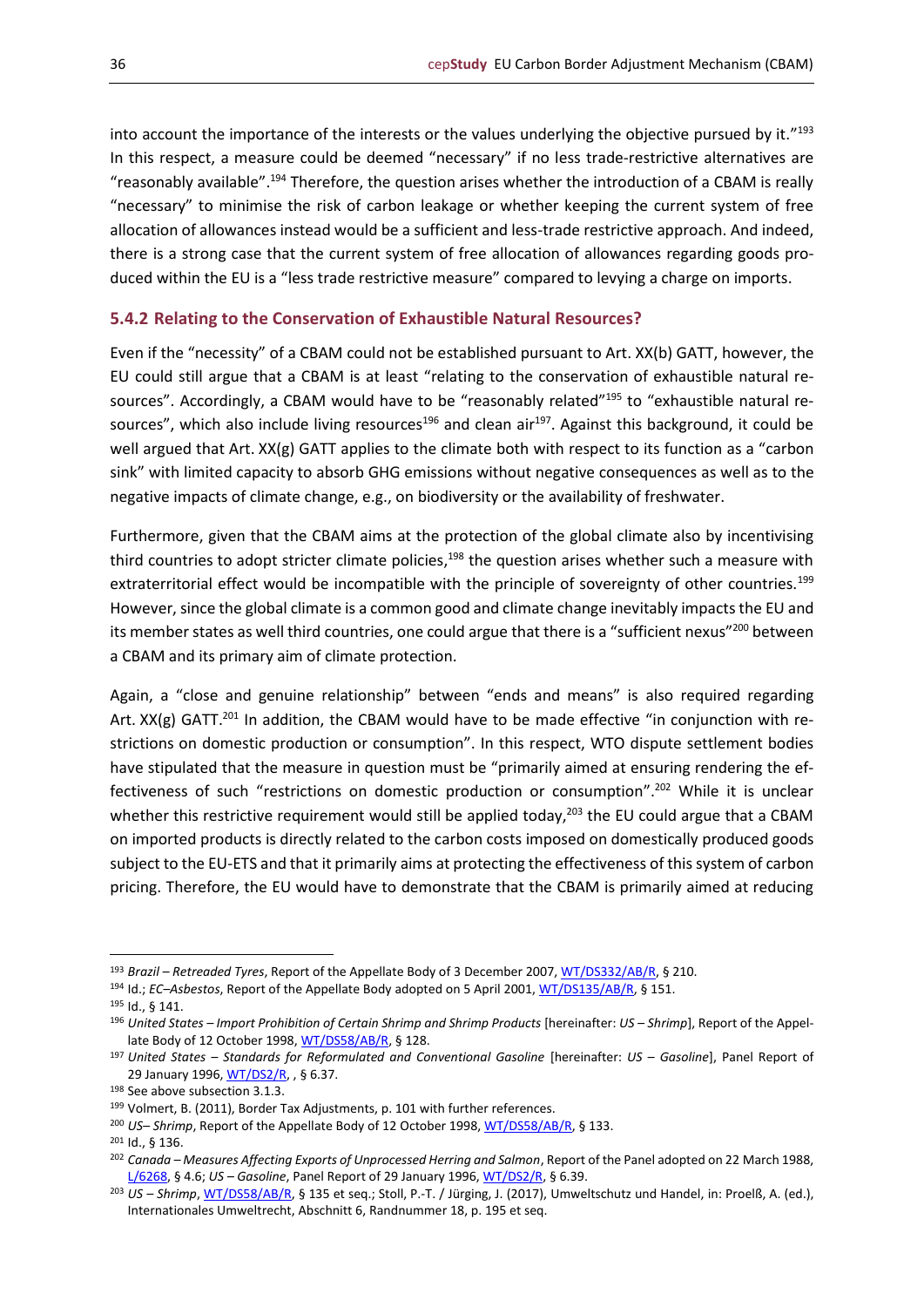the risk of carbon leakage to protect the climate and not merely at the protection of the international competitiveness of the EU economy.

## <span id="page-36-0"></span>**5.4.3 Arbitrary or Unjustifiable Discrimination or Disguised Trade Restriction?**

Finally, if another WTO member should challenge the introduction of a CBAM by the EU, the EU would need to proof that an import or export CBAM does not constitute a means of arbitrary or unjustifiable discrimination between countries with same conditions or a disguised restriction on international trade ["chapeau" of Art. XX GATT]. In general, while WTO members are free to adopt their own environmental policies as long as they fulfil their obligations and respect the rights of other WTO members pursuant to WTO agreements<sup>204</sup>, measures supposedly aimed at the protection of the environment or the climate must not be misused for protectionism.<sup>205</sup> Whether this is the case has to be determined on an individual basis by examining the actual application of the measure in practice.<sup>206</sup>

With regard to the introduction of a CBAM, WTO dispute settlement bodies would therefore have to evaluate all relevant circumstances,<sup>207</sup> including, e.g., the good faith<sup>208</sup> of the EU not to misuse a CBAM as a protectionist measure and "serious efforts"<sup>209</sup> of the EU to cooperate with other WTO members, e.g., in the form of "serious, across-the-board negotiations with the objective of concluding bilateral or multilateral agreements"<sup>210</sup> in order to find alternative, less trade-restrictive solutions prior to unilaterally introducing a CBAM. Furthermore, the EU would have to accept comparable measures for the reduction of GHG emissions of third countries.<sup>211</sup>

In sum, while it is possible that the EU could fulfil these requirements for invoking an environmental exception which would justify a breach of WTO requirements, also in this respect the legal risks posed by the introduction of a CBAM with regard to its WTO-compatibility ultimately depends on all relevant circumstances, especially regarding its actual design and application.

## <span id="page-36-1"></span>**5.5 Interim Conclusions**

In sum, while certain options for import CBAMs (IM3, IM4a and IM4b) and export CBAMs (EX1-EX4) can in principal be designed to be compliant with the basic WTO requirements especially of non-discrimination, significant risks depending on their actual design and application remain. In contrast, the current system of free allocation of allowances within the EU-ETS is clearly a "less trade-restrictive" "alternative measure" against carbon leakage. Consequently, keeping the current system of free allowance without introducing an import CBAM – with or without combining it with an export CBAM – would be less at risk of being found to be incompatible with WTO law.

<sup>204</sup> *US – Gasoline*, Report of the Appellate Body adopted on 20 May 1996[, WT/DS2/AB/R,](https://docs.wto.org/dol2fe/Pages/SS/directdoc.aspx?filename=Q:/WT/DS/2ABR.pdf&Open=True) p. 30.

<sup>205</sup> *Brazil – Retreaded Tyres*, Report of the Appellate Body of 3 December 2007[, WT/DS332/AB/R,](https://docs.wto.org/dol2fe/Pages/SS/directdoc.aspx?filename=Q:/WT/DS/332ABR.pdf&Open=True) § 215.

<sup>206</sup> *United States – Imports of Certain Automotive Spring Assemblies*, Report of the Panel adopted on 26 May 1983[, L/5333,](https://www.wto.org/english/tratop_e/dispu_e/gt47ds_e.htm) § 56.

<sup>207</sup> WTO[, WTO rules and environmental policies: GATT exceptions.](https://www.wto.org/english/tratop_e/envir_e/envt_rules_exceptions_e.htm)

<sup>208</sup> *Brazil – Retreaded Tyres*, Report of the Appellate Body of 3 December 2007[, WT/DS332/AB/R,](https://docs.wto.org/dol2fe/Pages/SS/directdoc.aspx?filename=Q:/WT/DS/332ABR.pdf&Open=True) § 215.

<sup>209</sup> *US – Shrimp*, Report of the Appellate Body of 12 October 1998[, WT/DS58/AB/R,](https://docs.wto.org/dol2fe/Pages/SS/directdoc.aspx?filename=Q:/WT/DS/58ABR.pdf&Open=True) § 133.

<sup>210</sup> Id., § 166.

<sup>211</sup> Mehling, A. et al. (2019), Border Carbon Adjustments, p. 468 et seq. with further references.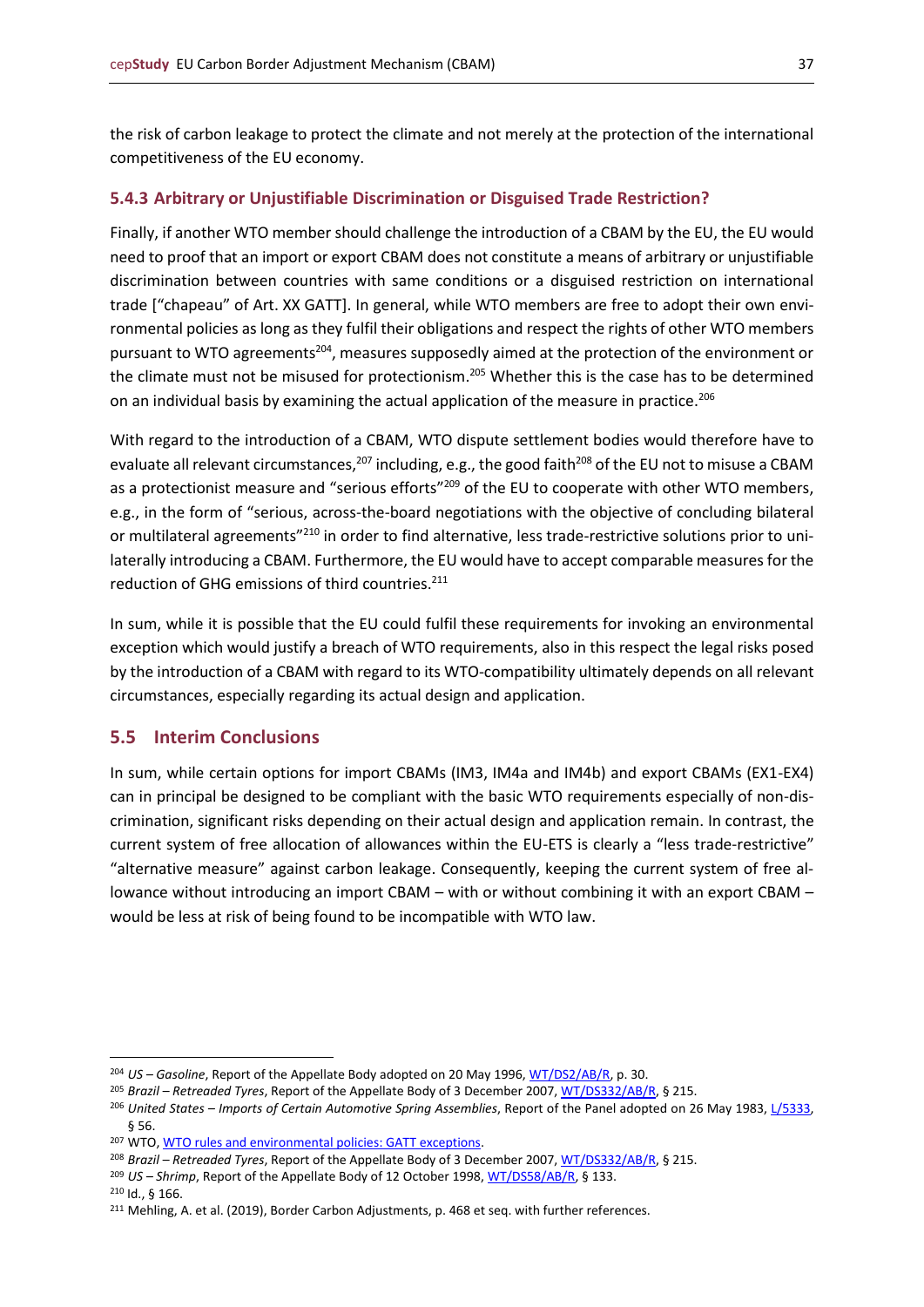## <span id="page-37-0"></span>**6 Economic, Environmental, Technical and Political Implications**

In the light of the objectives which are potentially pursued with a CBAM, the WTO-compatible options for import and export CBAM instruments will be assessed and compared with regard to their economic, environmental, technical and political implications, taking into account certain preliminary considerations and applying a set of evaluation criteria.

## <span id="page-37-1"></span>**6.1 Preliminary Considerations and Evaluation Criteria**

To streamline this comparison of import and export CBAM instruments, the following preliminary considerations will be taken into account:

- The question whether existing carbon leakage protection measures should partly or entirely be phased-out can only be answered based on an assessment of whether the CBAM instruments for imports and exports that best address the other objectives and challenges of a CBAM would justify it. Therefore, a phase-out of carbon leakage measures is not an end in itself and consequently not an assessment criterion in its own right.
- Furthermore, the generation of own resources as revenue for the EU budget may be, for the EU or the Member States, a side effect associated with any CBAM. However, since the maximisation of revenues could have negative impacts on the other objectives of a CBAM, the amount of revenues should not be an evaluation criterion.
- The objective to reduce the overall carbon footprint of the EU will be achieved to different extents – through any import CBAM instrument by transmitting an appreciable carbon price signal to consumers in line with the EU-ETS allowance price, regardless of whether the products are manufactured in the EU or imported.
- If a CBAM successfully creates a "level playing field" between competing products from third countries and the EU, third countries will no more be able to provide their producers with a comparative advantage in the EU market by absent or less stringent climate policies in general and carbon pricing in particular. Consequently, these countries might be more inclined to introduce more stringent climate policies or even carbon pricing equivalent to the one in the EU.
- Finally, the objective to address the dual concern of carbon leakage is relevant in various respects: firstly with regard to its environmental effectiveness to make a contribution to the overall reduction of global GHG emissions, secondly the interlinked protection of the competitiveness of EU producers, and thirdly the criterion of efficiency of climate protection.

Taking into account the aforementioned considerations, the following seven evaluation criteria will be applied for the assessment and comparison of the different import and export CBAM instruments:<sup>212</sup>

<sup>&</sup>lt;sup>212</sup> Similar criteria for a restricted number of options are used in: Wissenschaftlicher Beirat beim BMWi (2021)[, Gutachten.](https://www.bmwi.de/Redaktion/DE/Publikationen/Ministerium/Veroeffentlichung-Wissenschaftlicher-Beirat/gutachten-co2-grenzausgleich.html)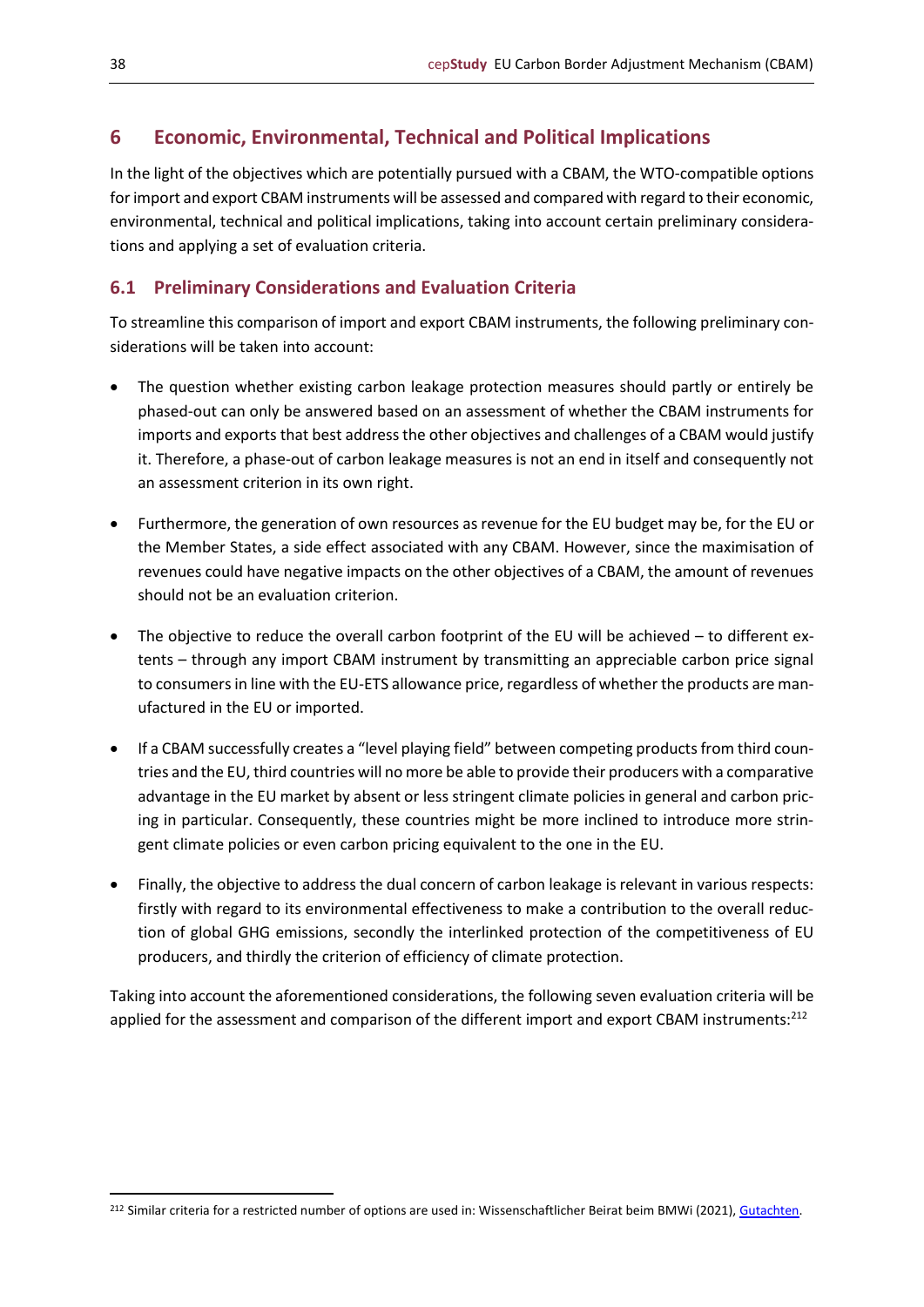- **(1) Protection of Competitiveness:** Can the competitiveness of EU producers be preserved against their competitors that do not bear carbon costs in their home country?
- **(2) Environmental Effectiveness:** Can the effectiveness of the EU-ETS to reduce GHG emissions be preserved with the instrument? Can the leakage of emissions be avoided so that overall no additional GHGs are emitted globally?
- **(3) Economic Efficiency:** Is the reduction of GHG emissions induced by the instrument cost efficient?
- **(4) Consistency with Climate Obligations and Policy Instruments of the EU:** Is the functioning of the EU-ETS to control the "territorial emissions" of GHGs within the EU preserved with the instrument?
- **(5) Technical and Administrative Feasibility:** Can complex information gathering and calculations be avoided? Are administrative costs minimised?
- **(6) Minimisation of International Trade Conflict Risks:** Does the instrument avoid measures that might stir up international trade conflicts and provoke retaliatory measures from EU trading partners?
- **(7) Minimum Misuse Potential for Protectionism:** Does the instrument offer little scope for its potential misuse for protectionist purposes?

## <span id="page-38-0"></span>**6.2 Import CBAM Options**

By imposing taxes or other charges levied on products imported into the EU market, import CBAM instruments aim at creating a level playing field with competing products manufactured in the EU. Thus, EU producers manufacturing for the internal market ("domestic producers") are protected against the risk of carbon leakage. In this way, however, import CBAM instruments do not affect the competitiveness of EU producers exporting their products to third countries ("exporters"). With this qualification in mind, in the following the import CBAM instruments will be assessed pursuant to the aforementioned criteria.

#### <span id="page-38-1"></span>**6.2.1 Protection of Competitiveness**

**IM1:** With import CBAM instruments that apply at the border, effective protection for domestic producers can in principle be ensured by obliging also importers to pay a carbon price. This can be achieved by a customs duty (option IM1), but effectively and lastingly only if it is adjusted regularly to the prevailing allowance price in the EU-ETS.

**IM2-IM3:** The same result can be achieved through the extension of the EU-ETS to imports (option IM2) by requiring allowances to be surrendered for imports subject to the same allowance price as domestic products, or through a notional ETS (option IM3) so that imports are subject to the same allowance price as domestic products as well.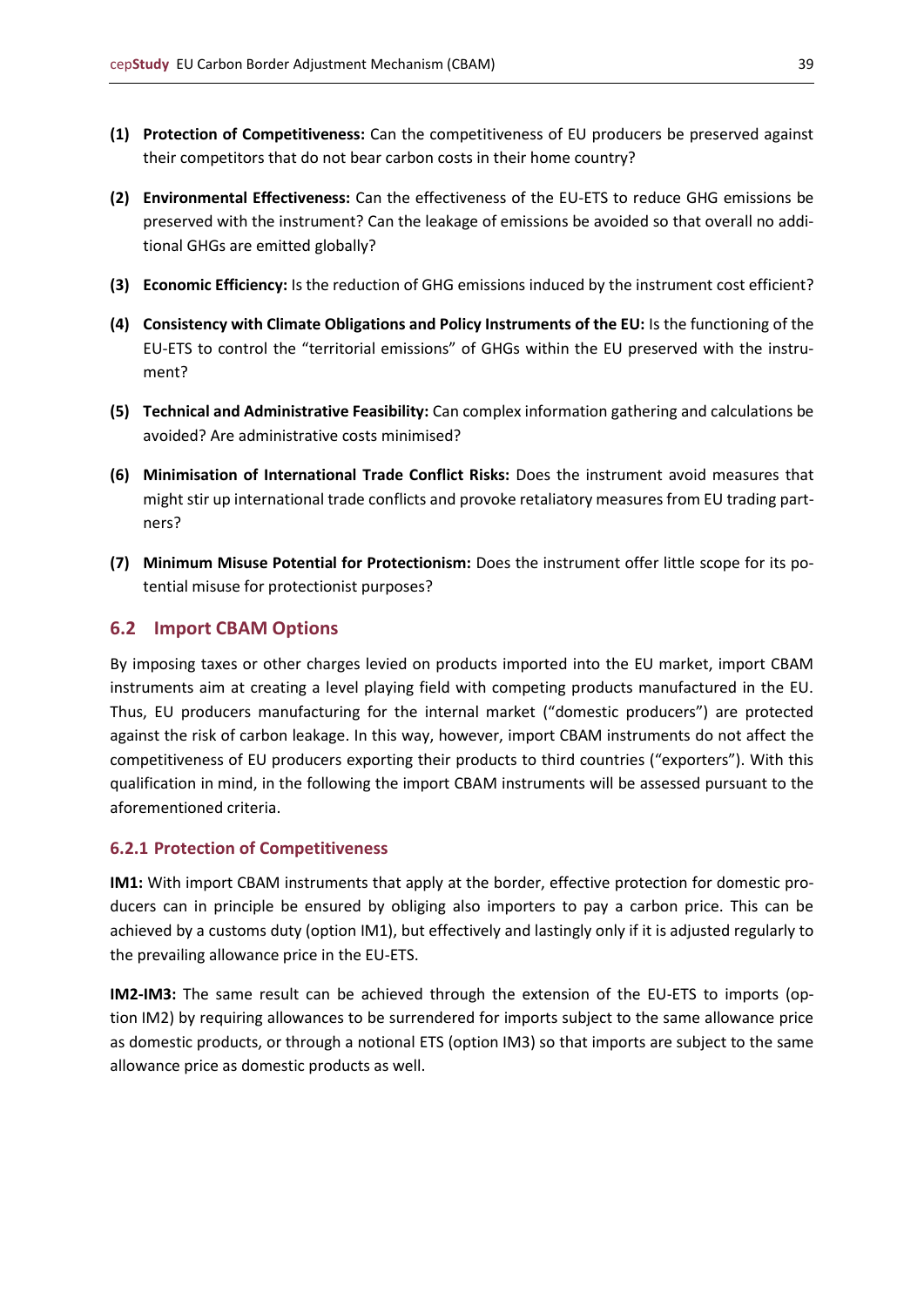**IM1-IM3:** However, in each case (options IM1-IM3) the inevitably imprecise calculation of the carbon content of imports and the reference to benchmark emissions or average carbon contents of products produced in the EU means that domestic producers may continue to be at a considerable competitive disadvantage compared to carbon-intensive foreign producers.<sup>213</sup>

**IM4a:** A CCT which replaces the obligation of affected EU companies to participate in the EU-ETS (option IM4a) establishes fair competition on the EU market.<sup>214</sup> This is because the CCT applies simultaneously to domestic products and to imports, using the same calculation base and benchmarks and no additional carbon costs apply to EU companies. Since a CCT does not apply to exports and exporting companies also stop participating in the EU-ETS this option exempts exporters from carbon costs and preserves fair competition in the world market, as well.

**IM4b:** In the case of a CCT that is to coexist with the obligation of domestic producers to participate in the EU-ETS (option IM4b), on the one hand domestic producers do have to bear the costs of the CCT in the same way as their foreign competitors importing to the EU which ensures fair import competition with respect to the CCT obligations, but on the other hand they also have to pay the carbon price for allowances. In order to avoid such double carbon pricing, the free allocation of allowances is crucial for the protection of the international competitiveness of EU producers.<sup>215</sup> With a full free allocation of allowances up to a benchmark, fair competition on the EU market and on the world market is ensured for EU domestic producers who manufacture only emitting GHG close to the benchmark. Other producers with more carbon-intensive products do have, on the one hand, a competitive disadvantage but on the other hand, an incentive to reduce the GHG emissions of their products to a level close to the benchmark. Notwithstanding, a CCT that is combined with a full free allocation of allowances up to a benchmark (option IM4B) would be an improvement of carbon leakage protection since in the status quo the free allocation up to a benchmark is limited by the overall availability of free allowances.

However, a key drawback of all these import CBAM instrument options is the fact that domestic producers would have to pay a carbon price corresponding to their entire production, while producers from outside the EU who export into the EU would have to pay such carbon costs only for this limited part of their overall production and could cross-subsidise their exports to the EU gaining competitive advantage.<sup>216</sup> In this regard, the EU would be forced to react with anti-dumping tariffs in order to protect the international competitiveness of its domestic producers.

#### <span id="page-39-0"></span>**6.2.2 Environmental Effectiveness**

**IM1-IM3, IM4b:** With regard to the CBAM instruments of customs duties (option IM1), extending the EU-ETS (option IM2), introducing a notional ETS (option IM3) or levying a CCT in combination with free allocation of allowances for exports (option IM4b), the effective reduction of GHG emissions caused by EU producers would be ensured by the cap of the EU-ETS.

<sup>213</sup> Wissenschaftlicher Beirat beim BMWi (2021)[, Gutachten,](https://www.bmwi.de/Redaktion/DE/Publikationen/Ministerium/Veroeffentlichung-Wissenschaftlicher-Beirat/gutachten-co2-grenzausgleich.html) p. 23.

<sup>214</sup> Neuhoff, K. et al. (2016).

<sup>&</sup>lt;sup>215</sup> See Neuhoff, K. et al. (2016) for a comprehensive presentation of this proposal.

<sup>216</sup> See also EUROFER (2021), European Parliament carbon border vote proves majority support for stronger carbon leakage [protection to match greater climate ambition,](https://www.eurofer.eu/press-releases/european-parliament-carbon-border-vote-proves-majority-support-for-stronger-carbon-leakage-protection-to-match-greater-climate-ambition/) footnote 1.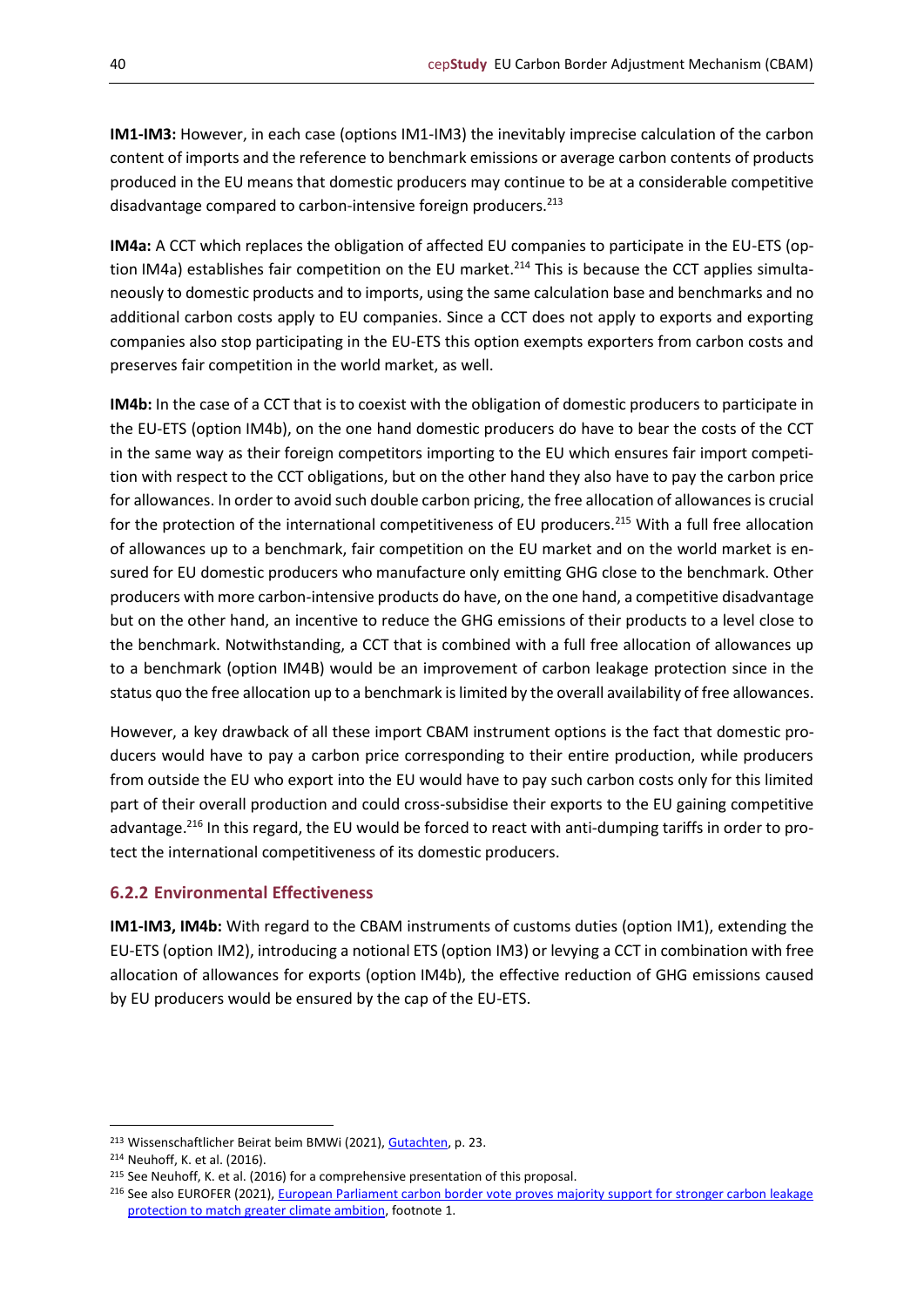**IM4a:** With a CCT as substitute for the EU-ETS (option IM4a), the effectiveness is not guaranteed, since domestic production is then not geared anymore directly by the cap of the EU-ETS, which limits and reduces the overall amount of GHG emissions effectively, but only indirectly through its price signal that is not influenced anymore by the emissions of domestic producers. Moreover, exporters would not have to bear any carbon costs and the lack of incentives to abate would drastically reduce the effectiveness of the EU climate policy.

**IM1-IM3, IM4b:** In the other cases where the EU-ETS is effectively limiting territorial GHG emissions, the only threat to the effectiveness of CBAM instruments for imports is carbon leakage. Since leaked emissions would add to the world-wide GHG emissions: Although at first these leaked emissions are reduced in the EU and transferred to other countries, the reduction of GHG emissions by the companies concerned frees up EU-ETS allowances that can be used by other emitters such that EU GHG emissions are ultimately not reduced. Moreover, no unilateral implementation of a CBAM by the EU can address the problem of indirect carbon leakage – induced by falling fossil fuel prices through reduced demand by the EU – if it does not inspire more reduction of GHG emissions in third countries. Direct leakage through substitution of domestic production by imports is addressed by import CBAM instruments to varying degrees, depending on their ability to protect the competitiveness of domestic producers:<sup>217</sup> A CCT that is combined with a full free allocation of allowances up to a benchmark (option IM4B) would be an improvement of carbon leakage protection. In case of the import CBAM instruments at the border (options IM1-IM3) the inevitably imprecise calculation of the carbon content of imported products and the reference to benchmark emissions or average carbon contents of EU products might not reduce the carbon leakage risk to the same extent.

Moreover, any orientation towards EU benchmark values limits the incentives for foreign producers to reduce GHG emissions since the average carbon intensity of production in many countries tends to be considerably higher than that in the EU.<sup>218</sup> If producers from third countries were allowed to prove individually a lower carbon content of the imported product, however, they would have incentives for less carbon-intensive production methods.<sup>219</sup>

#### <span id="page-40-0"></span>**6.2.3 Economic Efficiency**

**IM1-IM3, IM4b:** As far as domestic production is still subject to the EU-ETS (options IM1-IM3 and IM4b), its GHG emissions will still be reduced efficiently by the possibility to trade allowances in the EU-ETS. Within the EU-ETS, those producers who only face abatement costs lower than the allowance price have an economic incentive to abate and will sell their allowances to producers with higher abatement costs. In this way, the EU-ETS provides incentives for EU producers to decarbonise their production whenever the allowance price is higher than the marginal abatement costs<sup>220</sup>. This efficiency feature of the EU-ETS is also preserved in case of the free allocation of allowances (option IM4b).

In addition to this efficient way the market "decides" which company will reduce GHG emissions most cost-effectively by modifying its production technology, the transmission of the carbon price signal to consumers ("pass-through") increases the efficiency. With this pass-through, additional strategies to reduce GHGs come into play: consumers now also have incentives to reduce the use of some carbon

<sup>217</sup> See subsection 6.2.1.

<sup>218</sup> Wissenschaftlicher Beirat beim BMWi (2021)[, Gutachten,](https://www.bmwi.de/Redaktion/DE/Publikationen/Ministerium/Veroeffentlichung-Wissenschaftlicher-Beirat/gutachten-co2-grenzausgleich.html) p. 23.

<sup>219</sup> Id.

<sup>220</sup> Bonn, M. / Reichert, G. / Voßwinkel, J., Carbon Leakage – Reform des EU-Emissionshandels ab 2021 und globaler Klimaschutz, cep**Input** [04/2016,](https://www.cep.eu/eu-themen/details/cep/carbon-leakage.html) p. 5.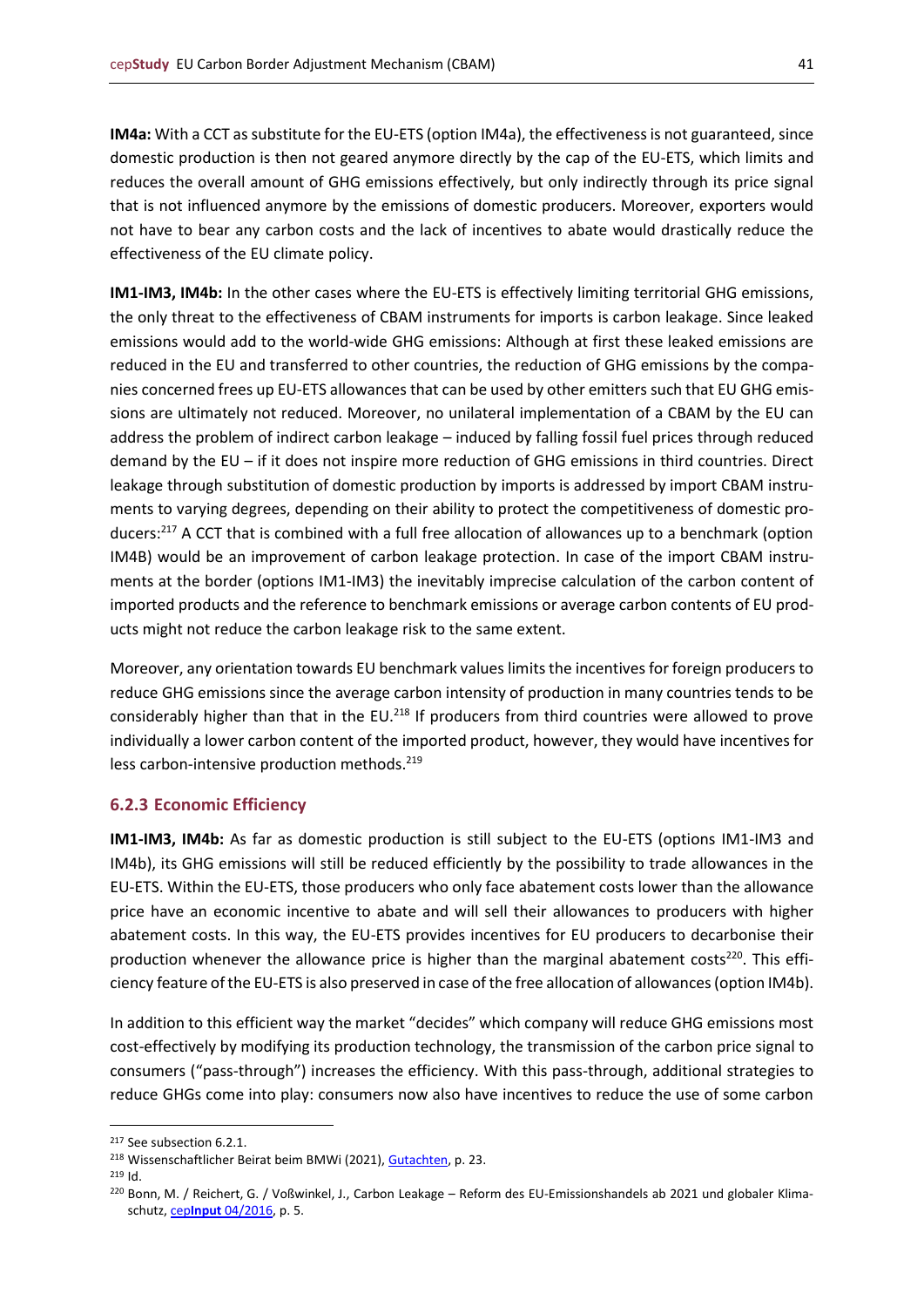intensive goods or to substitute them for less carbon intensive goods. This pass-through can be enabled by putting imports and domestically produced goods on equal footing by subjecting them to the same carbon price via CBAM instruments for imports (options IM1-IM3) at the border or by a CCT applicable for both (IM4a-IM4b).

**IM4a:** Since a CCT is product-based and only average or benchmark emissions can be attributed to goods, the reduction of GHG emissions in domestic production through a CCT alone – exempting the subjected products from the EU-ETS (option IM4a) – is not as efficient as through the EU-ETS.

**IM4b:** However, if a CCT is combined with the free allocation of allowances under the EU-ETS (IM4b), the efficiency induced by the trade-feature of the EU-ETS is preserved for abatement decisions for production. The CCT then increases efficiency by incorporating consumer decisions as additional strategies to reduce embedded GHG emissions.

## <span id="page-41-0"></span>**6.2.4 Consistency with Climate Obligations and Policy Instruments of the EU**

**IM1-IM3:** All import CBAM instruments at the border (options IM1-IM3) leave the basic functioning of the EU-ETS as principal instrument for the abatement of territorial GHG emissions of EU industry untouched: Firstly, the cap for the sum of territorial emissions is still binding. Secondly, the continued trade with allowances leads to the efficient reduction of GHG emissions. However, prominent voices in the current discussion on a CBAM arrive at a different conclusion, claiming that consistency is guaranteed only when exporters are not compensated for their allowance costs.<sup>221</sup> The argument is that if exporting firms were compensated, the allowance price would give them no incentive to decarbonise to a level below the benchmark, even if the allowance price is higher than abatement costs.<sup>222</sup> In effect, all CBAM instruments for imports at the border combined with compensation for exporters would mean a change from pricing production to pricing consumption.<sup>223</sup> However, without compensation carbon leakage would prevail.<sup>224</sup> Although these arguments would be valid in the context of a carbon price through a price-based instrument like a carbon tax, this opinion overlooks the effect of the binding cap that is the core feature of an ETS such as the EU-ETS: Even without letting the exporters feel the price signal of carbon costs, the quantitative restriction of available allowances applies strictly to all territorial GHG emissions of the participating sectors.

**IM2:** In case of an extension of the EU-ETS to imports (option IM2), however, the territorial GHG emissions of the EU would not be limited by the cap of the EU-ETS if domestic producers managed to expand their market share in the EU to the detriment of imports. This is because even if initially the number of allowances is increased to cover imports, a later shift from imports to domestic production would give the EU industry and energy sector the possibility to buy more allowances and hence emit more GHG emissions than originally allocated to them. The CBAM would not be consistent with the effective control of territorial emissions.

**IM3:** This problem, however, can be solved by a notional ETS (option IM3).

<sup>221</sup> Wissenschaftlicher Beirat beim BMWi (2021)[, Gutachten,](https://www.bmwi.de/Redaktion/DE/Publikationen/Ministerium/Veroeffentlichung-Wissenschaftlicher-Beirat/gutachten-co2-grenzausgleich.html) p. 25.

<sup>222</sup> Id., p. 15.

<sup>223</sup> Id., p. 16.

<sup>224</sup> Id., p. 23.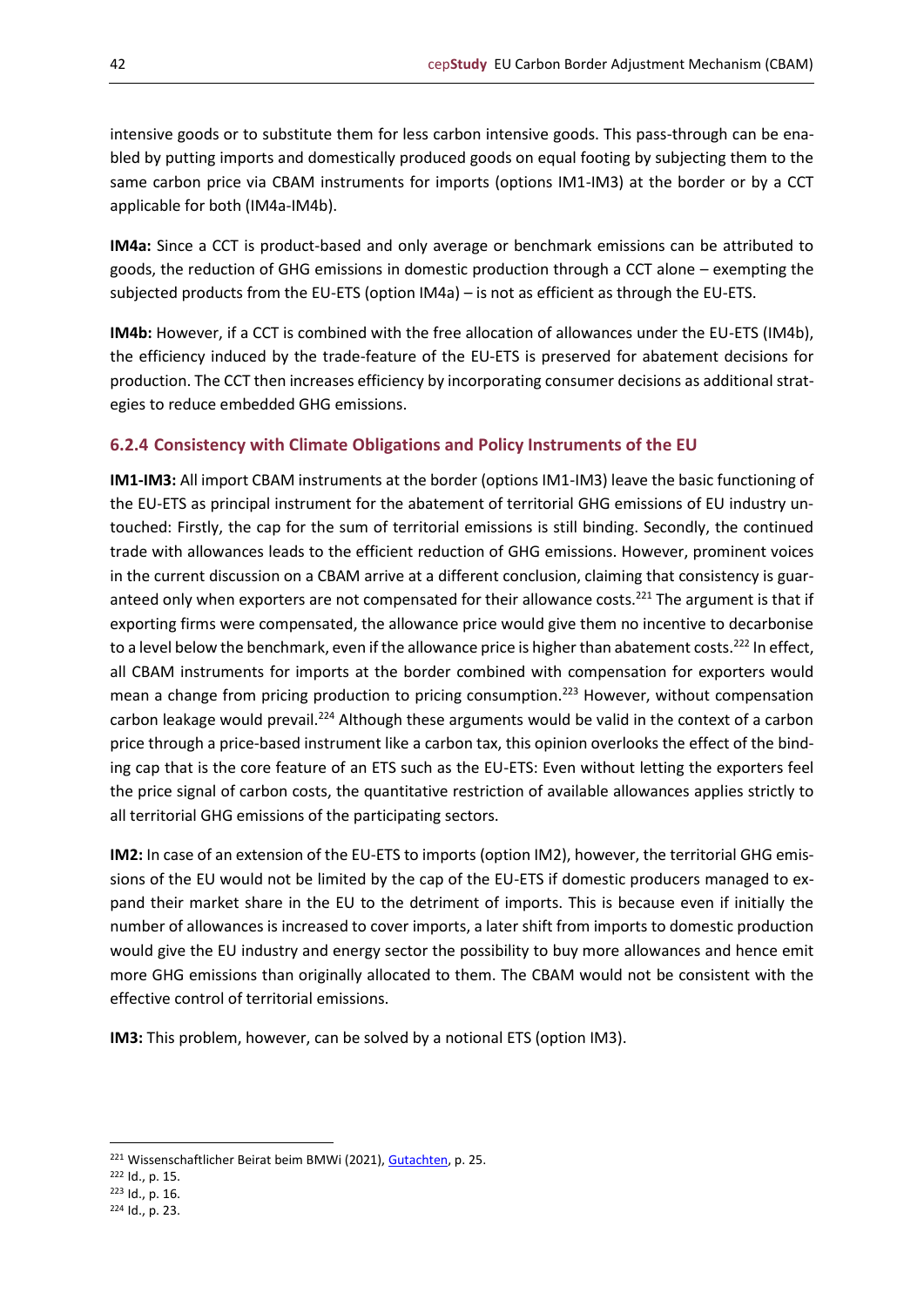**IM4a-IM4b:** If the sectors subject to the CCT ceased to be included into the EU-ETS (option IM4a), it would lose its role as principal instrument to abate territorial emissions. If, however, the CCT was designed merely to complement the EU-ETS (option IM4b), the capacity of the EU-ETS to effectively abate territorial emissions would be preserved. Furthermore, the European Parliament's call for maintaining free allowances<sup>225</sup> could be respected since otherwise there would be a double carbon pricing for EU producers.

## <span id="page-42-0"></span>**6.2.5 Technical and Administrative Feasibility**

In practice, calculation of the exact amount of GHG emissions associated with an imported product is not feasible with acceptable costs especially for intermediate and final goods. Therefore, rough estimations by determining averages across a sector would be necessary. Moreover, one has to drastically limit opportunities to misstate the carbon content of goods or to declare that only carbon free electricity has been used for their production.<sup>226</sup>

**IM1-IM3:** The administrative costs vary among the different import CBAM instruments. In case of customs duties (option IM1), these costs fall on importers and the customs authorities of the Member States. In case of an extension of the EU-ETS to imports or of a notional ETS (IM2 and IM3), these costs fall on importers and EU verification bodies. The extension of the EU-ETS to imports (option IM2) will entail higher administrative costs for firms, though, because of the need of active trading to avoid pricing risks.

**IM4a-IM4b:** When implementing a CCT (options IM4a-IM4b), the administrative burden does not only fall on importers and EU verification bodies, but also on domestic producers.

## <span id="page-42-1"></span>**6.2.6 Minimisation of International Trade Conflict Risks**

**IM1:** Customs duties (option IM1) are a politically delicate instrument that can be interpreted as protectionist measures by trading partners. It is therefore crucial to relate the amounts to be paid to production benchmarks and the allowance prices of the EU-ETS.

**IM2:** The extension of the EU-ETS to imports (options IM2) could be perceived as a non-tariff barrier to trade because of the additional burden importers must bear by having to participate in the EU-ETS – especially when the imported quantities are low.

**IM3:** A notional ETS (option IM3) could also be seen as a non-tariff barrier to trade because of the additional burden importers must bear by having to specify the carbon content of their goods and to buy allowances – but probably to a lesser extent than in the case of the extension of the EU-ETS to imports, since in a notional ETS, which does not entail the active trading of allowances, the administrative burden is smaller.

**IM4a-IM4b:** A CCT (options IM4a-IM4b) would be applied similarly to domestic producers and imports and would be based on consumption – like a VAT. Any third country could establish a similar system, or simply strip off any carbon cost that applies to their producers domestically when exporting to the EU. So, the potential for international trade conflicts should be comparatively small. The fact that a CCT does not apply at the borders reduces the risks of trade conflicts as well.

<sup>&</sup>lt;sup>225</sup> The EU Parliament voted in plenary to maintain the free allocation of allowances, see EU Parliament (2021), Resolution [\(2020/2043\(INI\)\) of 10](https://www.europarl.europa.eu/doceo/document/TA-9-2021-0071_EN.html) March 2021, A WTO-compatible EU carbon border adjustment mechanism, pt. 12

<sup>226</sup> Id., p. 18.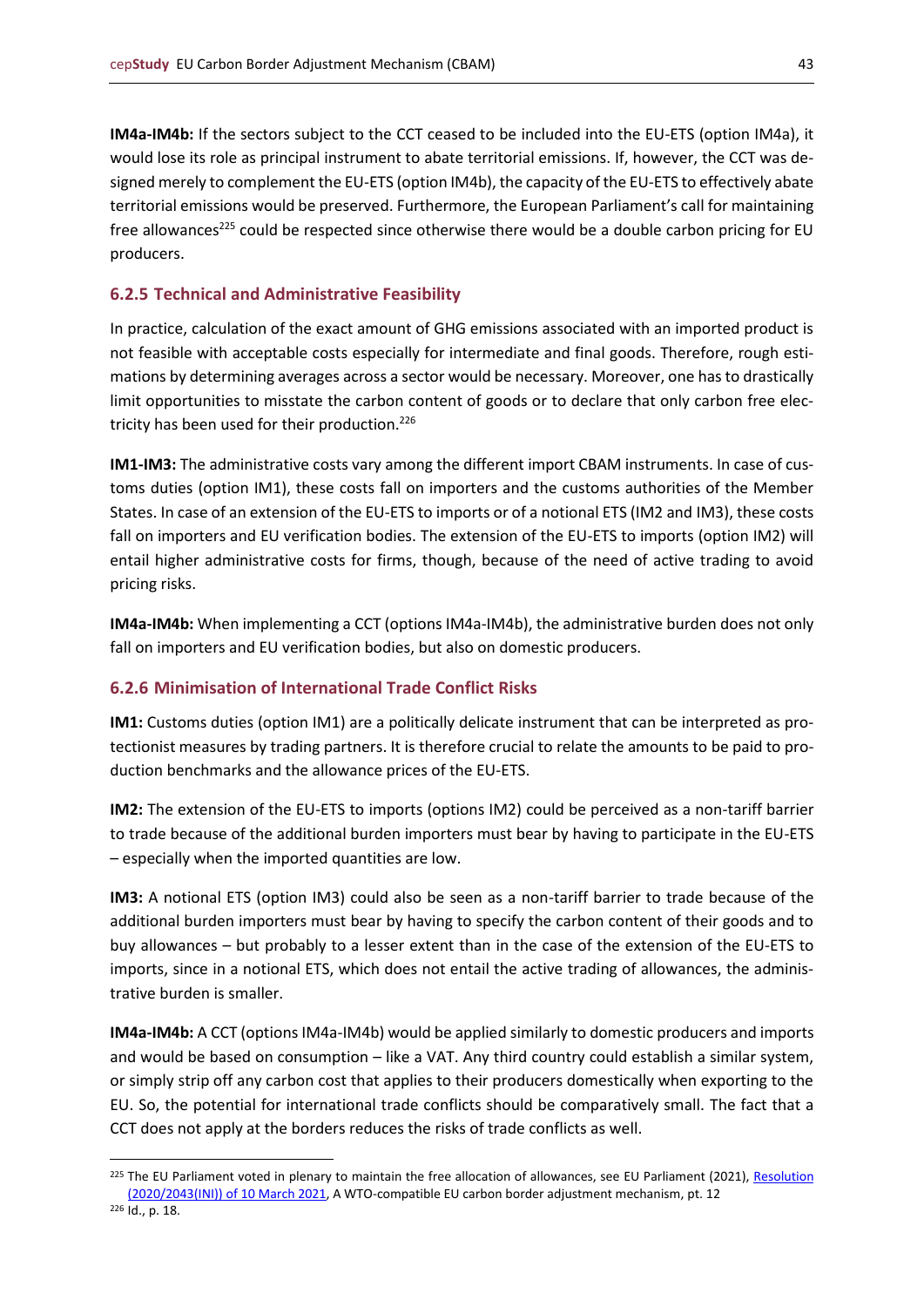## <span id="page-43-0"></span>**6.2.7 Minimal Misuse Potential for Protectionism**

**IM1-IM3**: In principle all import CBAM instruments at the border (options IM1-IM3) have a potential to be misused for protectionist purposes because they necessarily apply only to importers. WTO rules seek to inhibit protectionist behaviour by demanding an equal treatment to domestic companies. However, since they are subject to a different legal regulation some differences might be unavoidable. Thus, differences in measurement of  $CO<sub>2</sub>$  content of products, the use of averages or benchmarks or the small print of these import CBAM instruments at the border could give room for protectionist rules. However, these possibilities are limited by the need for the overall instrument to be WTO-compliant The most vulnerable to the form of protectionism where importers pay higher prices per tonne of  $CO<sub>2</sub>$ is a customs duty (option IM1) since it cannot be linked to the EU-ETS allowance price as closely as the extension of the EU-ETS (option IM2) or a notional ETS (option IM3).

**IM4a-IMb:** Since a CCT applies the same rules for domestically produced and imported products any unequal treatment would appear openly in the legal text implementing a CCT and would not be tolerated by the WTO.

| <b>CBAM Instruments</b><br>for Imports                              | <b>Customs</b><br><b>Duty</b><br>IM1              | <b>Extension</b><br><b>EU-ETS</b><br>IM2 | <b>Notional</b><br><b>ETS</b><br>IM <sub>3</sub>  | <b>CCT</b><br>IM4a                 | <b>CCT</b><br>+ EU-ETS<br>IM4b                 |
|---------------------------------------------------------------------|---------------------------------------------------|------------------------------------------|---------------------------------------------------|------------------------------------|------------------------------------------------|
| Competitiveness Protection -<br><b>Domestic Market</b>              | $(+)$                                             | $\ddot{}$                                | $\ddot{}$                                         | +                                  | $++$                                           |
| * Imports: from Third Countries<br>* Domestic Production:           | <b>Customs Duty</b><br>ETS w/o free<br>allowances | <b>ETS</b><br>ETS w/o free<br>allowances | <b>Notional ETS</b><br>ETS w/o free<br>allowances | <b>CCT</b><br><b>CCT</b><br>no ETS | <b>CCT</b><br>$CCT + ETS + free$<br>allowances |
| <b>Environmental Effectiveness</b>                                  | $\ddot{}$                                         | +                                        | $\ddot{}$                                         |                                    | $++$                                           |
| <b>Economic Efficiency</b>                                          | $\ddot{}$                                         | $\ddot{}$                                | $\ddot{}$                                         |                                    | $\ddot{}$                                      |
| Consistency                                                         | $\ddot{}$                                         | $\mathbf{o}$                             | $\ddot{}$                                         |                                    | $\div$                                         |
| <b>Technical and Administrative Fea-</b><br>sibility                | O                                                 | $\mathbf{o}$                             | $\ddot{}$                                         | $\Omega$                           |                                                |
| <b>Minimisation of International</b><br><b>Trade Conflict Risks</b> |                                                   | $\mathbf{o}$                             | $\Omega$                                          | ÷                                  |                                                |
| <b>Minimal Misuse Potential for Pro-</b><br>tectionism              |                                                   | $\mathbf{o}$                             | $\mathbf{o}$                                      |                                    | +                                              |

#### **Table 1: Assessment of Import CBAM Instruments**

## <span id="page-43-1"></span>**6.3 Export CBAM Options**

Whether competitive disadvantages for EU exporters can be prevented in world markets depends on the way they are exempted from carbon costs. We will discuss the following options for export CBAM instruments: three forms of "export rebates", namely reimbursement of allowance costs up to a benchmark (option EX1), annual refunds as partial offsets (option EX2) and other export subsidies (option EX3) as well as the option of keeping free EU-ETS allowances for exporters (option EX4).

## <span id="page-43-2"></span>**6.3.1 Protection of Competitiveness**

In all cases where an export CBAM only applies up to a benchmark, EU producers that manufacture with GHG emissions above the current benchmark have to decide whether to bear the rising allowance costs for their excess emissions, to invest into abatement measures or to shut down their facility.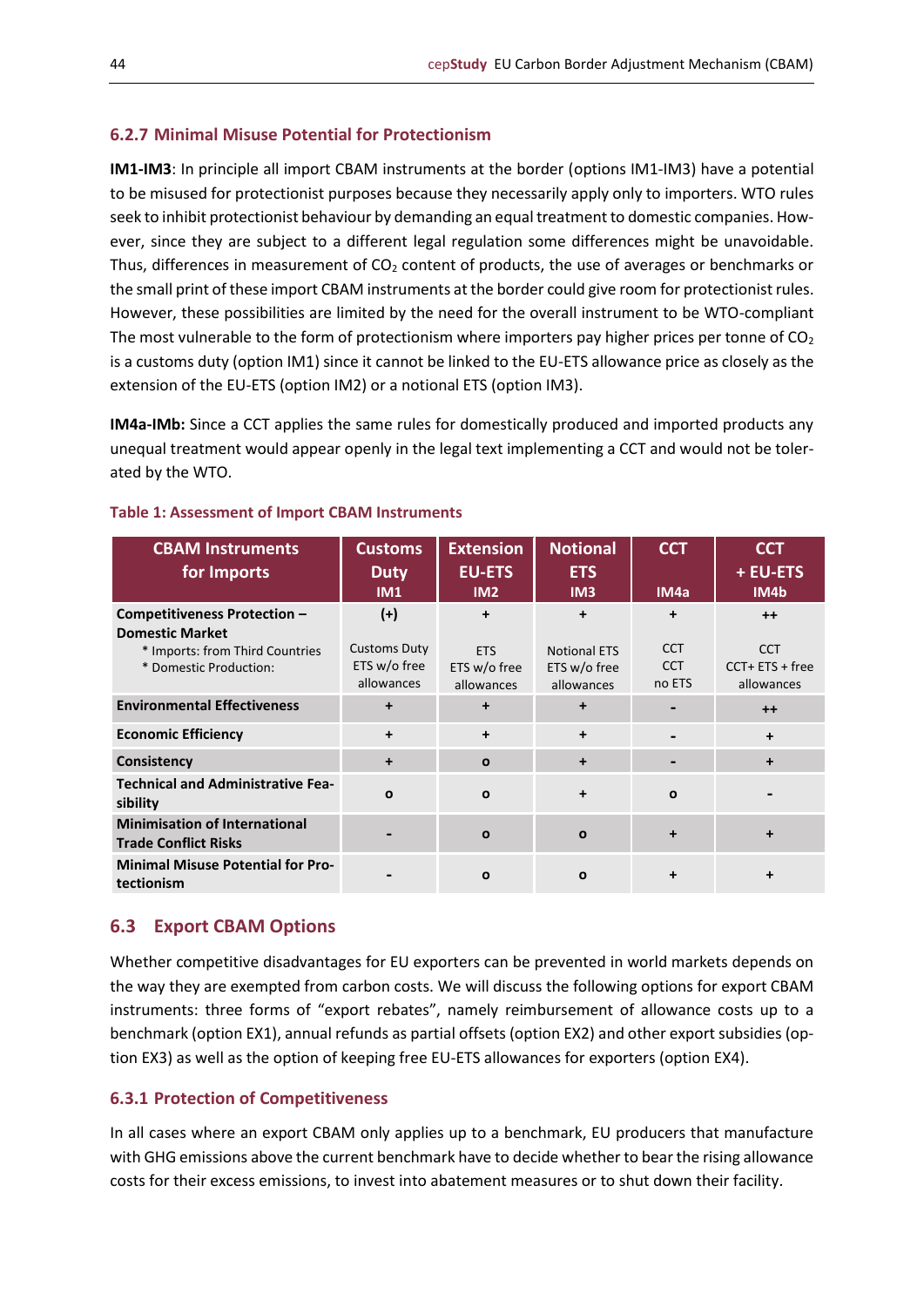**EX1:** In case of reimbursement of the costs induced by the price of allowance up to benchmark emissions<sup>227</sup> (option EX1), producers that emit close to the benchmark are protected.

**EX2:** Exporters will only be fully protected from competitive disadvantages if their carbon costs are fully offset up to benchmark emissions. In case of partial offsets<sup>228</sup> all exporters face increasing competitiveness problems, since they cannot pass the remaining carbon costs to their customers in world markets if they are "price takers".

**EX3:** A restriction of rebates to only the "most efficient installations" could imply the sudden loss of competitiveness of many installations whenever it is not paying to quickly reduce emissions to the benchmark.

**EX4:** In case EU exporters are stripped off their carbon costs originating from the EU-ETS by the free allocation of all of their allowances up to a benchmark (option EX4), for EU exporters already producing at the current benchmark a level playing field on the world market would be secured as well.<sup>229</sup>

## <span id="page-44-0"></span>**6.3.2 Environmental Effectiveness**

**EX1-EX3:** If exporters receive an "export rebate" in form of a (partial) refund based on the allowance price paid by them (options EX1-EX3), they do not abate even in case of an allowance price higher than abatement costs: While they do not receive a refund when they abate – since in this case they cannot present carbon costs to be refunded – they still have to bear entirely their abatement cost. Consequently, exporters have no incentive to abate. Nevertheless, in all cases in which EU producers are still subject to the EU-ETS, the environmental effectiveness of the EU-ETS is maintained through its cap. However, this is only the case up to the point where allowance prices are so high that all other sectors in the EU-ETS have already decarbonised and only the exporters that receive rebates hold and surrender allowances. The incentives for companies that receive export rebates not to abate ultimately lead to such a "terminal situation" where the ETS mechanism breaks down: Companies will not be willing to ever reduce their GHG emissions irrespective of how high the prices skyrocket. Therefore, the price mechanism will not work as a device to allocate the constantly shrinking amount of allowances and has to be substituted by either a "first-come, first-serve" mechanism or other forms of rationing. Then, all producers that cannot receive enough allowances will finally have to shut down (part of) their production which will be taken over by foreign competitors, thereby causing "carbon leakage". This scenario could be avoided if EU exporters could choose between receiving a rebate for actual allowance costs or receiving a rebate for their abatement costs up to the level of the current ETS price. This reinstalls the incentives for firms to reduce their GHG emissions but must be safeguarded against misrepresentation of abatement costs.

**EX4:** The free allocation of allowances for exports (option EX4) also preserves the environmental effectiveness of the EU-ETS for exports since for the overall reduction of GHG emissions by the cap it does not matter whether one has to pay for allowances or not. In contrast to options EX1-EX3, incentives to decarbonise are existent in case of allowance prices exceeding abatement costs as long as some companies that do not get free allowances are willing to pay for the free allowances an exporter does not need to use due to own abatement measures. Again, this is the case until a terminal situation

<sup>&</sup>lt;sup>227</sup> Kolev, G. et. al (2021)[, Carbon Border Adjustment Mechanism \(CBAM\),](https://www.iwkoeln.de/fileadmin/user_upload/Studien/policy_papers/PDF/2021/IW-Policy-Paper_2021_Carbon-Border-Adjustment.pdf) IW-Policy Paper 6/21, p. 3.

<sup>&</sup>lt;sup>228</sup> Autorités françaises, Feedback to EU Green Deal [\(carbon border adjustment mechanism\)](https://ec.europa.eu/info/law/better-regulation/have-your-say/initiatives/12228-Carbon-Border-Adjustment-Mechanism/), No. [F525248](https://ec.europa.eu/info/law/better-regulation/have-your-say/initiatives/12228-Carbon-Border-Adjustment-Mechanism/F525248) submitted on 20 April 2020; see also subsection 4.1.1.1.

<sup>&</sup>lt;sup>229</sup> In addition, the option for Member States to grant electricity price compensation would have to be maintained, in order to prevent losses of competitiveness for producers with electricity intensive production technologies.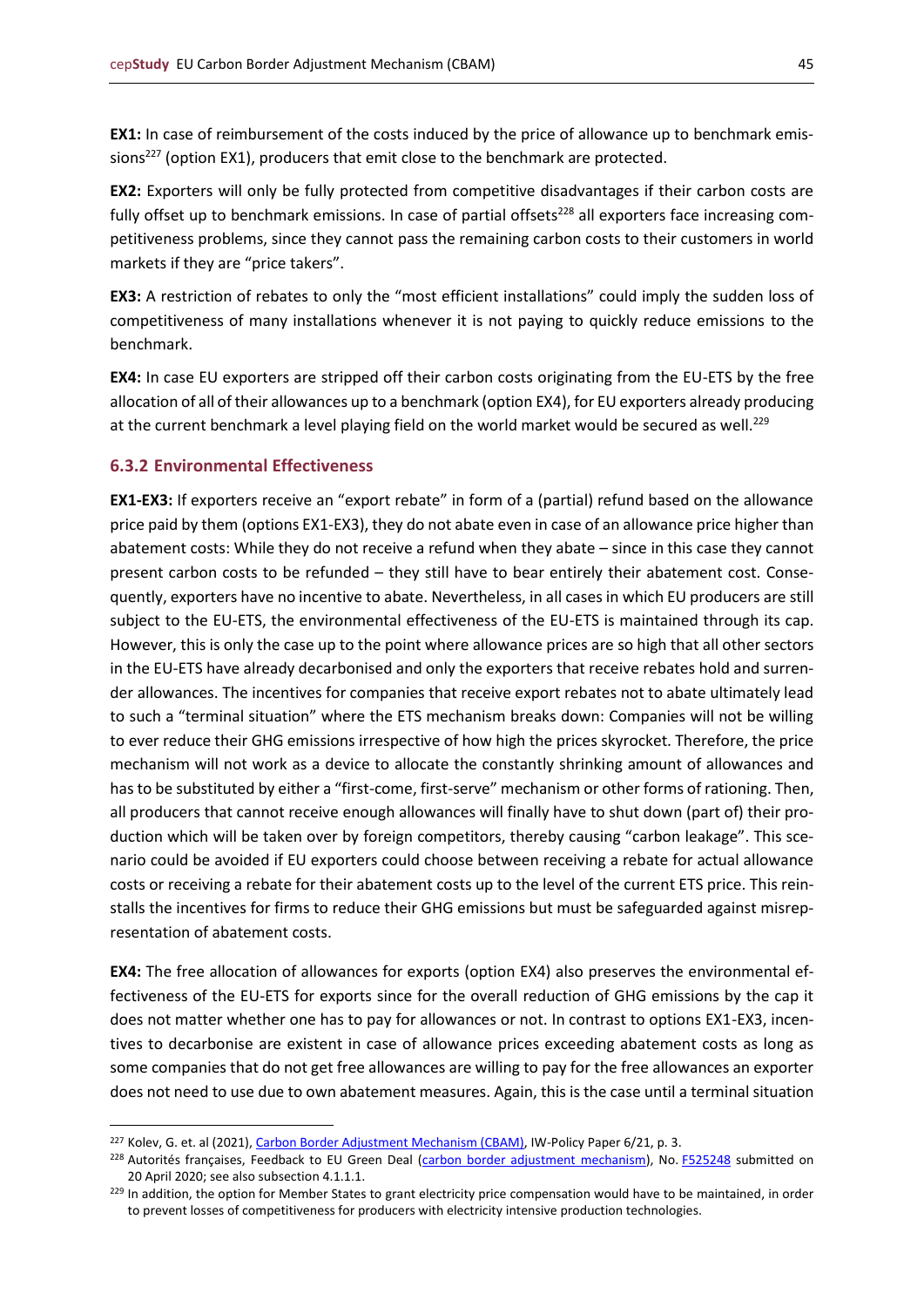occurs in which EU exporters with free allowances do not find other companies willing to buy them. Consequently, exporters could not use the missing revenues to finance abatement measures. In this case, the governments could enter as a buyer of last resort.

## <span id="page-45-0"></span>**6.3.3 Economic Efficiency**

**EX1-EX3:** It is inefficient that exporters never abate even if their abatement costs are much lower than those of other companies covered by the EU-ETS. This non-abatement – in case of export rebates (options EX1-EX3) – drives up allowance costs for other sectors. In addition, carbon leakage as a consequence of only partial compensation of – increasing – carbon costs is never efficient.

**EX4:** In contrast, in case of the free allocation of allowances (option EX4), the efficiency of the EU-ETS is, indeed, a factor in abatement decisions for production also for exporters: Free allowances provide incentives for EU exporters to decarbonise their production whenever the allowance price is higher than the marginal abatement costs since they can sell their allowances and finance with the proceeds the investment in the abatement technology.

## <span id="page-45-1"></span>**6.3.4 Consistency with Climate Obligations and Policy Instruments of the EU**

**EX1-EX3:** There is no incentive to decarbonise for exporters in case of an allowance price higher than abatement costs if the cost of EU-ETS allowances are reimbursed to exporters (options EX1-EX3) since they could not get a refund when they sell their allowances to finance their abatement costs. Although the EU-ETS ceases to provide incentives to decarbonise to exporters the cap still ensure that territorial emissions are limited. However, the EU-ETS ceases to be an efficient instrument to abate territorial emissions.

**EX4:** In contrast, the free allocation of allowances to exports (option EX4) preserves the functioning of the EU-ETS as effective and efficient instrument to abate territorial emissions since the status of exporters does not change.

#### <span id="page-45-2"></span>**6.3.5 Technical and Administrative Feasibility**

**EX1-EX3:** The reimbursement of allowance costs to exporters, partial offsets or restriction of rebates to the "most efficient installations" (options EX1-EX3) all require a breakdown of production into exports and production for the domestic market. The administrative burden includes the calculation of the rebates to be paid and the payment itself but is limited.

**EX4:** Technical feasibility is not an issue for a measure already in place – as it is the case regarding the free allocation of allowances (option EX4). If they are also kept for non-exporters there will be no change to the status quo. If not, to calculate the share of exports in the overall production of companies is feasible. The administrative burden will only increase if free allowances are restricted to exports.

#### <span id="page-45-3"></span>**6.3.6 Minimisation of International Trade Conflict Risks**

**EX1-EX3:** Since no rebate of actual allowance costs (options EX1-EX3) does provide exporters incentives to decarbonise, these options at first sight cannot be justified on environmental grounds and might stir up international trade conflicts and provoke retaliatory measures from EU trading partners. Only when the basic functioning of the cap, which effectively limits and reduces the overall amount of GHG emission in the EU, can be communicated convincingly to the public in other countries – a task yet difficult to fulfil for the European public – this argument might be overcome.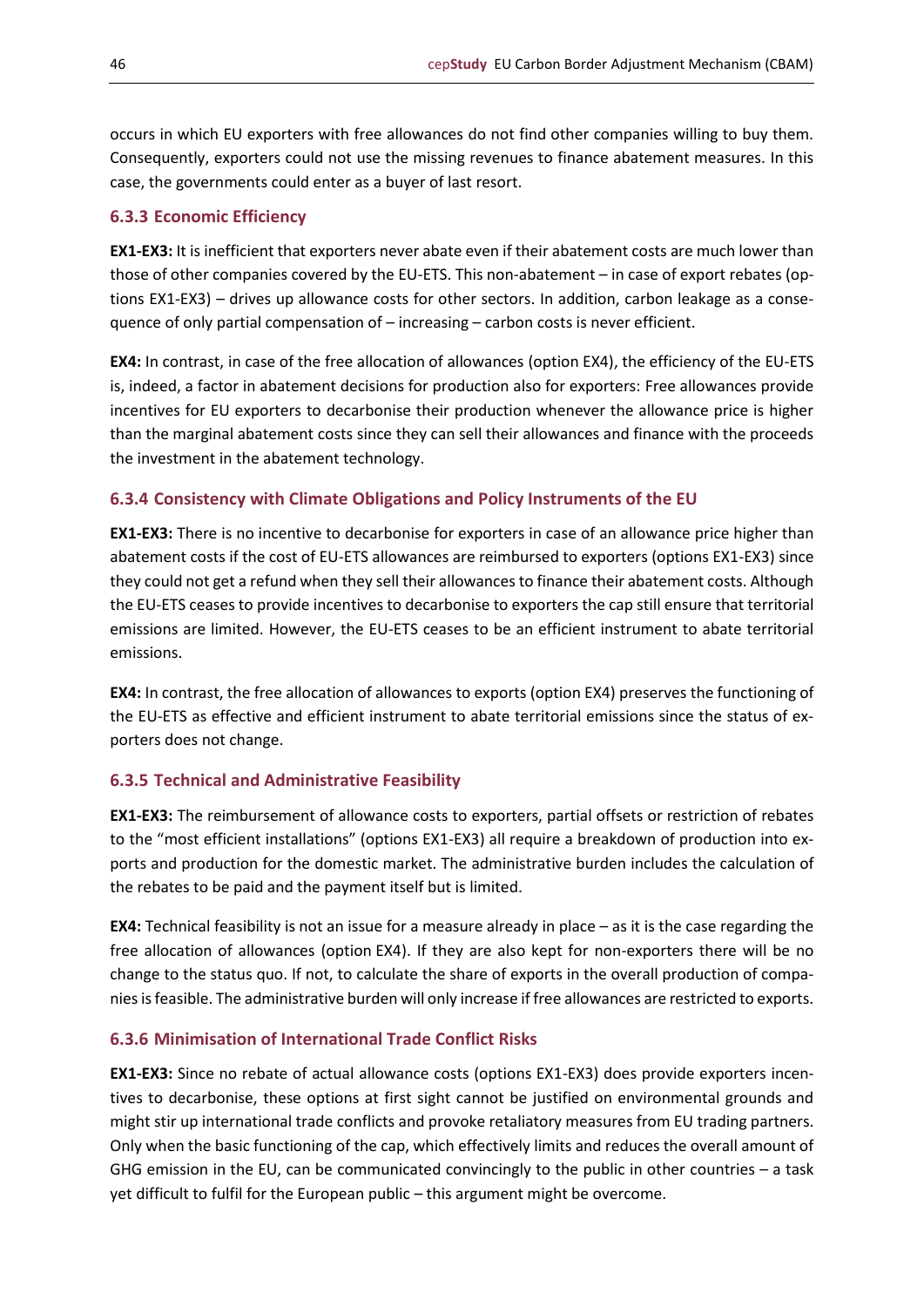**EX4:** Through the whole existence of the EU-ETS, free allowances (option EX4) were sometimes questioned by trading partners but never seriously challenged.<sup>230</sup> So, the risk of conflict when free allowances for exports are maintained seems to be low.

#### <span id="page-46-0"></span>**6.3.7 Minimal Misuse Potential for Protectionism**

**EX1-EX3:** Export rebates (options EX1-EX3) could be misused for protectionism when the rebate is higher than the carbon cost borne by the EU companies. This possibility is limited by the WTO rule that rebates cannot exceed the "duties or taxes [borne by the like product when destined for domestic consumption] in amounts not in excess of those which have accrued" [Art. 1 ASCM; GATT, Note to Art. XVI GATT]. Since allowance costs can be proven by the receipts of the surrendered allowances a full or partial rebate can be verified not to exceed the costs. A form of manipulation might be to manipulatively set the share of exports in total production too high such that exporters get a net subsidy.

Since restricting export rebates to the most efficient installations (option EX3) benefits only few EU companies and the partial rebate (option EX2) gives only reduced benefits to EU exporters, the full reimbursement of allowance costs (option EX1) is the most vulnerable to accusation of protectionism.

**EX4:** Free allocation of allowances can be misused for protectionism if a too high number of allowances is allocated to exporters such that they can sell surplus allowances to make a profit. An additional problem arises when after abatement the free allocation of allowances continues and the resulting gain from selling surplus allowances is higher than the increase in running costs through the new production technology.

| <b>CBAM Instruments</b><br>for Exports                              | <b>Reimburse-</b><br>ment of Al-<br><b>lowance costs</b><br>(up to benchmark)<br>EX1 | <b>Annual Re-</b><br>fund as Par-<br>tial Rebate<br>EX <sub>2</sub> | <b>Rebates Linked</b><br>with Environ-<br>mental Perfor-<br>mance<br>EX <sub>3</sub> | <b>Free Allo-</b><br>wances for<br><b>Exporters</b><br>(up to benchmark)<br>EX4 |
|---------------------------------------------------------------------|--------------------------------------------------------------------------------------|---------------------------------------------------------------------|--------------------------------------------------------------------------------------|---------------------------------------------------------------------------------|
| <b>Competitiveness Protection -</b><br><b>Exports</b>               | $\ddot{}$                                                                            |                                                                     | O                                                                                    |                                                                                 |
| <b>Environmental Effectiveness</b>                                  | $\ddot{}$                                                                            | $\ddot{}$                                                           | $\ddot{}$                                                                            |                                                                                 |
| <b>Economic Efficiency</b>                                          | $\blacksquare$                                                                       | $\blacksquare$                                                      | $\blacksquare$                                                                       | $\ddot{}$                                                                       |
| Consistency                                                         | $\ddot{}$                                                                            | $\ddot{}$                                                           | $\ddot{}$                                                                            | $\div$                                                                          |
| <b>Technical and Administrative</b><br><b>Feasibility</b>           | $\ddot{}$                                                                            | $\ddot{}$                                                           | $\ddot{}$                                                                            | ÷                                                                               |
| <b>Minimisation of International</b><br><b>Trade Conflict Risks</b> |                                                                                      |                                                                     |                                                                                      |                                                                                 |
| <b>Minimal Misuse Potential for</b><br><b>Protectionism</b>         | $\Omega$                                                                             | +                                                                   | $++$                                                                                 |                                                                                 |

#### **Table 2: Assessment of Export CBAM Instruments**

<sup>&</sup>lt;sup>230</sup> Felbermayr, G. / Peterson, S. (2020), [Economic assessment of carbon leakage and carbon border adjustment,](https://op.europa.eu/en/publication-detail/-/publication/c597c803-e357-11ea-ad25-01aa75ed71a1/language-sl) DG External Policies – Briefing, p. 16; ERCST (2020), Border Carbon Adjustments in the EU – Issues and Options, p. 53.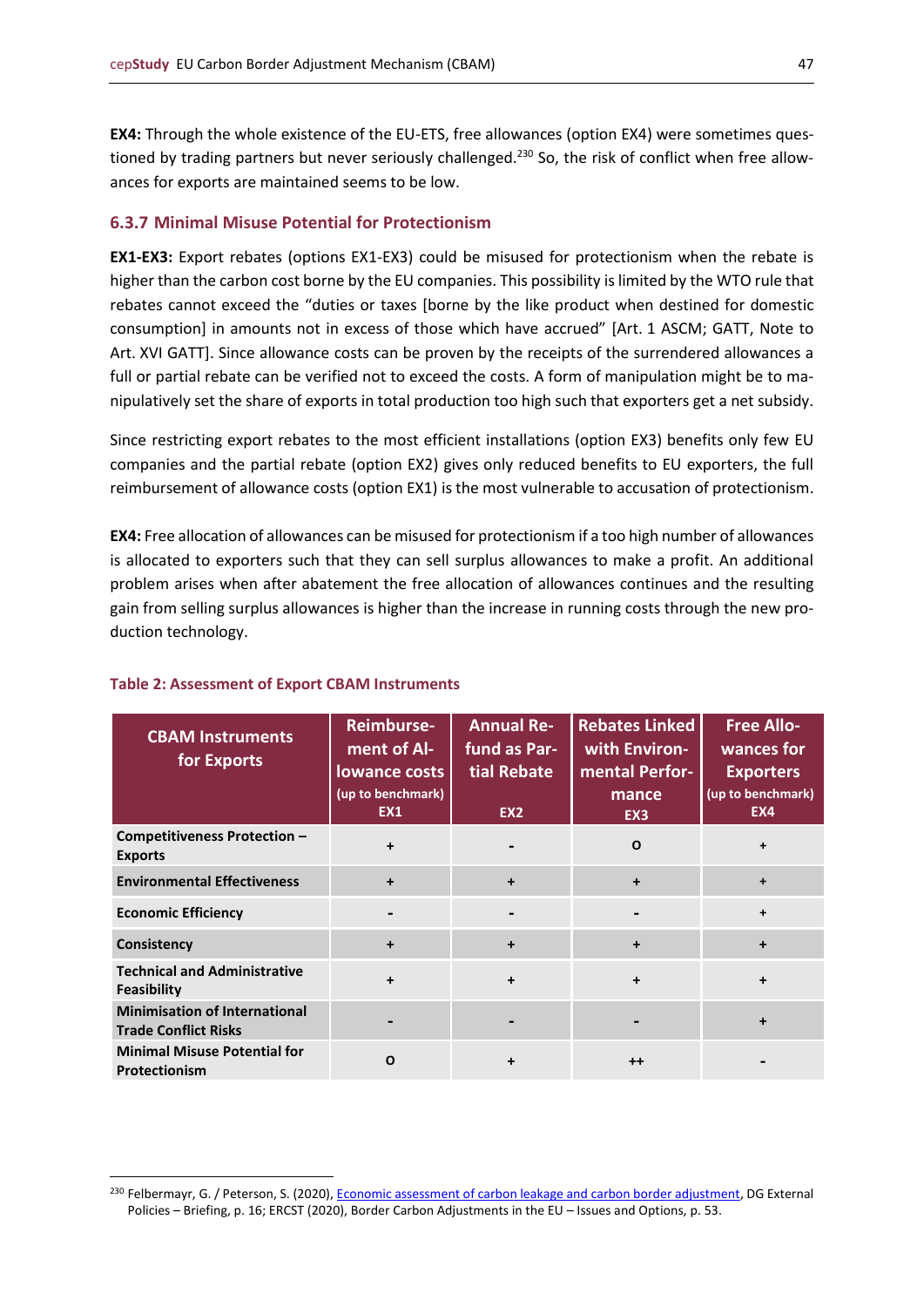#### <span id="page-47-0"></span>**6.3.8 No Export CBAM Instrument**

The total renunciation of any export CBAM instrument might reduce the likelihood of retaliatory measures.<sup>231</sup> It would also address the problem of options EX1-EX3 that exporters would cease to have incentives to decarbonise when rebated their carbon costs. The leaked CBAM-Draft-Regulation is in line with this reasoning.<sup>232</sup> It, however, overlooks the magnitude of the problem of carbon leakage for exporters and global GHG mitigation efforts as well as the possible role of free allowances to overcome these problems. But even when the Commission proposal in July does contain some export rebate measures, the scenario of no export CBAM instrument might be the final outcome of the process of implementing a CBAM. This might occur either for political reasons – with misguided arguments that the avoidance of trade conflicts or the pursuit of the environmental objective of involving exporters in decarbonisation efforts can only be secured when the EU renounces to put export CBAM instruments in place, whatever the consequences for competitiveness<sup>233</sup> – or for legal reasons ex-ante<sup>234</sup> or because of later proven incompatibility with WTO rules<sup>235</sup>. However, any CBAM for imports not accompanied by a CBAM instrument for exports increases the competitive disadvantages of EU producers in world markets. This is because the free allocation of allowances has to be ended, but exports are not included in the CBAM and, so, EU exporters are fully subject to the costs of a raising allowance price.<sup>236</sup>

## <span id="page-47-1"></span>**6.4 Interim Conclusions**

#### <span id="page-47-2"></span>**6.4.1 Import CBAM Options**

All import CBAM instruments can protect domestic producers from carbon leakage risks due to import competition. While a notional ETS (IM3) is implementable with comparably less administrative cost, it faces higher risks of provoking trade conflicts, has a higher misuse potential for protectionism and can put domestic producers in a disadvantage through the rough methods to calculate the carbon content of imports than a CCT with the continuation of free allocation of allowances (IM4b). The extension of the EU-ETS (IM2) has similar characteristics as a notional ETS but bears the problem that territorial GHG emissions of the EU would not be limited by the cap of the EU-ETS if domestic producers manage to expand their market share in the EU to the detriment of imports. A similar loss of consistency with climate obligations is implied by a CCT as a substitute for the EU-ETS for the producers of subjected goods (IM4a) since these goods would escape the cap of the EU-ETS, too. Import duties (IM1), however, show the highest risk of retaliation and trade conflicts and are more difficult to adjust to the current EU-ETS allowance price so that carbon leakage protection is not ensured if the duty and the allowance price differ too much in magnitude.

<sup>&</sup>lt;sup>231</sup> Wissenschaftlicher Beirat beim BMWi (2021)[, Gutachten,](https://www.bmwi.de/Redaktion/DE/Publikationen/Ministerium/Veroeffentlichung-Wissenschaftlicher-Beirat/gutachten-co2-grenzausgleich.html) p. 24.

<sup>232</sup> CBAM-Draft-Regulation (Leak of 3 June 2021).

<sup>&</sup>lt;sup>233</sup> Deutsch-Französischer Wirtschaftsrat in: F.A.Z of 10 May 2021, [Klimaschutz ohne Kompromisse, Der Volkswirt.](https://www.ifo.de/node/63199) Carbon Market Watch (2020)[, 10 Key Principles for a Carbon Border Adjustment Measure \(CBAM\),](https://carbonmarketwatch.org/wp-content/uploads/2020/10/10-Key-Principles-for-a-Carbon-Border-Adjustment-Measure-CBAM_CMW.pdf) Carbon Market Watch Position paper.

<sup>&</sup>lt;sup>234</sup> Mehling, M.A. et al. (2019), Designing Border Carbon Adjustments for Enhanced Climate Action, The American Journal of International Law, Vol. 113:3, p. 473.

<sup>&</sup>lt;sup>235</sup> Kolev, G. et. al (2021)[, Carbon Border Adjustment Mechanism \(CBAM\),](https://www.iwkoeln.de/fileadmin/user_upload/Studien/policy_papers/PDF/2021/IW-Policy-Paper_2021_Carbon-Border-Adjustment.pdf) IW-Policy Paper 6/21, p. 11. See also section 5.

<sup>236</sup> Wissenschaftlicher Beirat beim BMWi (2021)[, Gutachten,](https://www.bmwi.de/Redaktion/DE/Publikationen/Ministerium/Veroeffentlichung-Wissenschaftlicher-Beirat/gutachten-co2-grenzausgleich.html) p. 23.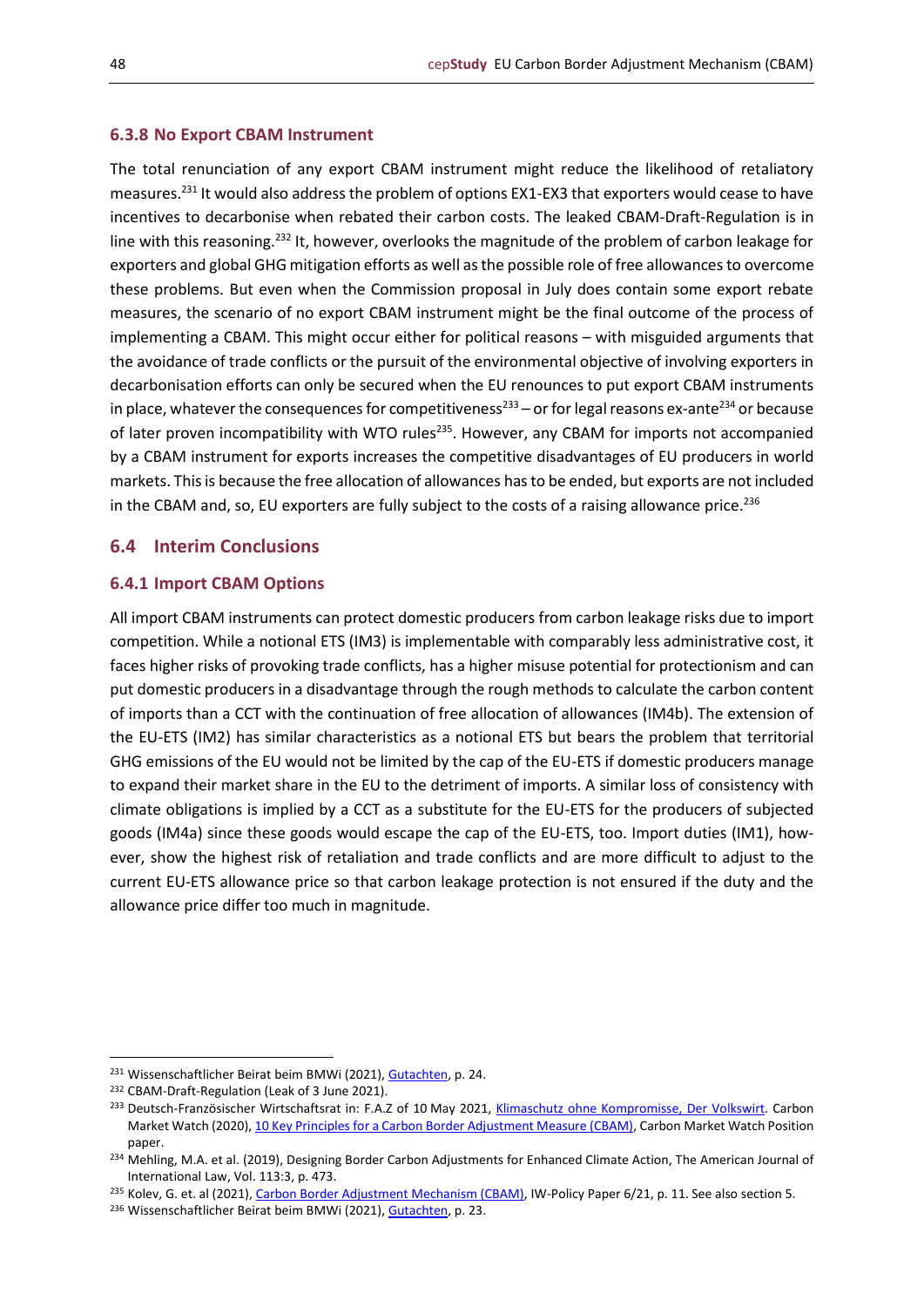#### <span id="page-48-0"></span>**6.4.2 Export CBAM Options**

The panorama presents itself differently when assessing CBAM instruments for exporters, though. Here all instruments except the free allowances (i.e. options EX1-EX3) show serious deficiencies or threats: All forms of reimbursement, rebates or other export subsidies suffer from the severe drawback that they do not give incentives for exporters to decarbonise beyond the current benchmark – even when the allowance price in the EU-ETS rises above the level of relevant abatement costs. This is because exporters exposed to carbon leakage risk can neither afford substantial carbon costs nor substantial abatement costs because of export competition. They would have to pay the full abatement costs so they won't abate. To the contrary, they will have no carbon costs when they get a full rebate. When they get only a partial rebate the amount of the resulting carbon cost will decide whether their installation in the EU remains competitive or not. If they keep producing in the EU they will prefer not to costly abate but to pay for the allowances and thus get at least some rebate. In a static world this strategy could protect them from too high carbon costs, but as soon as some firms of their sector start to decarbonise – e.g. because they get some subsidies to pay for the necessary investment – the industry benchmark will be reduced. Then late movers face a situation where they are only compensated for carbon costs up to the new benchmark. Unless also subsidised heavily to change their technology, they would face severe carbon leakage risks. Consequently, this kind of CBAM instruments does not guarantee carbon leakage protection in a dynamic world. This lack of incentive for exporters to decarbonise compromises the efficiency of the EU-ETS. Although export emissions are not released from the cap, their abatement is cut off from emissions trading, that would ensure cost-effective decarbonisation. All alternative measures to the decarbonisation of exports will be less cost-efficient. Moreover, if refunds are only partial, the risk of carbon leakage can increase substantially with rising allowance prices.

Free allowances (option EX4) allow exporters with GHG emissions up to the benchmark to compete on equal footing with foreign firms that do not face carbon costs. In contrast to export rebates (option EX-EX3) they give them efficient incentives to decarbonize as soon as the allowance price exceeds abatement costs. And this incentive holds for all firms – even in the absence of subsidies –, since they can finance their investments through the sale of their free allowances that get obsolete after abatement. No firm is led by economic incentives to get into the late mover's trap because all have the right incentive to abate when the sales price of their allowances starts exceeding abatement costs. Hence, the efficiency through emissions trade is maintained also for exports. Moreover, free allowances are already in place and will probably not be seen as critical by trade partners as direct and newly created export rebates.

The lack of any export CBAM instrument probably will characterise the legislative proposal of the Commission as one is tempted to infer from the leaked CBAM-Draft-Regulation of the Commission.<sup>237</sup> This leaves EU exporters to world markets without any carbon-leakage protection. So, they will get fully exposed to increasing allowance costs. The lack of carbon leakage protection of exporters will counteract the global GHG reduction efforts and cause considerable damage to the EU export industry.

<sup>237</sup> CBAM-Draft-Regulation (Leak of 3 June 2021).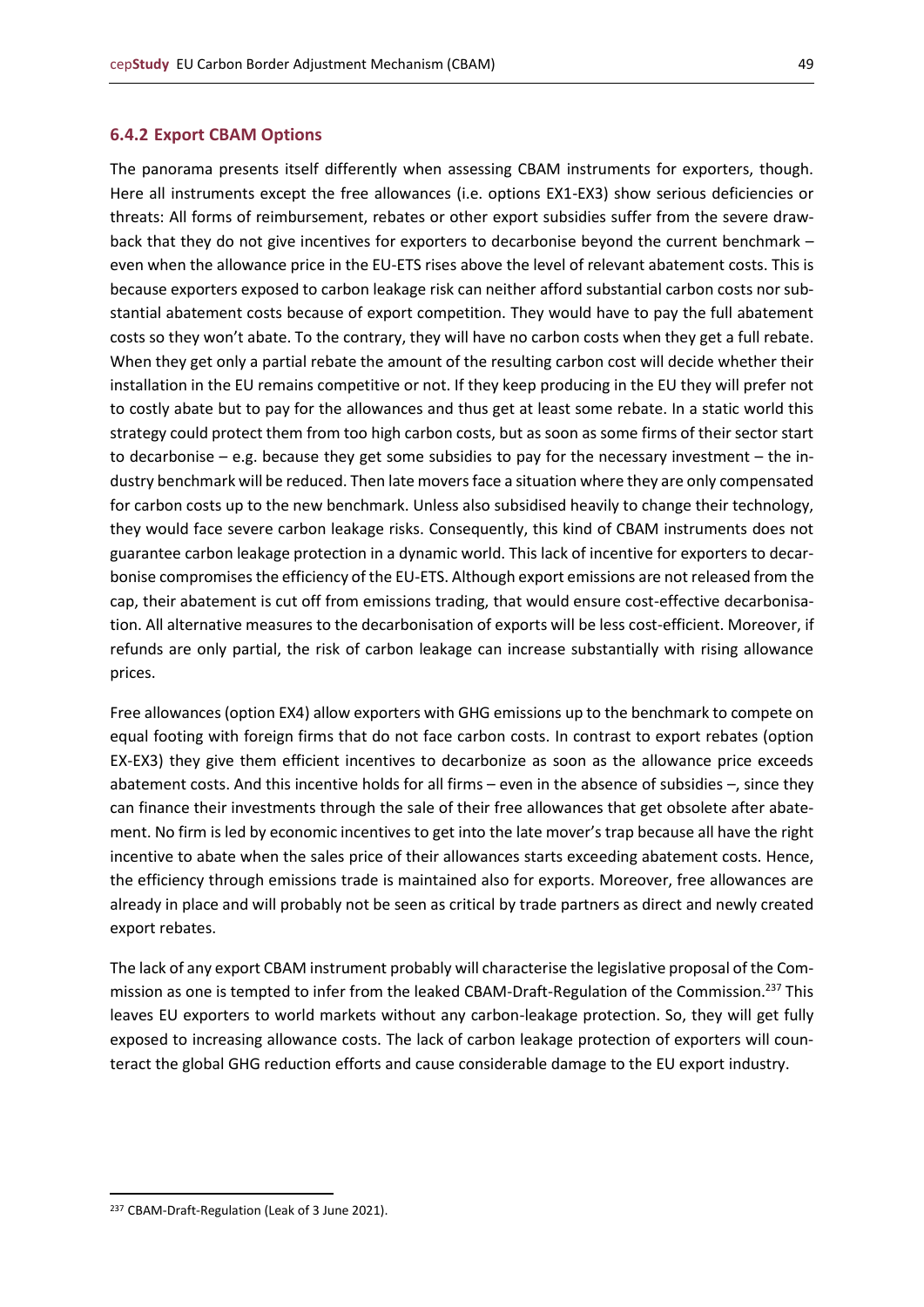## <span id="page-49-0"></span>**6.4.3 Implications for a CBAM Combined of Import and Export CBAM Instruments**

For many commentators on CBAM proposals – be they politicians or scientists – there are basically only two alternatives: The first basic alternative is a combination of CBAM instruments for import with some kind of rebates of carbon costs for exporters which would exempt exporters from the incentives to decarbonise. The second one – seemingly followed by the Commission – is to use only a CBAM instrument for imports and let exporters pay the full price of EU-ETS allowances by phasing-out the free allocation of allowances which leaves incentives to decarbonise for exporters intact – being aware of the risk of the loss of competitiveness for exporters and accepting it.<sup>238</sup> Both have in common that they see no lasting role for the free allocation of allowances. There are however, two ways how the free allocation of EU-ETS allowances can be combined with import CBAM instruments – thereby maintaining incentives for exporters to decarbonize:

- First, the free allocation can be maintained for all EU producers at risk of carbon leakage having the additional advantage that free allowances lead to a strong protection of exporters against competitiveness risks, maintaining additionally the effective and efficient incentives for both, domestic producers and exporters, through the EU-ETS. This would only be compatible with a CCT (option IM4b) since in case of all import CBAM instruments at the border (options IM1-IM3) the free allocation of allowances would be a double compensation: competitors face a carbon cost related to the EU-ETS allowance price and EU producers are exempt of the carbon cost.
- Second, a solution compatible with all import CBAM instruments at the border (options IM1-IM3) is to grant free allocation of EU-ETS allowances up to a benchmark only to exporters (EX1-EX3). The challenge there is  $-$  (a) to avoid creating adverse incentives to increase exports and meeting demand with higher imports, (b) to restrict administrative cost to a minimum and (c) to provide strong protection against fraud. Unfortunately, restricting the free allocation of allowances to exporters could be regarded as a protectionist measure by trade partners.

In principle, all CBAM instruments for exports other than free allowances (options EX1-EX3) can address the competitiveness problem for exporters when choosing import CBAM instruments at the border – as customs duties, extension of EU-ETS to imports or a notional ETS (options IM1-IM3). But none of the export rebates gives incentives for exporters to decarbonise and all might have problems with international acceptance and WTO compliance. Hence, severe political or legal obstacles might hinder the combination of adjustments at the border (options IM1-IM3) with export rebates (options EX1- EX3).

<sup>&</sup>lt;sup>238</sup> See Wissenschaftlicher Beirat beim BMWi (2021), [Gutachten.](https://www.bmwi.de/Redaktion/DE/Publikationen/Ministerium/Veroeffentlichung-Wissenschaftlicher-Beirat/gutachten-co2-grenzausgleich.html) Deutsch-Französischer Wirtschaftsrat in: F.A.Z of 10 May 2021, [Klimaschutz ohne Kompromisse;](https://www.ifo.de/node/63199) Carbon Market Watch (2020), 10 Key Principles for a Carbon Border Adjustment [Measure \(CBAM\),](https://carbonmarketwatch.org/wp-content/uploads/2020/10/10-Key-Principles-for-a-Carbon-Border-Adjustment-Measure-CBAM_CMW.pdf) Carbon Market Watch Position Paper.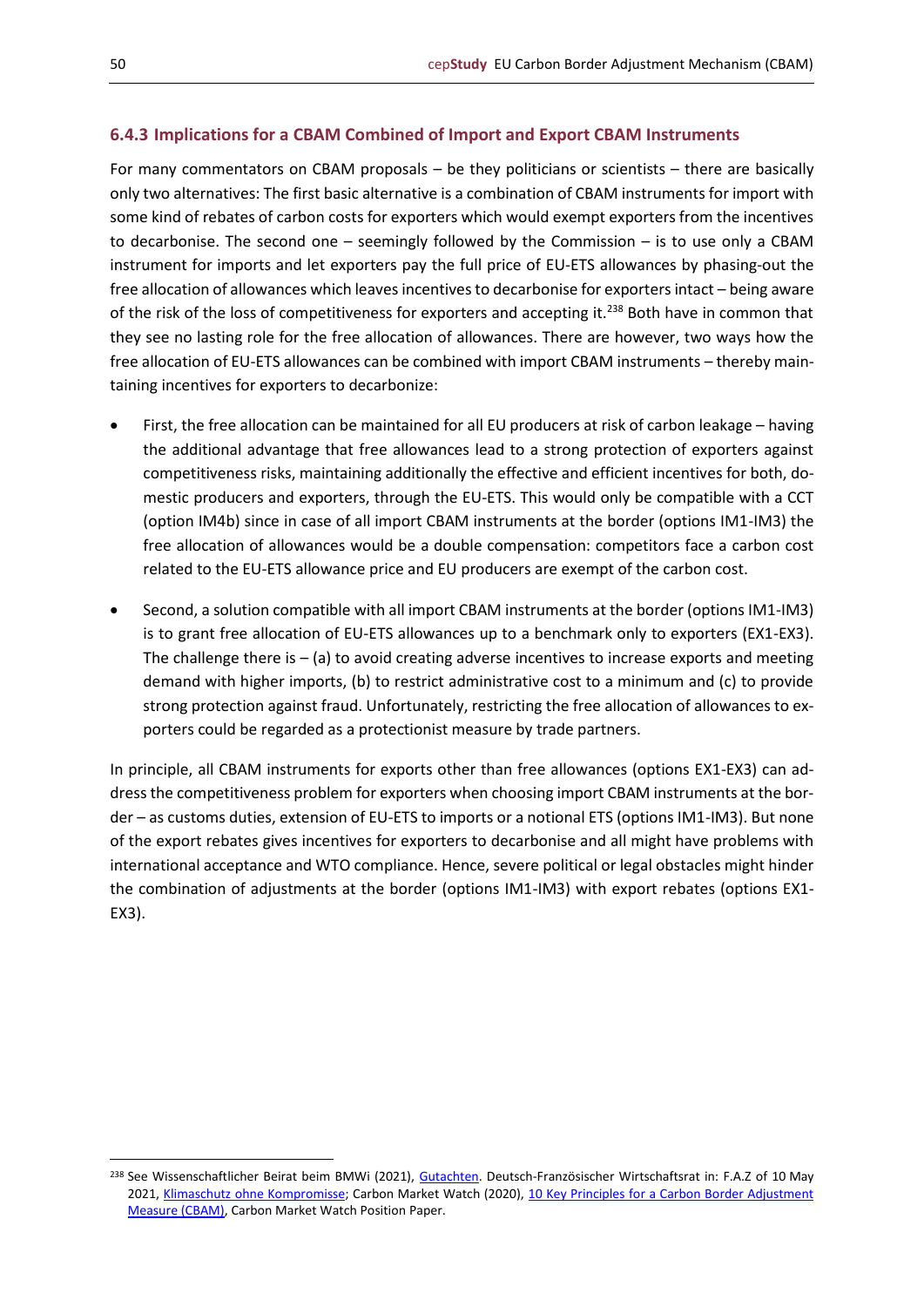## <span id="page-50-0"></span>**7 Conclusion and Recommendations**

## <span id="page-50-1"></span>**7.1 Background: Carbon Leakage and Existing Carbon-Leakage-Protection**

Rising costs due to EU climate policy represent a competitive disadvantage for EU companies insofar as their competitors in third countries do not have to bear comparable costs. The resulting distortion of competition and weakening of the international competitiveness of EU industries can induce carbon leakage. To counteract this, companies in sectors covered by the EU-ETS and deemed to be at risk of carbon leakage currently can be allocated allowances for free.<sup>239</sup> The number of free allowances a company can receive for its installations is proportional, *inter alia*, to its historic production levels, a "carbon leakage factor" depending on a sector's carbon leakage risk, and a product specific "benchmark" (based on the 10% most efficient installations).

#### <span id="page-50-2"></span>**7.2 CBAM as Alternative to Existing Carbon-Leakage Measures**

The Commission plans to introduce a carbon border adjustment mechanism (CBAM) that is supposed to create a level playing field in international trade by diminishing – or "adjusting" – the price difference between European products and comparable products imported from third countries with less stringent and costly climate policies. The Commission considers the introduction of a CBAM as an "alternative" to existing carbon leakage measures and strives for their eventual phase-out: "A Carbon Border Adjustment Measure (CBAM) is an alternative measure to mitigate carbon leakage risks. Sectors and subsectors covered by that measure should therefore not receive free allocation."240 However, the unilateral introduction of any of these CBAM options may have the effect that in the end the various objectives pursued by the envisaged CBAM will not only be not achieved but, to the contrary, actually be undermined.

The key objective of a CBAM is contributing to the overall reduction of global GHG emission by preventing the shift of carbon-intensive production from the EU to third countries, which would hurt the EU economy and increase overall global GHG emissions ("carbon leakage"). The Commission's initial Inception Impact Assessment (March 2020)<sup>241</sup> contains four different options to protect import competing sectors in the EU but not export sectors. According to the Commission, all of these options should also aim at reducing the overall GHG emissions caused by EU producers and consumers ("carbon footprint") with regard to the GHG emissions associated with the production of imported products. Furthermore, a CBAM shall enable EU producers to pass on carbon costs to the product price to be ultimately paid by the final consumer ("pass-through").

### <span id="page-50-3"></span>**7.2.1 Import CBAM Options**

To protect EU companies that produce for the EU market ("domestic producers") from unfair competition by imports that do not face carbon costs ("import competition") the EU mentions four different import CBAM instruments:

<sup>&</sup>lt;sup>239</sup> EU-ETS Directive 2003/87/EC, Art. 10(1) and 10a; see Bonn, M. / Reichert, G. (2018), Climate Protection By Way of the EU-ETS, cep**Input** [03/2018,](https://www.cep.eu/en/eu-topics/details/cep/climate-protection-by-way-of-the-eu-ets.html) section 2.5; see above section 3.1.1.2.

<sup>240</sup> EU Commission, EU-ETS-Draft-Directive (Leak of 30 June 2021), p. 17. See also recital 25 and amended Art. 10a(1)(i): "No free allocation shall be given to installations in sectors or subsectors to the extent that they are covered by other measures to address the risk of carbon leakage as established by Regulation xxx [reference to CBAM]."

<sup>&</sup>lt;sup>241</sup> EU Commission (2020)[, Inception Impact Assessment Ares\(2020\)1350037 of 4](https://ec.europa.eu/info/law/better-regulation/have-your-say/initiatives/12228-Carbon-Border-Adjustment-Mechanism) March 2020; see also Englisch, J. (2020), A [Carbon Border Adjustment Mechanism for the EU ETS,](http://kluwertaxblog.com/2020/10/30/a-carbon-border-adjustment-mechanism-for-the-eu-ets/) Kluwer International Tax Blog.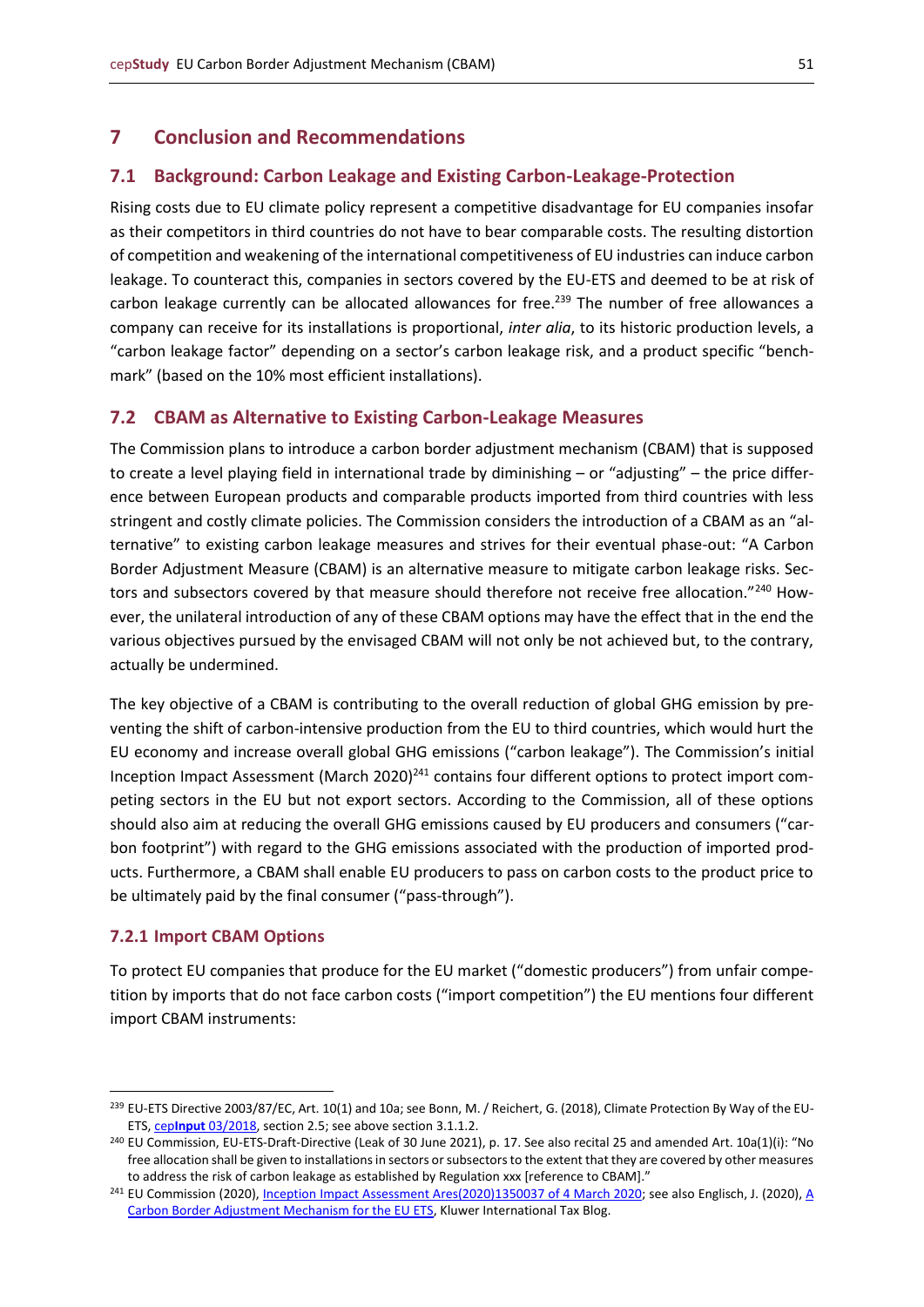- **Customs Duty** (**IM1**): Importers have to pay at the border a carbon duty linked to the EU-ETS allowance price and the carbon content of the imported products.
- **Extension of the EU-ETS to imports** (**IM2**): Importers or foreign producers are required to purchase emission allowances of the EU-ETS.
- **"Notional ETS"** (**IM3**): Importers or foreign producers are required to purchase CBAM allowances whose price is linked to the current EU-ETS allowance price.
- **Carbon Consumption Tax "CCT"** (**IM4**): Domestic producers and importers face a CCT which tax rate is linked to the EU-ETS allowance price. There are two options:
	- − CCT as alternative to EU-ETS (**IM4a**): EU producers subject to a CCT are not required to hold allowances of the EU-ETS.
	- − CCT with free allowances (**IM4b**): EU producers subject to a CCT are required to hold allowances of the EU-ETS but are allocated full free allowances up to benchmark emissions.

According to its preliminary CBAM-Draft-Regulation leaked on 3 June 2021.<sup>242</sup> the Commission plans to propose in July 2021 the establishment of an import CBAM instrument in the form of a "notional ETS" mirroring the carbon price of EU-ETS allowances.<sup>243</sup>

## <span id="page-51-0"></span>**7.2.2 Export CBAM Options**

Pursuant to its preliminary CBAM-Draft-Regulation leaked on 3 June 2021,<sup>244</sup> the Commission does not plan to introduce an export CBAM instrument that would compensate EU exporters for competitive disadvantages on the world markets due to higher carbon costs in the EU("export competition"), although several options could be envisaged:

- **Reimbursement of allowance costs** (**EX1**): Exporting firms are reimbursed the cost of surrendered EU-ETS allowances corresponding to their export share in total production.
- **Annual refund as partial offset** (**EX2**): Partial offsets to the allowance costs are paid as annual refunds to exporters proportional to their export share in total production.
- **Export rebates linked to environmental performance** (**EX3**): Export rebates are granted only to the "most efficient installations" (benchmarks).
- **Free EU-ETS allowances for exports** (**EX4**): EU firms receive full free allowances up to benchmark emissions for their shares of their production that are exported. In this respect, a "technically challenging"<sup>245</sup> redesign of the current EU-ETS system of free allocation – which does not take into account the final destination of products at the time of production – would be necessary.

<sup>&</sup>lt;sup>242</sup> Available at Euractiv of 3 June 2021, [LEAK: EU's carbon border tariff to target steel, cement, power](https://www.euractiv.com/section/energy-environment/news/eus-carbon-border-tariff-to-target-steel-cement-power/).

<sup>243</sup> See above subsection 3.3.

<sup>&</sup>lt;sup>244</sup> Available at Euractiv of 3 June 2021, [LEAK: EU's carbon border tariff to target steel, cement, power](https://www.euractiv.com/section/energy-environment/news/eus-carbon-border-tariff-to-target-steel-cement-power/).

<sup>245</sup> Mehling, A. et al. (2019), Border Carbon Adjustments, p. 471.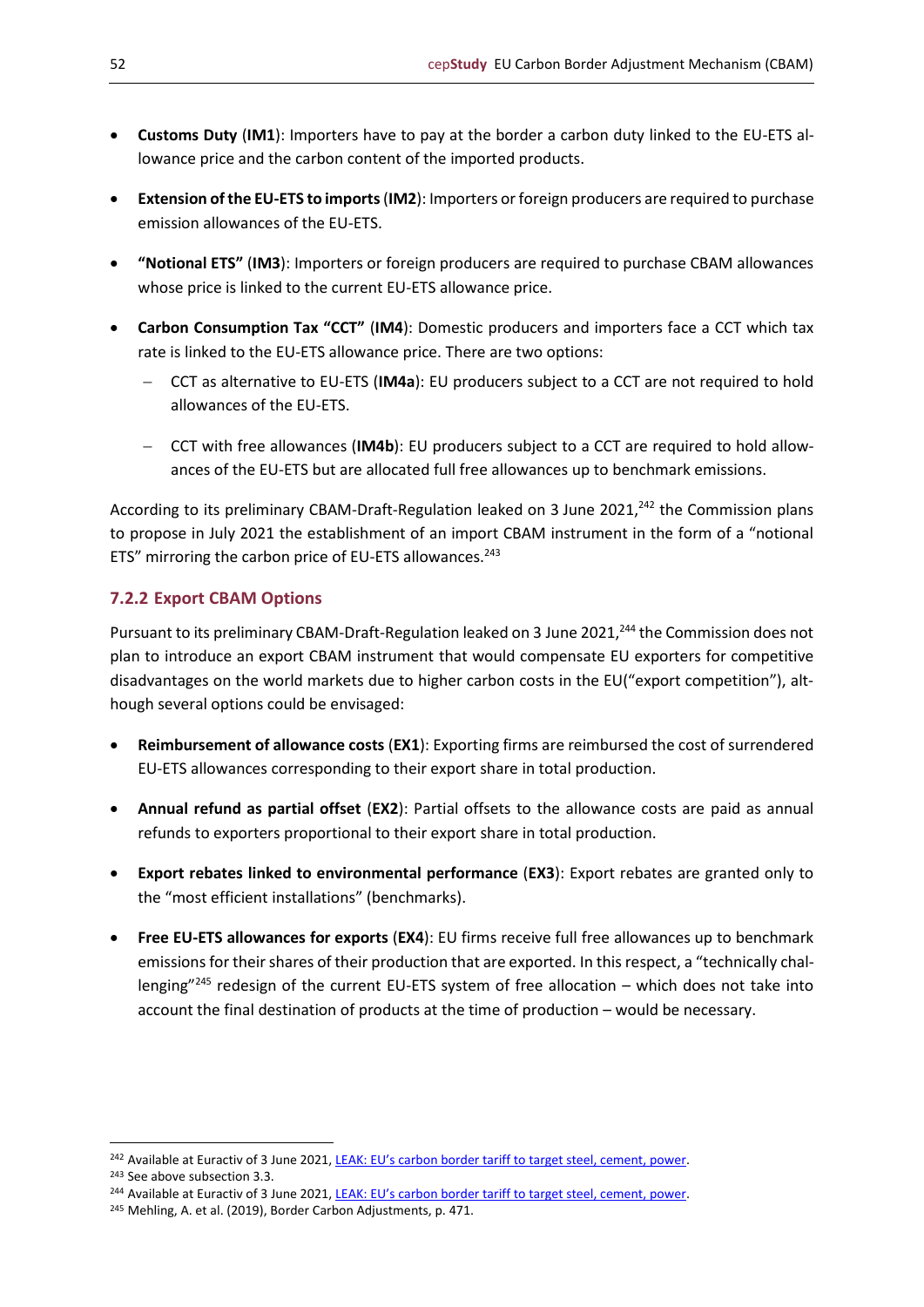## <span id="page-52-0"></span>**7.3 Conclusions**

#### <span id="page-52-1"></span>**7.3.1 Conclusions on WTO Compatibility**

#### <span id="page-52-2"></span>**7.3.1.1 Import CBAM Options**

While the introduction of an import CBAM in the form of import duties (IM1) or the extension of the EU-ETS (IM2) to products imported on the EU market would not be WTO compatible, the application of a carbon price on imports mirroring the price of allowances of the EU-ETS either by creating a notional ETS (IM3) or in the form of a carbon consumption tax CCT (IM4a and IM4b) could qualify as an adjustable "tax occulte". In order to not breach the WTO requirement for non-discrimination pursuant to the national-treatment principle, however, both potential import CBAM options must not be "in excess" to those carbon costs like domestic products manufactured in the EU are subject to. Apart from practical challenges to measure, determine and compare the energy consumption and GHG emissions associated with imported and domestic like products which for itself pose a risk for IM3, IM4a and IM4b to be "in excess", the introduction of such import CBAMs would both require either the reduction of a similar value of allowances freely allocated for exported EU products or the proportional reduction of the import CBAM. Since the current system of free allocation of allowances within the EU-ETS does not differentiate between free allowances for EU products to be exported or to be consumed domestically within the EU, this would require a fundamental change of the current provisions in this respect in order to not risk a breach of WTO law. Given this risk, the Commission envisages to gradually phase-out free allowances altogether without introducing an export CBAM instrument of any kind.

#### <span id="page-52-3"></span>**7.3.1.2 Export CBAM Options**

With regard to export CBAM options such as the full refund of carbon costs in the form of EU-ETS allowance price (EX1), only a partial refund (EX2), other export rebates (EX3) or the free allocation of allowances within the EU-ETS only to exported EU products (EX4), WTO law requires that such exemptions or remissions from costs borne by like products when destined for domestic consumption within the EU must not be "in excess of those which have accrued" not to be qualified as a prohibited export subsidy. To avoid the risk of breaching WTO law, this would, again, require either the reduction of a similar value of allowances freely allocated for exported EU products or the proportional reduction of the import CBAM. However, even if this requirement of "not in excess" for the introduction of an export CBAM can be fulfilled, all options for an export CBAM could constitute "actionable export subsidies" with "adverse effects" on other WTO members which – while not prohibited from the outset – other WTO members could object. Whether an export CBAM qualifies as an "actionable export subsidy" depends on the specific circumstances and can only be determined on a case-by-case basis.

#### <span id="page-52-4"></span>**7.3.1.3 Justification, Art. XX GATT**

If the specific design of an import or export CBAM should not be entirely compliant with basic WTO requirements, such breaches may be justified as "general exceptions" if certain conditions pursuant to Art. XX GATT are strictly met. Most importantly, the EU would have to demonstrate that the introduction of an import or export CBAM is either necessary or at least primarily aimed at reducing the risk of carbon leakage to reduce the overall global GHG emissions. With regard to the "necessity" for introducing import or export CBAM, there is a strong case that keeping the current system of free allocation of allowances instead is a "less trade restrictive measure". Furthermore, an import or export CBAM must not constitute a means of arbitrary or unjustifiable discrimination between countries with same conditions or a disguised restriction on international trade. To proof that this is the case, the EU must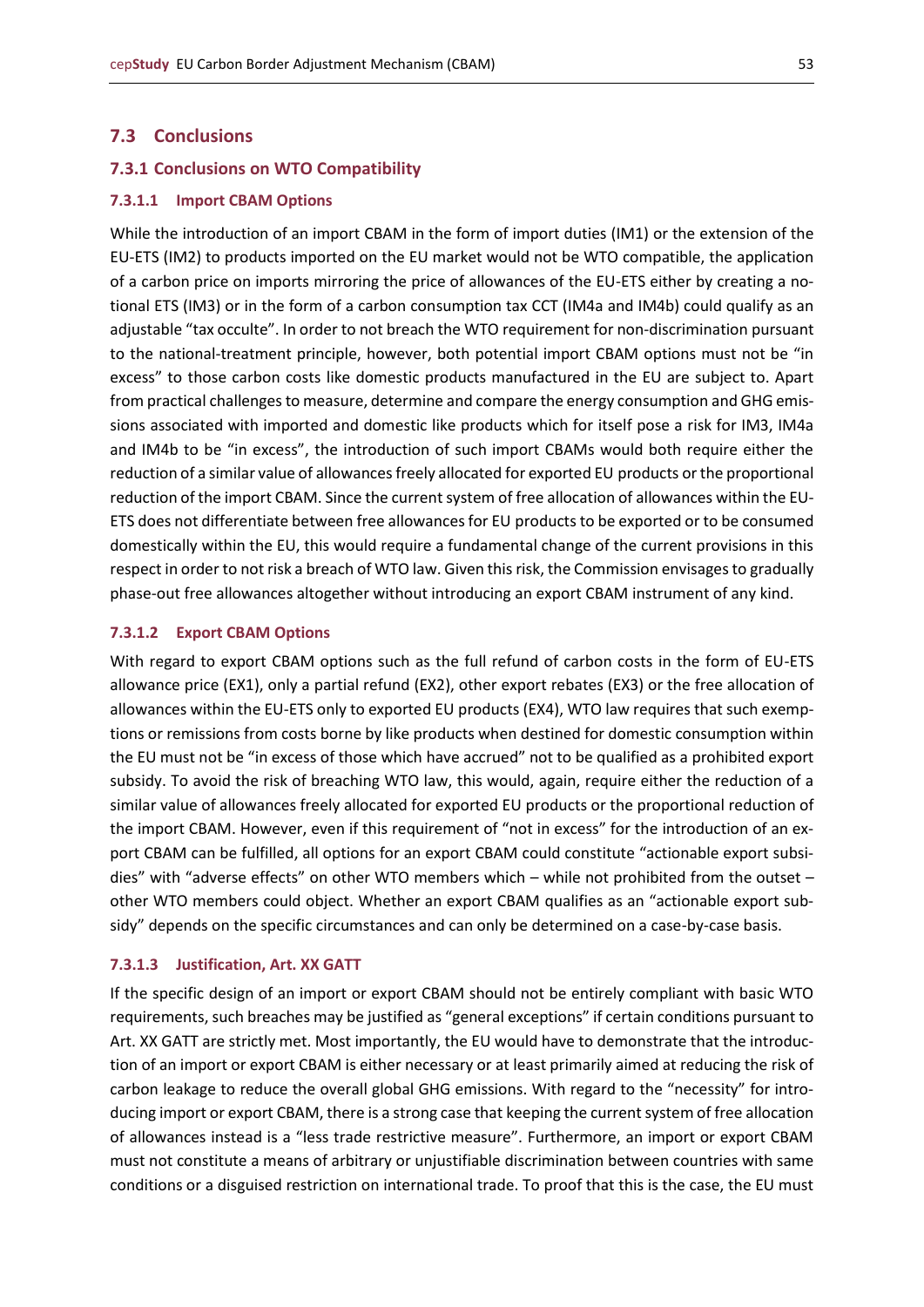accept comparable measures of third countries for the reduction of GHG emissions and also undertake serious efforts to cooperate with other WTO members before unilaterally introducing an import or export CBAM.

## <span id="page-53-0"></span>**7.3.1.4 Significant Risk of WTO Incompatibility**

In sum, while certain options for import CBAMs (IM3, IM4a and IM4b) and export CBAMs (EX1-EX4) can principally be designed to be compliant with the basic WTO requirements especially of non-discrimination, significant risks depending on their actual design and application remain. In contrast, the current system of free allocation of allowances within the EU-ETS is clearly a "less trade-restrictive" "alternative measure" against carbon leakage. Consequently, keeping the current system of free allowance without introducing an import CBAM – with or without combining it with an export CBAM – would be less at risk of being found to be incompatible with WTO law.

## <span id="page-53-1"></span>**7.3.2 Conclusions on Economic, Environmental, Technical and Political Implications**

The various CBAM options under consideration show partly no appreciable variances and partly significant differences with regard to the following criteria:

- **(1) Protection of Competitiveness:** Is the CBAM option able to protect the competitiveness of EU producers against their competitors that do not bear comparable carbon costs in their home country?
- **(2) Environmental Effectiveness:** Does the CBAM option preserve the effectiveness of the EU-ETS to reduce GHG emissions to avoid carbon leakage so that overall no additional GHGs are emitted globally?
- **(3) Economic Efficiency:** Is the reduction of GHG emissions induced by the CBAM option cost efficient?
- **(4) Consistency with Climate Obligations and Policy Instruments of the EU:** Is the functioning of the EU-ETS to control the "territorial emissions" of GHGs within the EU preserved by the CBAM option?
- **(5) Technical and Administrative Feasibility:** Does the CBAM option avoid complex information gathering and calculations and minimise administrative costs?
- **(6) Minimisation of International Trade Conflict Risks:** Does the CBAM option avoid measures that might stir up international trade conflicts and provoke retaliatory measures from EU trading partners?
- **(7) Minimum Misuse Potential for Protectionism:** Does the instrument offer little scope for its potential misuse for protectionist purposes?

## <span id="page-53-2"></span>**7.3.2.1 Import CBAM Options**

**Protection of Competitiveness and Environmental Effectiveness:** Due to the limitations of measuring and incorporating the exact amount of GHG emissions associated with a product, all import CBAM options (IM1-IM4) – including the continuation of the free allocation of allowances under a CCT – are only imperfect attempts to create a level playing field regarding carbon costs between producers from the EU and third countries. Hence, also their environmental effectiveness is per se limited. Since with a CCT (IM4a and IM4b) domestic producers bear the costs of the CCT in the same way as their foreign competitors importing to the EU problems of measurement apply to both similarly and thus do not affect domestic producers adversely. That said, all options can in principle protect domestic producers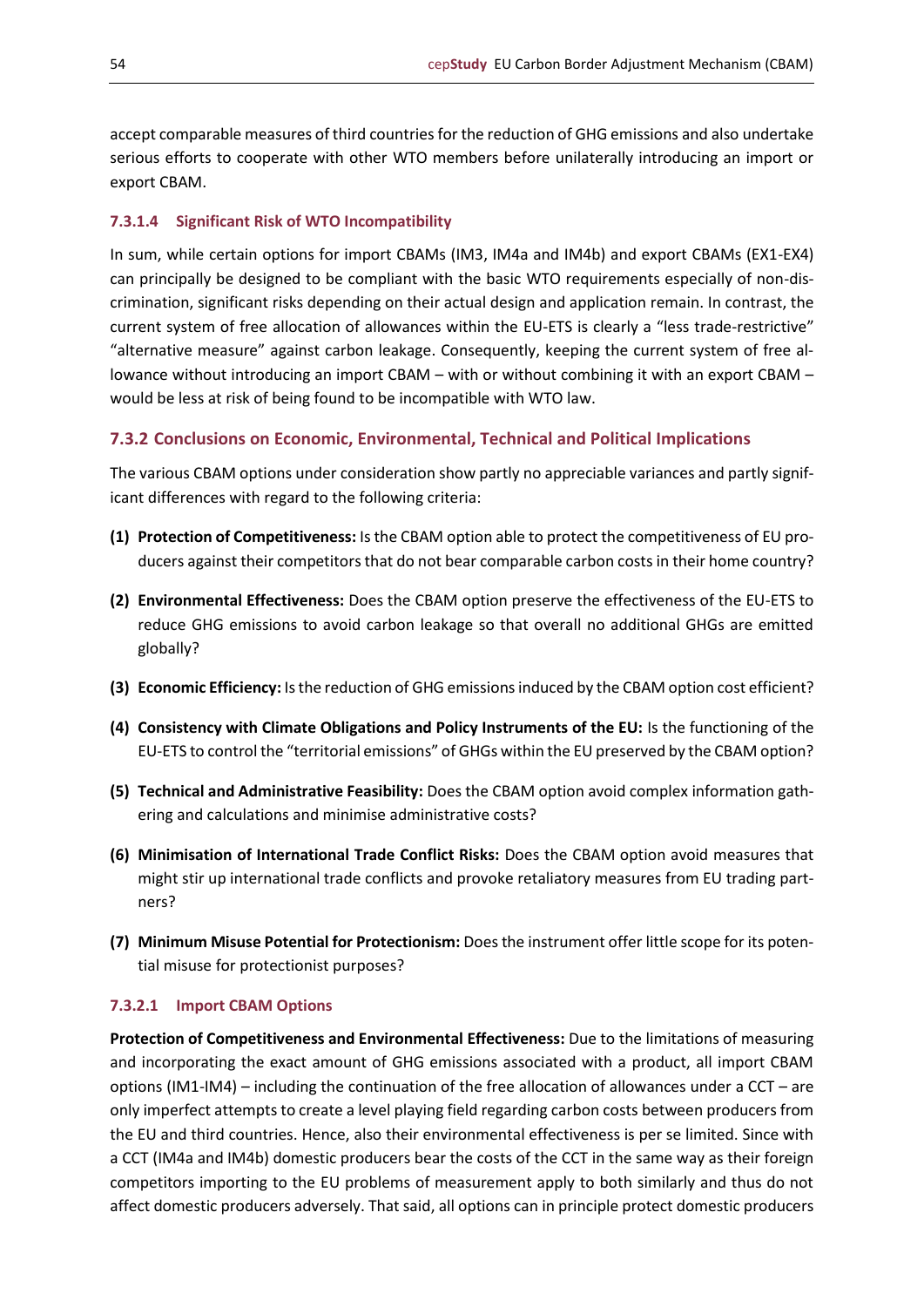from carbon leakage risks due to import competition. However, import duties (IM1) are more difficult to adjust to the current EU-ETS allowance price so that carbon leakage protection is not ensured if the duty and the allowance price differ too much in magnitude.

**Economic Efficiency:** As far as domestic production is still subject to the EU-ETS (IM1-IM3 and IM4b), its GHG emissions will still be reduced efficiently by the possibility to trade allowances in the EU-ETS. The pass-through of carbon costs to consumers via all import CBAM instruments is efficiency enhancing. Since a CCT is product-based and only average or benchmark emissions can be attributed to goods, the reduction of GHG emissions in domestic production through a CCT alone – exempting the subjected products from the EU-ETS (option IM4A) – is not as efficient as through the EU-ETS.

**Consistency with Climate Obligations and Policy Instruments of the EU:** Contrary to the opinion of many analysts<sup>246</sup> all import CBAM instruments at the border (IM1-IM3) leave the basic functioning of the EU-ETS as principal instrument for the abatement of territorial GHG emissions of EU industry untouched: Firstly, the cap for the sum of territorial emissions is still binding. Secondly, the continued trade with allowances leads to the efficient reduction of GHG emissions. The extension of the EU-ETS (IM2) bears the problem that territorial GHG emissions of the EU will not be limited by the cap of the EU-ETS if domestic EU producers manage to expand their market share in the EU to the detriment of imports. A similar loss of consistency with climate obligations is implied by a CCT as a substitute for the EU-ETS for the producers of subjected goods (IM4a) since these goods would escape the cap of the EU-ETS, too.

**Administrative Feasibility, Risk of Trade Conflict and Protectionism:** The extension of the EU-ETS (IM2) and a notional ETS (IM3) are implementable with comparably less administrative costs than a CCT with the continuation of free allocation of allowances (IM4b), but face higher risks of provoking trade conflicts by having a higher misuse potential for protectionism. This is because they necessarily apply only to importers, however a CCT applies the same rules for domestically produced and imported products and any unequal treatment would appear openly in the legal text implementing a CCT and would not be tolerated by the WTO. Moreover, options IM2 and IM3 can put domestic EU producers at disadvantage through the rough methods to calculate the carbon content of imports compared to a CCT with the continuation of free allocation of allowances (IM4b). Import duties (IM1), however, show the highest risk of retaliation and trade conflicts; furthermore, they have a high misuse potential for protectionism.

**Conclusion:** Only a notional ETS (IM3) or a CCT with free allowances (IM4a) should be considered as import CBAM instruments since the other options limit the working of the EU-ETS (IM2 and IM4a) or strongly risk stirring up trade conflicts without ensuring sufficient carbon leakage protection for domestic producers (IM1).

<sup>246</sup> See above subsection 3.1.2.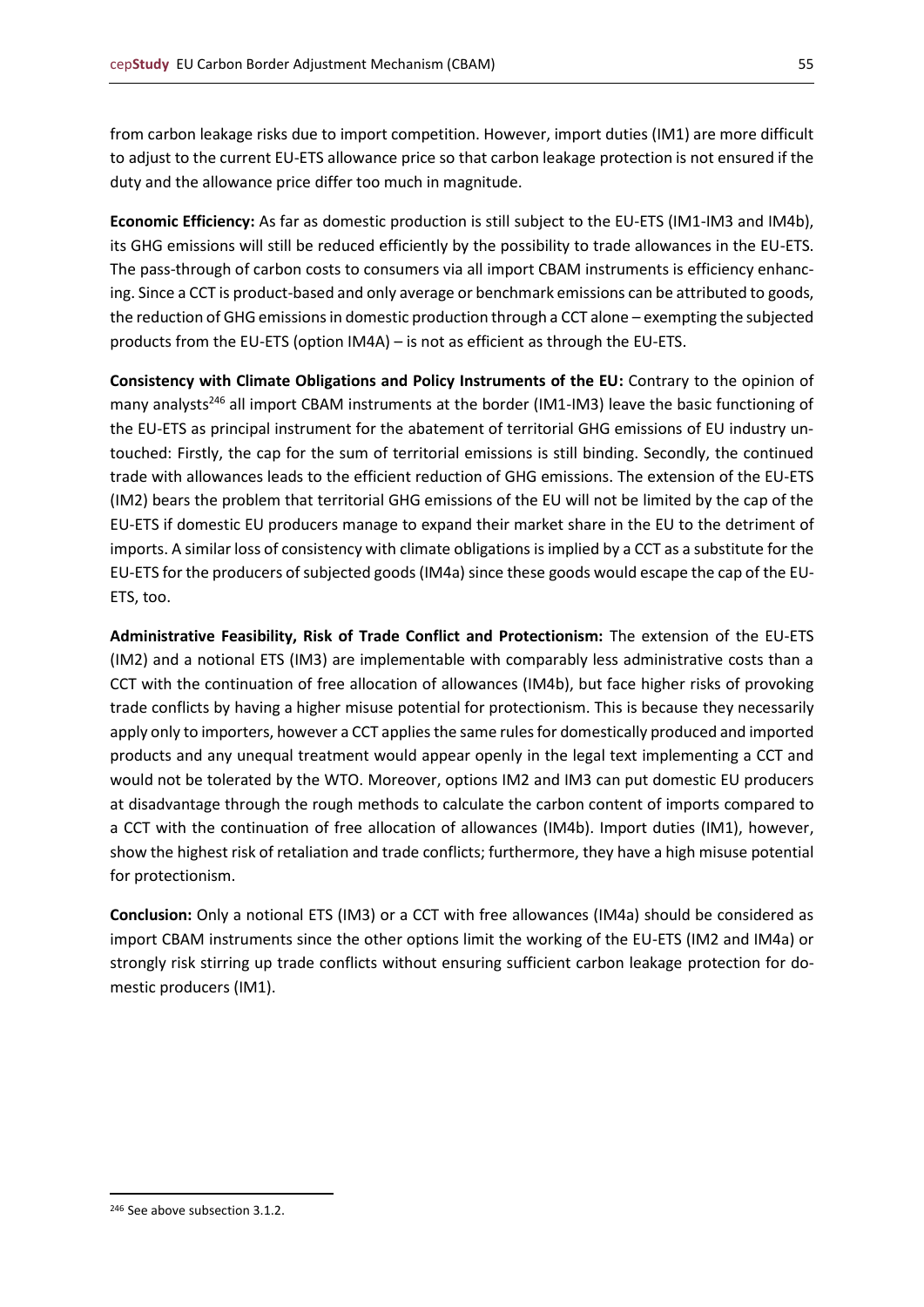#### <span id="page-55-0"></span>**7.3.2.2 Export CBAM Options**

#### **Misconceptions of the Effect of Export CBAM Options on Incentives to Decarbonize:**

Reimbursement (EX1) or partial refunds (EX2) of EU-ETS allowance costs as well as export rebates linked to the "most efficient installations" (EX3) suffer from the severe drawback that they do not give incentives for exporters to decarbonise – even when the allowance price in the EU-ETS rises above the level of relevant abatement costs. In case of full reimbursement (EX1) all companies will face a choice between costly abatement or costless benchmark emissions and thus prefer the rebate. However, increasing the carbon cost by granting only partial rebates does not provide incentives to abate. In the cases of partial refunds (EX2) and rebates only to the "most efficient installations" (EX3), companies left with considerable carbon costs when not getting full rebates will face a considerable loss of competitiveness and therefore might stop producing in the EU; as a result carbon leakage occurs. What does give incentives to decarbonize is the free allocation of allowances. Recipients of free allowances (EX4) will sell their allowances as soon as the allowance price reaches abatement costs and finance their abatement with the proceeds of this sale.

The effect on abatement of free allowances is in stark contrast to the erroneous opinion of the Commission, many politicians and environmental NGOs. They mistakenly assume that the free allocation of EU-ETS allowances would eliminate any incentives for abatement efforts in sectors difficult to decarbonize and therefore demand the phase-out of free allocation. However, abatement costs in these sectors are much higher than current EU-ETS prices. Consequently, companies prefer to surrender allowances instead of investing in the abatement of GHG emissions. This holds true irrespective of whether allowances are freely allocated or auctioned. Another misunderstanding is related to the fact that in sectors not at risk of carbon leakage the EU-ETS allowance price increases the price of a good faced by the consumer ("pass-through") while in sectors at risk of carbon leakage that receive free allowances there is no such "pass-through". It is wrong to claim that the free allocation is responsible for the missing "pass-through" – that is thereby reducing "the impact of carbon pricing."<sup>247</sup> With a uniform price for a good on the world market it is international competition(!) that forces companies as "price takers" to sell their products at the world market price and prevents them from passing on the allowance costs to their customers – not free allowances. The role of free allowances is to keep the companies in the world market when carbon costs increase.

**Protection of Competitiveness and Environmental Effectiveness:** Full reimbursement of allowance costs up to a benchmark (EX1)<sup>248</sup> can prevent carbon leakage as can the free allocation of allowances (EX4) while rebates to "most efficient installations" (EX3) and partial rebates (EX2) cannot.

Economic efficiency: Full export rebates EX1 are not efficient since they induce companies not to abate even if the abatement costs are lower than the EU-ETS allowance price. Export rebates that do not prevent carbon leakage (EX2 and EX3) are not efficient since they do not fulfil their objective. The free allocation of allowances (EX4) preserves the efficiency of the EU-ETS.

<sup>&</sup>lt;sup>247</sup> L'Heudé, W. et al. (2021), A Carbon Border Adjustment Mechanism for the European Union, [Trésor-Economics 280,](https://www.tresor.economie.gouv.fr/Articles/2021/03/23/a-carbon-border-adjustment-mechanism-for-the-european-union) p. 7.

<sup>&</sup>lt;sup>248</sup> The current EU-ETS-Directive specifies sector specific benchmarks up to which companies can receive allowances for free. They are oriented at the 10% most efficient installations in the sector and product based, see EU-ETS Directive 2003/87/EG, Art. 10a.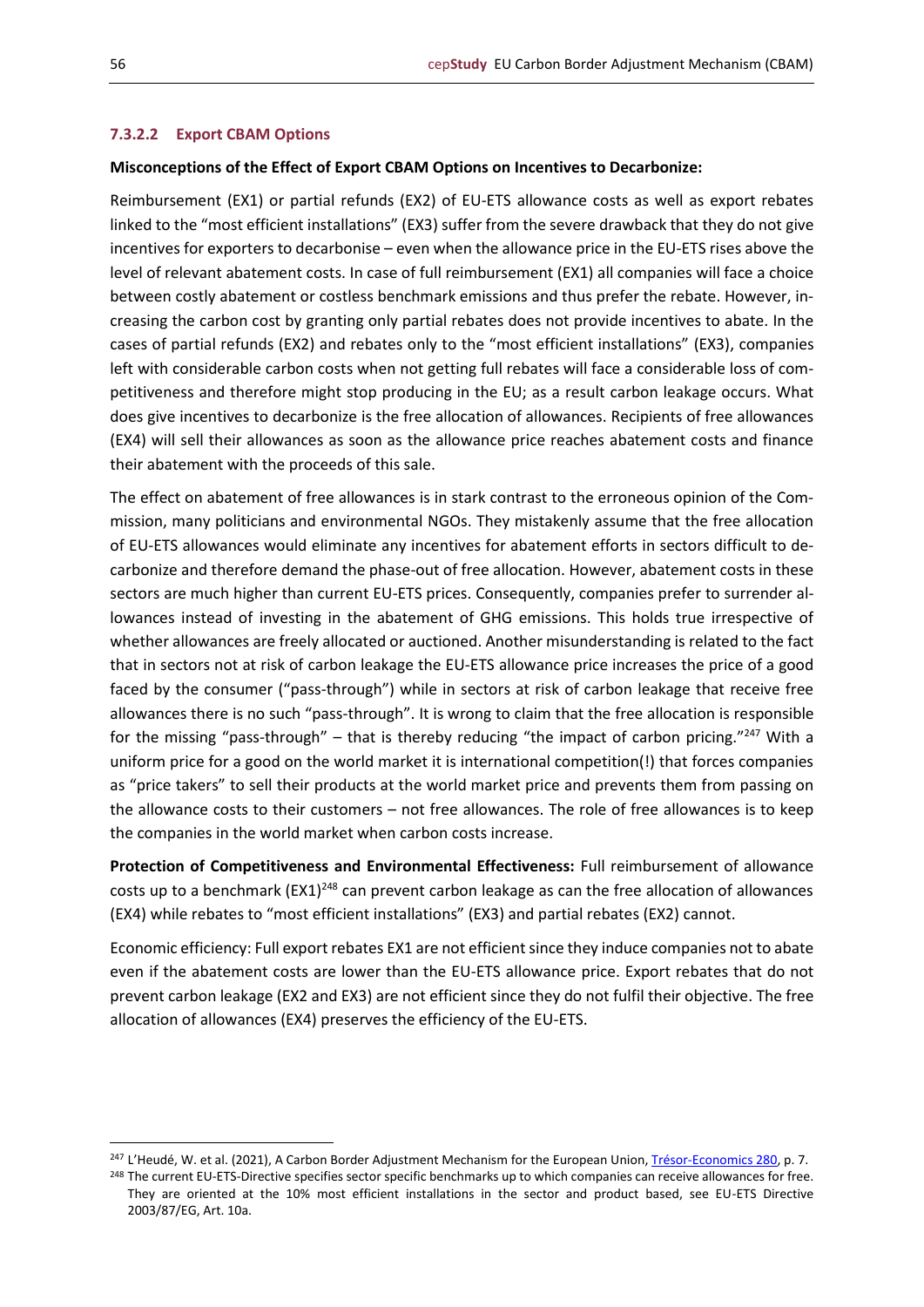**Consistency with Climate Obligations and Policy Instruments of the EU:** Although the EU-ETS ceases to provide incentives to decarbonise to exporters when they get export rebates (EX1-EX3) the cap still ensures that territorial emissions are limited. However, the EU-ETS ceases to be an efficient instrument to abate territorial emissions. In contrast, the free allocation of allowances to exports (EX4) preserves the functioning of the EU-ETS as effective and efficient instrument to abate territorial emissions since the status of exporters does not change.

**Administrative Feasibility:** Export rebates (EX1-EX3) all require a breakdown of production into exports and production for the domestic market. The administrative burden includes the calculation of the rebates to be paid and the payment itself. If the free allocation of allowances were kept for all EU firms, including non-exporters, there would be no change to the status quo. Under a CBAM that restricts free allowances to exports (EX4) the administrative burden increases only slightly, because calculating the share of exports in the overall production of companies is feasible.

**Risk of Trade Conflict and Protectionism:** Since export rebates (EX1-EX3) do not provide exporters with incentives to decarbonise, they cannot at first sight be justified on environmental grounds and might stir up international trade conflicts and provoke retaliatory measures from EU trading partners. Only when the basic functioning of the cap, which effectively limits and reduces the overall amount of GHG emission in the EU, can be communicated convincingly to the public in other countries – a task yet difficult to fulfil for the European public – this argument might be overcome. In contrast, since the introduction of the EU-ETS in 2005, free allocation of allowances (EX4) has never been seriously challenged.<sup>249</sup> So, the risk of conflict when free allowances for exports are maintained seems to be low.

Notwithstanding the importance of carbon leakage protection of exports, the leaked draft of the proposal for a CBAM Regulation of 3 June 2021 indicates that the Commission renounces CBAM measures for the protection of EU exporters and, at the same time, plans to phase-out the current free allocation. This will, however, both fail to attain its environmental objective and severely damage the EU economy: The lack of carbon leakage protection of exporters will lead to emissions elsewhere while the corresponding allowances that are freed by the leak permits other EU companies to emit an equal amount. This counteracts the global GHG reduction efforts while causing considerable damage to the EU export industry.

The loss of international competitiveness might even become an unintended consequence of a CBAM proposal which – in contrast to the leaked CBAM-Draft-Regulation – originally entails also some sort of export rebates. This is because alternative solutions to protect EU exporters – "export rebates" or "free allowances only for exporters" entail some legal risks (WTO) and political risk (trade conflicts). Overall, a considerable risk remains that in the process of introducing the CBAM the export CBAM instrument will be finally given up – either in the legislative process to avoid severe trade conflicts and retaliatory measures or due to political pressure to "make exporters pay as well" for their GHG emissions, or ex-post because of a ruling by the WTO dispute settlement body prohibiting their use.

<sup>&</sup>lt;sup>249</sup> Felbermayr, G. / Peterson, S. (2020), [Economic assessment of carbon leakage and carbon border adjustment,](https://op.europa.eu/en/publication-detail/-/publication/c597c803-e357-11ea-ad25-01aa75ed71a1/language-sl) DG External Policies – Briefing, p. 16; ERCST (2020), Border Carbon Adjustments in the EU – Issues and Options, p. 53.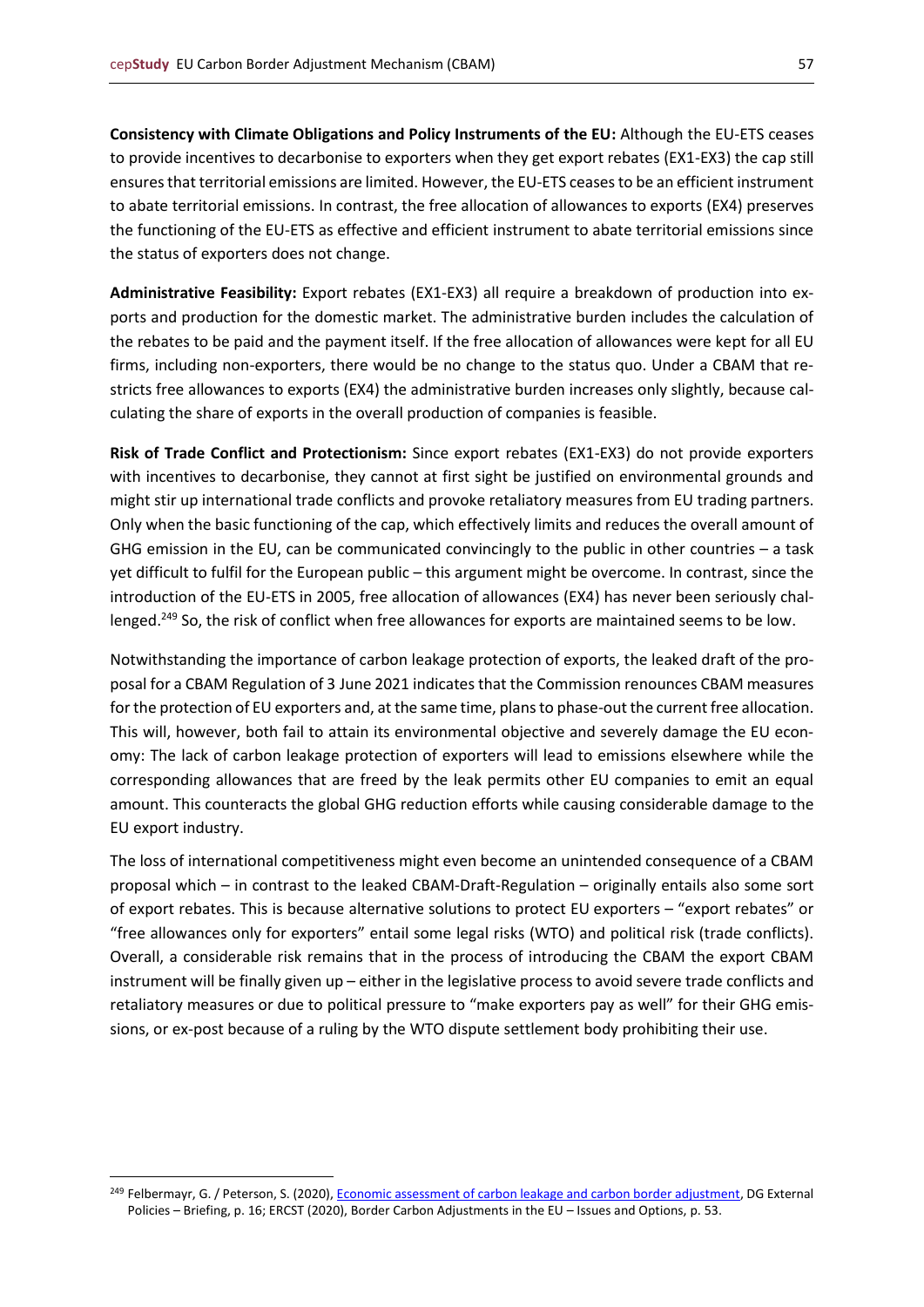## <span id="page-57-0"></span>**7.4 Recommendations**

## **First-best solution: Global Emissions Trading System (ETS)**

The first-best solution to avoid the problem of carbon-leakage is a global uniform carbon price. Then companies face the same carbon costs independently from where they produce and hence there are no competitive disadvantages through carbon pricing. A uniform carbon price can best be established by a global ETS or the worldwide linkage of different ETS.<sup>250</sup> But negotiations on the overall cap and the distribution of allowances among countries are a very difficult task. A uniform carbon tax is also very difficult to establish, and it is currently unlikely that in this respect progress could be made in international negotiations within the foreseeable future.

## **Second-best solution: ETS with developed and developing countries**

A second-best solution would be to establish a form of climate club of the developed and developing countries with high emissions to establish a joint ETS that leads to a common carbon price among the member countries, possibly protected from carbon leakage to third countries by an import and export CBAM. This also reduces the risk of indirect carbon leakage through lower energy prices due to stronger abatement efforts of the main emitters.

The proposal of the Wissenschaftlicher Beirat beim BMWi (Scientific Council to the German Ministry for Economics)<sup>251</sup> to introduce a common minimum carbon price is inadequate in this context: Carbon leakage would occur among club members when the EU-ETS allowance price considerably raises above the minimum price. But this is very likely when considering the price dynamics of the EU-ETS. If a joint ETS or a common carbon price cannot be established, a VAT-like international CCT system is preferable to the proposal of the Wissenschaftlicher Beirat beim BMWi since it allows carbon-leakage protection for countries with different carbon prices.

## **Third-best solution: Extension of free allocation of EU-ETS allowances**

The unilateral introduction of a notional ETS as proposed by the Commission risks to be non-compliant with WTO law. Furthermore, in the case of the Commissions plans, it severely hurts the EU export industry by phasing-out the free allocation of allowances without replacement by any export CBAM. This leads to carbon leakage, resulting in the overall increase of global GHG emissions. For these reasons, the EU should withdraw its plan of introducing a CBAM altogether.

Instead, as a third-best solution, the EU should extend the free allocation of EU-ETS allowances to all companies with carbon leakage risk up to a benchmark by reversing the gradual meltdown of the amount of free allowances foreseen in the current legislation. This free allocation of allowances is tolerated up to now and therefore, bears the least risk of trade conflicts. Its full preservation would give sufficient carbon leakage protection also in view of strongly rising allowance prices.

<sup>250</sup> Bonn, M. / Menner, M. / Voßwinkel, J. (2017), 2017, Globalisierung des Klimaschutzes – Wege zu einer weltweiten Angleichung der CO2-Bepreisung, cep**Input** [07/2017.](https://www.cep.eu/eu-themen/details/cep/globalisierung-des-klimaschutzes.html)

<sup>251</sup> Wissenschaftlicher Beirat beim BMWi (2021)[, Gutachten.](https://www.bmwi.de/Redaktion/DE/Publikationen/Ministerium/Veroeffentlichung-Wissenschaftlicher-Beirat/gutachten-co2-grenzausgleich.html)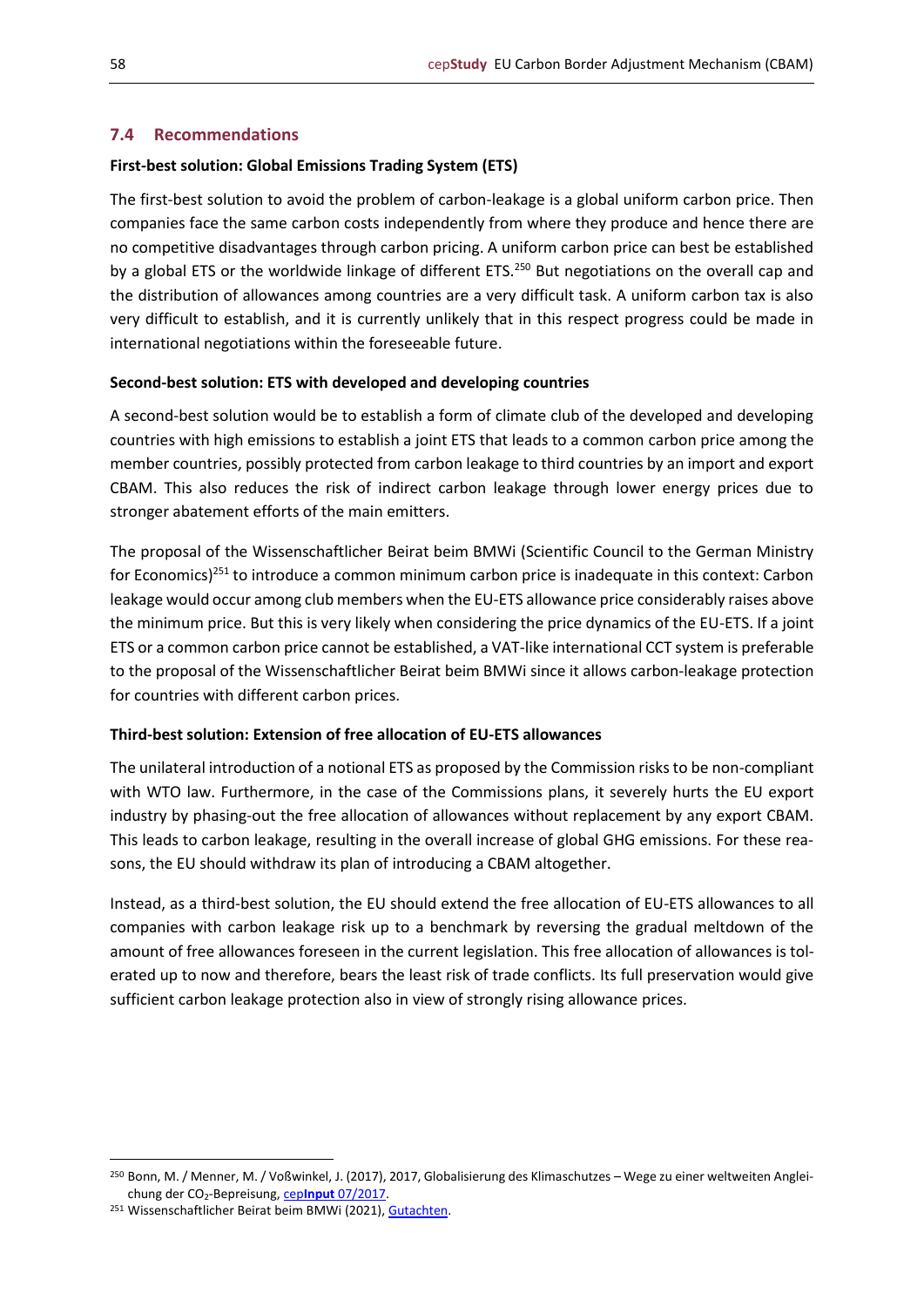#### **Red Lines for a Unilateral CBAM**

However, if the EU is determined to implement a CBAM in order to achieve the additional goals of a "pass-through" of carbon costs to consumers and to reduce the carbon footprint by imposing a carbon price to imports, its design must be chosen carefully. Prerequisites are: It must prevent carbon leakage as much as possible. It must protect not only import competitors but also exporters in the EU from losing their competitiveness due to the EU climate protection regulation. And it must be compatible with WTO law and should avoid trade conflicts.

- The least harmful strategy is to introduce a CCT that indirectly passes on to consumers the EU-ETS allowance price as its tax rate is linked to the allowance price of the previous year. As discussed above, the free allocation of EU-ETS allowances is to be maintained and improved for all EU producers at risk of carbon leakage. As importers and EU producers face the same tax rate a CCT is likely to be WTO compliant and should be less vulnerable to trade conflicts.
- A notional ETS as foreseen by the preliminary CBAM-Draft-Regulation leaked on 3 June 2021 may be an alternative. However, it must be in any event accompanied by the free allocation of EU-ETS allowances for the export share of EU companies. If constructed adequately by exactly mirroring the price for EU-ETS allowances, the notional ETS could be also WTO-compatible, but the free allocation of EU-ETS allowances only to exporters might be problematic and provoke new trade conflicts.
- Both paths if eventually accepted internationally can ensure a level playing field not only in the EU market but also in the world market and prevent carbon leakage. Moreover, in both settings the EU-ETS continues as an effective and efficient instrument to reduce territorial GHG emissions of the EU.
- But if the carbon leakage protection of EU companies and especially exporters is finally at risk, the Commission should reconsider its CBAM project.
- Therefore, an open consultation process with all stakeholders and trading partners involved during the entire legislative process is crucial to avoid harmful design elements and open trade conflicts. Not least for environmental reasons of carbon leakage, the debate on the design of the CBAM should mainly centre around the question of how to best incorporate the protection of EU domestic exporters into a CBAM. The protection of this important part of the EU's industrial base must be compliant with WTO rules and acceptable for trade partners.